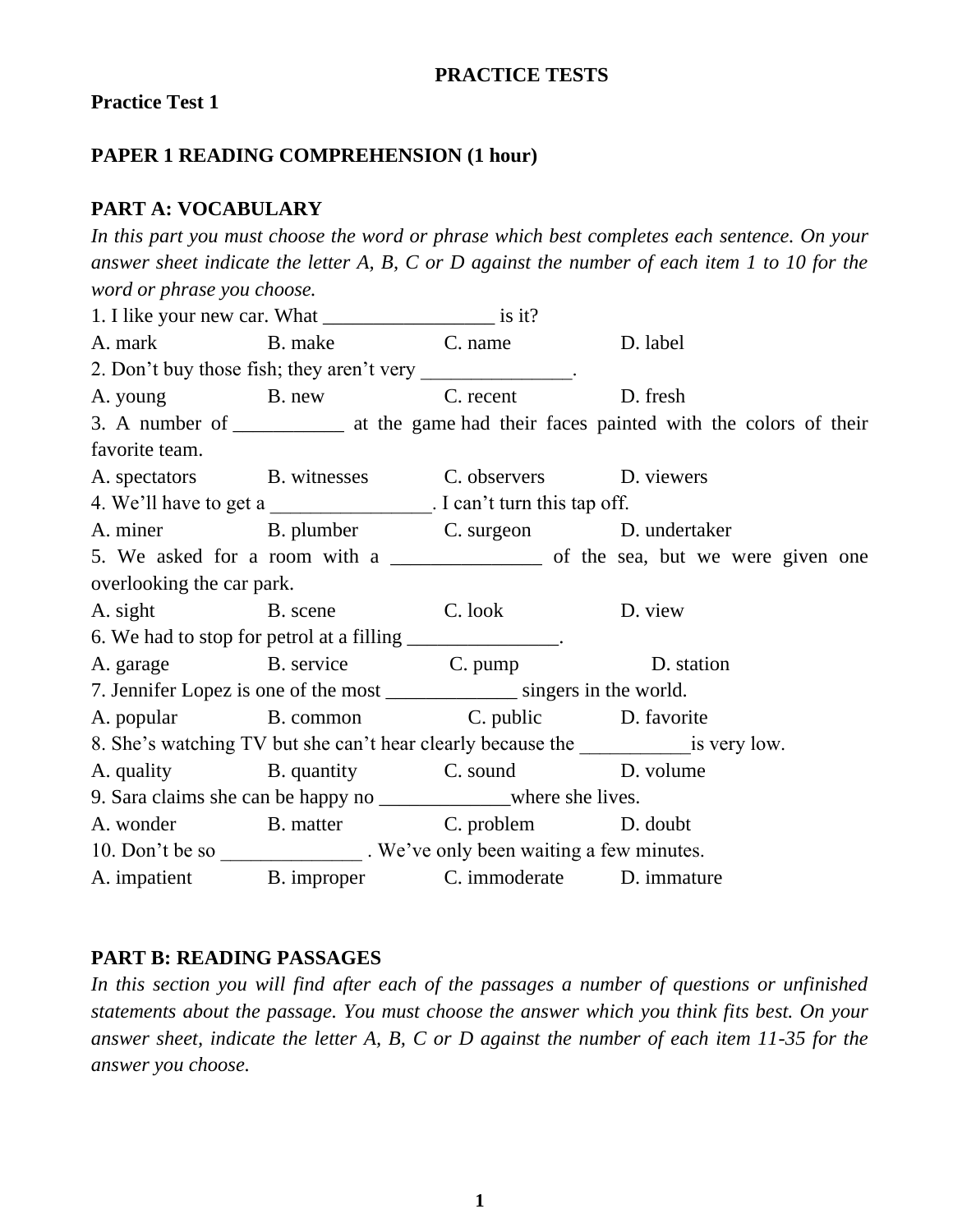### **FIRST PASSAGE**

#### **The Origin of Jeans**

In 153, the California gold rush was in full swing and everyday items were in short supply. Levi Strauss, a 24-year-old German immigrant, left New York for San Francisco with a small supply of dry goods with the intention of opening a branch of his brother's NewYork dry goods business. Shortly after his arrival, a prospector wanted to know what Mr. Strauss was selling. When Strauss told him he had rough canvas cloth used for tents and wagon covers, the prospector said, ''You should have brought trousers!'', because he couldn't find a pair of trousers strong enough to last.

Levi Strauss had the canvas made into work trousers. Miners liked the trousers, but complained that the fabric was not very comfortable and tended to chafe. Levi Strauss substituted the canvas with a twilled cotton cloth from France called ''serge de Nimes.'' The fabric later became known as denim and the trousers were nicknamed blue jeans. Then Levi Strauss and Nevada tailor David Jacobs co-patented the process of putting small metal rivets in places such as the sides of the pockets that needed extra strength. On May 20, 1873, they received U.S. Patent No. 139,121. This date is now considered the official birthday of ''blue jeans.''

But why were they called blue jeans? Denim is unique in its singular connection with one colour. It is made from thread that is traditionally dyed with blue pigment obtained from indigo dye. Indigo was linked with practical fabrics and work clothing. The durability of indigo as a colour and its darkness of tone made it a good choice when frequent washing was not possible.

| 11. What is the purpose of this text?                            |                                          |
|------------------------------------------------------------------|------------------------------------------|
| A. To sell a product.                                            | B. To solve a problem.                   |
| C. To argue a point.                                             | D. To inform.                            |
|                                                                  |                                          |
| 12. What was Levi Strauss's job?                                 |                                          |
| A. He was a clothes designer.                                    | B. He was a prospector.                  |
| C. He was selling textile and clothing.                          | D. He was selling tools for gold mining. |
|                                                                  |                                          |
| 13. The expression 'in full swing' in Line 1 most probably means |                                          |
| A. in trouble.                                                   | B. at the height of activity.            |
| C. causing lots of chaos.                                        | D. in decline.                           |
| 14. In short supply' (Line 1) means nearly the same as           |                                          |
|                                                                  |                                          |
| A. going on for a short time.                                    | B. lacking.                              |
| C. supplied in a very short time                                 | D. not of good quality.                  |
| 15. What problem did the prospector have?                        |                                          |
| A. There were no trousers in California.                         | B. They did not like Levi's product.     |
|                                                                  |                                          |
| C. Their clothes were not stylish.                               | D. Their clothes wore out quickly.       |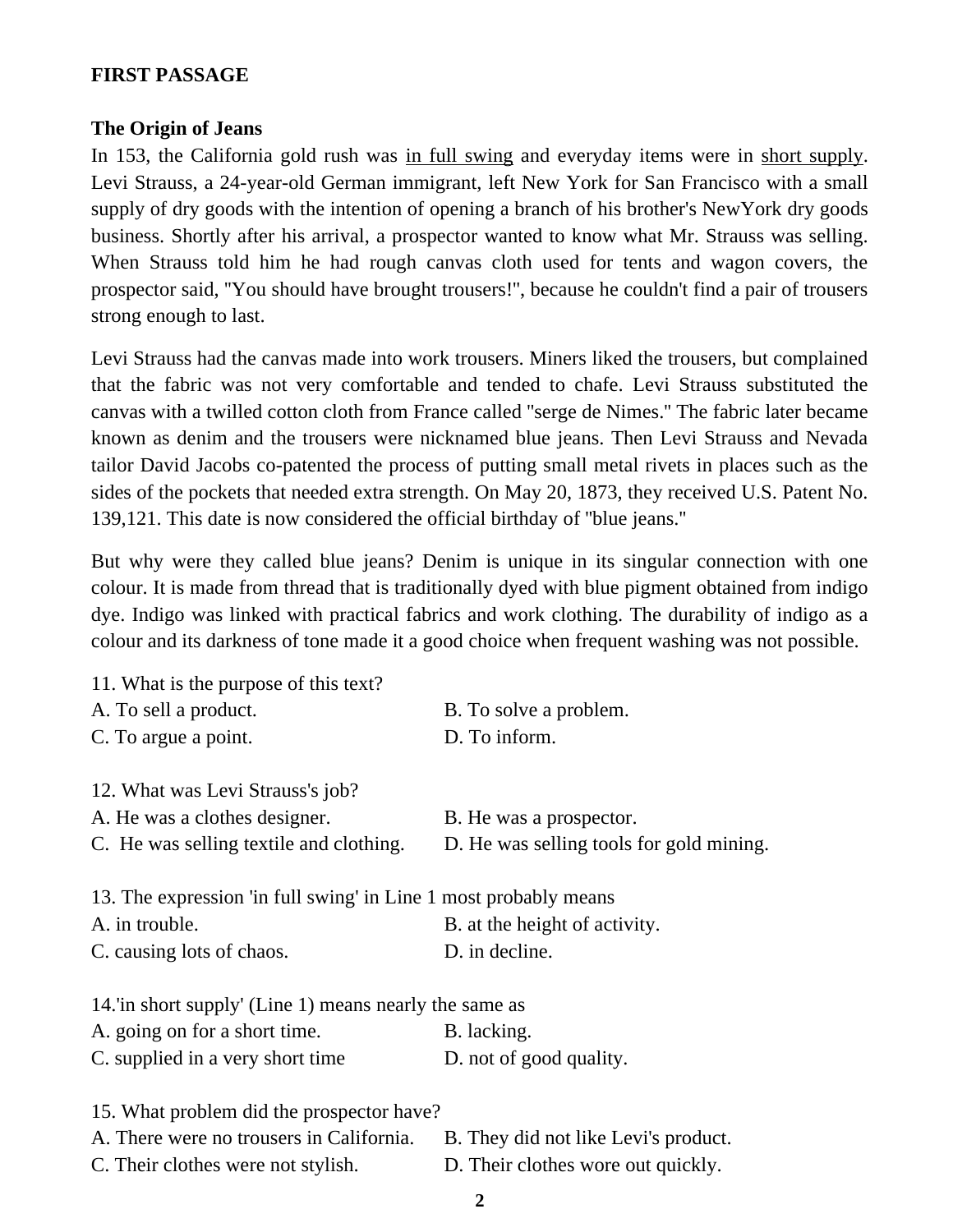16. Where did the word 'denim' come from? A. The name of a French fabric. B. The indigo colour. C. David Jacobs, the tailor, thought of it. D. Levi Strauss invented it.

17. Which of the following best describes indigo dye?

- A. A long-lasting, practical colour that did not show dirt.
- B. A colour used on all kinds of fabric to make it stronger.
- C. A very rare and desirable colour that was difficult to create.

D. An affordable dark colour that was only used by poor people.

#### **SECOND PASSAGE**

#### **The Furby Fad**

 The Furby, a five-inch-tall doll with bulging eyes and a round mouth, which had a great resemblance to the character from the movie ''Gremlins'', was a cute enough toy. But how did it become so very popular for a short time, causing a Furby fad?

Part of the interest in the toy was because it displayed life like qualities. It was interactive. In particular, it needed nurturing. The toy responded to light, sound and touch and had the ability to learn to speak English. Conversely, it could teach its owner how to speak Furbish, which was a mixture of several language sounds.

However, most of its popularity was due to media exposure. The Furby was first demonstrated at the 1998 Toy Fair in New York City. The toy was subsequently mentioned in Time magazine and USA Today and on a number of early morning television shows. The Toy Fair took place in February, but the manufacturer, Tiger Electronics, had planned to release it in October. But because of the media exposure, toy stores began placing large orders for the toy as more and more parents began inquiring about its availability .By the time the toy was released in October, Tiger had already sold out the initial lot of 1.3 million units.

The Furby fad seemed to have been fuelled by the inability of parents to find the toy. When it was not available, everyone needed one. Yet, as soon as they became plentiful, interest in them evaporated.

- 18. What is the writer doing in this text?
- A. Trying to show how toys are made.
- B. Presenting the history of a movie character.
- C. Trying to explain the success of a product.
- D. Trying to protect shoppers.
- 19. What did people particularly like about the Furby?
- A. It resembled a movie character. B. It could speak English.
- C. It was extremely cute. D. It seemed alive.
- - **3**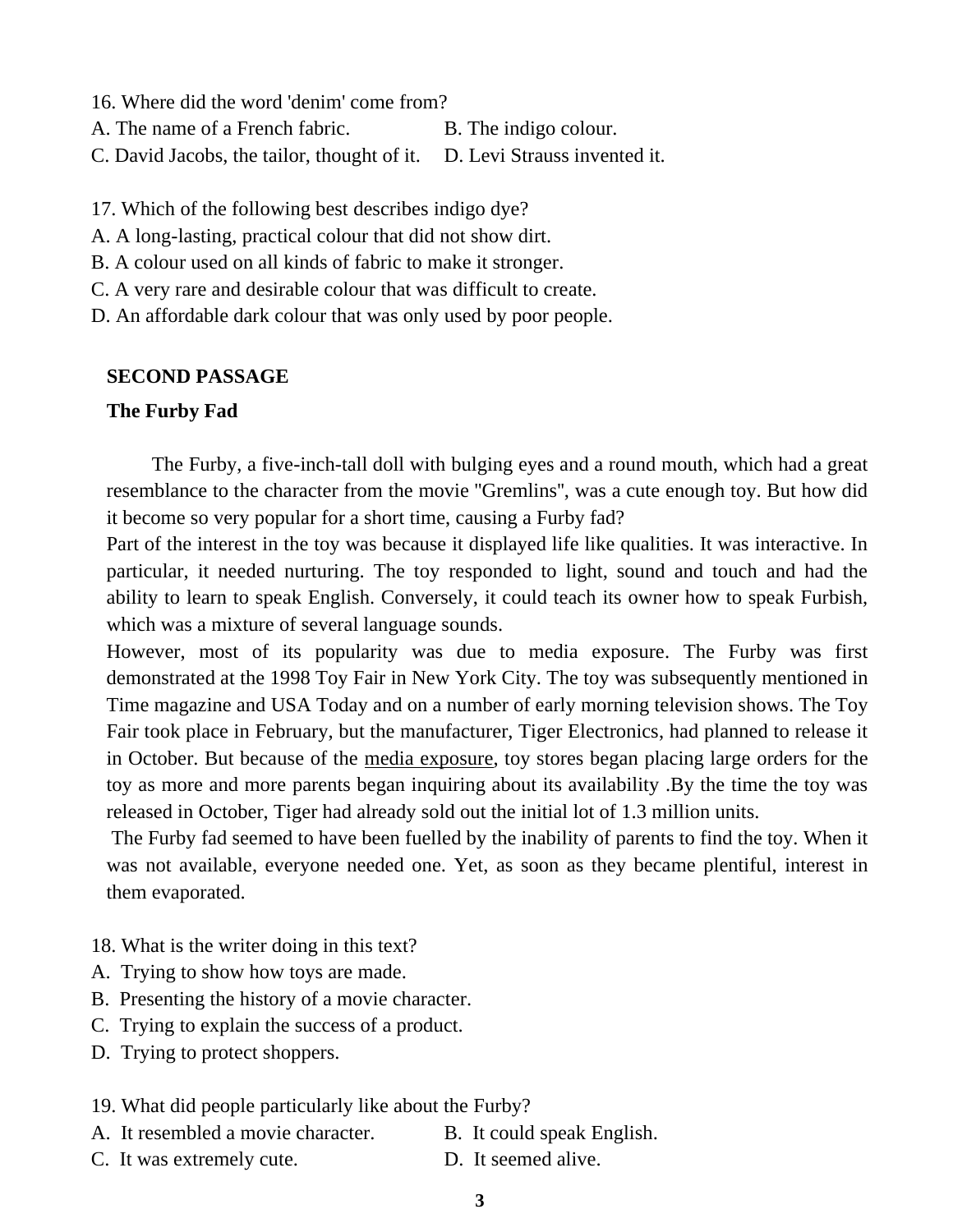20. The first place anyone saw the Furby was

A. at a toy fair.  $\qquad \qquad B.$  in a well-known magazine. C. on morning television. D. in toy stores.

21. ''media exposure'' most probably refers to the fact that

A. the toy was endorsed by reporters.

B. the toy could be ordered via newspapers or television.

C. the toy was sold online.

D. people knew about the toy from the news or television.

22. Why does the writer think Furby became a fad?

A. It was a new idea. B. It was not widely available on release.

C. It was well advertised. D. It was affordable.

23. Which best describes the Furby toy?

A. A cute, innovative toy that was extremely popular for a short time.

B. A strange-looking toy that was a huge hit with children despite the doubts of parents.

C. A toy that achieved unexplained and surprising popularity.

D. A modern toy that interacts with children and deserves more popularity that it was.

#### **THIRD PASSAGE**

#### **Getting fit and slim**

You started the year in fine form, made a promise to yourself to get fit and slim, joined a gym and started a diet. But what happened to those gym visits and the lettuce diet? At least half of us who try to get fit and thinner give up after less than a month. Many people blame their failure on lack of time. Lack of will power was highly important too.

Much of this is down to the way we set unrealistic fitness goals  $-$  a flat stomach in eight weeks and a celebrity diet plan – instead of the boringly practical long-term fix of exercising a bit more and eating a bit less. Most fitness clubs get an influx of new members from January to March, but their use of the gym tends to decline after that. So how do you beat the temptation to give up? First, don't expect to fail as soon as you start–be positive, even if you've failed before. Many people are fooled into believing that they need to follow an expensive eating plan. This is simply not true. The answer is to soul-search for the thing that really interests and motivates you. It's fine to have small motivations, but you should write them down and put them together to make a list of things to keep you going.

You also need to change the way you think about things. Women feel particularly guilty about doing a three-hour-a-week exercise routine, thinking it's selfish time that take them away from responsibilities to family and friends. It is better to regard this as vital 'self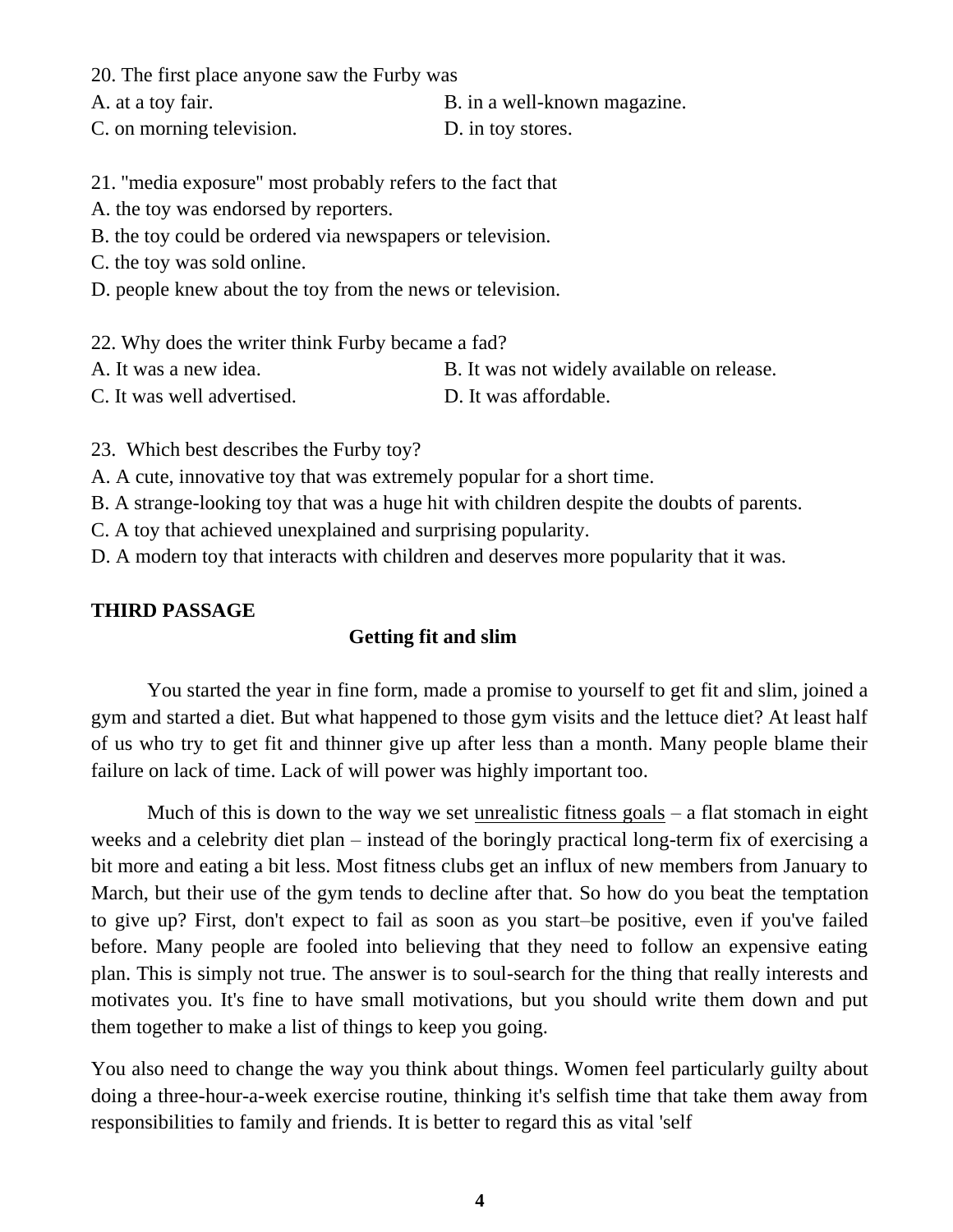care' time. People also think three hours is a lot of time out of their week, but we spend around 98 hours a week awake–and the other 95 we are just sitting around.

| 24. Where might this text be found?                                       |                                        |  |  |
|---------------------------------------------------------------------------|----------------------------------------|--|--|
| A. In a novel.                                                            | B. In a diary.                         |  |  |
| C. In a newspaper.                                                        | D. In a proposal.                      |  |  |
|                                                                           |                                        |  |  |
| 25. "unrealistic goals" refer to the fact that we want to                 |                                        |  |  |
| A. see dramatic results in just a short time. B. become like celebrities. |                                        |  |  |
| C. eat too little.                                                        | D. do long-term exercise.              |  |  |
|                                                                           |                                        |  |  |
| 26. How would you describe this text?                                     |                                        |  |  |
| A. Entertaining. B. Sarcastic.                                            | C. Informative.<br>D. Frustrating.     |  |  |
|                                                                           |                                        |  |  |
| 27. People tend to give up on a fitness regime because                    |                                        |  |  |
| A. they have achieved their goals.                                        | B. they expect too much of themselves. |  |  |
| C. they become too tired.                                                 | D. they can't afford to continue.      |  |  |
|                                                                           |                                        |  |  |
| 28. In order to continue a successful fitness programme,                  |                                        |  |  |
| A. you need to find a strong and lasting reason.                          |                                        |  |  |
| B. you need a soul mate to exercise with.                                 |                                        |  |  |
| C. you can't avoid suffering.                                             |                                        |  |  |
| D. your family and friends will have to suffer.                           |                                        |  |  |

| 29. Which headline would best the text? |                                           |
|-----------------------------------------|-------------------------------------------|
| A. Exercise – long term and short term. | B. Getting fit and slim: No big deal!     |
| C. How to balance health and work.      | D. You can get fit if you really want to. |

# **FOURTH PASSAGE**

### **JEFF STRINGER - JUDGE**

I've always enjoyed being with other people and I suppose I've always had a strong opinion about what is wrong and what is right, even from when I was a young child. That used to irritate my brothers and sisters because I would grass on them if they did something wrong. They had secrets that they wouldn't share with me and I probably missed out on a lot, because of that. Not that I blame them.

I actually studied history at university and then, in my final year, I had a work placement in a lawyer's office. I was fascinated from day one and as soon as I graduated I applied to do a degree in law.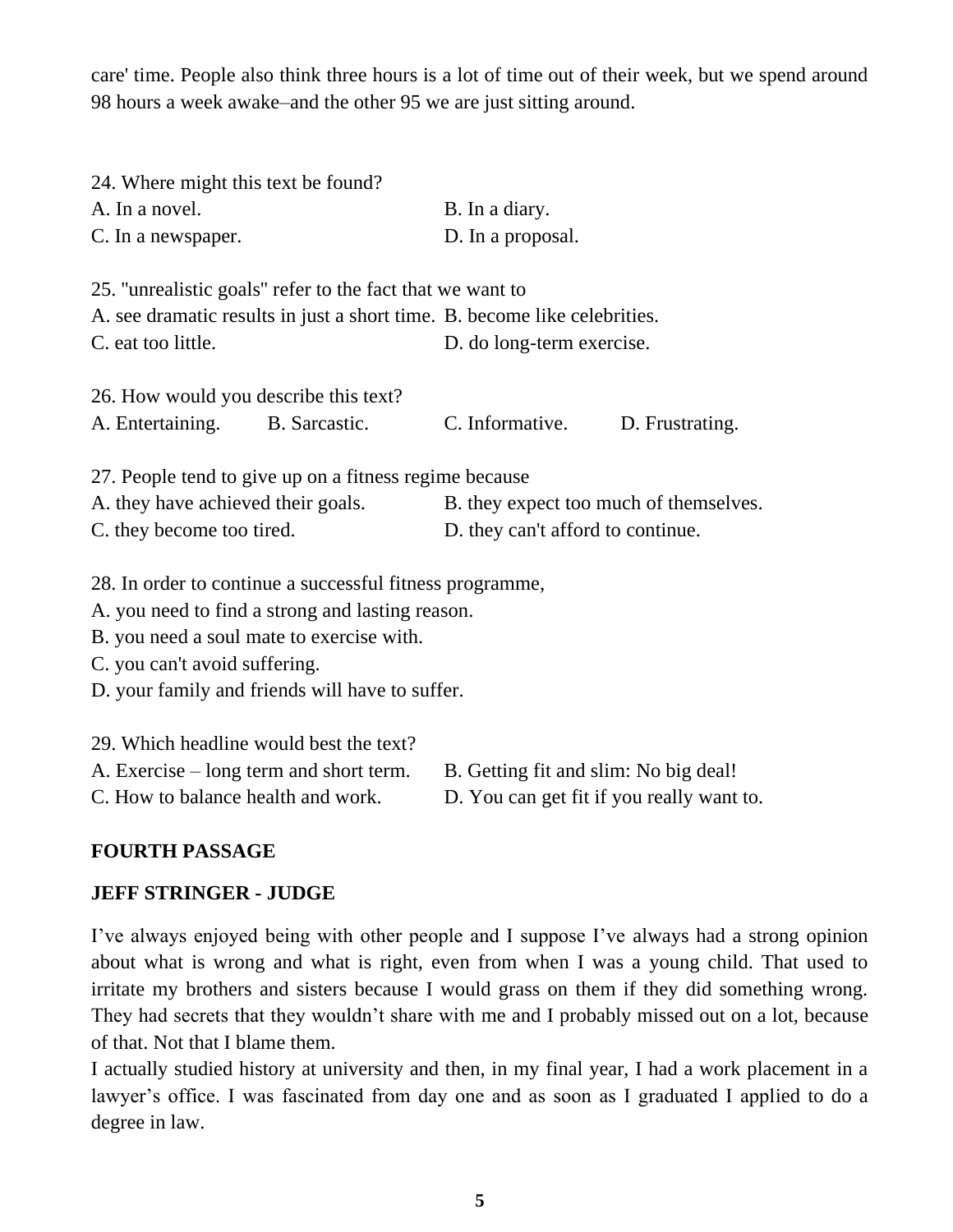I get a real buzz from fighting for justice, no matter what kind of case it is. It can be hard not to get emotionally involved at times. You have to follow your head and not your heart in such situations.

I make it a personal rule not to take my work home with me. Once I leave the court, I switch off and concentrate on my family. They will always be my number one priority.

30. Which of the following best describes the writer?

- A. A strict family man.
- B. A workaholic who puts work before family.
- C. A man who cares about his family and his clients.

D. A judge that everyone fears.

31. Why did the writer's brothers and sisters get annoyed with him?

- A. Because he was always misbehaving.
- B. Because he was their parents' favourite child.
- C. Because he followed them all the time.
- D. Because he got them into trouble.
- 32. What does he say about his job?
- A. He has a lot of job satisfaction.
- B. He often gets emotionally involved with his clients.
- C. He wins a lot of cases.
- D. It is hard.

33. ''such situations'' refer to

| A. when he gets a real buzz from his job. B. when he fights a case. |                                                |
|---------------------------------------------------------------------|------------------------------------------------|
| C. when he gets emotionally involved.                               | D. when he follows his head and not his heart. |

- 
- 34. What does the writer do at the end of the working day?
- A. Finish off any work that he has at home. B. Leave all his work problems at the court. C. Tell his family all about his working day. D. Worry overly about his family.
- 35. Which of the following is the best description of how the writer feels about life?
- A. Positive and satisfied. B. Tense and worried.
- C. Ambitious but stressed. D. Relaxed but bored.

# **PAPER 2 GRAMMAR & USE OF ENGLISH (1/2 hour)**

# **PART A: SENTENCE COMPLETION**

*In this part you must choose the word or phrase which best completes each sentence. On your answer sheet indicate the letter A, B, C or D against the number of each item*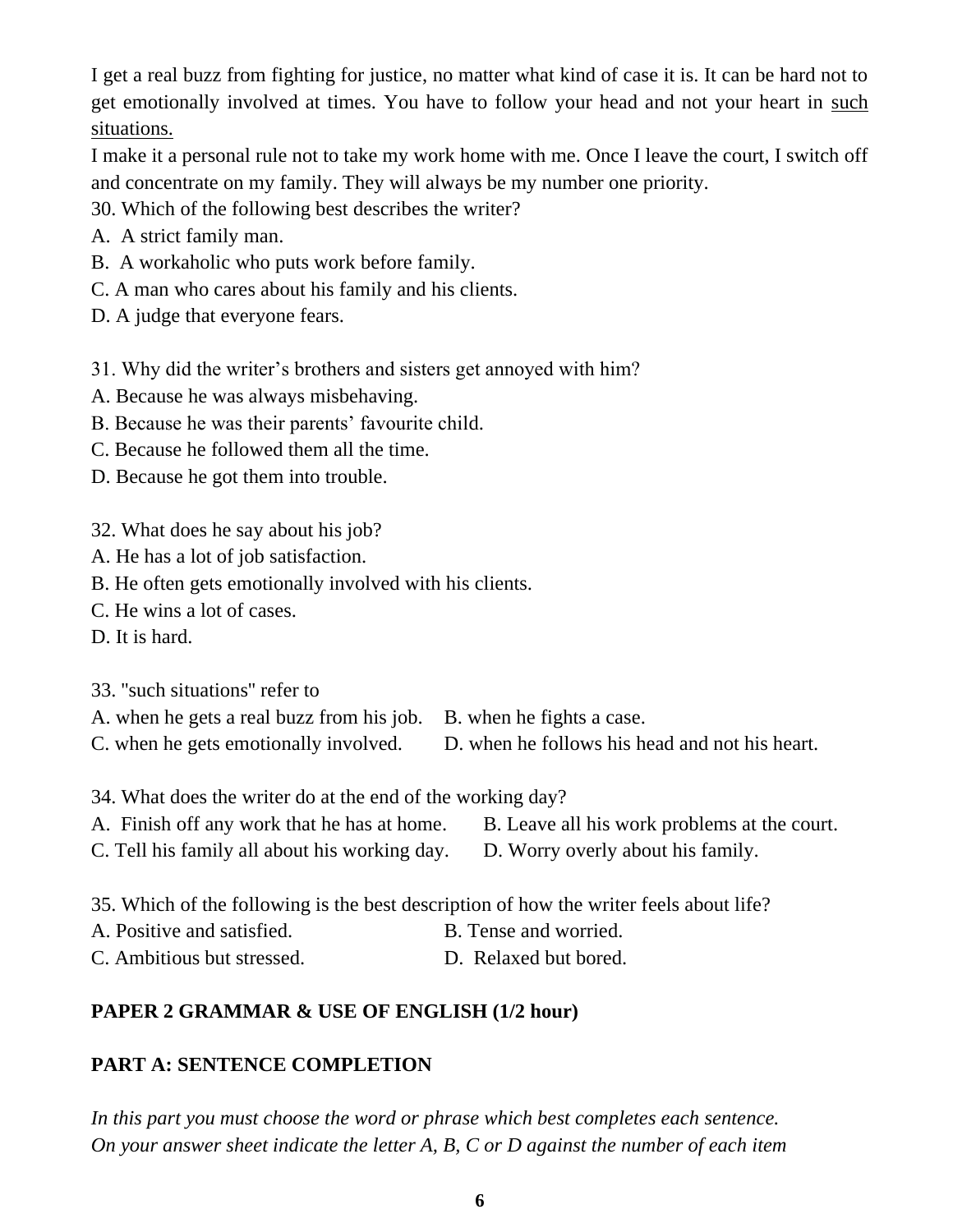*36 to 45 for the word or phrase you choose.*

36. I live in Nha Trang, is one of the most beautiful cities of Vietnam. A. that B. which C. where D.it 37. Daniel won't be able to understand the speakers there's an interpreter. A. if not B. if only C. unless D. provided 38. Debbie won't be able to understand the speakers there's an interpreter. A. if B. if only C. unless D. provided 39. Trung drank only water because he didn't play any sports. A. a few B. few C. a little D. little 40. What are you complaining about? It's so easy that a baby can do it. A. even b. even if C. even though D. even that 41. The manager, his factory's products were poor in quality, decided to give his workers further training. A. knowing B. known C. to know D. knew 42. I know he doesn't want to go the meeting – but he shall go, \_\_\_\_\_\_\_\_\_\_\_\_ he likes it or not. A. although B. even though C. whether D. if 43. "Can you wait while I run into the library? - OK, \_\_\_\_\_\_\_\_\_\_\_\_\_\_\_\_\_\_\_ you hurry. A. unless B. even if C. as long as D. even though 44. I'm much fitter now all the exercise I take. A. since B. because C. ever since D. because of 45. The man by the dust bin stopped us and asked us for some money. A. stand B. stood C. standing D. was standing

# **PART B: ERROR IDENTIFICATION**

In this part of the test, each sentence has four words or phrases underlined. The four *underlined parts are marked A, B, C or D. You are to identify the ONE underlined word or phrase that should be corrected or rewritten. On your answer sheet indicate the letter A, B, C or D against the number of each item 46 to 55 for the word or phrase you choose.*

46. When she heard the loud crash, Marge ran outside in the snow despite she wasn't A B C D wearing any shoes.

47. Almost every fruits and vegetables contain riboflavin; the richest sources are leafy green A B C vegetables such as spinach, kale, or turnip greens. D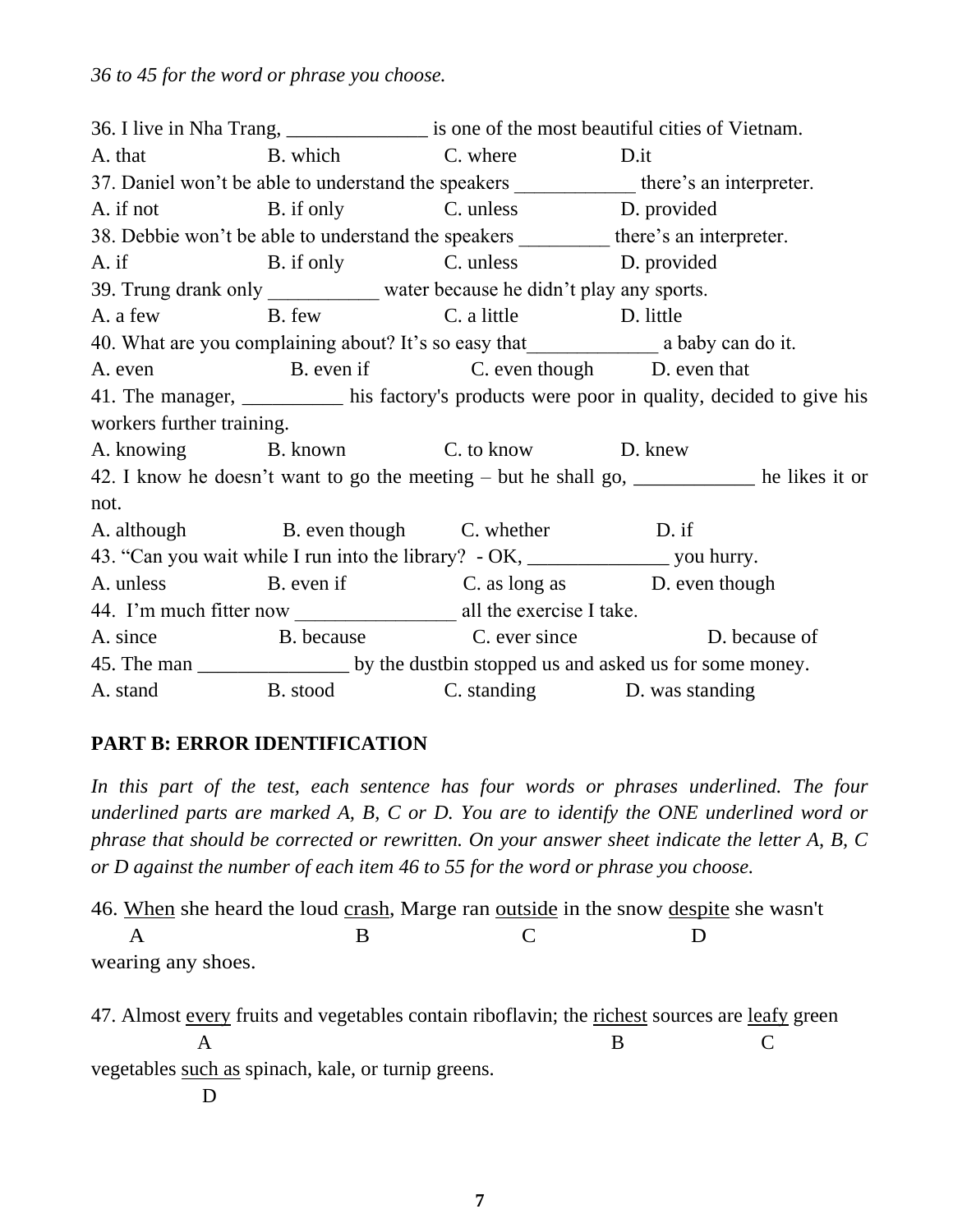| 48. Although he tried his best to be the winner, but he failed to win the race.               |        |                    |   |              |    |
|-----------------------------------------------------------------------------------------------|--------|--------------------|---|--------------|----|
|                                                                                               | A      | B<br>$\mathcal{C}$ | D |              |    |
|                                                                                               |        |                    |   |              |    |
| 49. Some parents have expressed concern about the number of homework their children have      |        |                    |   |              |    |
| A                                                                                             | B      |                    | C | D            |    |
| to do.                                                                                        |        |                    |   |              |    |
|                                                                                               |        |                    |   |              |    |
| 50. The only good way to get achievement in learning English is to practise it as frequent as |        |                    |   |              |    |
| A                                                                                             |        | B                  |   | $\mathsf{C}$ | D  |
| possible.                                                                                     |        |                    |   |              |    |
|                                                                                               |        |                    |   |              |    |
| 51. I was just about to enter the station then someone grabbed me by the shoulders and threw  |        |                    |   |              |    |
| A                                                                                             |        | B                  |   | C            |    |
| me to the ground.                                                                             |        |                    |   |              |    |
|                                                                                               |        |                    |   |              |    |
| 52. James has always wanted to go into politics and he has just been elected as a MP.         |        |                    |   |              |    |
| A                                                                                             | B      |                    |   |              | I) |
| 53. I haven't used the computer since last week, therefore I don't know what's wrong with it. |        |                    |   |              |    |
| $\overline{A}$                                                                                | B      | C                  |   | D            |    |
|                                                                                               |        |                    |   |              |    |
| 54. Children's games, which are amusements involve more than one individual, appear to        |        |                    |   |              |    |
|                                                                                               |        | A                  |   | B            |    |
| be culturally universal.                                                                      |        |                    |   |              |    |
| C<br>D                                                                                        |        |                    |   |              |    |
| 55. Ginger capsules, that are sold in most health-food stores, have been found effective as a |        |                    |   |              |    |
|                                                                                               | B<br>A |                    |   | C            | D  |
| remedy.                                                                                       |        |                    |   |              |    |

### **PART C: CLOZE**

In this part you must fill each of the numbered blanks in the following passage with a word *given. On your answer sheet indicate the letter A, B, C or D against the number of each item 56 to 65 for the word you choose.*

### **THE ESCALATOR**

An American, Charles D. Seeberger, invented moving stairs to transport people in the 1890s. He  $(56)$  this invention an "escalator",  $(57)$  the name from the Latin word "scala", (58) \_\_\_\_\_\_\_\_\_\_\_ means "ladder". Escalators move people up and down short  $(59)$  \_\_\_\_\_\_\_\_\_\_\_\_. Lifts do the same, but only move  $(60)$  \_\_\_\_\_\_\_\_\_\_\_\_\_\_\_ small number of people. If an escalator breaks down, it can still be (61) \_\_\_\_\_\_\_\_\_\_\_\_ as ordinary stairs. An escalator can move (62) \_\_\_\_\_\_\_\_\_\_\_ 8, 000 and 9, 600 people (63) \_\_\_\_\_\_\_\_\_\_\_hour, and it does not need a person to operate it.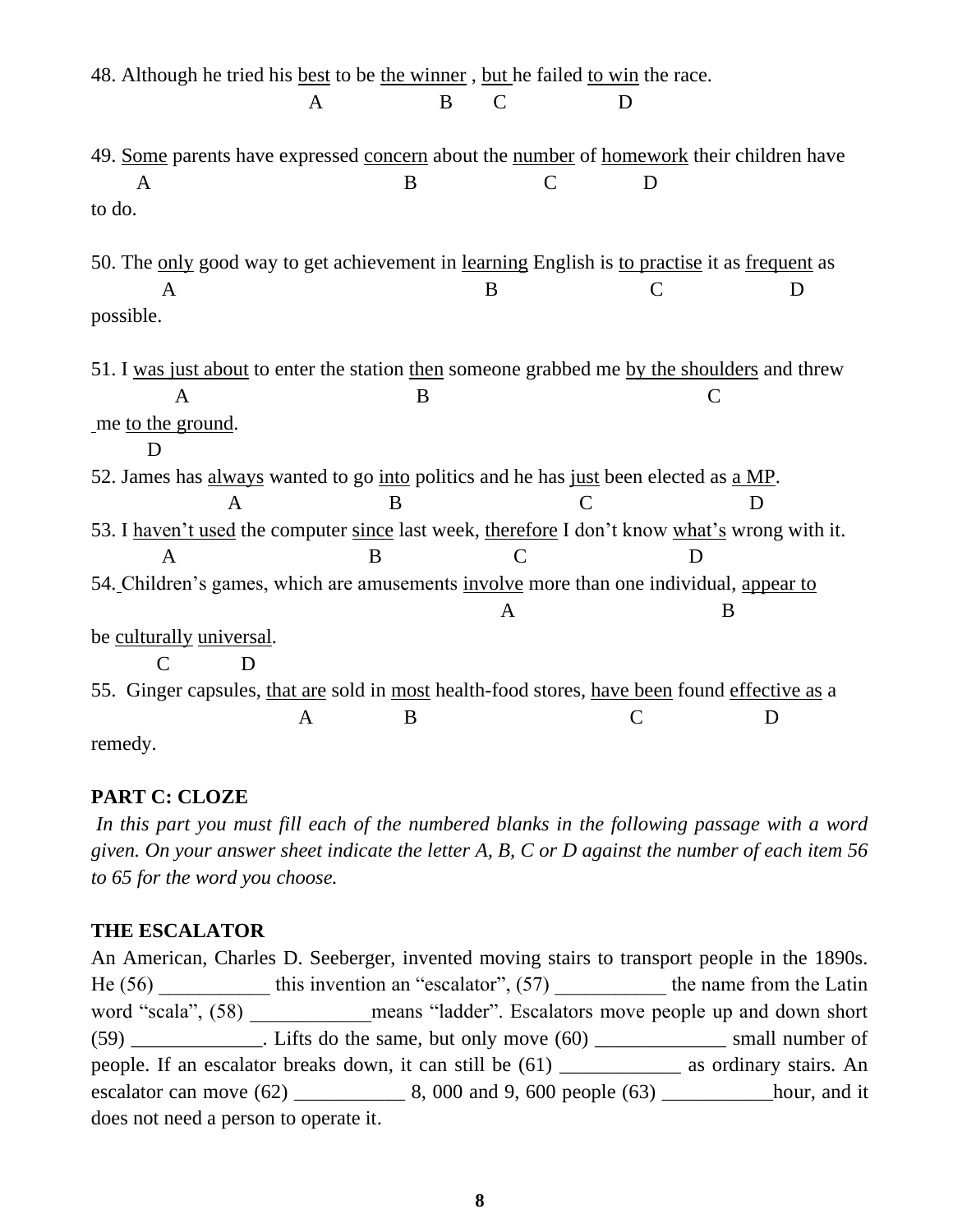Towards the end of the nineteenth century, cities were (64) \_\_\_\_\_\_\_\_\_\_\_ more crowded and the first escalators were built at railway stations and in big department stores, (65)

| 56. A. announced | B. called     | C. translated   | D. explained  |
|------------------|---------------|-----------------|---------------|
| 57. A. fetching  | B. lending    | C. taking       | D. carrying   |
| 58. A. what      | B. whose      | C. who          | D. which      |
| 59. A. distances | B. directions | C. measurements | D. lengths    |
| 60. A. the       | <b>B</b> . a  | C. some         | D. any        |
| 61. A. walked    | B. made       | C. used         | D. changed    |
| 62. A. from      | B. between    | C. to           | D. above      |
| 63. A. an        | <b>B</b> . a  | C. one          | D. the        |
| 64. A. appearing | B. becoming   | C. continuing   | D. developing |
| 65. A. although  | B. because    | C. unless       | D. so that    |
|                  |               |                 |               |

people could move about more quickly. Today we see escalators everywhere.

#### **PART D: SENTENCE TRANSFORMATION**

In this part you must finish each of the following sentences in such a way that it means the same *as the sentence printed before it. Write your work for questions 66-70 in the appropriate places on your answer sheet.*

66. Although the weather was good, we stayed indoors.

Despite \_\_\_\_\_\_\_\_\_\_\_\_\_\_\_\_\_\_\_\_\_\_\_\_\_\_\_\_\_\_\_\_\_\_\_\_\_\_\_\_\_\_\_\_\_\_\_\_\_\_\_\_\_\_\_\_\_\_\_\_\_\_\_\_\_.

67. In spite of having an English name, he is in fact German.

Although the state of the state of the state of the state of the state of the state of the state of the state of the state of the state of the state of the state of the state of the state of the state of the state of the s

\_\_\_\_\_\_\_\_\_\_\_\_\_

68. I am not as good as football as he is.

He is \_\_\_\_\_\_\_\_\_\_\_\_\_\_\_\_\_\_\_\_\_\_\_\_\_\_\_\_\_\_\_\_\_\_\_\_\_\_\_\_\_\_\_\_\_\_\_\_\_\_\_\_\_\_\_\_\_\_\_\_\_\_\_\_\_\_\_.

69. He isn't old enough to vote.

He is too  $\overline{\phantom{a}}$ 

70. It is impossible to learn a foreign language in a week.

 $Learning$ 

#### **PAPER 3 LISTENING COMPREHENSION**

#### **PART A: SHORT CONVERSATIONS**

*In this part you will hear ten conversations between two people. After the second listening of each conversation, you will hear a question and there are four possible answers*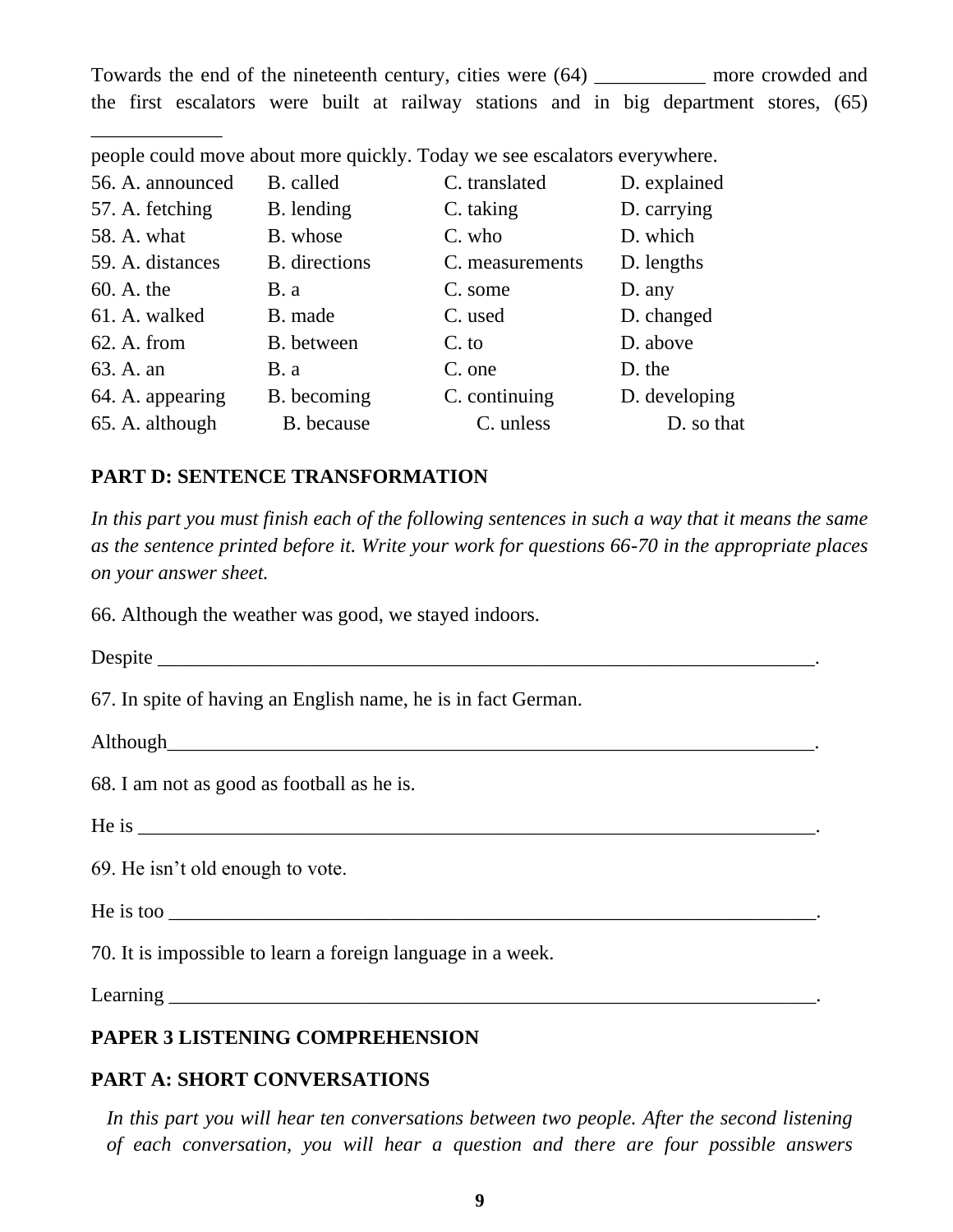*provided. Select the best answer to each question and record your choices on the answer sheet. You will hear the recording twice.*

#### **Questions 71 through 80.**

- 71. (A) This morning.
	- (B) Two days ago.
	- (C) Last Tuesday.
	- (D) On Friday.
- 72. (A) A month ago.
	- (B) Two months ago.
	- (C) A year ago.
	- (D) Eight years ago
- 73. (A) This afternoon.
	- (B) On Monday.
	- (C) In eight days.
	- (D) In two weeks.
- 74. (A) Once a month.
	- (B) Four times a month.
	- (C) Once a year.
	- (D) Four times a year.
- 75. (A) By morning.
	- (B) By this afternoon.
	- (C) In three days.
	- (D) In nine days.
- 76. (A) A week ago.
	- (B) Three weeks ago.
	- (C) A year ago.
	- (D) Five years ago.
- 77. (A) This afternoon.
	- (B) Tomorrow.
	- (C) On Friday.
	- (D) Next month.
- 78. (A) Every two days.
	- (B) Once a week.
	- (C) Every ten days.
	- (D) Once a month.
- 79. (A) This afternoon.
	- (B) Tomorrow.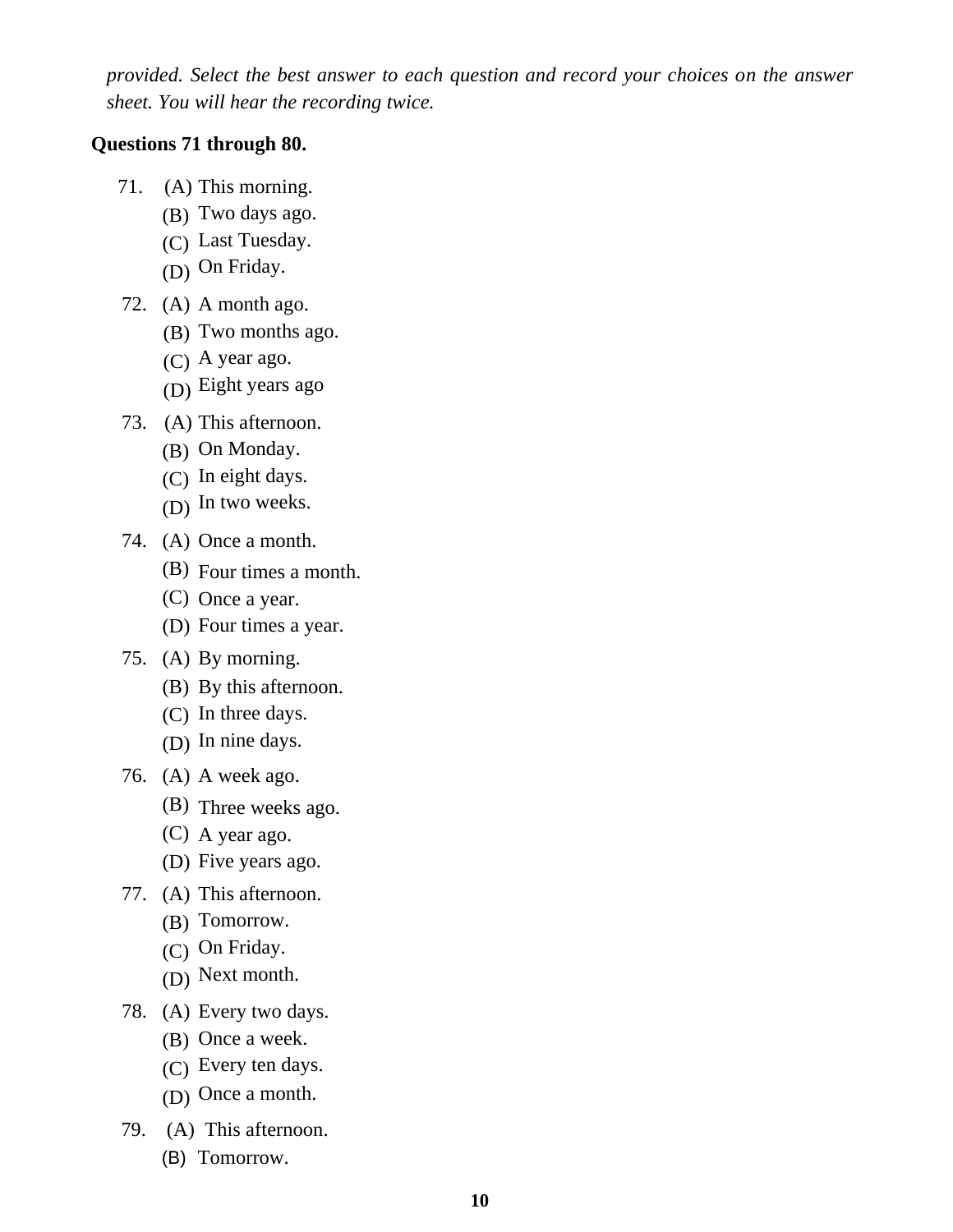- (C) The day after tomorrow.
- (D) On Friday.
- 80. (A) Ten minutes.
	- (B) Fifteen minutes.
	- (C) Thirty minutes
	- (D) Forty minutes

#### **PART B**

In this part you will hear a longer conversation followed by five questions. Select the *best answer to each question and record your choices on the answer sheet. You will hear the recording twice.*

Questions 81 through 85: You will hear an interview with a singer called Nick Parker who plays in a band called Krispy with her sister Mel.

- 81. When Nick and Mel were younger,
- A. they studied music at school.
- B. their father took them to live concerts.
- C. their mother encouraged them to play music.
- D. they joined some great bands.

82. When Nick and Mel started writing music together, they\_\_\_\_\_\_\_\_\_\_\_\_\_\_\_\_\_\_\_\_\_\_

A. disagreed about the style they should have.

B. didn't want to be the same as other bands.

- C. were influenced by different kinds of music.
- D. both loved music from Africa.

83. The band Krispy was started after \_\_\_\_\_\_\_\_\_\_\_

A. Nick began studying at music school.

B. two other musicians heard Nick and Mel playing.

C. Nick and Mel advertised for the band members.

D. they invited two other students to join.

84. In the band's first year together, <u>\_\_\_\_\_\_\_\_</u>

- A. they just spent time studying at school.
- B. they signed a recording contract.

C. their national tour was very successful.

D. concert audiences liked their music.

85. What does Nick say about life in the band today?

- A. The older members look after him and Mel.
- B. He's pleased to have the chance to travel.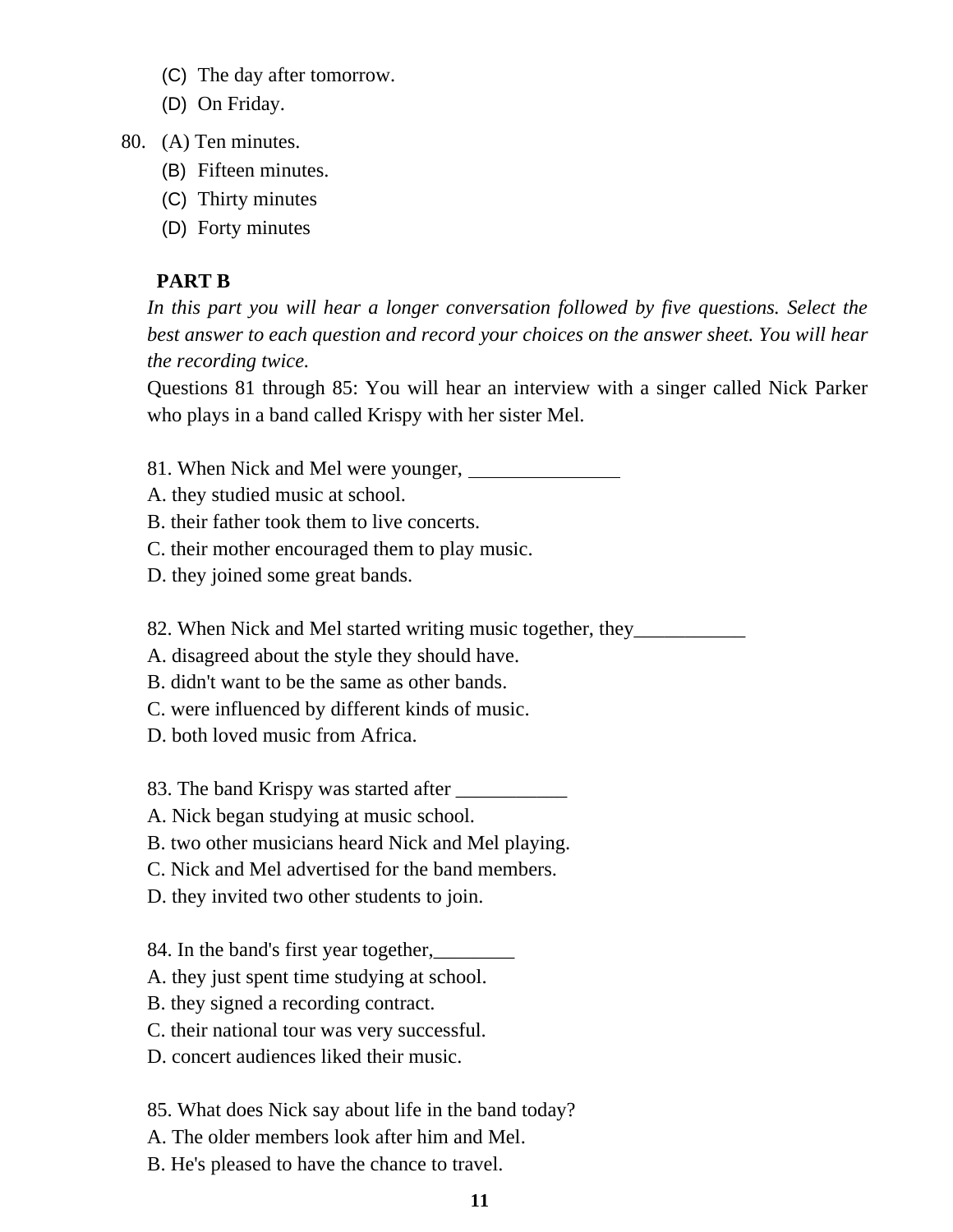C. There's no opportunity for them to relax together.

D. It is hard to work together

# **PART C**

*In this part you will hear a talk given by a single person followed by five questions. Select the best answer to each question and record your choices on the answer sheet. You will hear the recording twice.*

### **Questions 86 through 90: You will hear a talk given to visitors to a fashion museum**

86. According to the speaker, who does fashion now interest?

(A). Rich people. (B.) Young people. (C). Most people. (D). Rich women.

87. How were fashion clothes made before the1990's?

- (A). They were individually made. (B). They were copied from pictures.
- (C) They were made of light material. (D). They were made in factories.

88. Which of the following is true about Coco Chanel?

(A). She was born in1908.

(B). She changed people's ideas about fashion.

(C). She was admired for her beauty.

(D). She designed clothes for smart people.

89. Which of these was part of the "New Look''?

(A).Material with flowers. (B). Very short skirts. (C.) Longer skirts. (D). War-time clothes.

90. What exhibition is introduced by the speaker?

(A) Clothes of the old days. (B). Fashion for the future.

(C). Pictures of today's fashion. (D). Fashions of all times.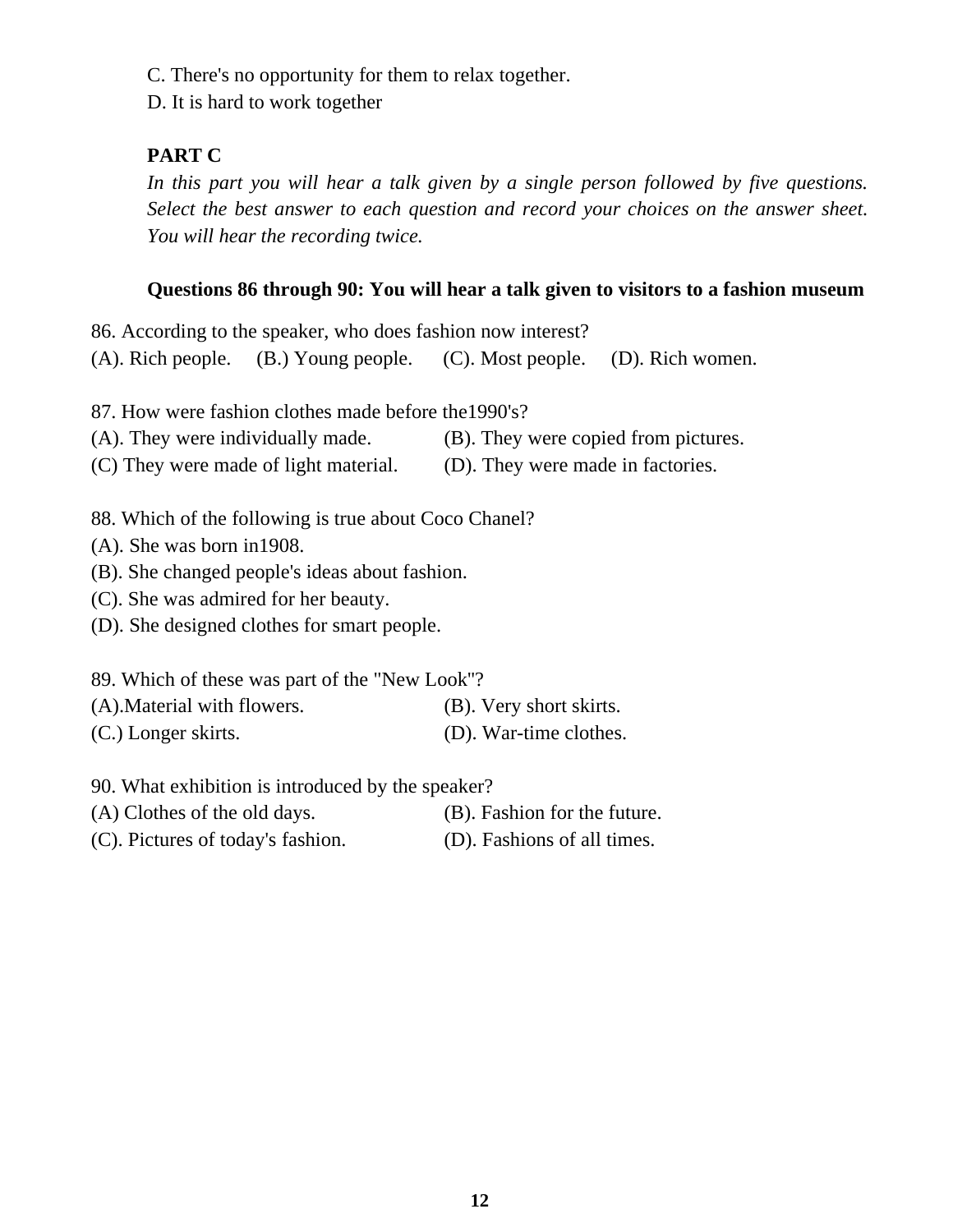### **Practice Test 2**

# **PAPER 1 READING COMPREHENSION (1 hour) PART A: VOCABULARY**

*In this part you must choose the word or phrase which best completes each sentence. On your answer sheet indicate the letter A, B, C or D against the number of each item 1 to 10 for the word or phrase you choose.*

1. It was the longest film I have ever seen; it \_\_\_\_\_\_\_\_\_\_\_\_\_\_\_\_\_\_ three hours. A. lasted B. completed C. continued D. remained 2. He got up so late that he *interproduced bus this morning*. A. lost B. slipped C. missed D. dropped 3. A novelist has to possess the ability to stories that will interest people. A. take up B. put up C. make up D. set up 4. \_\_\_\_\_\_\_\_\_\_\_\_\_ is the study of the systems involved in the world's weather, mountains, seas, lakes, etc,. A. Geology B. Geography C. Astrology D. Physics 5. Ann couldn't eat the meal I'd cooked because she was to seafood. A. allergic B. opposite C. controversial D. contrary 6. Some of the programs are shareware, which means you pay a \_\_\_\_\_\_\_\_\_\_ if you keep the program. A. fine B. fare C. cost D. fee 7. He was enough to understand my question from the gestures I made. A. intelligent B. efficient C. proficient D. diligent 8. The football team won partly because they had been so well trained by their  $\Box$ A. teacher B. director C. instructor D. coach 9. American students agree that a husband is to tell his wife where he has been if he comes home late. A. obsessed B. obliged C. obtained D. observed 10. You can watch this special concert free of \_\_\_\_\_\_\_\_\_\_\_\_ in the Digital Concert Hall only until 15 May. A. cost B. charge C. price D. fare

#### **PART B: READING PASSAGES**

*In this section you will find after each of the passages a number of questions or unfinished statements about the passage. You must choose the answer which you think fits best. On your answer sheet, indicate the letter A, B, C or D against the number of each item 11-35 for the answer you choose.*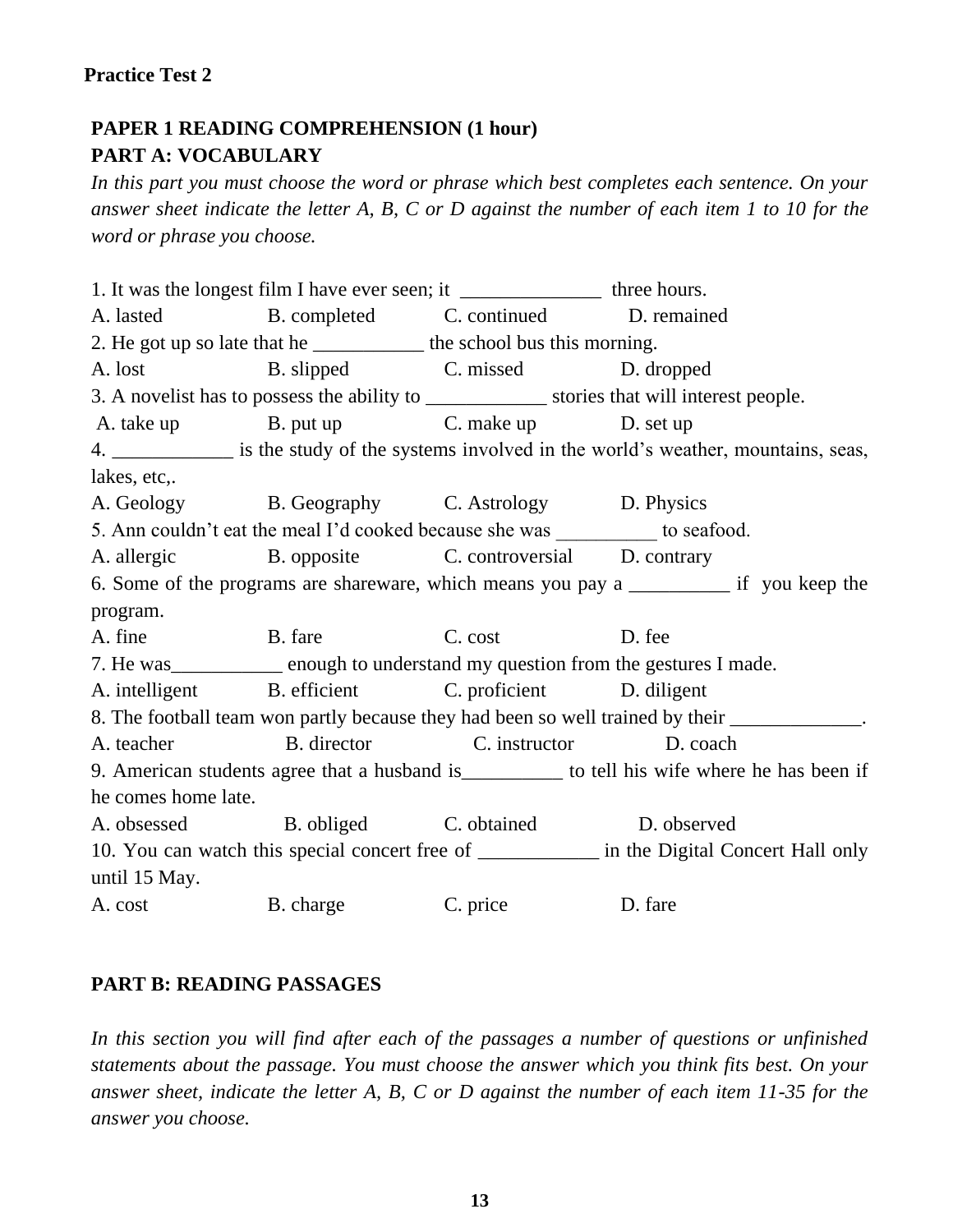## **FIRST PASSAGE**

# **Alice Bradley**

I guess you could say that acting is in my blood as my mother and father are both actors, my grandfather was a theatre musician and my grandmother was a singer and dancer. I suppose it seemed normal for me to do a little turn for family and friends. I certainly wasn't a shy wallflower.

I went to drama school in London on Saturdays from the age of six. We were taught how to sing and dance as well as act so I was a good all-rounder by my teens.

Once I'd left school I went to drama school in London full-time to do a degree. I must admit that I had a slight lapse in commitment at that time, for a period of about six months. I joined up with the party crowd and danced the nights away and slept late most mornings. It was only when my personal tutor told me that I was on my final warning that I realised I might be expelled.

After the shock of that realisation I got my act together very quickly and ended up graduating with a first.

The Royal Shakespeare Company gave me my first real role and I acted alongside some great names in the world of the stage. Now of course I am better known for my Hollywood roles and people will probably be amazed to hear that I first walked the board as a Shakespearean actor.

11. What is the writer's main purpose in writing the text?

- A. To express her ambition for the future.
- B. To discuss acting in plays by Shakespeare.
- C. To talk about her acting career.
- D. To describe how she lives now.
- 12. What does the writer say about her childhood?
- A. Her parents forced her to be an actor.
- B. She was surrounded by entertainers.
- C. She was reluctant to perform for her family.
- D. She was too young to enjoy drama school when her parents first sent her.
- 13. ''a shy wallflower'' most probably means
- A. someone who is the only girl at a party.
- B. someone who is shy because of the flowery pattern of her blouse.
- C. someone who sits next to the wall at parties.
- D. someone who does not like being in a crowd and standing out.
- 14. What happened when the writer was a full-time drama student?
- A. She was nearly told to leave the course.
- B. She had an argument with her personal tutor.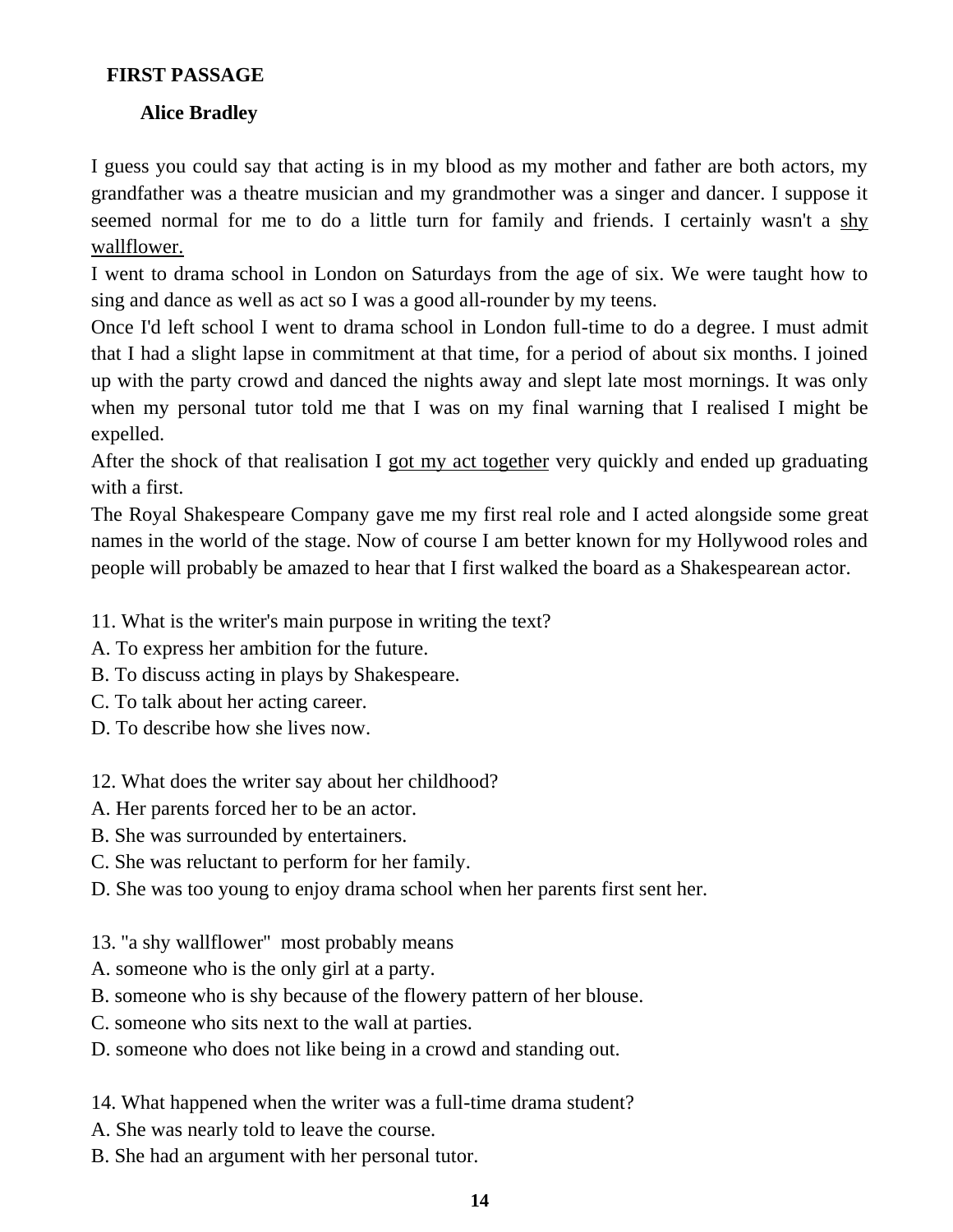C. She concentrated on developing as a serious dancer.

D. She worked as a dancer in the evening.

15. "I got my act together'' means

- A. I rehearsed for an act of a play.
- B. I tried to memorize the lines of my role in an act.
- C. I became better organized and changed my behaviour.
- D. I joined my classmates for acting together.

16. What does the writer say about working as a Shakespearean actor?

- A. She found it boring after awhile.
- B. It is what she is mostly known for.
- C. It is something she had to do to get into Hollywood.

D. It gave her the chance to work with distinguished actors.

17. Which of the following is the best description of the writer?

A. The young actor who is developing a career.

B. The actor who has followed in her parents' footsteps and made the leap from Shakespeare to Hollywood.

C. The reluctant actor who struggled through drama school and became a Hollywood director.

D. The rebel actor whose wild life is affecting her career but who is now trying to mend her way.

# **SECOND PASSAGE Axel Thorn**

I have had many years as a successful rock star, but will always remember my roots and how I formed my first band.

At sixteen I was still growing up in a bad part of town. I didn't have any way to express myself; I was frustrated at the terrible state of the neighbourhood and the unfairness that existed. Just a few miles away rich people lived who had everything, while we had nothing, and could only hope for the worst of jobs.

One night, while I was at a friend's house we found a pair of electric guitars, and started playing. We pretty much taught ourselves the music, and when a couple of other guys joined, who really knew how to play, I knew we had something. With my lyrics, I could express far more emotion and communicate with other people.

Soon after that we set up our band. The songs we write are still very important to us. They're about voicing how we feel about the problems and issues about us, crime, unemployment, exploitation, and the inequality present in the country.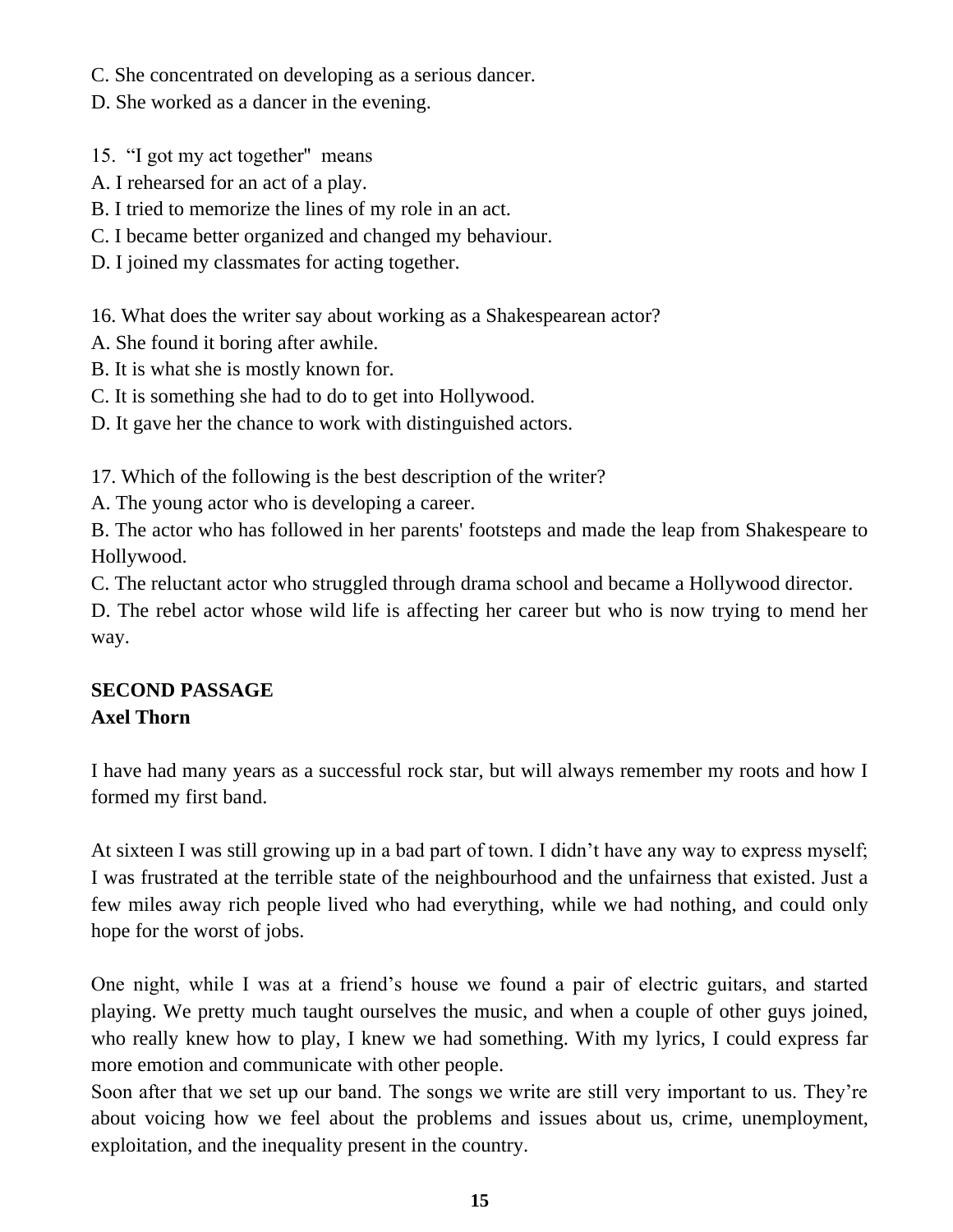Of course, we are also expressing our own dreams and desires. It can be sensational to be on stage and have twenty thousand people sing the songs that you write, songs that are about people like them, and in the end, they are for people like them.

Our music has been very popular and is worth listening to, as it is the ordinary people who made it such a success. We sing what we feel, so we're sure that if people listen to the music, they'll understand the message too.

18. What is Axel Thorn's main aim in writing the text?

A. To explain the music industry to poor people.

B. To describe how and why he took up music.

C. To explain why he has been so successful.

D. To describe the life of a rock star.

19. What could a reader learn about Axel's childhood?

A. His family always treated him terribly.

B. He was surrounded by rich people.

C. He grew up in a poor area of town.

D. His family had the worst jobs in the area.

20. Which of the following does Axel NOT say about his music?

A. It helps him enrich himself.

B. It expresses his feelings about social problems.

C. It helps him communicate with other people.

D. It is welcomed by ordinary people.

21. How does Axel describe his lyrics?

A. They communicate how he feels about important issues.

B. They are written by ordinary people.

C. They are sensational.

D. They convey an important message to the rich.

22. What does Axel say about performing on stage?

A. It was his great dream, as he always loved attention.

B. They always perform in front of crowds of twenty thousand or more.

C. Most people at the concerts do not understand his music.

D. He feels it amazing when the crowd sing his own songs.

23. How might Axel describe being in a band?

A. Being in a band is the greatest thing I could ever hope to do. The best part is the money and being famous.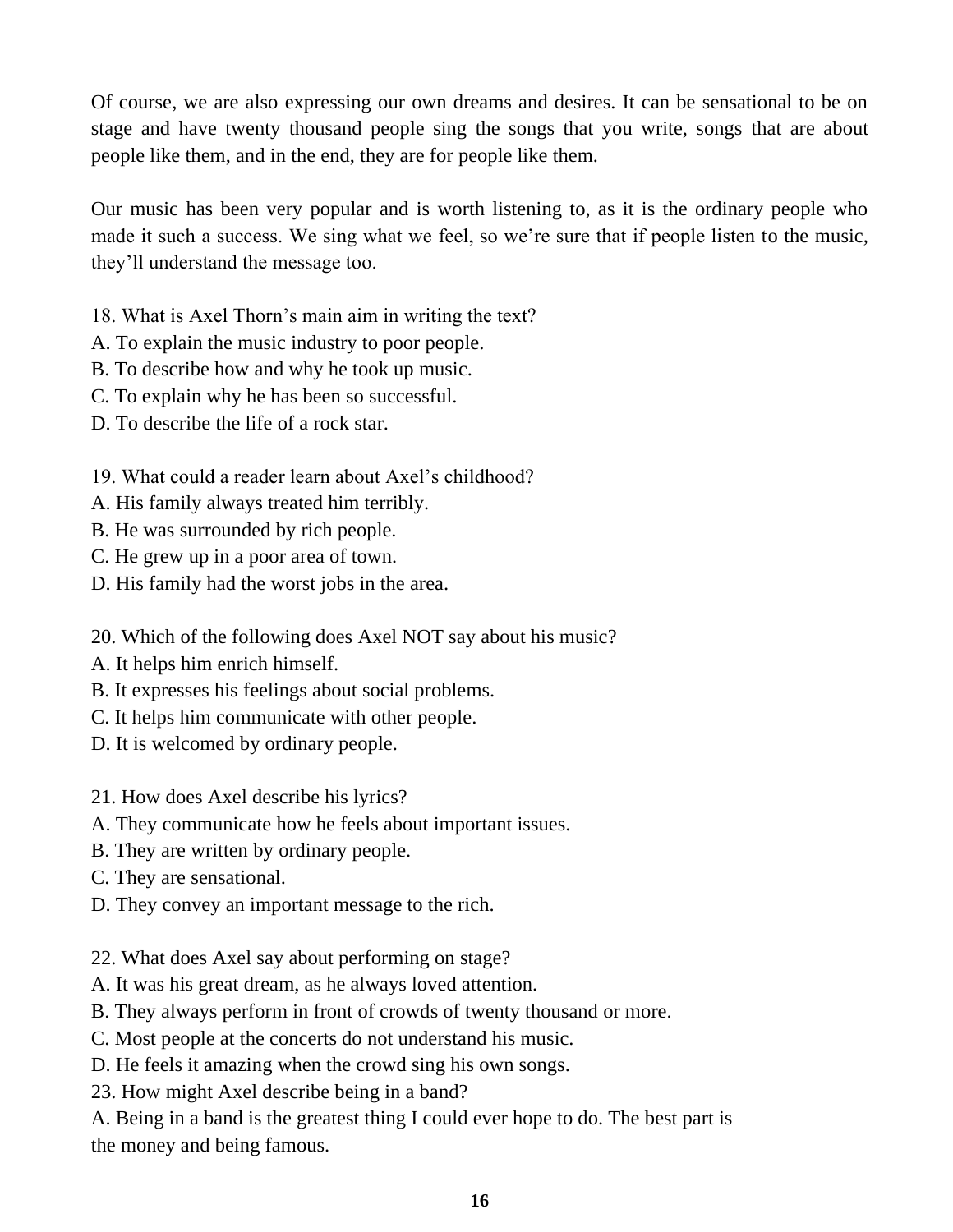B. We are now a hugely successful band all over the world. I want to make more pop and commercial music to make more money.

C. Music has always been important to me as a way to comment on social problems and communicate with people.

D. The enjoyment I got when I was younger is no longer there, I don  $&\#39$ ; t feel so connected with the people as I used to.

# **THIRD PASSAGE**

# **Madonna**

Ever since she burst onto the pop scene in the early eighties, Madonna has remained one of the best-known celebrities in the world. She has shown herself to be a talented singer, dancer, songwriter and actress. To have achieved this she undoubtedly has a strong belief in herself and her abilities.

It is possible she gained her strong personality through her tough childhood experiences. She went to a strict Catholic school, was one of many children and her family was split up after her mother died from cancer. Eventually, in search of fame, she left college and went to New York with only her suitcase and a few dollars.

Hugely successful, often through controversy, Madonna has always known what the public and media want. She has gone from shocking clothes and pop songs to setting trends and family life. She caused disagreement by playing feminist roles in films and featuring in pop videos with images of Jesus Christ.

Throughout all her years and different styles and phases, she has always been able to give the general public entertainment. Madonna has become one of the biggest stars on the planet, and has sold over 100 million records worldwide, making her one of the highest-earning entertainers of her generation.

Even now as she approaches fifty and is a mother, Madonna is likely to continue to entertain us for many more years, but what nobody can be sure of is exactly what she will do next.

- 24. What is the writer's main purpose in writing this text?
- A. To argue that to be successful an entertainer should lead a controversial life.
- B. To show how well Madonna has achieved success throughout the years.
- C. To prove that personal or family disasters can make great artists.

D. To illustrate the fact that, like Madonna, most famous people do not complete college education.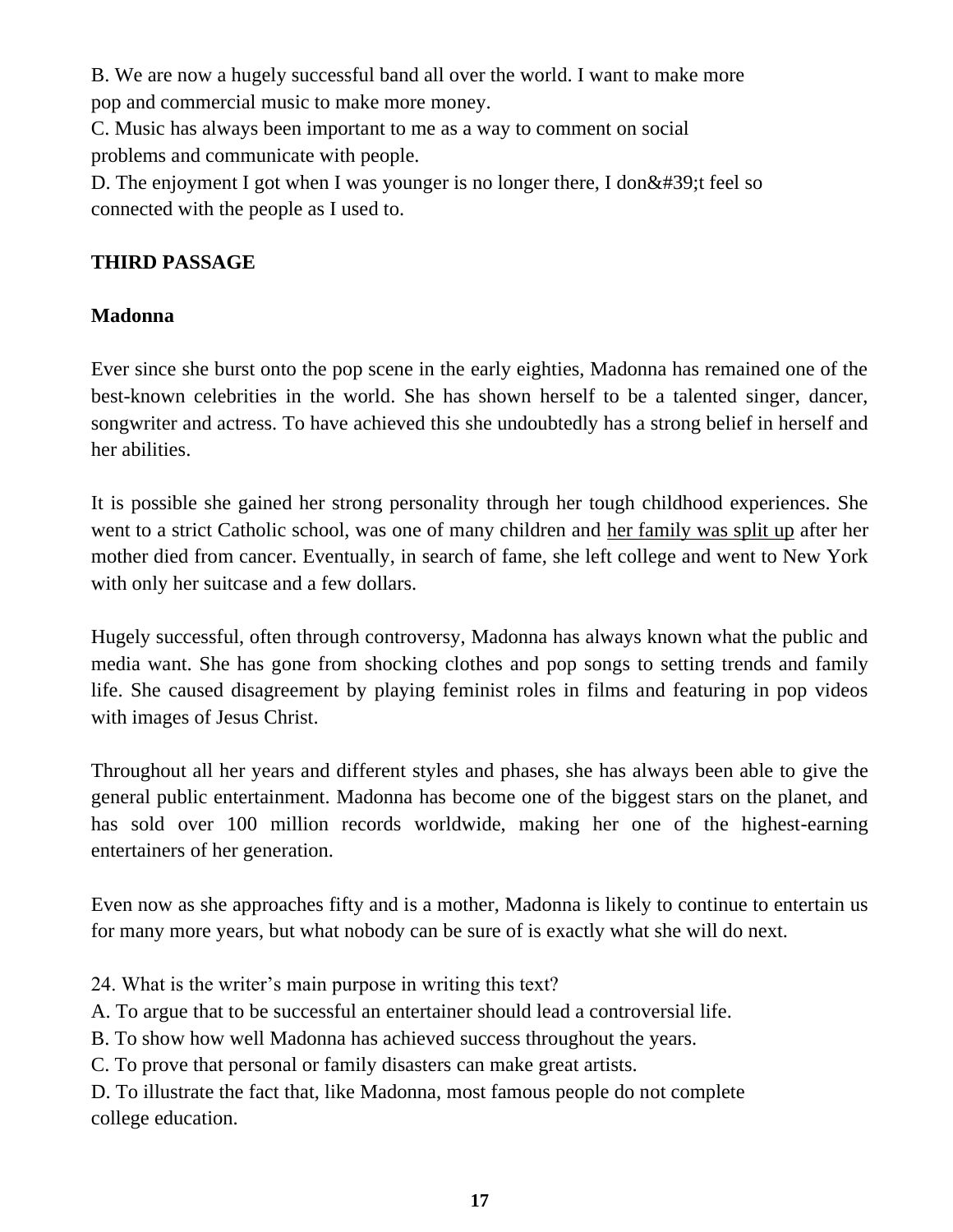- 25. As a child, Madonna was probably
- A. fighting all the time with her siblings.
- B. lonely and without anyone to talk to.
- C. very attached to her mother.
- D. made stronger due to difficult events.
- 26. "her family was split up" most probably means
- A. her father moved out to live with his second wife.
- B. the members went different ways.
- C. the children missed their mother so much they couldn't stay in the house.
- D. the family house was sold.
- 27. What is true according to the text?
- A. Madonna has always been careful not to offend the public.
- B. Madonna made a pop video with images of Jesus Christ because she used to go to a Catholic school.
- C. Madonna often upset people but achieved a great deal.
- D. Madonna enjoys offending the public and the media.
- 28. What does the writer say about Madonna's success?
- A. She is one of the richest performers of her time.
- B. No one has ever sold as many records as she did.
- C. Most of her success came from disagreements she caused.
- D. She may be even more successful after becoming a mother.

29. How would the writer describe Madonna's future?

- A. Her family life will make her a different Madonna from the one we used to know.
- B. At fifty, she is certainly past her prime now.
- C. This woman will never stop her search of fame and wealth.
- D. Madonna is sure to keep us guessing on her future plans.

# **FOURTH PASSAGE**

# **Tom Cruise**

Over the years, Tom Cruise has become one of the most popular and successful actors in the world. Tom is now an international star, who gets paid millions of dollars for every film he makes. 'I'm lucky," says Tom. "I'm doing what I love, and I'm having a great time. Lots of people would love to do this job, but they didn't get the lucky breaks or chances that I did." For many of us, however, Tom was more than just lucky or good-looking, as acting ability and great determination were needed for him to become one of Hollywood's biggest names.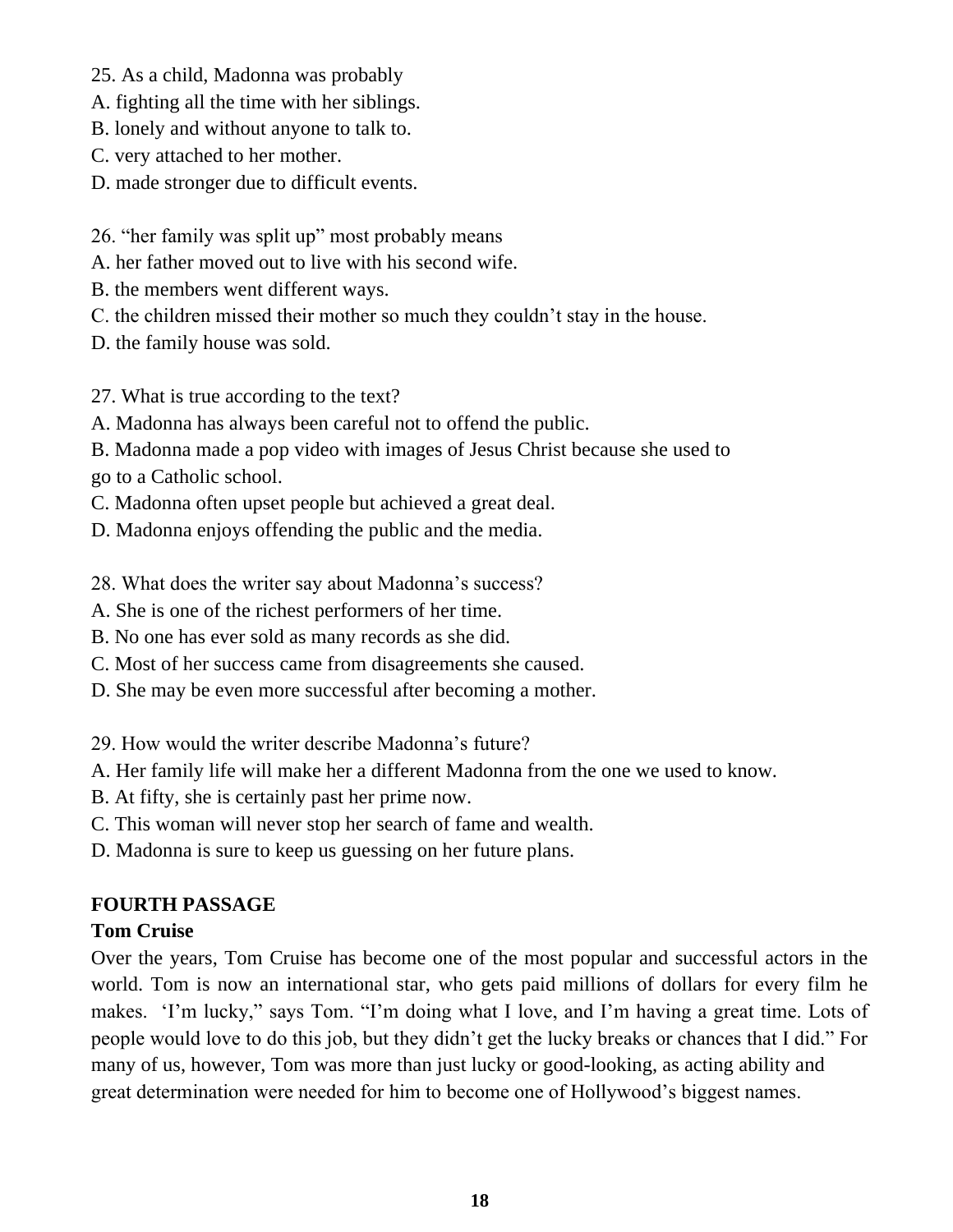Is Tom happy with his success so far? He has a different outlook on his career than you might expect. "I've always looked to the future," says Tom. "I feel I'm always developing as an actor. I'm looking for new things all the time. I want to challenge myself to be better and always try new things. I know I've made a lot of progress in my career, but I still have ambitions for the future."

After interviewing him, I understood that the real Tom Cruise is a man with a very interesting and agreeable personality. He has a mind of his own and he's not like the characters in his movies, even though they may reflect Tom's personal style in the way he plays them.

The amazing success of Tom's career has been due to his talent as an actor and his personal strength and single-mindedness. Tom knew what he wanted to do with his life and gave his best to succeed.

- 30. The purpose of this text is to
- A. discuss Tom Cruise's success in acting
- B. discuss Tom cruise's outlook on life.
- C. tell the readers how Tom Cruise's strong personality is an important part of his success.
- D. argue that Tom Cruise's success is mostly good luck.
- 31. Which of the following does NOT describe Tom Cruise?
- A. Ambitious.
- B. Pleasant.
- C. Determined.
- D. Conservative.

32. What does Tom compare himself to other people who try to become actors?

- A. He works harder than they do.
- B. He was more fortunate at certain points in his career.
- C. He had more qualities than they do to be a successful actor.
- D. He looks to the future more than they do.
- 33. How does Tom describe his attitude to his work?
- A. He is now very satisfied with what he has achieved.
- B. He looks forward and wants to improve and develop.
- C. He has to face too many challenges.
- D. He is the characters in his movies.
- 34. The writer says that Tom Cruise
- A. hides his real personality.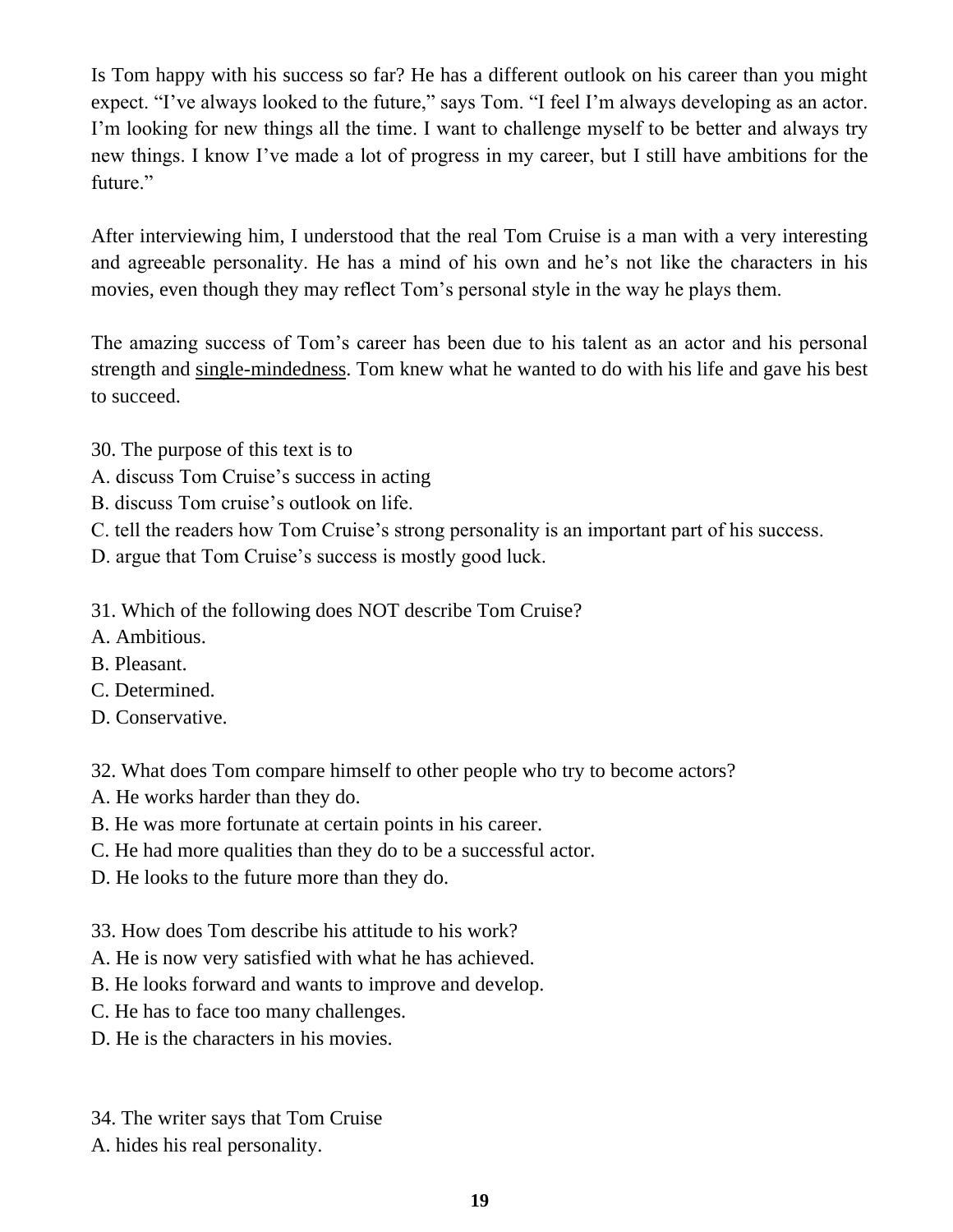B. has a personality similar to the characters he plays.

C. has no personal style when acting.

D. is very likeable as a person.

| 35. A synonym of "single-mindedness" is |                   |
|-----------------------------------------|-------------------|
| A. Stubbornness                         | B. Concentration. |
| C. Determination.                       | D. Tirelessness.  |

# **PAPER 2 GRAMMAR & USE OF ENGLISH (1/2 hour) PART A: SENTENCE COMPLETION**

*In this part you must choose the word or phrase which best completes each sentence. On your answer sheet indicate the letter A, B, C or D against the number of each item 36 to 45 for the word or phrase you choose.*

36. I wasn't frightened by the film, but my sister was \_\_\_\_\_\_\_\_\_\_\_\_\_\_\_. A. terrible B. terrified C. terrifying D. terrific 37. The girl wishes she in Hue for the festival next week. A. can stay B. is going to stay C. is staying D. could stay 38. "Who is Susan getting married to?" "Some guy since her childhood." A. she has known B. has been knowing her C. that have known her D. she has been knowing 39. The students didn't have to do any homework as the teacher forgot to give them \_\_\_\_\_\_\_\_\_\_\_\_\_. A. much B. many C. any D. none 40. The more you talk about the matter, A, the situation seems worse B. the worse seems the situation C. the worse the situation seems D. the situation seems the worse 41. Your son is too obsessed with the computer games. It's time he\_\_\_\_\_\_\_\_\_\_ playing them. A. gave up B. gives up C. must give up D. should give up 42. \_\_\_\_\_\_\_\_\_\_\_ he was good at physics in lower grade, he was terrible at it in grade 12. A. While B. Even C. When D. Except that 43. Look at those black clouds. It A. has been raining B. is going to rain C. will rain D. is raining 44. We had a French architect our villa last month A. designing B. designed C. to design D. design 45. He had money that he had to travel everywhere on foot. A. too little B. such little C. so few D. so little

### **PART B: ERROR IDENTIFICATION**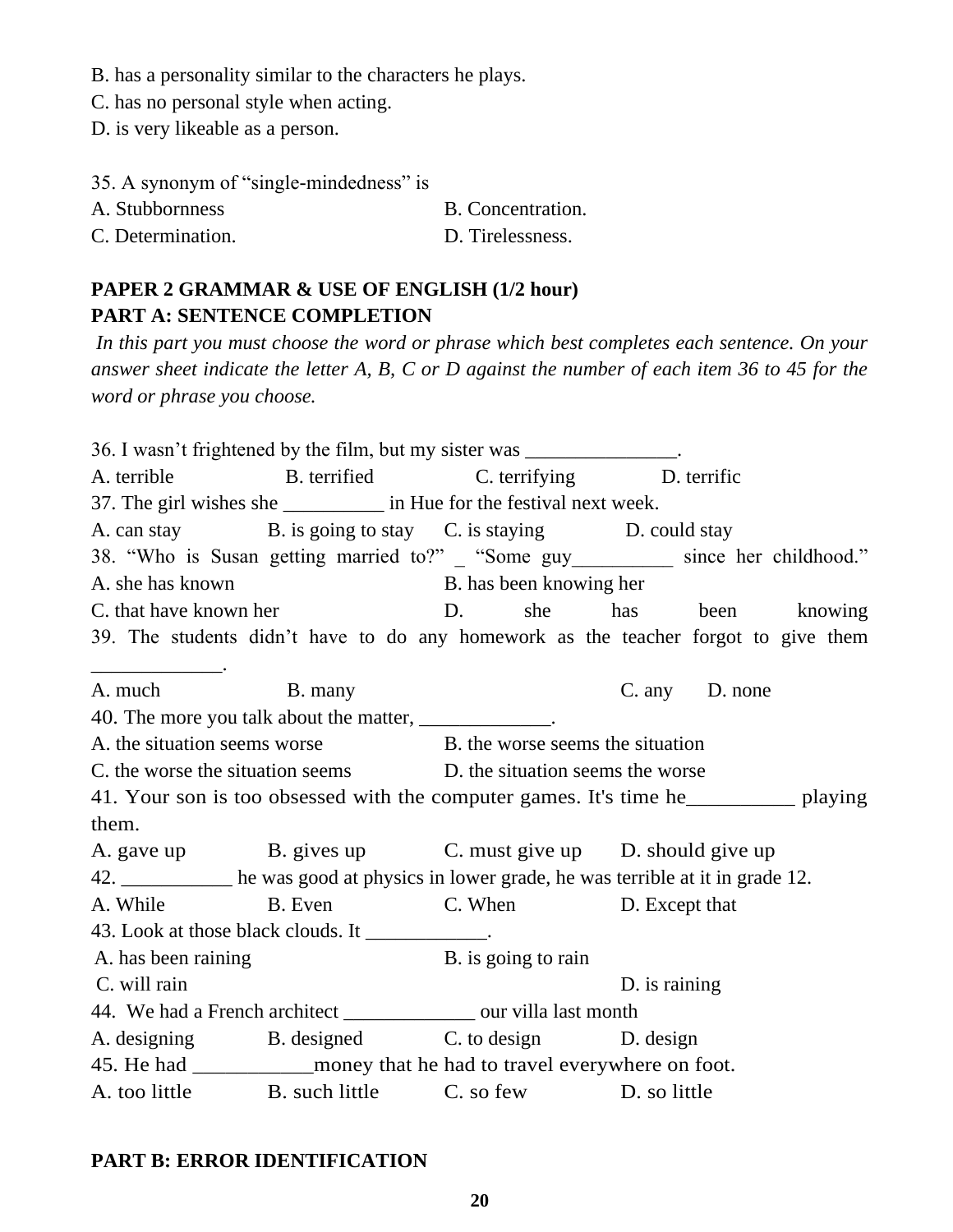In this part of the test, each sentence has four words or phrases underlined. The four *underlined parts are marked A, B, C or D. You are to identify the ONE underlined word or phrase that should be corrected or rewritten. On your answer sheet indicate the letter A, B, C or D against the number of each item 46 to 55 for the word or phrase you choose.*

46. It is convenient to subscribe to the newspaper although it is delivered to your house daily. A B C D 47*.* How do Europeans think of the American accent which can be usually heard in the movies? A B C D 48. We found an interesting piece of furnitures in that old house we bought. A B C D 49. A five-thousand- dollars reward was offered for the capture of the escaped criminals. A B C D 50. Alike other forms of energy, natural gas may be used to heat homes, cook food, and A B C even run automobiles. D 51. In very early times, people around the fire were entertained by storytellers with stories of A B heroes's wonderful actions and victories. C D 52. Unless you take my advices, you won't be successful in your future career. A B C D 53. The decision to withdraw all support from the activities of the athletes are causing an A B C uproar among the athletes' fans. D 54. I don't think you should be so strict with the children. Watching television for half a hour a  $A$  B C day won't do them any harm. D 55. Pearl Buck who was the first American woman to win a Nobel prize for literature, is A B best known for her novel *The Good Earth*. C D

#### **PART C: CLOZE**

In this part you must fill each of the numbered blanks in the following passage with a word *given. On your answer sheet indicate the letter A, B, C or D against the number of each item 56 to 65 for the word you choose.*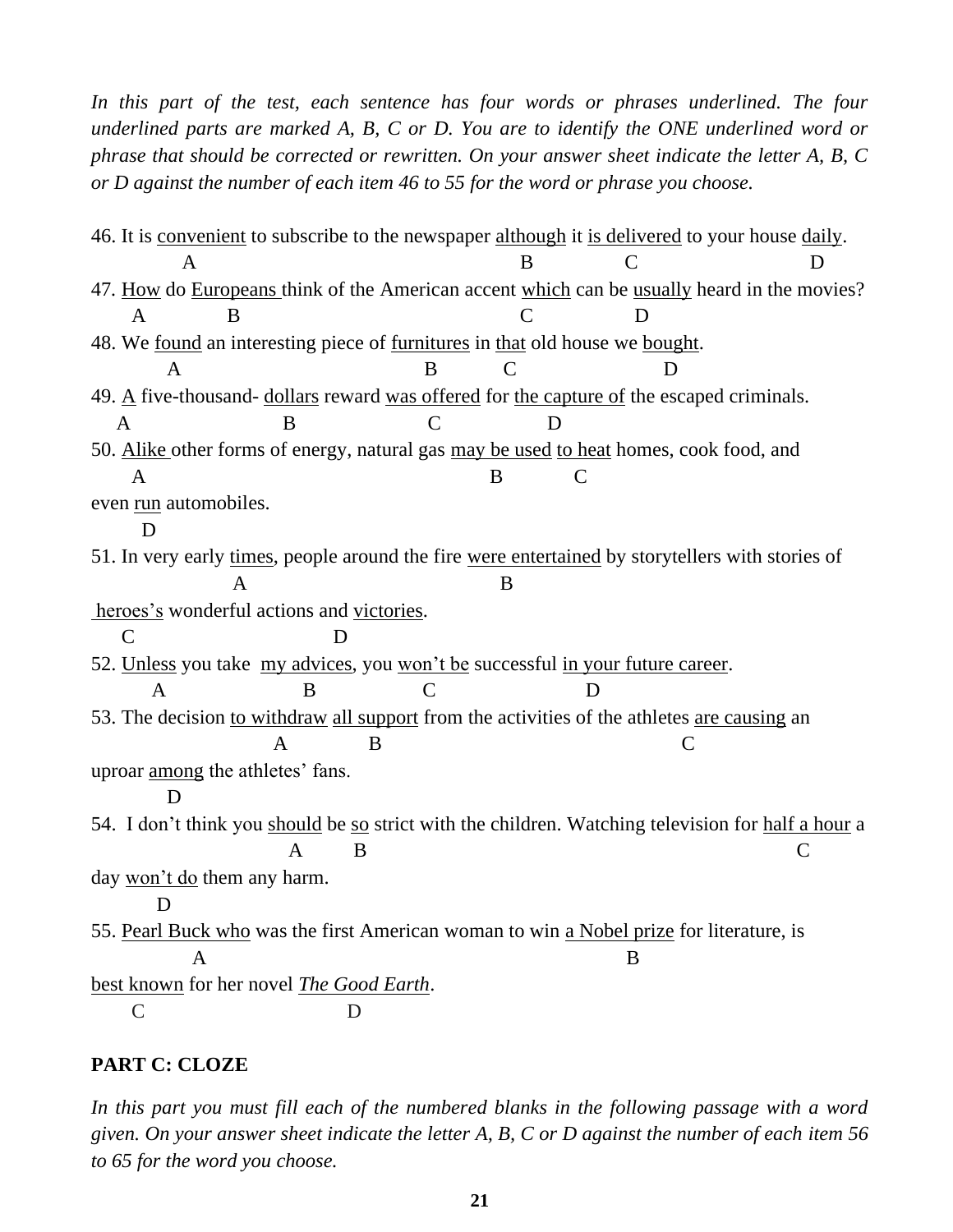### **From School To Clown**

\_\_\_\_\_\_\_\_\_\_\_\_\_\_\_\_.

Gareth Ellis is the youngest of Alan and Kath's sons. His two older brothers have already left their parents' home. (56) he is only twelve, Gareth is sure that he will be a clown. When Gareth was three, his parents (57) him to see Zippo's circus and he (58) \_\_\_\_\_\_\_\_\_\_\_\_\_ remembers that visit today. All Gareth (59) for as birthday presents was to go back to Zippo's, his father (60)

Then, in 1996, Alan (61) \_\_\_\_\_\_\_\_\_\_\_\_\_\_\_\_ his job, so together with Kath, they decided to try and find full-time jobs in a circus (62) \_\_\_\_\_\_\_\_\_\_\_\_\_\_\_\_ Gareth would have a chance to learn clown skills. (63) \_\_\_\_\_\_\_\_\_\_\_\_\_\_\_\_\_\_ of them got jobs with the Moscow State Circus. Alan (64) \_\_\_\_\_\_\_\_\_\_\_\_\_\_\_\_\_\_\_\_ a lights operator and Kath was in the box office. After two years there, the director of Zippo's offered them jobs and training for Gareth. One day Gareth hopes to be

 $(65)$  clown in the world.

| 56. A. Although | <b>B.</b> However | C. Even    | D. So       |
|-----------------|-------------------|------------|-------------|
| 57. A. went     | B. travelled      | C. took    | D. carried  |
| 58. A. since    | B. still          | C. already | D. yet      |
| 59. A. demanded | B. requested      | C. asked   | D. wanted   |
| $60.$ A. tells  | <b>B.</b> speaks  | C. informs | D. says     |
| 61. A. missed   | B. gave           | C. lost    | D. threw    |
| $62.$ A. when   | B. where          | C. which   | D. that     |
| 63. A. Both     | B. Some           | C. Either  | D. Any      |
| 64. A. worked   | B. turned         | C. became  | D. applied  |
| 65. A. better   | B. the better     | C. best    | D. the best |

**PART D: SENTENCE TRANSFORMATION** *In this part you must finish each of the following sentences in such a way that it means the same as the sentence printed before it. Write your work for questions 66-70 in the appropriate places on your answer sheet.*

66. 'Let's go for a walk in the park', said Andrews.

Andrews suggested that \_\_\_\_\_\_\_\_\_\_\_\_\_\_\_\_\_\_\_\_\_\_\_\_\_\_\_\_\_\_\_\_\_\_\_\_\_\_\_\_\_\_\_\_\_\_\_\_\_\_\_\_.

67. A friend of hers repaired her computer yesterday.

She had

68. Although the traffic was bad, I arrived on time.

Despite  $\Box$ 

69. Someone stole my purse from my handbag.

 $Mv$  purse

70. Patton didn't see the red light so he crashed into a car.

If  $\Box$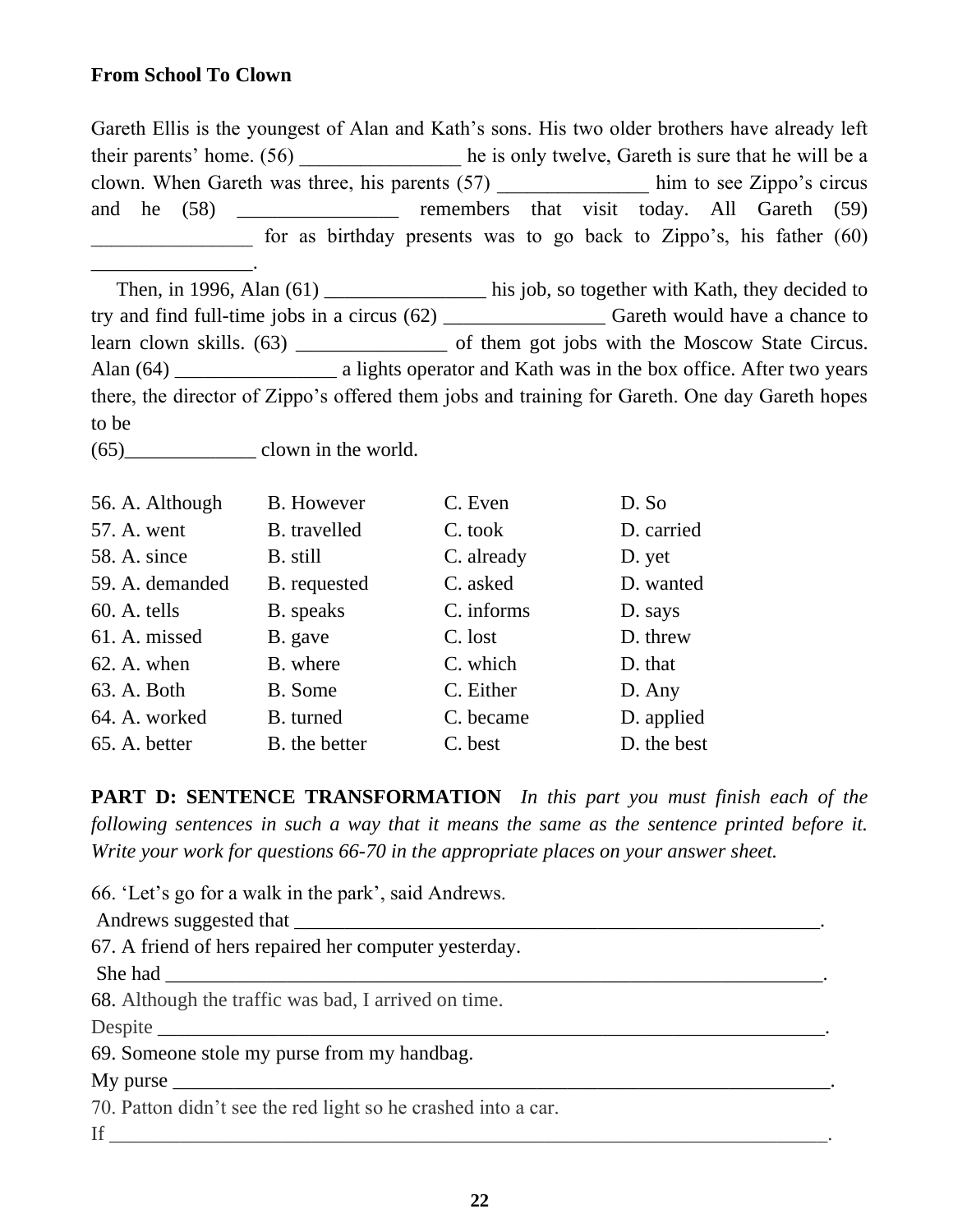### **PAPER 3 LISTENING COMPREHENSION**

## **PART A: SHORT CONVERSATIONS**

In this part you will hear ten conversations between two people. After the second listening of *each conversation, you will hear a question and there are four possible answers provided. Select the best answer to each question and record your choices on the answer sheet. You will hear the recording twice.*

# **PAPER 3 LISTENING COMPREHENSION**

### **PART A: SHORT CONVERSATIONS**

In this part you will hear ten conversations between two people. After the second listening of each conversation, you will hear a question and there are four possible answers provided. Select the best answer to each question and record your choices on the answer sheet. You will hear the recording twice.

### **Questions 71 through 80**

- 71. A. Only Pat. B. Only Sam. C. Both Sam and Jim. D. Sam, Jim, and Pat. 72. A. She's the director. B. She's the accountant. 73. A. A waitress. B. A grocery store clerk. C. A friend D. A specialist. 74. A. An accountant. B. A painter. C. A telephone operator. D. An office manager. 75. A. Cindy's boss's office. B. Cindy's office. C. John's boss's office. D. John's office. 76. A. Bill. B. Bob. C. Mr. Ortega. D. Mrs. Ortega. 77. A. He's a lawyer. B. He's an economist. C. He's a student.
	-
	-
	- C. She's the director's assistant. D. She's the accountant's assistant.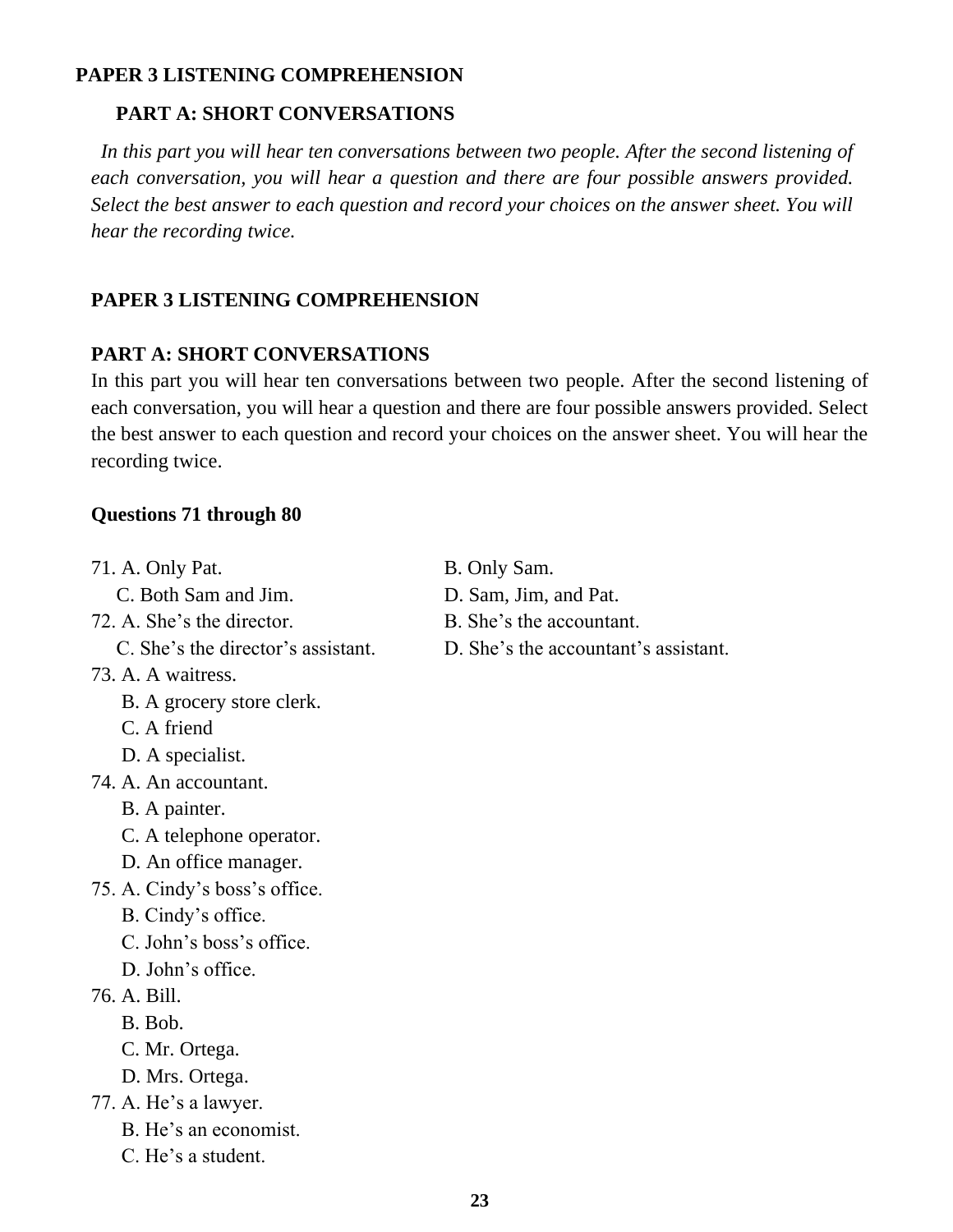D. He's a professor.

- 78. A. Marsha.
	- B. Jim.
	- C. Linda.
	- D. Jim's wife.
- 79. A. Martin's car.
	- B. Sandy's car.
	- C. The secretary's car.
	- D. The director's car.
- 80. A. She's a bank teller.
	- B. She's a police officer.
	- C. She's a bus driver.
	- D. She's a mail carrier.

# **PART B**

**In this part you will hear a longer conversation followed by five questions. Select the best answer to each question and record your choices on the answer sheet. You will hear the recording twice.**

**Questions 81 through 85: You will hear an interview with a teenager called Simon about going to an indoor climbing center that has a climbing wall.**

- 81. Simon's mum decided to take him to the climbing centre because
- A. she had enjoyed going there. B. her friend had recommended it.
- C. Simon had been there with her school. D. he was sick last year.
- 82. Before he went to the centre, Simon was
- A. worried about going climbing there.
- B. interested in seeing the climbing wall.
- C. disappointed to hear it was all indoors.
- D. happy it was not outdoors.
- 83. What did Simon think about the climbing wall?
- A. He thought it looked very high.
- B. He was afraid he might fall.
- C. He did not liked rocks of different sizes.
- D. He found the foot holes helpful.

# 84. Simon was unhappy with his first climb because

- A. he was slower than everyone else.
- B. he found it hurt his arms.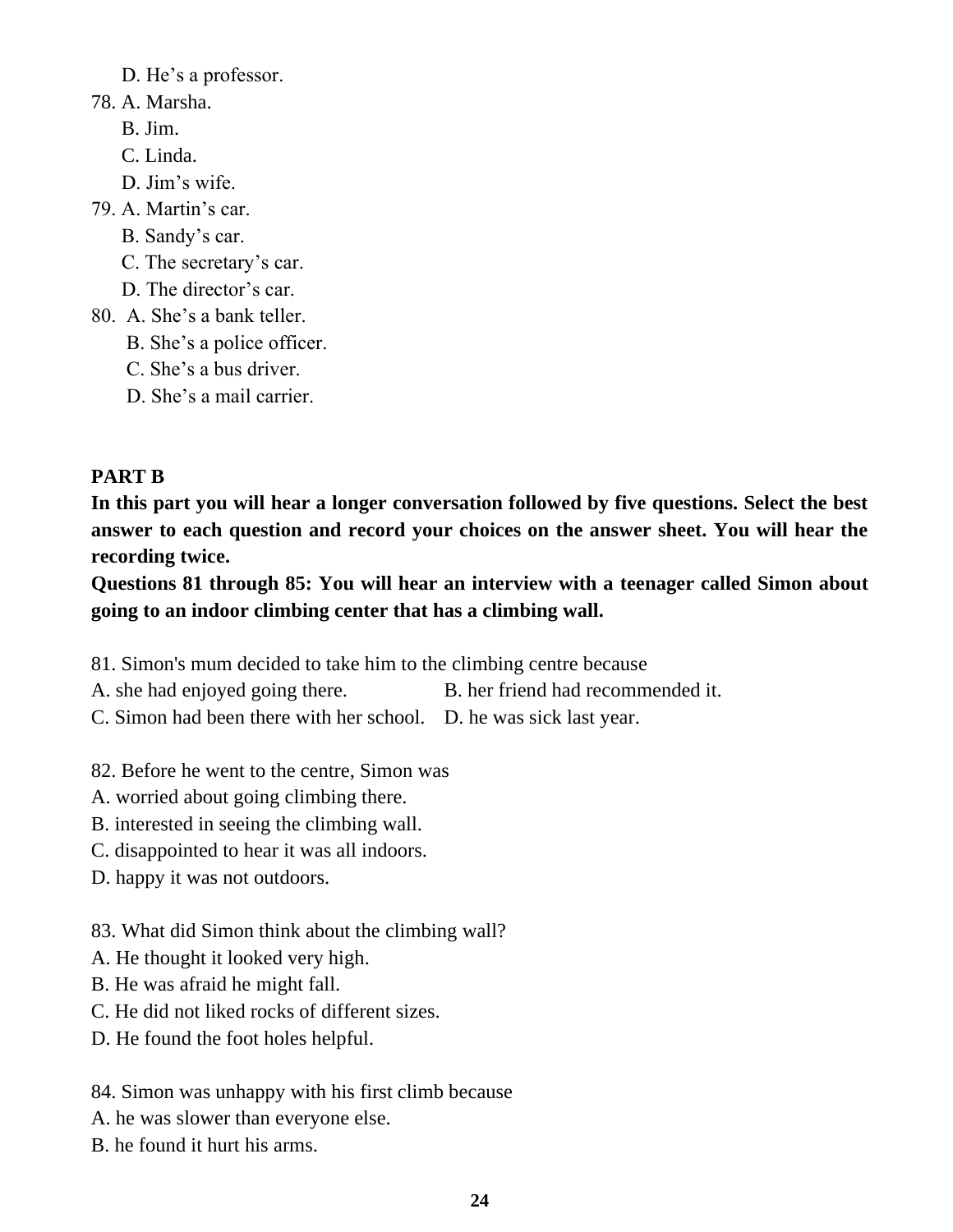C. he didn't get to the top.

D. the instructor did not tell him what to do.

85. When climbing at the centre, Sumon learnt

- A. how to improve his fitness.
- B. to think before he does something.
- C. the best way to work with other people.
- D. how to do the same thing as other people.

### **PART C**

**In this part you will hear a talk given by a single person followed by five questions. Select the best answer to each question and record your choices on the answer sheet. You will hear the recording twice.**

**Questions 86 through 90: You will hear an announcement about what's on television tomorrow.**

|                                 | 86. When is The Railway Princess on television?        |                                  |                                    |  |
|---------------------------------|--------------------------------------------------------|----------------------------------|------------------------------------|--|
| A. From 9.00 to 10.00.          |                                                        |                                  | B. From 9.00 to 10.30.             |  |
| C. From 9.30 to 11.00.          |                                                        | D. From 9.30 to 12.00.           |                                    |  |
|                                 | 87. When is there a music programme for teenagers?     |                                  |                                    |  |
| A. Early in the morning.        |                                                        | B. Before lunch.                 |                                    |  |
| C. At lunchtime.                |                                                        | D. At 2.00.                      |                                    |  |
|                                 | 88. What football match can you see?                   |                                  |                                    |  |
|                                 | A. One between Ireland and Spain.                      |                                  | B. One between Brazil and Ireland. |  |
| C. One between Spain and Italy. |                                                        | D. One between Italy and Brazil. |                                    |  |
|                                 | 89. If the weather is bad, there will be no            |                                  |                                    |  |
| A. cycling.                     | B. skiing.                                             | C. football.                     | D. tennis.                         |  |
|                                 | 90. What do teams have to guess in the quiz programme? |                                  |                                    |  |
| A. The year.                    | B. The person.                                         | C. The place.                    | D. The event.                      |  |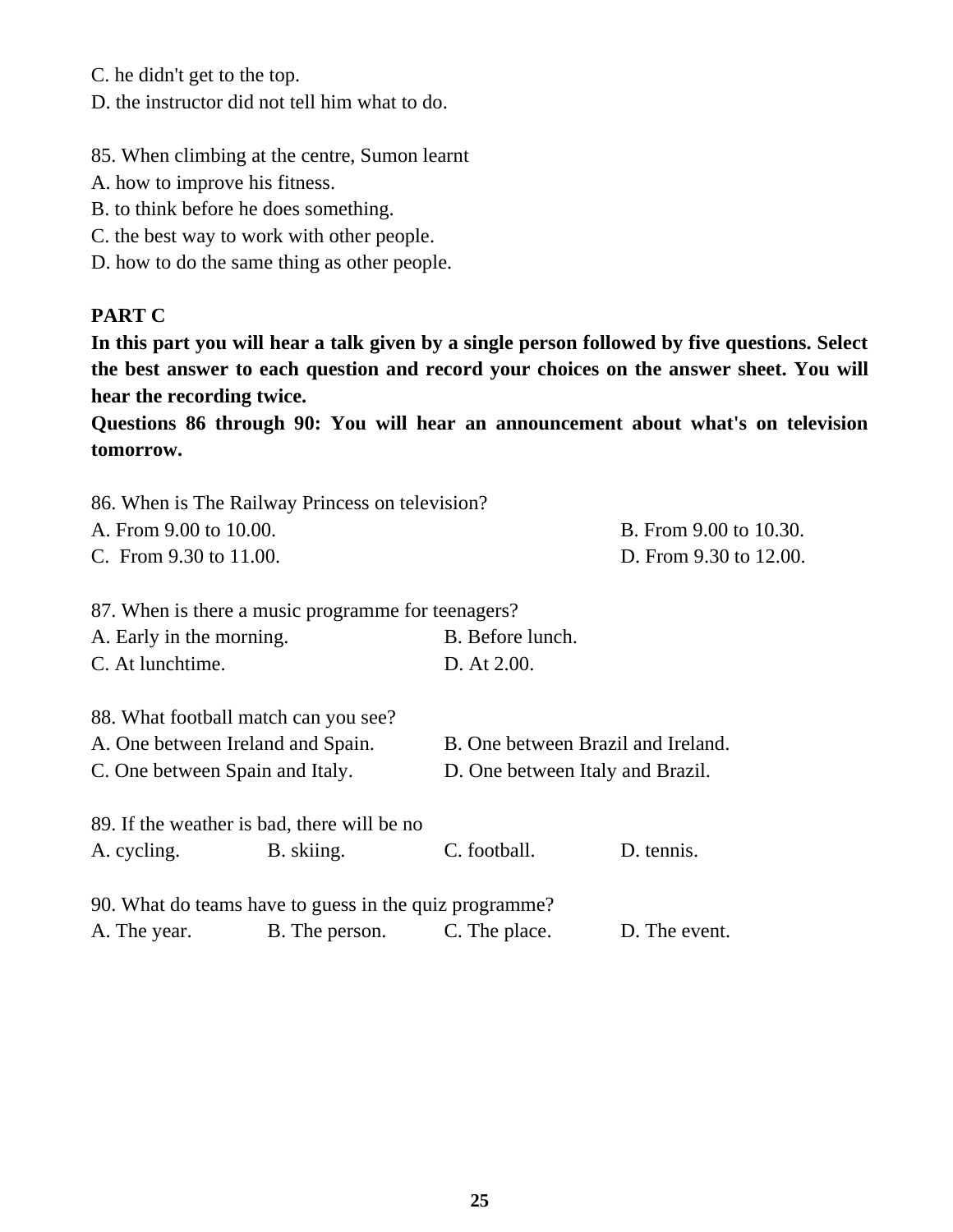#### **Practice Test 3**

# **PAPER 1 READING COMPREHENSION (1 hour) PART A: VOCABULARY**

*In this part you must choose the word or phrase which best completes each sentence. On your answer sheet indicate the letter A, B, C or D against the number of each item 1 to 10 for the word or phrase you choose.*

1. Over the years, the role of the security \_\_\_\_\_\_\_\_\_\_\_\_ has evolved to take into account personal safety and the safety of one's surroundings. A. keeper B. holder C. guard D. maker 2. We would like to stay in the centre of London. Can you \_\_\_\_\_\_\_\_\_\_\_\_ a good hotel*?* A. invent B. communicate C*.* recommend D. introduce 3. Don't just throw that bottle away-you should it. A. reserve B. reproduce C. recreate D. recycle 4. A woman has to more in marriage than a man. A. determine B. sacrifice C. devote D. equalize 5. A person is more likely to be hit by lightning, or killed by a dog than to \_\_\_\_\_\_\_\_\_\_ the lottery. A. win B. earn C. hit D. reach 6. Kitty to quit her job if she didn't get a pay rise. A. applied B. threatened C. required D. forced 7. He told a rude joke that several people. A. despised B. ignored C. contempted D. offended 8. The\_\_\_\_\_\_\_\_\_\_\_\_ blew his whistle and signaled that a foul had been committed. A. coach B. referee C. manager D. commentator 9. The blind children a great effort to learn "Braille". A. made B. got C. did D. created 10. The exhibition *\_\_\_\_\_\_\_\_\_\_\_* is a light, bright area offering over 750sqm of dedicated exhibition space. A. studio B. gallery C. museum D. mansion

#### **PART B: READING PASSAGES**

**In this section you will find after each of the passages a number of questions or unfinished statements about the passage. You must choose the answer which you think fits best. On your answer sheet, indicate the letter A, B, C or D against the number of each item 11-35 for the answer you choose.**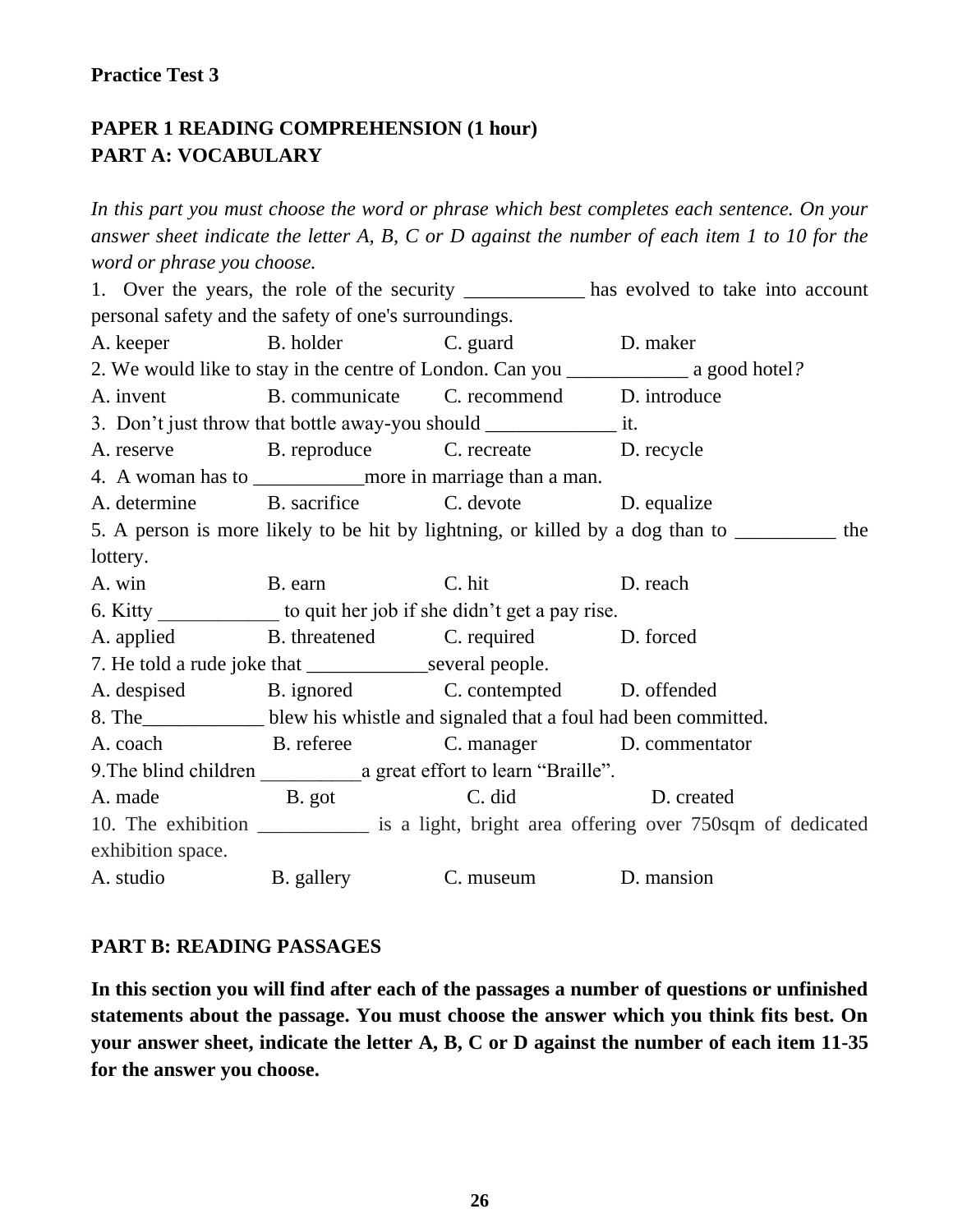#### **FIRST PASSAGE**

 There can be something brutal about emerging pale and tired from an overnight flight into the bright African sun. However, when you are met by a smiling, tanned pilot who whisks you through Customs and on to the runway to a waiting plane, life suddenly seems a whole lot better. When you are on a short break, every hour matters so we were short-cutting the queues at Customs and heading to the bush in time for breakfast.

 The flight north from Nairobi lasts less than an hour but is a fascinating safari in itself. It took us out of the city and low over the patchwork fields and dark red roads of the Kenyan agricultural heartland until we reached Mount Kenya. Here suddenly the view changes. The pilot swooped breathtakingly low over the trees pointing out elephants, giraffes, gazelles and even rhinos as they scattered beneath us. The tiny shadow of the plane followed us across the dry rugged land. We circled high above our final destination, Loisaba Lodge, before landing neatly on the dirt airstrip.

 Loisaba Wilderness is a 150sq km, privately managed wildlife conservancy. It is larger than many of Kenya's game parks and a haven for more than 250 species of bird and 50 species of mammal – elephants, buffaloes. *The wildlife here, unlike in the game parks, is still wild, and so, far more exciting to see than bored lions sprawled in front of a crowd of tourists in jeeps* The lodge perches high on a ridge. From each of the seven rooms, guests can walk out on to their private terrace to marvel at the wildly dramatic view  $-61,000$  acres of acacia savannah and rocky outcrops lie beneath you.

 A thousand feet straight down the escarpment is a watering hole constantly drawing in animals for a drink; shimmering in the far distance swathed in cloud sit the darkly forested foothills of Mount Kenya. It's a view to knock you out, to savour, to return to again and again.

- 11. Why has the writer written this piece?
- A. To give information about transportation to savannah in Kenya.
- B. To inform readers about a short break in Africa.
- C. To introduce wildlife in Africa.
- D. To raise awareness of animal conservation.
- 12. Why was the writer so pleased to be met by the pilot?
- A. Because he didn't expect the pilot to be so friendly.
- B. Because the pilot helped him to shorten the time to be spent at the Customs.
- C. Because without the pilot, he would have no one to fly him to his destination.
- D. Because he was anxious to be in time for breakfast.
- 13. What does the writer say about the flight from Nairobi?
- A. There was not much to see from the plane.
- B. The pilot flew in a dangerous way.
- C. They were followed by a smaller plane.
- D It offered many impressive views.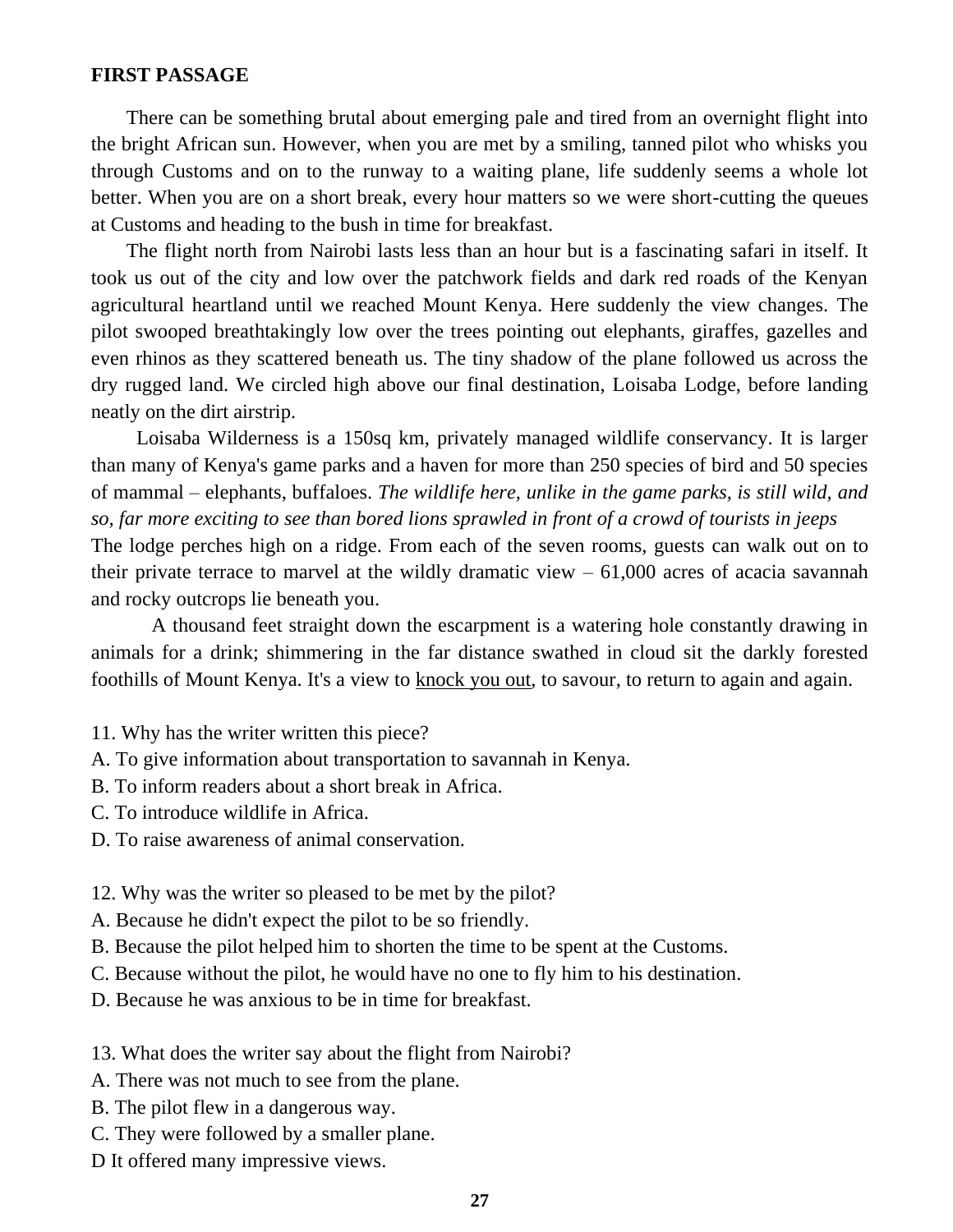14. Who does the writer suggest about Loisaba?

A It is also a game park.

B It is not spoiled by tourists.

C It is a national conservancy.

D. Tourists drove there to see lions.

15. The sentence ''The wild life here,……in jeeps'' is meant to

A. show that Loisaba is wilder than many game parks.

B. emphasize that Loisaba does not have lions like in the game parks.

C. tell us that wild animals do not attack people.

D. Loisaba is not exciting to see because there aren't many tourists.

16. The phrasal verb ''knock you out'' most probably means

A. Render you unconscious.

B. Scare you.

C. Get you bored

D. Impress you enormously.

# **SECOND PASSAGE**

# **''Mandy Jones – Holiday Company Manager''**

 I did a business administration degree at Bristol University and then worked for a credit card company for eight years. During this time, I was assistant marketing manager. I gained a lot of useful experience doing this job, but in 1997, I decided that I needed a change. I moved to Thomson Holidays where I have worked as a manager ever since. My main job is to think up new and interesting ideas for holidays.

When I'm working from my office in the UK, I arrive at 9 a.m. First I answer my e-mails, then plan the day. My role is to investigate new projects for Thomson Holidays in our Mediterranean resorts. I am responsible for thinking up ideas, developing them and evaluating their success.

We have lots of meeting in the office which involve the marketing department, holiday reps and people that we bring from outside such as entertainment organisers. The aim is to develop an exciting idea into a realistic and workable project.

Once a month I spend a few days overseas checking possible resorts, meeting with reps to develop their roles and working out how events should be sold to the customer. I work with resort supervisors, use their local knowledge of bars and clubs for venues, talk through new ideas and find out how existing ones are working. I also meet holidaymakers.

I have to be very open-minded because ideas come from anywhere. I love my job because I get to travel and I am working on projects that really excite me.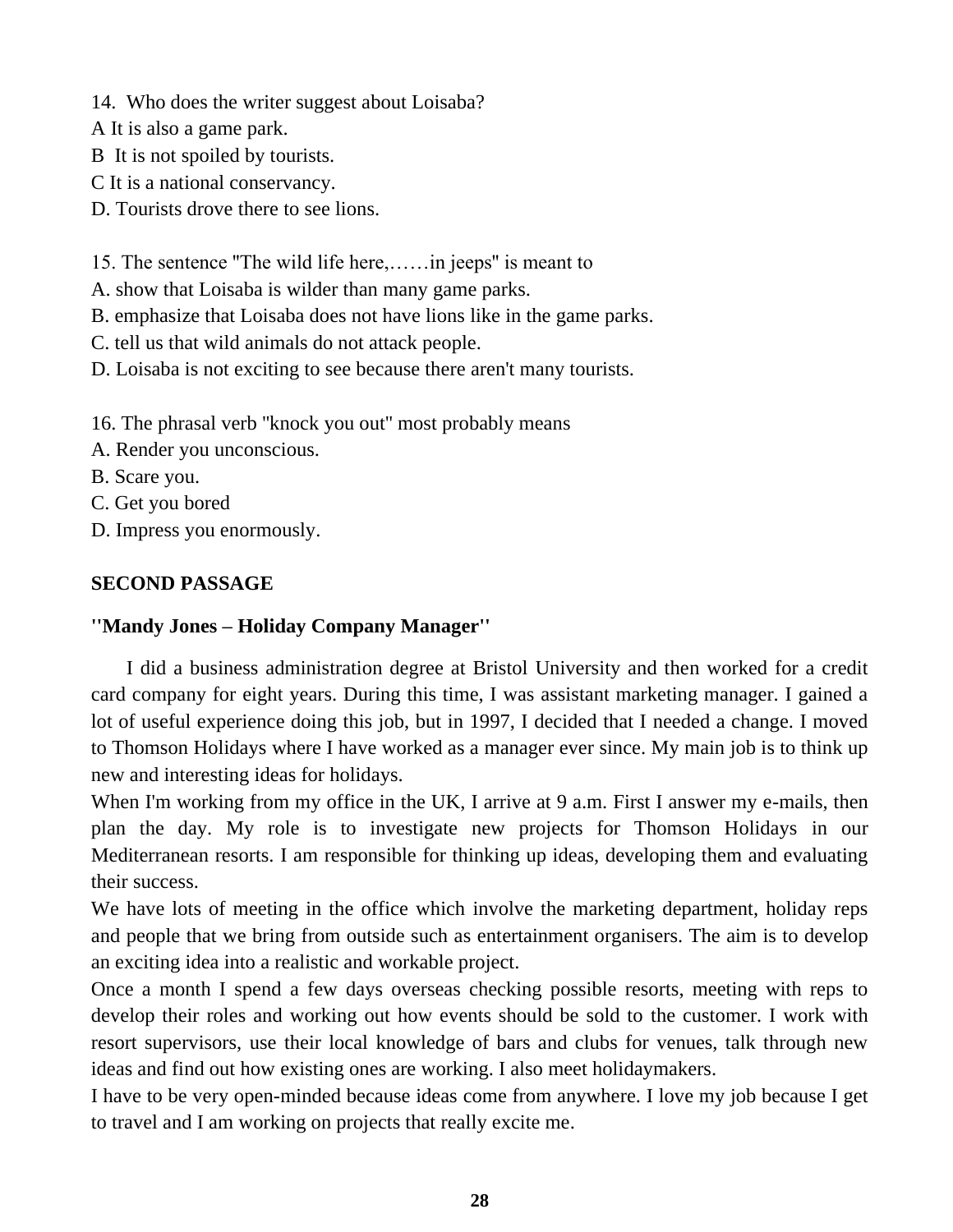- 17. What is the writer's main aim in writing the text?
- A. To introduve her company Thomson Holidays.
- B. To describe how resorts are managed.
- C. To explain what her jobs involve.

D. To suggest that it is important to stay open-minded to new ideas.

- 18. What do we learn about the writer in the first paragraph?
- A. She learned a lot from her first job.
- B. She didn't stay long in her first job.
- C. Her degree is more suitable for the second job than the first job.
- D. It took her a while to be promoted to manager in Thomson Holidays.
- 19. What can be said about her job with the second employer?
- A. She works overseas more than in the UK.
- B. She is responsible for trying new ideas.
- C. Her department alone thinks up ideas and develops them into projects.
- D. She needs other department to tell her whether her ideas work or not.
- 20 Who does she NOT meet at resorts?
- A. Reps.
- B. Supervisors.
- C. Bar and club owners.
- D. Those who spend their holidays there.

21. Which of the following is the best description of the writer?

A. A working woman who very much enjoys what she does for a living.

B. A travel agent who focuses on selling events to clients.

C. An employee who enjoys travel and frequents bars and clubs.

D. A manager who is very strict with her subordinates and check on them all the time.

### **THIRD PASSAGE**

### **Airbus crises over**

Airbus says it has turned the corner after a crisis connected to production problems and turmoil in the boardroom at its A380 super-jumbo project that has gone on for the past year. Speaking at the Paris air show, Louis Gallois, CEO of the European planemaker, said, "Airbus is back." Airbus, which announced a raft of orders on the first day of the show, is competing with

Boeing, its American rival, for the title of the largest planemaker in the world.

Boeing is expected to reveal the numbers of orders for its 787 Dreamliner soon. Airbus orders unveiled on Monday included Qatar Airways confirming a \$16bn order for 80 A350 Airbus planes and ordering three A380 super-jumbos for about \$750m.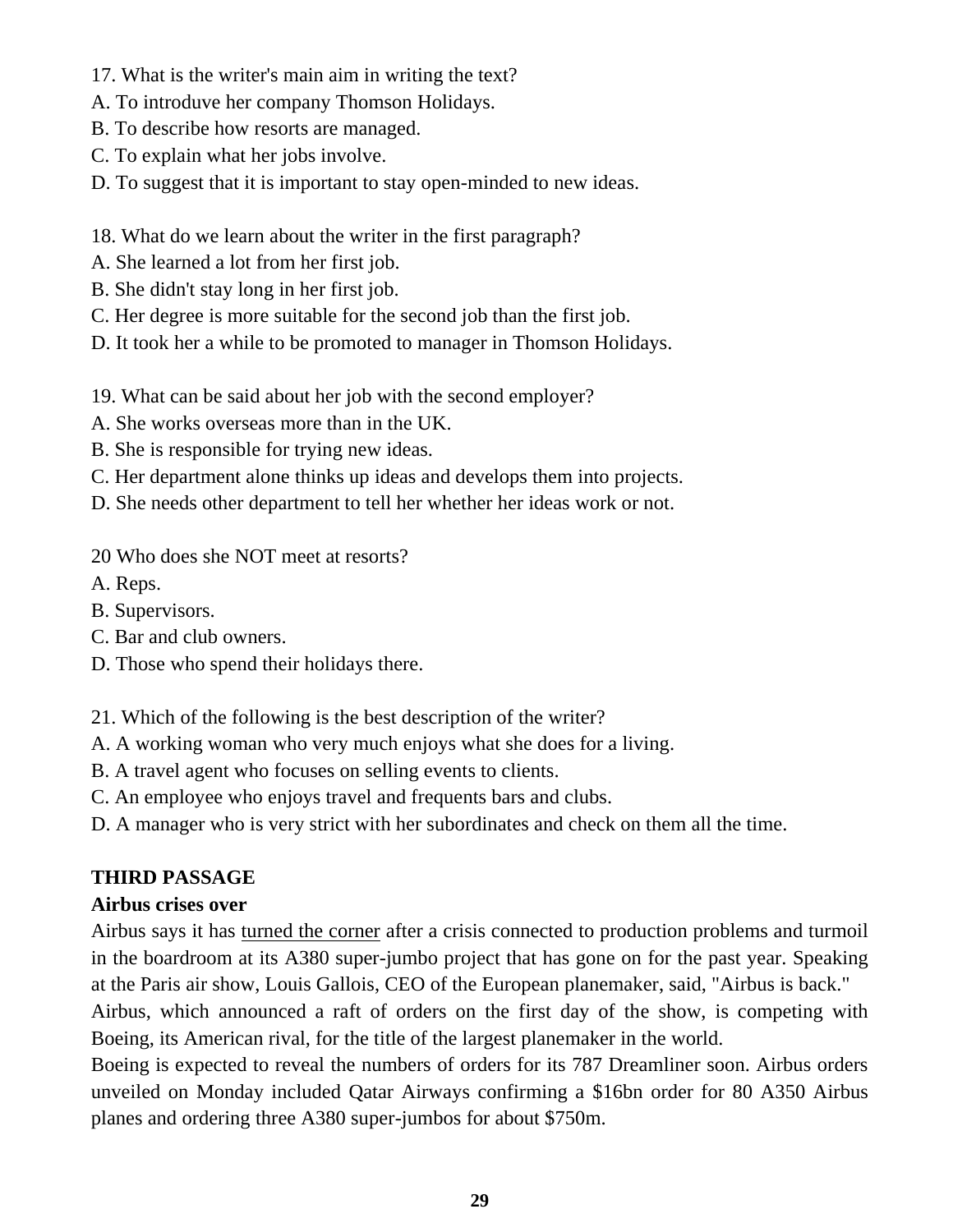Boeing and Airbus are also competing for orders from aircraft leasing firms. Orders from these companies - who rank highly among the biggest global buyers of aircraft - are often regarded as an indication of how successful a model will be in the long term.

Airbus also secured orders from US Airways that are worth \$10bn for 22 of its A350 jets, 60 A320s and ten of its A330-200 wide-body planes.

A few months ago, Airbus unveiled a major cost-cutting programme aiming to reduce the workforce in Europe by 10,000, as well as announcing a group restructuring. "I can tell you with full confidence that Airbus is back and fully back, as you have started noting yesterday as demonstrated by our first day announcements," said Mr Gallois on the second day of the air show.

However, Boeing also announced a deal with General Electric (GE) on the show's first day. GE's commercial aviation services placed an order for six 777 Boeing freighters valued at around \$1.4bn, to be delivered in the last quarter of 2018.

22. The problems at Airbus

- A. have lasted many years.
- B. have been mainly mechanical.
- C. have been resolved completely.

D are far from resolved.

23. The expression ''turned the corner'' (Line 1) most likely means

A changed strategies.

B passed the critical point and started to improve.

C found another way to handle problems.

D hired new managers.

24. The term ''orders'' as used in the text refers to

A how things are arranged in relation to each other.

B commands or instructions.

C. requests to supply services or goods.

D. foods or drinks asked for by customers in a restaurant.

25. It can be inferred from the passage that being the largest planemaker in the world means

A. producing models that last for a long time.

B. selling planes for the highest prices.

C. offering the biggest jets.

D. getting the most airplane orders.

26. Which of the following is NOT a buyer of Airbus planes?

A. Qatar Airways.

B. General Electric.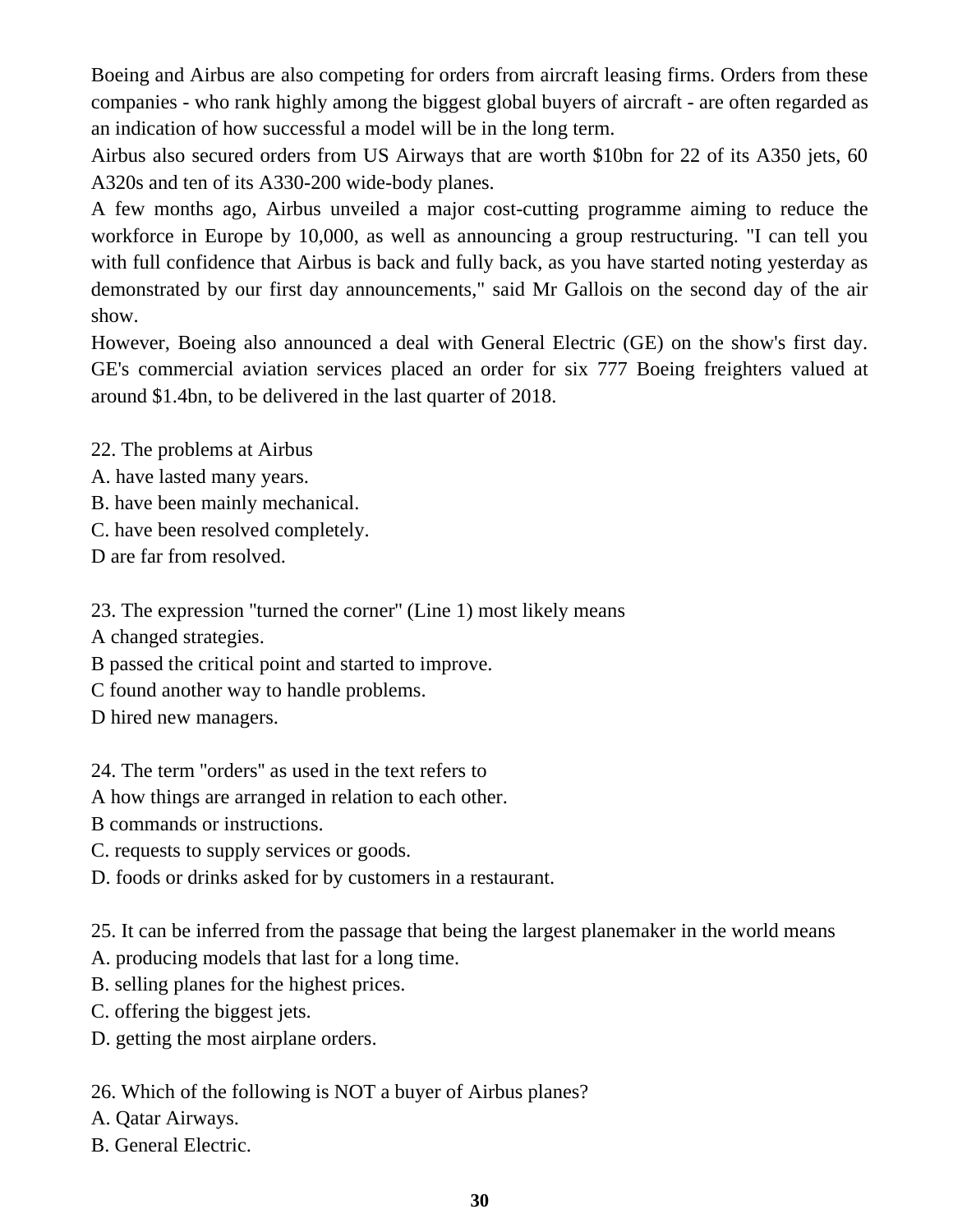C. Aircraft leasing firms. D US Airways.

27. Which of the following will most likely happen after Airbus takes action to improve its operations?

A. Many of its employees will lose their jobs.

- B. Airbus will overtake Boeing as the biggest planemaker.
- C. Airbus will increase the prices of its aircraft.
- D. The group will participate more in aviation shows..

## **FOURTH PASSAGE**

### **Reality Television**

 Reality television is a genre of television programming which, it is claimed, presents unscripted dramatic or humorous situations, documents actual events, and features ordinary people rather than professional actors. It could be described as a form of artificial or "heightened" documentary. Although the genre has existed in some form or another since the early years of television, the current explosion of popularity dates from around 2000.

Reality television covers a wide range of television programming formats, from game or quiz shows which resemble the frantic, often demeaning programmes produced in Japan in the 1980s and 1990s (a modern example is Gaki no tsukai), to surveillance- or voyeurism- focused productions such as Big Brother.

Critics say that the term "reality television" is somewhat of a misnomer and that such shows frequently portray a modified and highly influenced form of reality, with participants put in exotic locations or abnormal situations, sometimes coached to act in certain ways by off-screen handlers, and with events on screen manipulated through editing and other post-production techniques.

Part of reality television's appeal is due to its ability to place ordinary people in extraordinary situations. For example, on the ABC show, The Bachelor, an eligible male dates a dozen women simultaneously, travelling on extraordinary dates to scenic locales. Reality television also has the potential to turn its participants into national celebrities, outwardly in talent and performance programs such as Pop Idol, though frequently Survivor and Big Brother participants also reach some degree of celebrity.

Some commentators have said that the name "reality television" is an inaccurate description for several styles of program included in the genre. In competition-based programs such as Big Brother and Survivor, and other special-living-environment shows like The Real World, the producers design the format of the show and control the day-to-day activities and the environment, creating a completely fabricated world in which the competition plays out. Producers specifically select the participants, and use carefully designed scenarios, challenges, events, and settings to encourage particular behaviours and conflicts. Mark Burnett, creator of Survivor and other reality shows, has agreed with this assessment, and avoids the word "reality"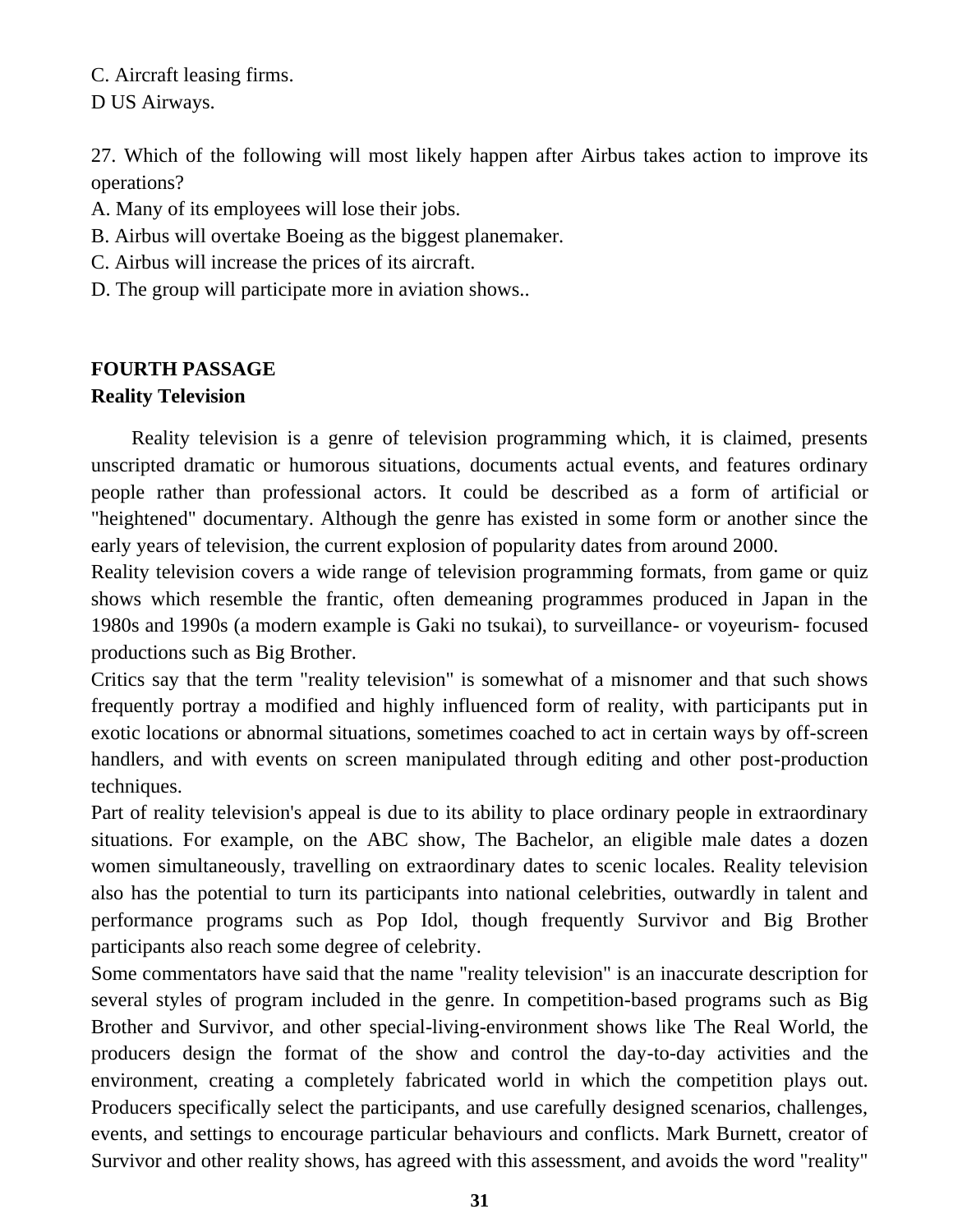to describe his shows; he has said, "I tell good stories. It really is not reality TV. It really is unscripted drama."

- 28. Reality television
- A. has always been popular.
- B. has been popular since well before 2000.
- C. has only been popular since 2000.
- D. has been popular since approximately 2000.
- 29. Japan
- A. is the only place to produce demeaning TV shows.
- B. has produced demeaning TV shows copied elsewhere.
- C. produced Big Brother.
- D. invented surveillance-focused productions.

30. People have criticised reality television because

- A. it is demeaning.
- B. it uses exotic locations.
- C. the name is inaccurate.
- D. it shows reality.
- 31. Reality TV appeals to some because
- A. it shows eligible males dating women.
- B. it uses exotic location.
- C. it shows average people in exceptional circumstances.
- D. it can turn ordinary people into celebrities.

32. Pop Idol

- A. turns all its participants into celebrities.
- B. is more likely to turn its participants into celebrities than Big Brother.
- C. is less likely to turn its participants into celebrities than Big Brother.

D. is a dating show.

33. The term 'reality television' is inaccurate?

- A. for all programs.
- B. just for Big Brother and Survivor.
- C. for talent and performance programs.
- D. for special-living-environment programs.
- 34. Producers choose the participants?
- A. on the ground of talent.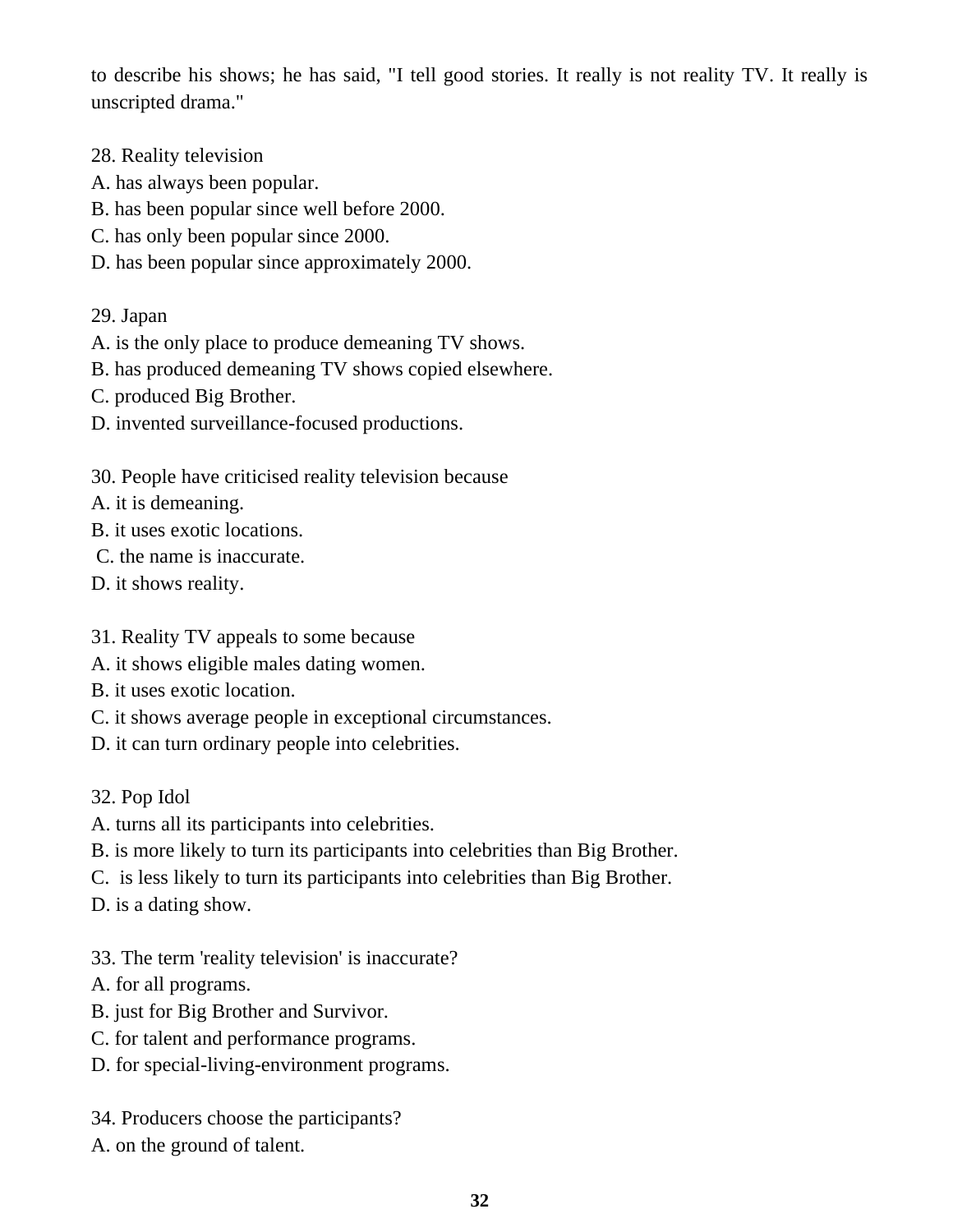B. only for special-living-environment shows.

C. to create conflict among other things.

D. to make a fabricated world.

35. Paul Burnett

A. was a participant on Survivor.

B. is a critic of reality TV.

C. thinks the term 'reality television' is inaccurate.

D. writes the script for Survivor.

# **PAPER 2 GRAMMAR & USE OF ENGLISH (1/2 hour)**

# **PART A: SENTENCE COMPLETION**

*In this part you must choose the word or phrase which best completes each sentence. On your answer sheet indicate the letter A, B, C or D against the number of each item 36 to 45 for the word or phrase you choose.*

36. It was \_\_\_\_\_\_\_\_\_\_\_\_hot day that we decided to leave work early. A. so a B. such C. a so D. such a 37. I \_\_\_\_\_\_\_\_\_\_\_\_ lots of interesting people in the last two years and I am never bored. A. met B. have met C. was meeting D. had met 38. I'm anxious to get the television repaired as quickly as possible. A. Soon as it will be Christmas B. As soon as it will be Christmas C. As it will soon be Christmas D. As it will be soon Christmas 39. Daisy told me \_\_\_\_\_\_\_\_\_\_\_\_, she would leave for London to find a job. A, that if she were me B. if that she were me C. that if she had been me D. that had she been me 40. \_\_\_\_\_\_\_\_\_ is a complete mystery how they ever got there in that car. A. There B. That C. It D. This 41. "I wish you would just forget about it." "I can't. I want to know she said about us." A. that B. which C. what D. it 42. A fisherman is restricted to catching *\_\_\_\_\_\_\_\_\_\_\_\_\_\_* two red grouper per day when fishing in the Gulf of Mexico. A. at most B. almost C. most D. mostly 43. "Are these gloves necessary?" "Yes. You \_\_\_\_\_\_\_\_\_\_\_\_ use this chemical without gloves. It will burn your skin." A. must not B. don't have to C. could not D. need not 44. \_\_\_\_\_\_\_\_\_\_\_\_ we have finished the course, we should start doing more revision work. A. For now B. Now that C. Ever since D. By now 45. Everybody at the party was pleased with the \_\_\_\_\_\_\_\_\_\_\_\_\_\_\_.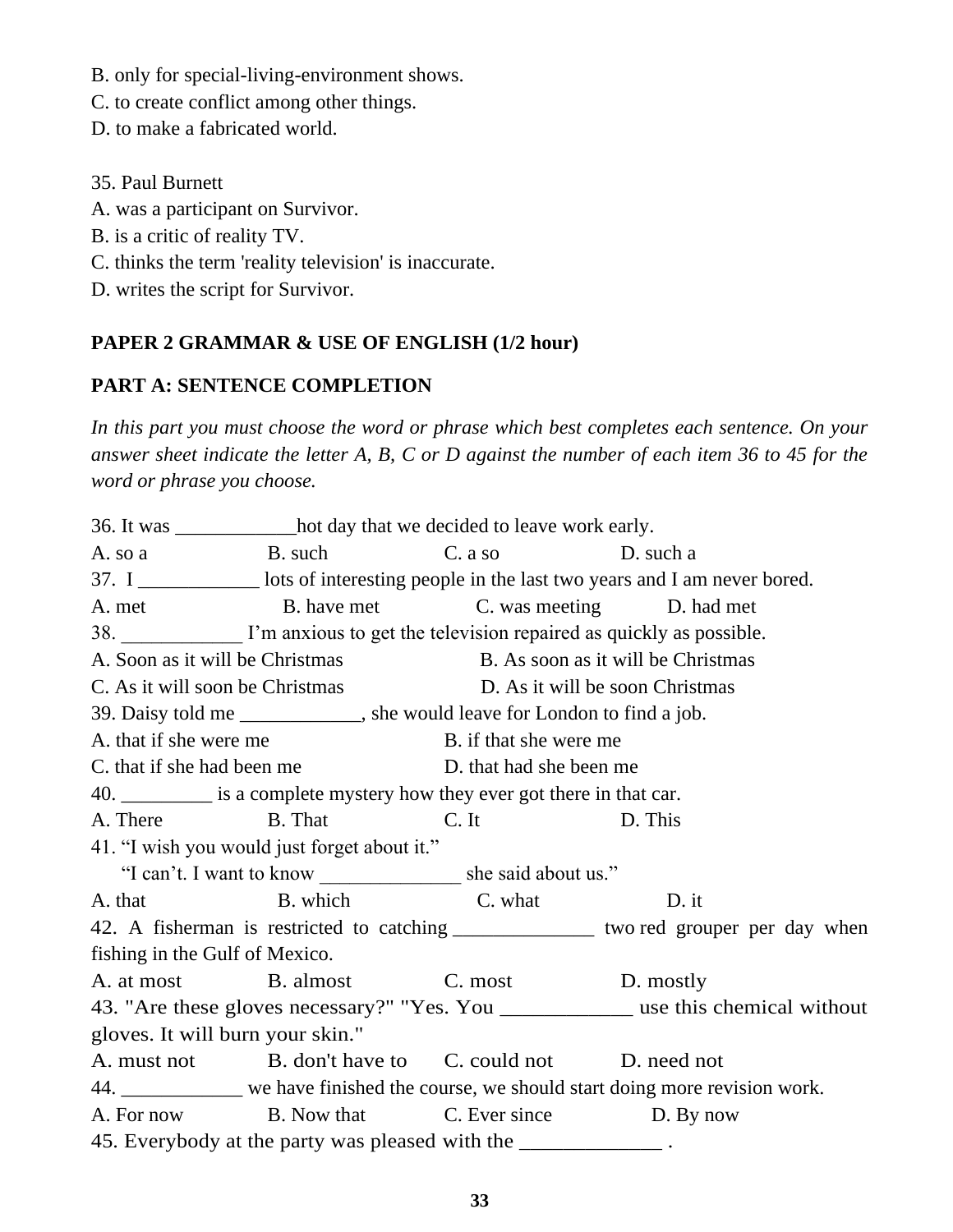#### **PART B: ERROR IDENTIFICATION**

In this part of the test, each sentence has four words or phrases underlined. The four *underlined parts are marked A, B, C or D. You are to identify the ONE underlined word or phrase that should be corrected or rewritten. On your answer sheet indicate the letter A, B, C or D against the number of each item 46 to 55 for the word or phrase you choose.*

46. Television provides a means by which people discover what is happening on the world. A B C D 47. Will you help me move this trunk? It's too heavy for me to move it all by myself. A B C D 48. The rapid growth of the world's population has produced serious social and economical A B C D problems. 49. Computer can be used to forecast the weather or to control robots which make cars. A B C D 50. Although to some people reading is a favourite way to spend time, the others just do not like  $A$  B C reading. D 51. If a species does not have the natural genetic protection against particular diseases, an A B introduced disease can have severely effects on that species. C D 52. The biologist found some pollutants, a little of which can be considered very harmful to fish A B C and other living organisms in the river. D 53. The economies of Hanoi and Ho Chi Minh City are both growing at around 20% a year, A B C provide new opportunities for men like Phong. D 54. It was felt that he was lacked the commitment to pursue a difficult task to the very end. A B C D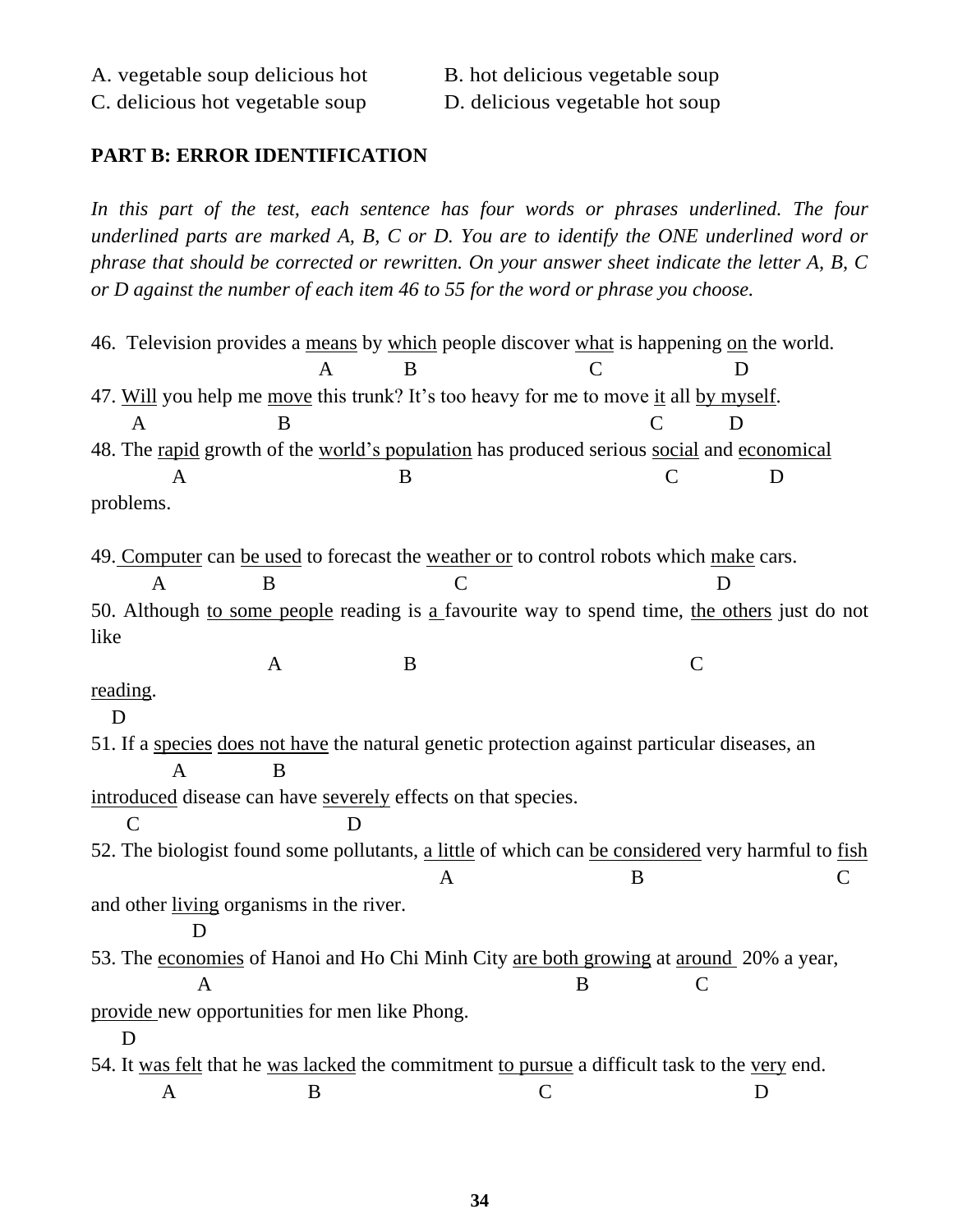55. Amelia Earhart, the first woman to fly solo across the Atlantic, had disappeared in June

A B C

1937 while attempting to fly around the world.

**D** 

## **PART C: CLOZE**

In this part you must fill each of the numbered blanks in the following passage with a word *given. On your answer sheet indicate the letter A, B, C or D against the number of each item 56 to 65 for the word you choose.*

Computers are helpful in many ways. First, they are fast. They can work with information (56)\_\_\_\_\_\_\_\_\_\_ more quickly than persons. Second, computers can work with (57) \_\_\_\_\_\_\_\_\_\_\_\_information at the same time. Third, they can (58) \_\_\_\_\_\_\_\_\_\_ information for a long time. They do not forget things the common people do. Also, computers are almost always correct. They are not  $(59)$ , of course, but they usually do not  $(60)$ mistakes.

These day, (61) is important to know about computers. There are a number of things to learn. Some companies have classes (62) \_\_\_\_\_\_\_\_\_\_work. Also, most universities offer day and night courses in computer science. (63) \_\_\_\_\_\_\_\_\_\_\_way to learn is from a book, or from a friend. After (64) \_\_\_\_\_\_\_\_\_\_\_\_ hours of practise, you can work with computers. You (65) \_\_\_\_\_\_\_\_\_\_\_\_\_\_ not be an expert, but you can have fun.

| 56. A. even    | B. quite     | C. very        | D. so        |
|----------------|--------------|----------------|--------------|
| 57. A. many    | B. a lot of  | C. plenty      | D. much of   |
| 58. A. stay    | B. remain    | C. hold        | D. keep      |
| 59. A. perfect | B. excellent | C. intelligent | D. complete  |
| 60. A. do      | B. take      | C. make        | D. have      |
| $61.$ A. this  | B. that      | C. they        | $D.$ it      |
| 62. A. at      | $B.$ in      | C. for         | D. with      |
| 63. A. Another | B. Other     | C. Others      | D. The other |
| 64. A. little  | B. a little  | C. few         | D. a few     |
| 65. A. can     | B. may       | C. must        | D. should    |
|                |              |                |              |

# **PART D: SENTENCE TRANSFORMATION**

*In this part you must finish each of the following sentences in such a way that it means the same as the sentence printed before it. Write your work for questions 66-70 in the appropriate places on your answer sheet.*

66. It is two years since we decorated the room. We haven't 67.You can't visit New York unless you get a visa. If you  $\blacksquare$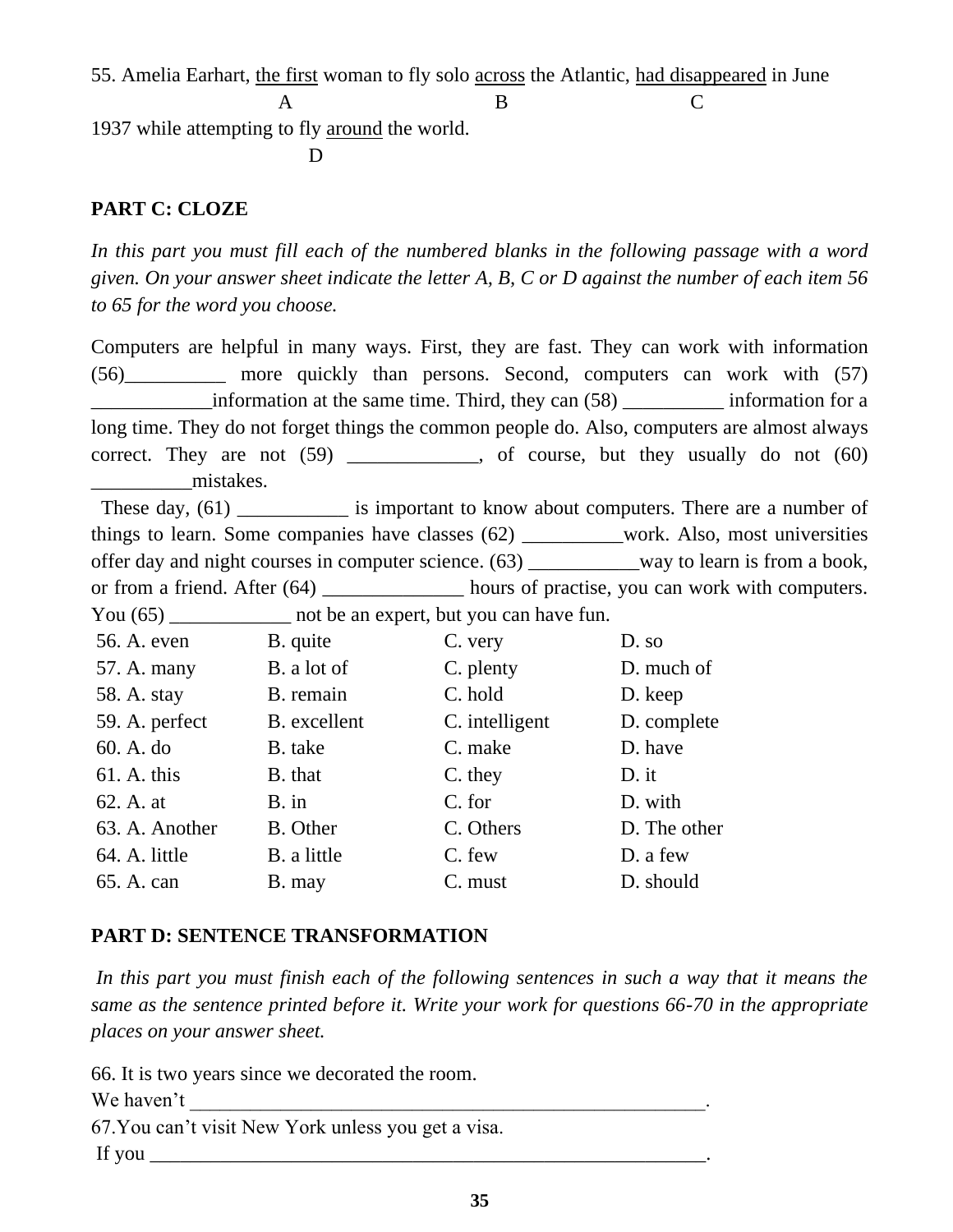68. My brother doesn't know how to dance.

I wish

69.The news was wonderful that we decided to have a celebration.

It was

70. Tourists keep coming here despite the terrible weather.

Although **Exercise 2.2** 

# **PAPER 3 LISTENING COMPREHENSION**

## **PART A: SHORT CONVERSATIONS**

*In this part you will hear ten conversations between two people. After the second listening of each conversation, you will hear a question and there are four possible answers provided. Select the best answer to each question and record your choices on the answer sheet. You will hear the recording twice.*

## **Questions 71 through 80**

- 71. A. Watch a baseball game.
	- B. See a movie.
	- C. Go to a concert.
	- D. Visit the capital.
- 72. A. Buy a new rug.
	- B. Buy new furniture.
	- C. Paint the old furniture.
	- D. Get another office.
- - C. Put things in order. D. Make a delivery.
- 74. A. Some ice cream. B. Some hot tea.
	-
- 75. A. Train
	- B. Walking.
	- C. Bus.
	- D. Cab.
- 76. A. With the money order.
	- B. With a credit card.
	- C. With cash.
	- D. With a check.
- 77. A. Turn off the air-conditioning.
	- B. Open the window.
	- C. Turn on the air-conditioning.
	- D. Close the window.
- 73. A. Eat a pizza. B. Pick up her office.
	-
	-
	- C. Some cold cuts. D. Some iced tea.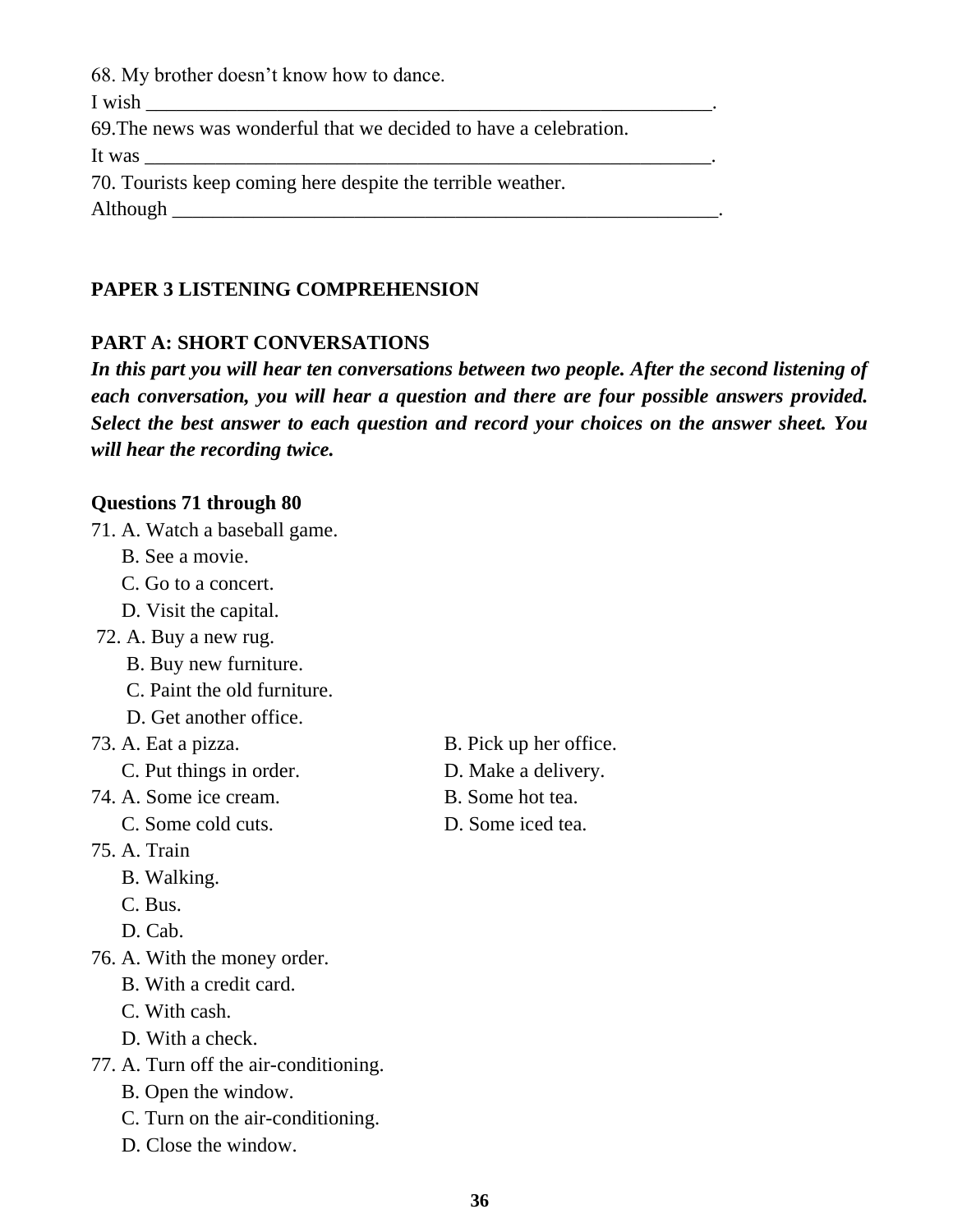78. A. Buy a new machine.

- B. Fix the old machine.
- C. Plug the machine in.
- D. Use his coworker's machine.
- 79. A. Look at the movie schedule.
	- B. Borrow some paper.
	- C. Read the news.
	- D. Buy a newspaper.
- 80. A. A sweater.
	- B. A skirt.
	- C. A suit.
	- D. A dress.

# **PART B**

**In this part you will hear a longer conversation followed by five questions. Select the best answer to each question and record your choices on the answer sheet. You will hear the recording twice.**

**Questions 81 through 85: You will hear a radio interview with a teenage surfer called Abby Fielding.**

- 81. Abby first decided to go surfing when
- A. her dad offered to teach her.
- B. she saw some local competitions.
- C. her mother gave her money for a surfboard.
- D. her family started to love going to the beach.
- 82. When she started surfing, Abby discovered that
- A. it cost a lot to practise.
- B. her local surfing school was expensive.
- C. she needed more equipment than she'd expected.
- D. it was good to try different surfboards.

83. Abby says that when surfing in the winter

- A. the sea is warm enough where she lives.
- B. she wears a special suit for winter surfing.
- C. she needs to always wear gloves.
- D. the beaches are very quiet then.
- 84. How did Abby feel about surfing the enormous wave?
- A. Disappointed that she didn't have the right board.
- B. Worried at first by the size of the wave.
- C. Scared about falling off her board.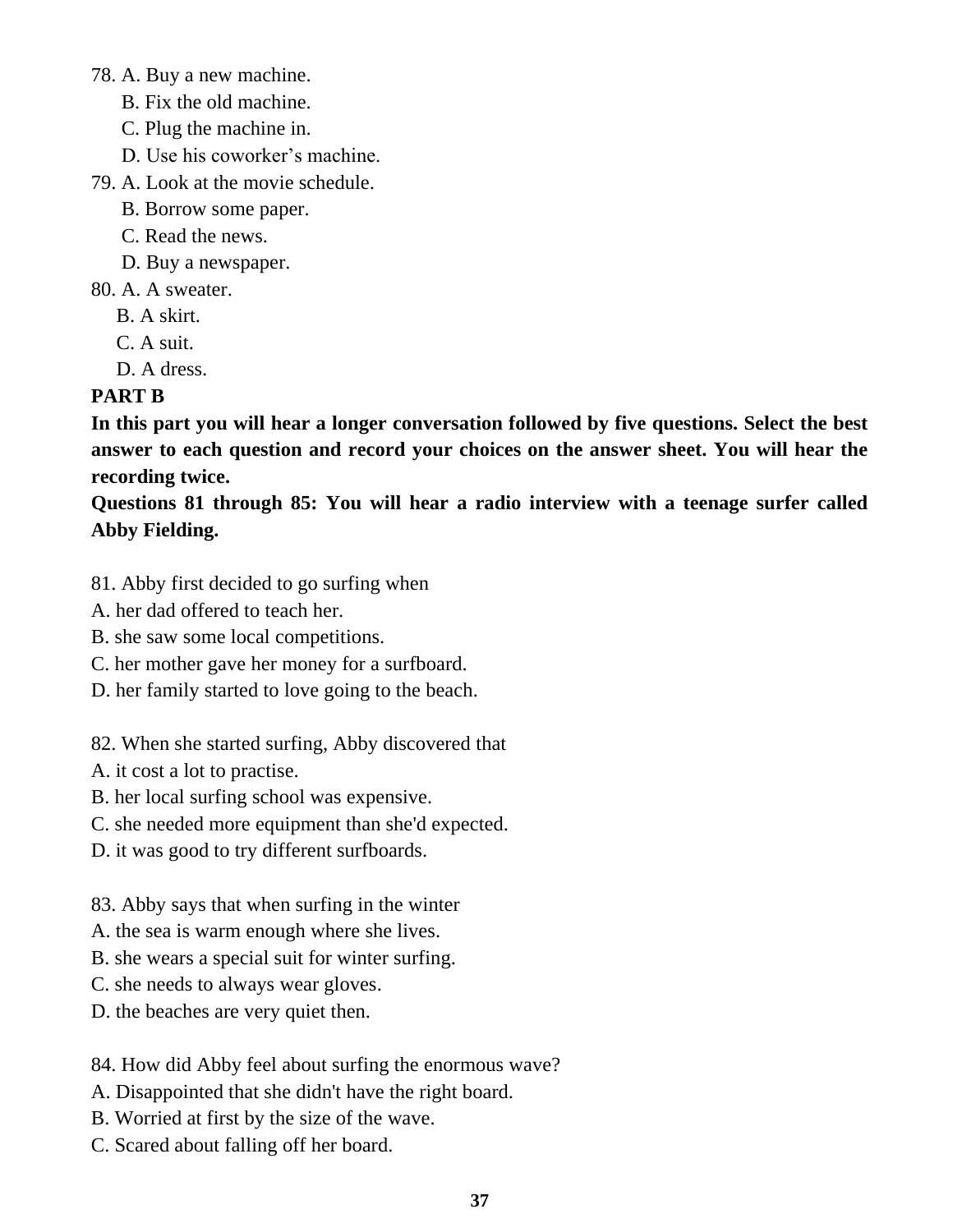D. It was not as big as she had thought.

85. Abby suggests that teenagers interested in surfing should

- A. not start until they are very strong swimmers.
- B. find a good surfing teacher.
- C. learn to surf in different conditions.
- D. not do what others do.

## **PART C**

*In this part you will hear a talk given by a single person followed by five questions. Select the best answer to each question and record your choices on the answer sheet. You will hear the recording twice.*

**You will hear a radio presenter talking about weekend events at the Carlisle area.**

- 86. What time does the concert start?
- A. 7 pm.
- B. 7.30 pm.
- C. 8 pm.
- D. 8.30 pm.
- 87. What will the money from the concert pay for?
- A. Books for the school library.
- B. Some school sports equipment.
- C. A school trip to London.
- D. A new computer.
- 88. Where will the Walking Club meet?
- A. In the market square.
- B. At the bus station.
- C. In the car park by the lake.
- D. At the picnic site.
- 89. Where can you hear a talk by a writer?
- A. In the library.
- B. At the bookshop.
- C. At the university.
- D. At the theatre.
- 90. What will the writer talk about?
- A. A famous person she has written about. B. A recent journey she has made.
- C. The next book she will write. D. Her life experiences.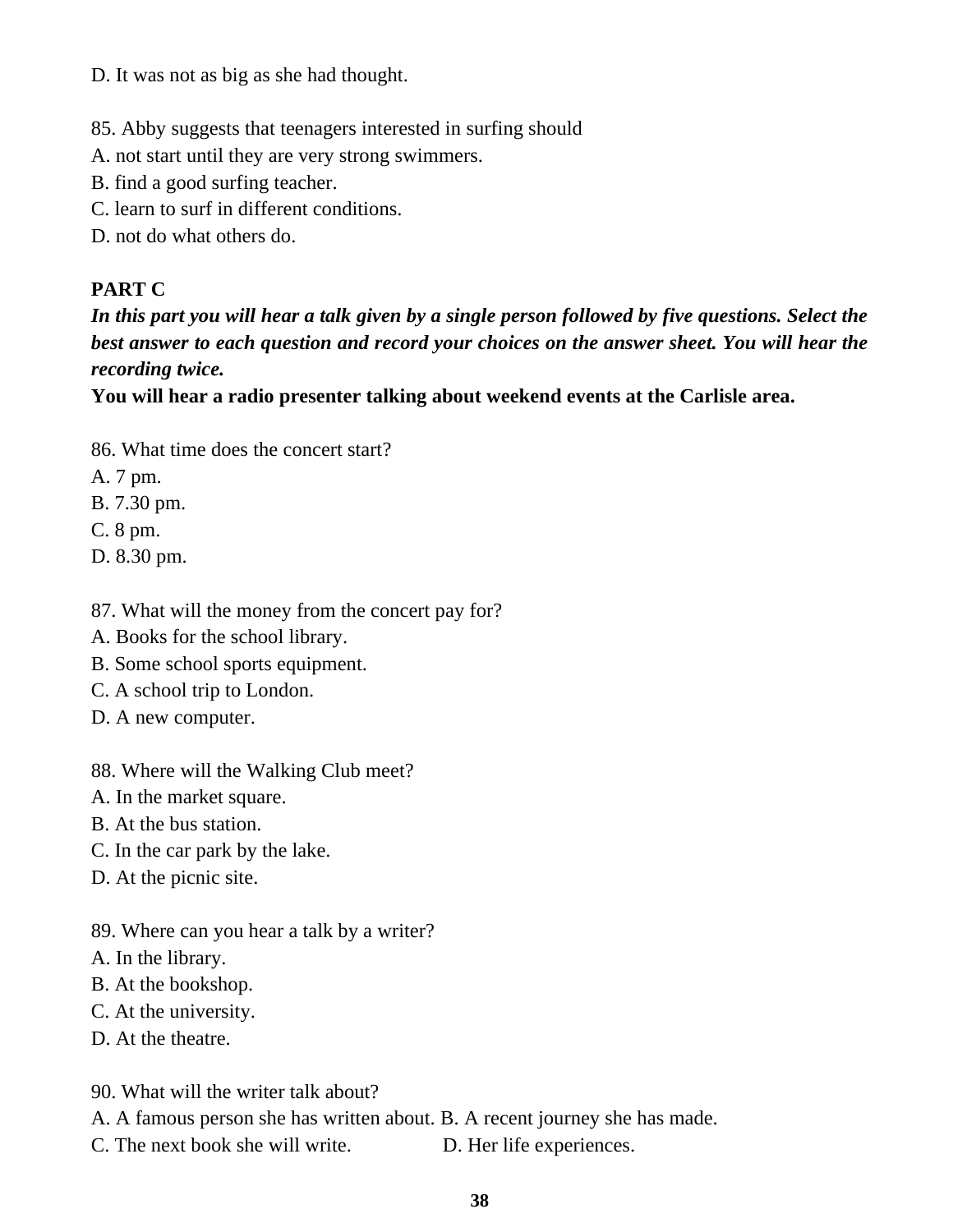# **PAPER 1 READING COMPREHENSION (1 hour) PART A: VOCABULARY**

*In this part you must choose the word or phrase which best completes each sentence. On your answer sheet indicate the letter A, B, C or D against the number of each item 1 to 10 for the word or phrase you choose.* 1. The bus conductor told him to get off because he couldn't pay the \_\_\_\_\_\_\_\_\_. A. fare B. fees C. bill D. cost 2. Alfred once said that actors should be treated like cattle. No he never won an Oscar! A. reason B. surprise C. astonishment D. wonder 3. While the food that arrived was nice, it's a \_\_\_\_\_\_\_\_ that they missed two of the six ordered. A. regret B. pity C. sorrow D. sadness 4. The president refused to accept \_\_\_\_\_\_\_\_\_\_\_\_\_ of the two new proposals made by the contractors. A. either B. neither C. not any D. none 5. It's a good thing she \_\_\_\_\_\_\_\_\_\_ so much money in the last year as she will be taking time off to have her first baby. A. found B. did C. earned D. took 6. I'm a very \_\_\_\_\_\_\_\_\_\_\_\_ person and I hate lying, especially to the people I love. A. haughty B. polite C. generous D. honest 7. The light in the room had grown so that she could no longer see well enough to read. A. dim B. faded C. dark D. dull 8. Lucia was surprised when her guests late for the party. A. looked up B. turned up C. came up D. put up 9. Some people seem to be born lucky – they meet their perfect partners, \_\_\_\_\_\_\_\_\_\_\_ their ambitions, and live happy lives. A. acquire B. satisfy C. achieve D. commit 10. People who work together for a common cause often develop a strong \_\_\_\_\_\_\_\_\_\_ of community. A. sense B. sensitivity C. sensation D. sentiment

### **PART B: READING PASSAGES**

**In this section you will find after each of the passages a number of questions or unfinished statements about the passage. You must choose the answer which you think fits best. On your answer sheet, indicate the letter A, B, C or D against the number of each item 11-35 for the answer you choose.**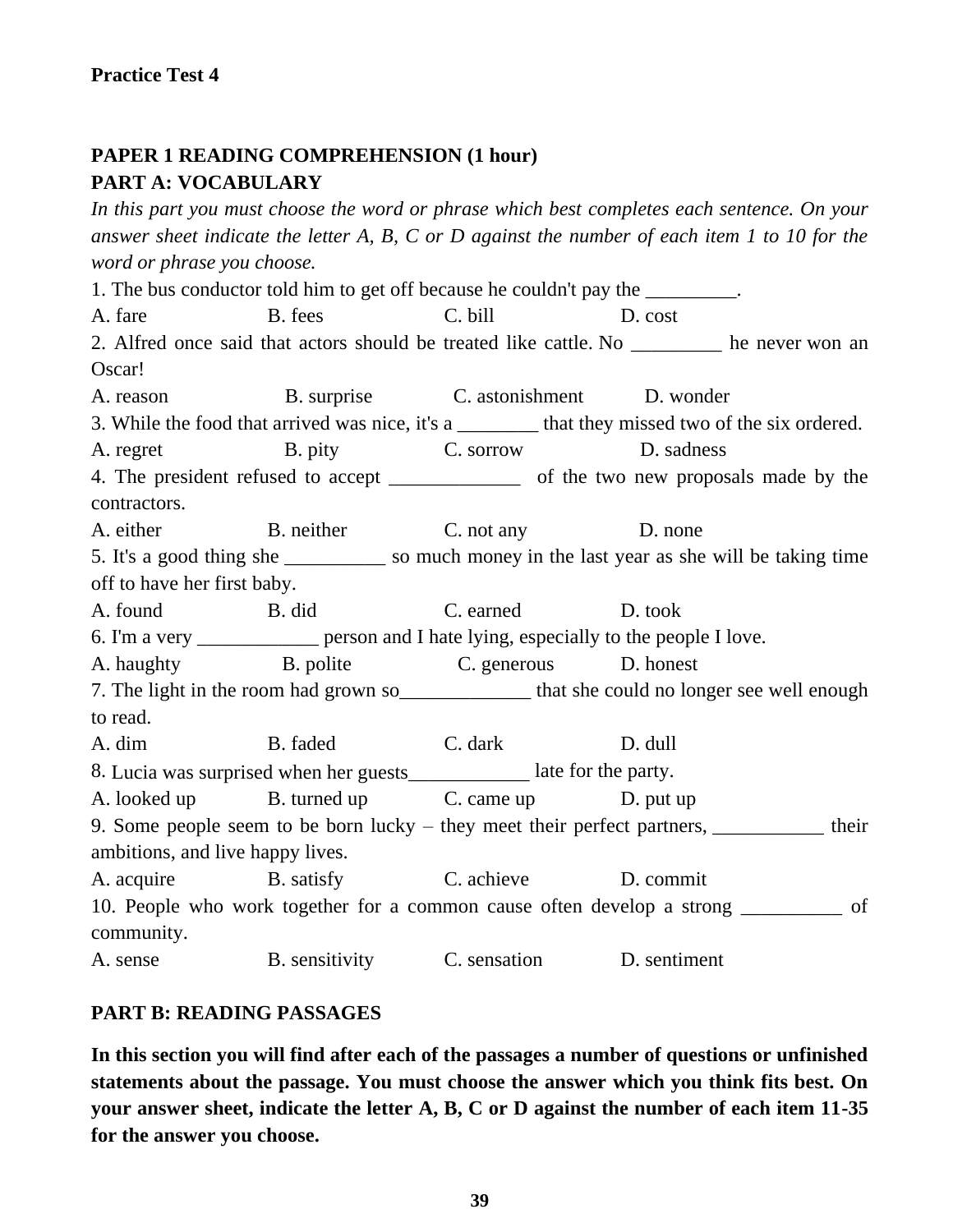### **FIRST PASSAGE**

## **JAZZ**

I play the trumpet in my school jazz band. Last month we held a jazz competition with bands from local high schools – and our band won!

Each band had their own costumes, ranging from black school uniforms like my band wore, to brightly-coloured T-shirts. We didn't look much like adult professional bands, but all of us were used to performing in competitions, so the quality of playing was amazing, especially considering everyone was so young. Players from each band even created new tunes right there on stage. It was exciting to watch – but even better when my band played on stage!

We have a great jazz band at my school, but not everyone who wants to play in it gets accepted – only about half, in fact. But anyone who's keen to play goes to jazz practice before school, and we often spend time together after school, listening to jazz and learning its language. There are also trips to jazz summer camps across the country – I've been to a couple and learnt a lot.

Adult are often surprised that young people are getting interested in jazz. My music teacher thinks it's because pop music isn't challenging enough for people like me who are serious about music. But I find it exciting because it's both new and old at the same time – you can create your own music, but you also feel you're part of its history, as you're playing on stage in the same way as great jazz performers before you.

My school is really lucky because we have great teachers, and parents who've supported us all the way. Without them, we'd never get anywhere with our music.

- 11. What is the writer trying to do in this text?
- A. Encourage people to try to listen to more jazz.
- B. Explain how jazz is becoming popular with young people.
- C. Advertise young people's jazz in his area.
- D. Give advice on how to create great jazz music.

12. The writer says the bands in his school's jazz competition

A. played music they'd written themselves before they came.

- B. had little experience of playing in public.
- C. played at a high level despite their age.
- D. were dressed to look like professional jazz bands.

13. Most people at the writer's school who are interested in jazz

A. attend early jazz sessions at school. B. join the school jazz bands.

C. learn about jazz in after-school classes. D. go to jazz summer camps at the school.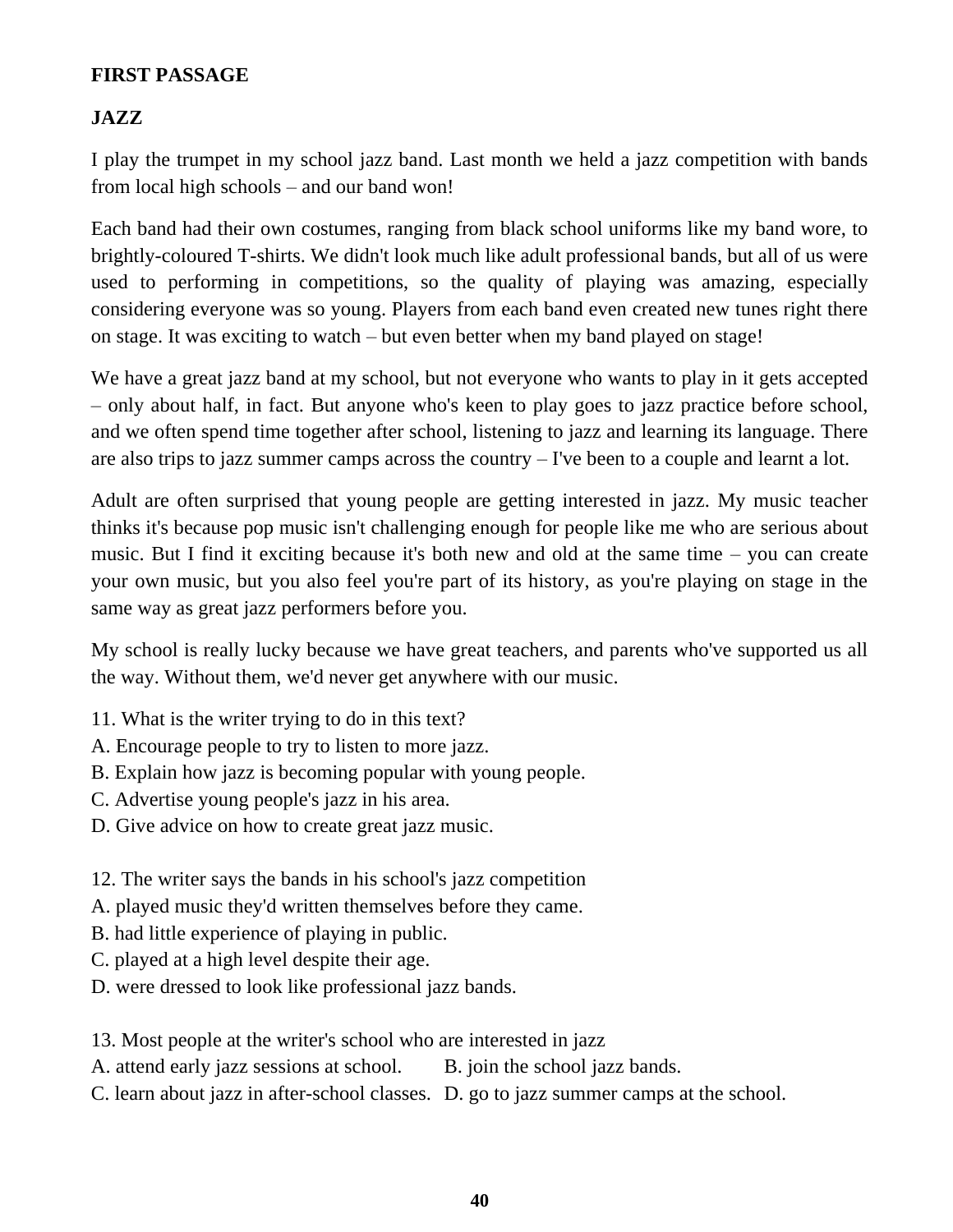14. Why does the writer enjoy playing jazz so much?

A. He finds it easier to learn than other forms of music.

B. He thinks it is more serious than pop music.

C. He likes the chance to perform with others on stage.

D. He feels in touch with jazz players of the past.

15. Which of the following CANNOT be inferred from the text?

A. The selection of players for the school's jazz band was careful.

B. Adults often think that jazz is not for young people.

C. Jazz players do not have to always play exactly a chosen tune.

D. To play jazz well, all students need to join jazz summer camps.

16. Which of the following would the author write to a friend?

A. 'The competition was great, but I think I preferred being in the audience to playing – I was nervous!'

B. 'My mum and dad always do all they can to help with my trumpet playing – I couldn't do this successfully without their help.'

C. 'One band wore really colourful clothes, but we chose dark costumes. Maybe that's one reason why they won instead of us.'

D. 'One music teacher left a while ago and no one's replaced him yet. We just haven't got anyone good to help us now.'

## **SECOND PASSAGE**

It is well-known that the building development company Cityspace wants to knock down the existing seafront sports club in Layton and replace it with a leisure centre that will consist of a multi-screen cinema, restaurants and an entertainment centre. But a local action group has promised to fight the £30 million redevelopment of the sports club, which has provided family facilities for over 25 years.

The action group was set up three weeks after the project was announced. Members of the group argue that the new centre will be too big and will totally change the way the town looks. They also dislike the removal of sports facilities from the centre and the change to less healthy activities such as video games and films. Apart from the size of the project, they say that the 550 parking spaces provided will be too few and parking will be more difficult as a result.

Local hotel owners have welcomed the project, but the action group says that in general it will only have a bad effect on the neighbourhood. According to one group member it will result in up to 4,000 being around Layton seafront late at night. 'A lot of old people and families live nearby,' he explained. A meeting is being held tonight to discuss the plan.

17. What is the writer trying to do in the article?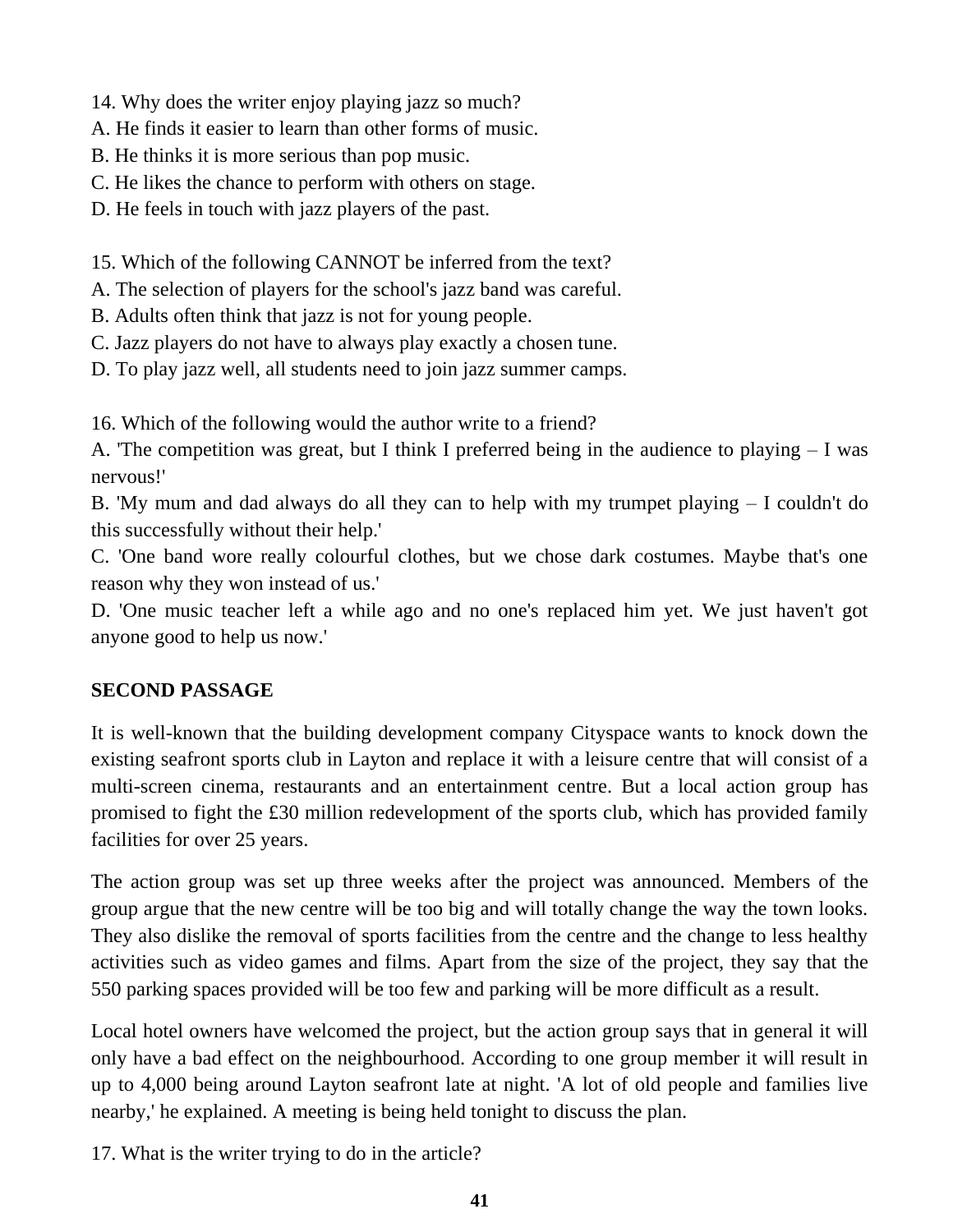- A. Show why the new leisure centre is needed.
- B. Give her own opinion about the new leisure centre.
- C. Describe the arguments against the new leisure centre.
- D. Suggest where the new leisure centre should be built.
- 18. What will the reader discover from the article?
- A. How long it will take to complete the new leisure centre.
- B. How many members the action group has.
- C. How much it will cost to join the new leisure centre.
- D. How long the sports club has been in Layton.
- 19. What does the action group think about the new leisure centre?
- A. It will not be right for the area.
- B. It will cost too much to build.
- C. It will not attract enough people.
- D. It will provide too little entertainment.

20. Which of the following is NOT one of the action group's arguments against the new leisure centre project?

- A. Its size affects the town's looks.
- B. Its activities will be less healthy than those provided by the existing sports facilities.
- C. It will make parking more of a problem.
- D. Its video games and films will have negative impacts on children of families living nearby.
- 21. Which group of people is keen on having the new leisure centre?
- A. People who do a lot of sports.
- B. People working in the tourist industry.
- C. People who come into Layton by car.
- D. People living near the seafront.
- 22. What would be a good headline for the article?
- A. Action group changed its mind.
- B. Leisure plan under attack.
- C. Seafront invaded by crowd again.
- D. Good news for cityspace.

### **THIRD PASSAGE**

Imagine if everyone in your street suddenly came out into the road one day and started singing together. Singing teacher Ruth Black believes it would make everyone so friendly that they would never walk past each other again without saying hello.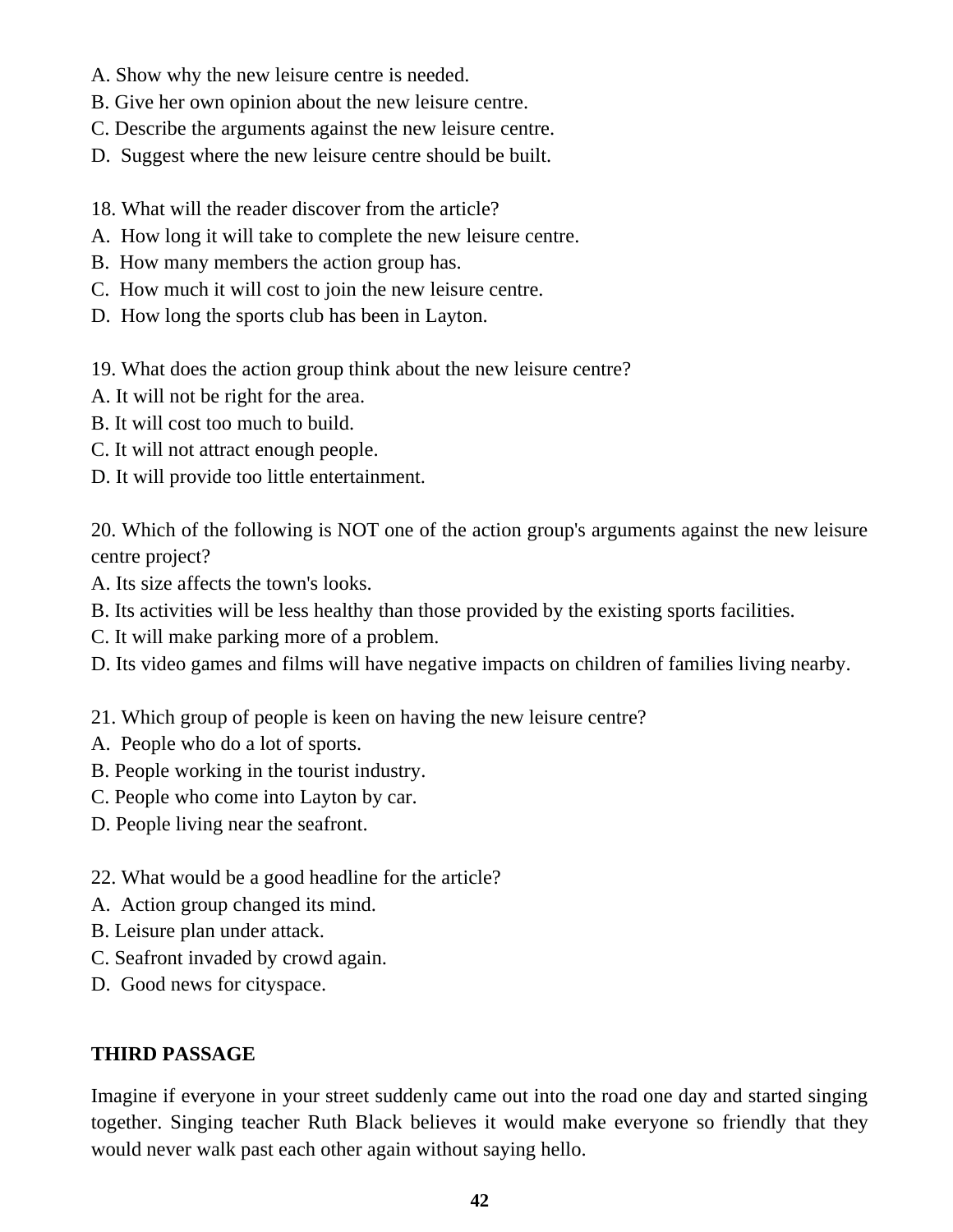Singing helps people live in peace together, she says. All over the world people have always sung together and in most places they still do, but in England it is no longer traditional. Nowadays, says Ruth, people only sing together in church and football grounds, although it could be done anywhere. Everyone is able to sing, she says, but most of us either think we can't or have forgotten what we learned as children.

However, as with everything musical, you need to practise and the same applies to your voice. Ruth believes that singing itself brings other benefits. It encourages good breathing, for example. Through singing, people often become more confident and also learn to control senses. But more than anything, it brings people together.

When Ruth first started singing, there was little opportunity to sing with others. Then, through a friend, she discovered an excellent singing class and became so keen that she started running her own classes. These are held twice a month for all singers, whatever their level, and are now enormously successful.

- 23. What is the writer trying to do in this article?
- A. Explain why singing has become less popular everywhere.
- B. Describe a teacher's ideas about the benefits of singing.
- C. Advertise a teacher's singing class.
- D. Encourage children to learn to sing.
- 24. What can the reader find out from the article?
- A. How singing is something anyone can do.
- B. Where the best places to learn to sing are.
- C. Why traditional singing has disappeared.
- D. How to improve your singing voice.

25. Ruth believes the main benefit of singing with other people is that

- A. you learn to breathe more easily.
- B. you are able to improve your speaking.
- C. you can get to know other people.
- D. you become a confident musician.
- 26.What made Ruth start her class?
- A. She couldn't find a suitable class.
- B. She was asked to teach people she knew.
- C. She wanted to improve her own teaching.
- D. She enjoyed going to a singing class herself.

27. Which of the following CANNOT be an inference from the information in the article?

A Singing together helps people to get along better with each other.

B. People in England now sing together in fewer places than they used to.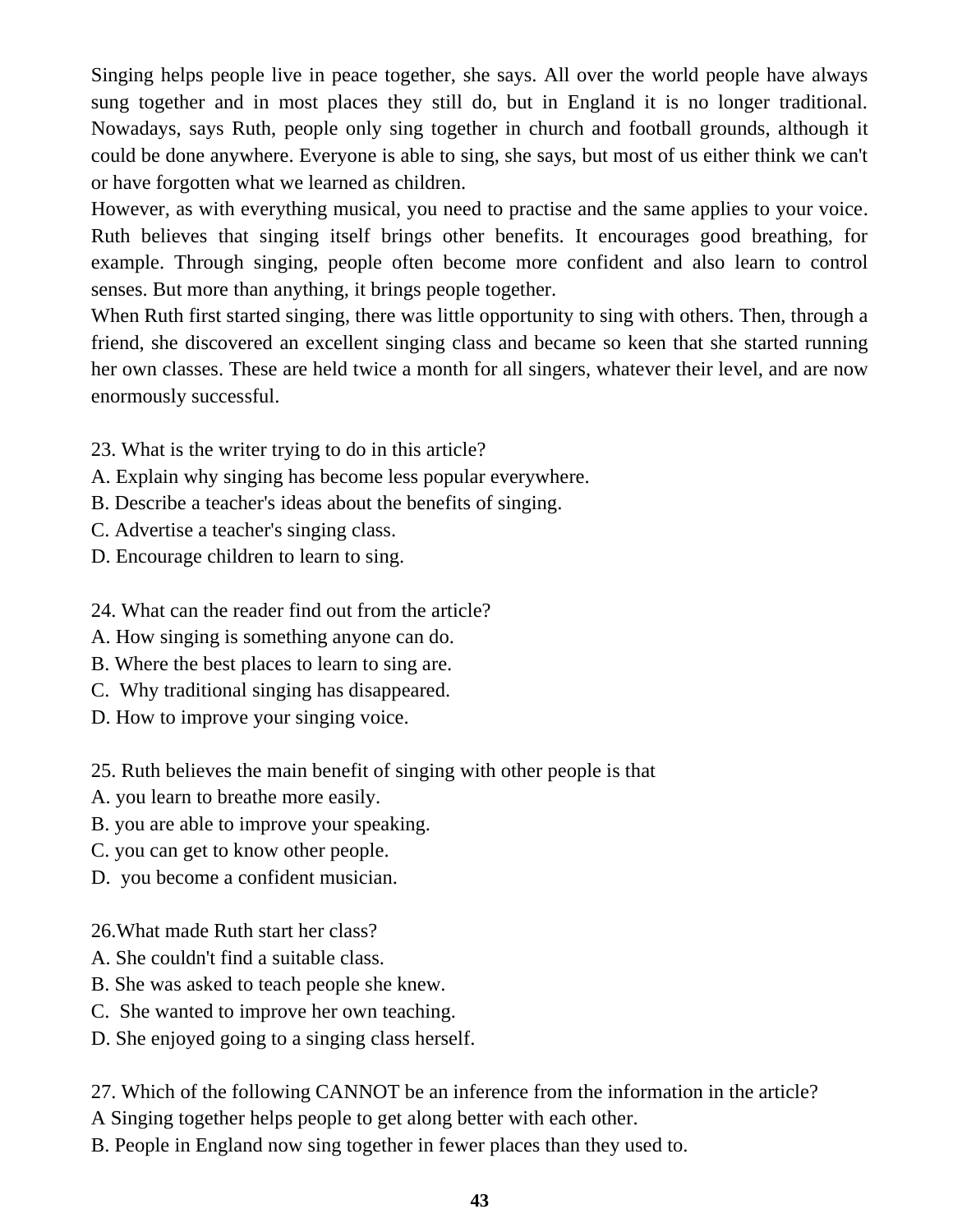C. Some people cannot sing because they have forgotten what they have learned as children.

D. Singing also brings physical and psychological benefits.

28. Which is the best advertisement for Ruth's singing classes?

A. CALLING ALL SINGERS! Want an opportunity to sing with others? We need professional singers to join our group. Come along.

B. THE SOUND OF MUSIC. Our class wants individual singers for a neighbourhood street concert. Come and join us.

C. SING WITH US. Think you can sing? See how you improve with practice! Our popular class is for singers, both with and without experience.

D. SONG FOR ALL! Can you sing? Try our 'Singing for Everyone' class every week and find out! Make new friends.

# **FOURTH PASSAGE**

 Lisa Tyler was weary after a long, hard day at the pottery factory where she works. But as she approached her home, her heart lightened; soon she would be having a nice cup of tea, putting her feet up and watching Friends, her favourite TV series. But first, she needed to change out of her work clothes and pick up her three-year-old son from his grandmother's house nearby.

As Lisa walked up her garden path, she noticed a light flashing on and off in an upstairs bedroom. A shiver went down her back. What if it was a burglar? Quietly, she crept round the back of the house to see if there was any sign of break-in. Sure enough, a window was open and someone's coat was hanging on the gatepost!

Well, 26-year-old Lisa didn't fancy coming face to face with a burglar, so she ran to a neighbour's house and rang the police. But as she sat waiting for the police to arrive, Lisa's curiosity get the better of her and she decided to go back and see what was going on. That's when she saw a leg coming out of the downstairs front window. It was a man climbing out. Lisa gasped in shock. The burglar was carrying her portable television!

At this point, Lisa saw red. She didn't have many possessions and she'd saved long and hard to buy that set. Besides, nobody was going to stop her watching Friends.

'Oh, no you don't,' she muttered under her breath, as the fury swelled inside her. Without even stopping th think, she tore across the garden and started shouting at the burglar. 'Give me my TV – drop it now!' she screamed.

Ignoring her, the man fled across the garden. So Lisa threw herself at him and successfully rugby-tackled him to the ground. The burglar struggled to escape, but Lisa hung on despite being punched and kicked. As she looked up, she realised that she recognised the burglar's face. She was so surprised that she lost her grip and the burglar got away, leaving the TV behind in the garden.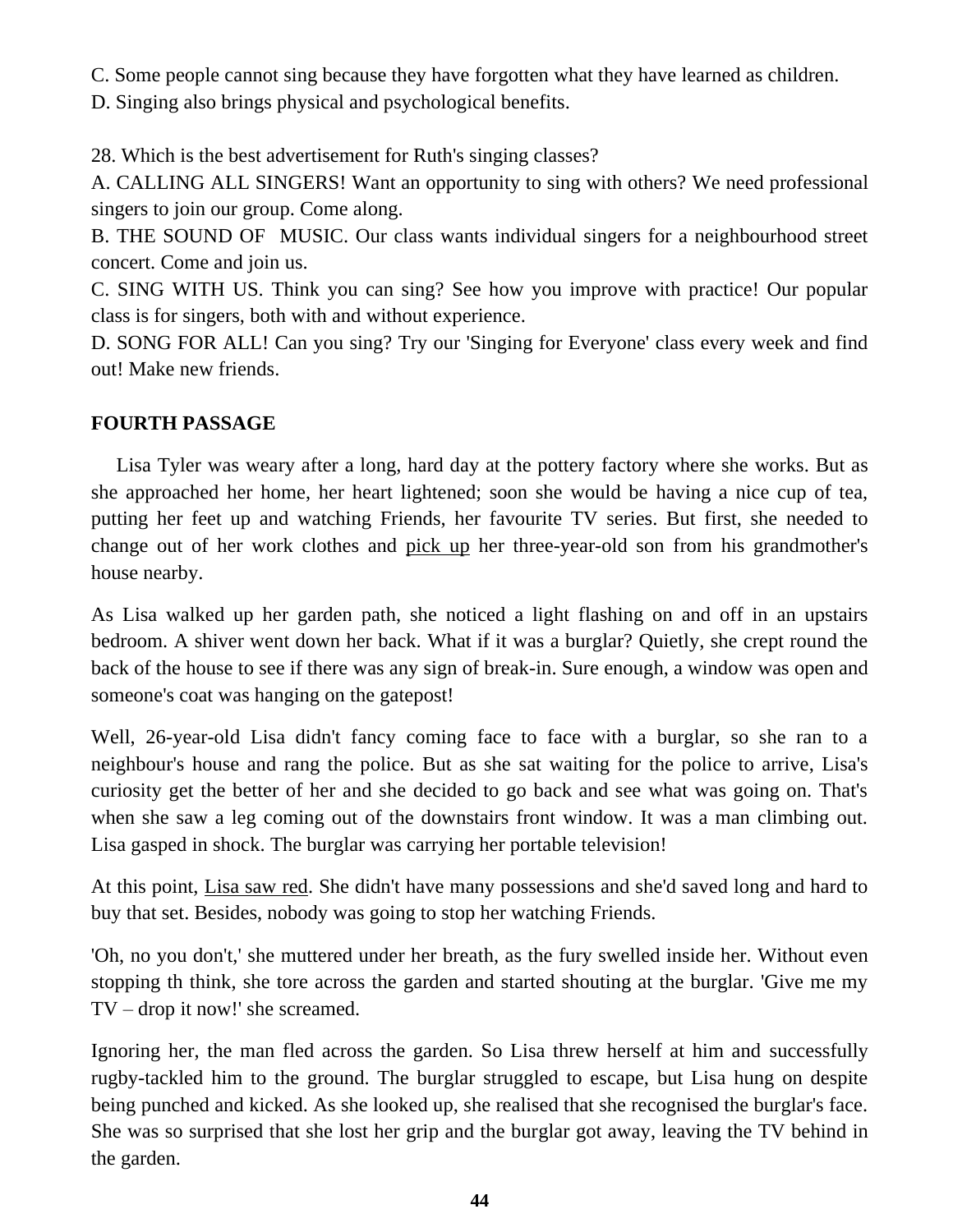By the time the police and father arrived, Lisa was in tears. 'I can't believe you were so foolish, Lisa,' scolded her father. 'You ought to have been killed.'

'I know, but at least he didn't get my TV,' she replied.

Lisa later remembered the name of the burglar, who had been in the same year as her at school. He was later caught and jailed for 15 months after admitting burglary and assault. In May last year, Lisa was given a Certificate of Appreciation by Staffordshire police, for her 'outstanding and public action.' But in the future she intends to leave household security to a new member of her family, Chan, who is a real guard dog.

29. How was Lisa feeling as she walked home from work?

A. Tired.

B. Anxious.

C. Depressed.

D. Relieved.

- 30. What does 'pick up' mean ?
- A. Contact.
- B. Visit.
- C. Collect.
- D. Check.

31. What first led Lisa to think there was a burglar in her house?

- A. Something had been broken.
- B. Something had been left outside.
- C. Something was in the wrong place.

D. Something was moving inside.

32. Why didn't Lisa wait in her neighbour's until the police arrive?

A. She was worried about losing her television.

- B. She wanted to know what was happening.
- C. She noticed something from her neighbour's window.

D. She realised that the burglar was leaving.

- 33. What does 'Lisa saw red' mean?
- A. She got impatient.
- B. She felt frightened.
- C. She got angry.
- D. She felt brave.

34. What happened when Lisa shouted at the burglar?

A. He tried to explain why he was there.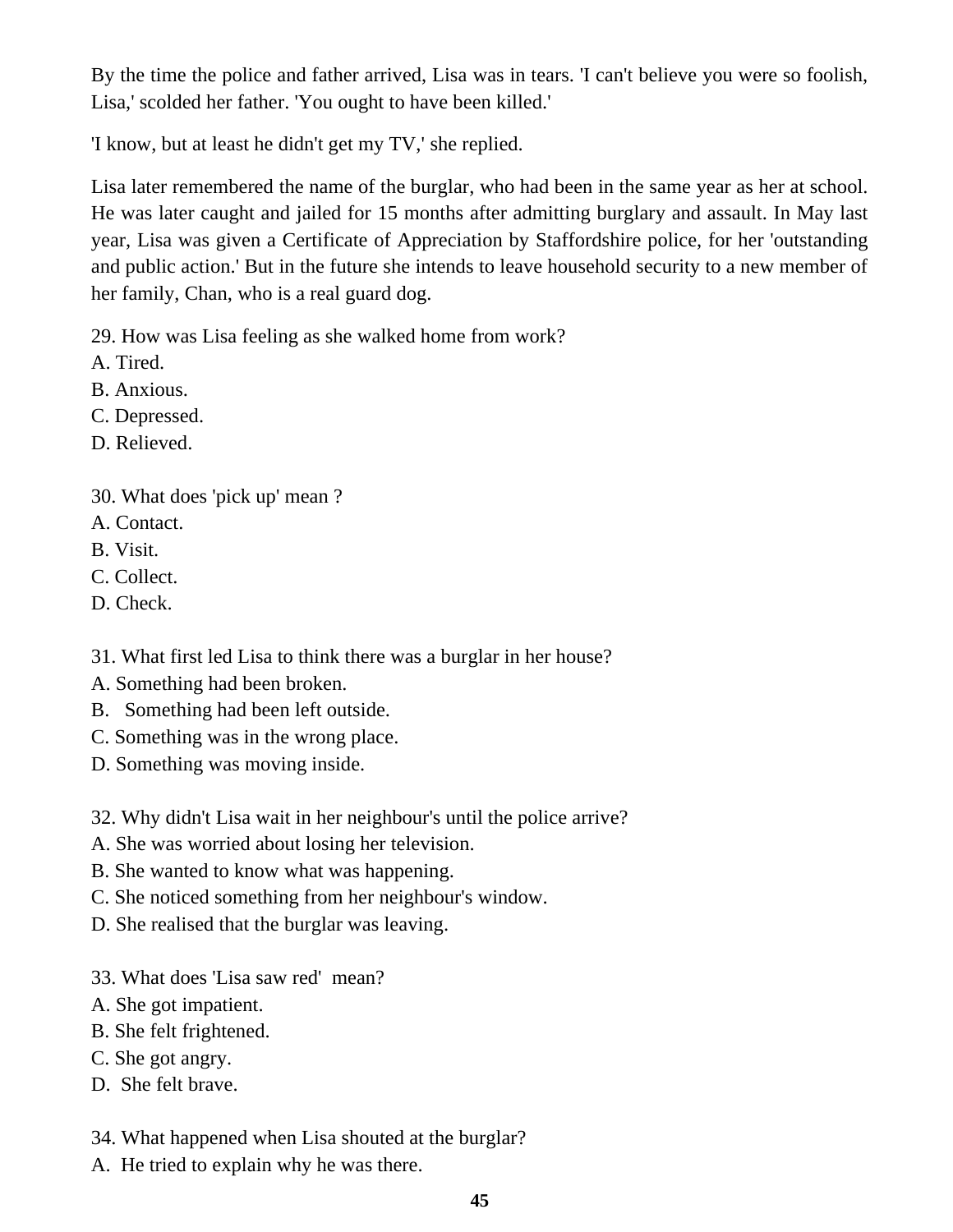- B. He fell over as he ran towards her.
- C. He pretended not to have heard her.
- D. He dropped the TV and attacked her.
- 35. What did Lisa's father do when he arrived?
- A. He told her off.
- B. He comforted her.
- C. He praised her.
- D. He argued with her

## **PAPER 2 GRAMMAR & USE OF ENGLISH (1/2 hour)**

# **PART A: SENTENCE COMPLETION**

*In this part you must choose the word or phrase which best completes each sentence.*

*On your answer sheet indicate the letter A, B, C or D against the number of each item*

*36 to 45 for the word or phrase you choose.*

36. The teacher with \_\_\_\_\_\_\_\_\_\_\_\_\_ we studied last year no longer teaches in our school. A. who B. whom C. whose D. that 37. He looks so much his boss that it's easy to mistake the two of them. A. like B. alike C. likely D. unlike 38. Nobody any more to say, the meeting was closed. A. having B. have C. had D.has 39. Whose books are these?" "I don't know who  $\sim$  to." A. do they belong B. are they belonging C. they belong D. they are belonging 40. **EXECUTE:** finds the treasure is entitled to twenty five percent of it. A. Who B. Anyone C. Whoever D. Those who 41. - What\_\_\_\_\_\_\_\_\_\_ beautiful dress you are wearing! - Thank you. That is \_\_\_\_\_\_\_\_\_\_ nice compliment. A.  $\emptyset$  /  $\emptyset$  B. the /  $\emptyset$  C. a / a D. the / the 42. They stayed in \_\_\_\_\_\_\_\_\_\_\_\_\_\_\_\_\_\_\_\_\_\_ hotel in London during their visit. A. an small old interesting Victorian B. an small interesting Victorian old C. a Victorian small old interesting D. an interesting small old Victorian 43. -How many eggs have we got? - \_\_\_\_\_\_\_\_. I'll go and buy some from the shop if you like. A. No one B. None C. Nothing D. No 44. He \_\_\_\_\_\_\_\_\_\_\_ very bright to have been accepted at such a good university as Havard. A. might be B. must be C. can be D. could be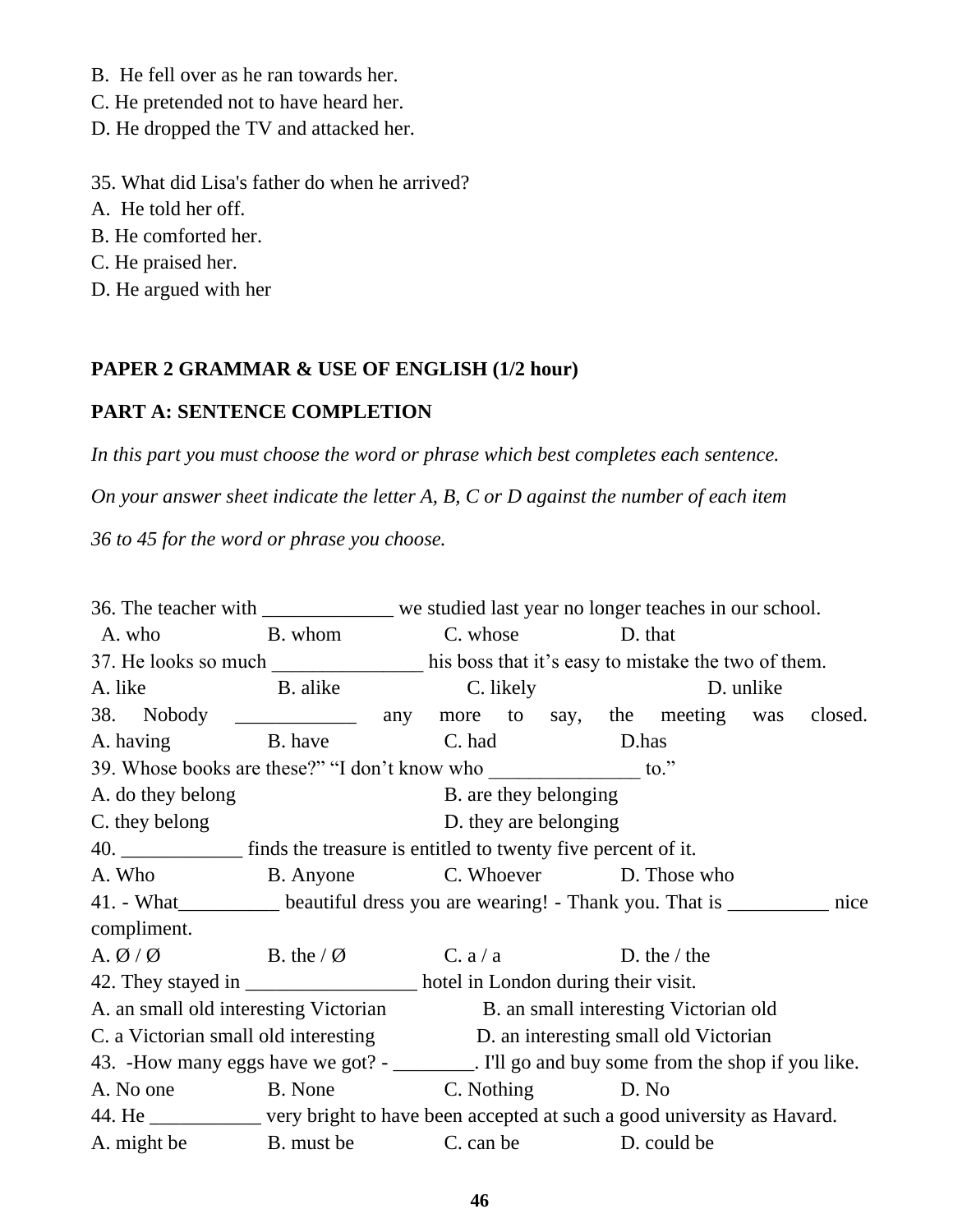## **PART B: ERROR IDENTIFICATION**

In this part of the test, each sentence has four words or phrases underlined. The four *underlined parts are marked A, B, C or D. You are to identify the ONE underlined word or phrase that should be corrected or rewritten. On your answer sheet indicate the letter A, B, C or D against the number of each item 46 to 55 for the word or phrase you choose.*

46. F. Scott Fitzgerald's novel *The Great Gatsby* is about the pursuit of wealthy, status, and A B C love in the 1920s. D 47. If the ozone layer were destroyed, most living things would be disappeared from the Earth in A B C a few years. D 48. People with big cars who always drive too fast should think about how they are doing to A B C D the environment. 49. An 18-year -old girl was violently attacked by a knife that resulted in her death and with A B C that, the death of the dream of becoming an air hostess. D 50. Every man, woman and child in this line are required to sign the forms in order to complete A B C the registration process. D 51. It is very difficult to integrate yourself into a community whose culture is quite different A B C from you. D 52. Nelsons asked us to look after their garden while they were away on vacation. A B C D 53. London is a big city, but many of the people live there regard it as a number of small towns A B C put together. D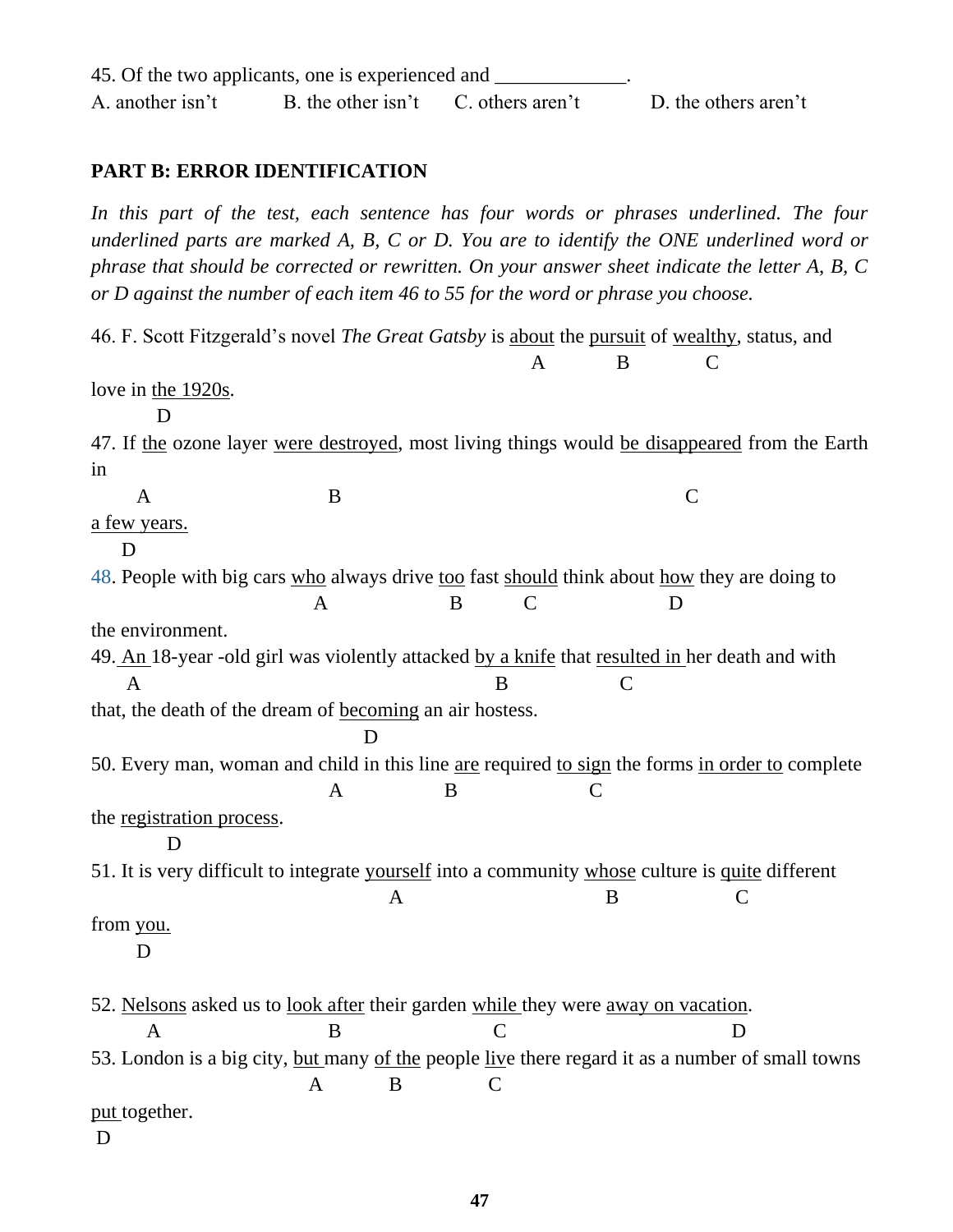54. The children were surprising when the teacher made them close their books.

A B C D

55. In recent years many countries of the world have been faced with the problem of

 A B how to make their workers more productively.

C D

# **PART C: CLOZE**

In this part you must fill each of the numbered blanks in the following passage with a word *given. On your answer sheet indicate the letter A, B, C or D against the number of each item 56 to 65 for the word you choose.*

Everyone in our school loves sports. Every morning when we (56) \_\_\_\_\_\_\_\_\_\_\_\_\_up, we do morning exercises. After the second class we do exercise again. We only have P.E classes twice (57) \_\_\_\_\_\_\_\_\_ week, but we do physical training at five every afternoon. (58) sport is basketball. The boys enjoy playing it and many of the girls like it, too. (59) \_\_\_\_\_\_\_\_\_\_\_ popular sport is football and in every class there are a lot of football (60) . Volleyball is often played when the weather is (61) We have school teams in basketball, football and volleyball. Our teams often have friendship matches with teams from other schools. (62) \_\_\_\_\_\_\_\_\_\_ there is a match, many of us go to watch it and cheer our side on. Besides ball (63) \_\_\_\_\_\_\_\_\_\_, some of us like track-and-field events, and we often (64) \_\_\_\_\_\_\_\_\_\_\_\_running, jumping and throwing. Every term we have tests in these events and once a year, we (65) \_\_\_\_\_\_\_\_\_\_\_\_a sports meeting. Sports help us to keep healthy and happy.

| 56. A. make         | B. get          | C. put              | D. take     |
|---------------------|-----------------|---------------------|-------------|
| 57. A. one          | B. each         | C. a                | D. the      |
| 58. A. More popular |                 | B. The more popular |             |
| C. Most popular     |                 | D. The most popular |             |
| 59. A. Another      | B. Other        | C. The other        | D. Others   |
| 60. A. fields       | B. places       | C. games            | D. fans     |
| $61.$ A. fine       | B. shiny        | C. dry              | D. sunny    |
| 62. A. During       | <b>B.</b> Since | C. When             | D. Though   |
| 63. A. plays        | B. games        | C. matches          | D. fights   |
| 64. A. try          | B. play         | C. train            | D. practice |
| 65. A. hold         | B. make         | C. show             | D. choose   |

# **PART D: SENTENCE TRANSFORMATION**

*In this part you must finish each of the following sentences in such a way that it means the same as the sentence printed before it. Write your work for questions 66-70 in the appropriate places on your answer sheet.*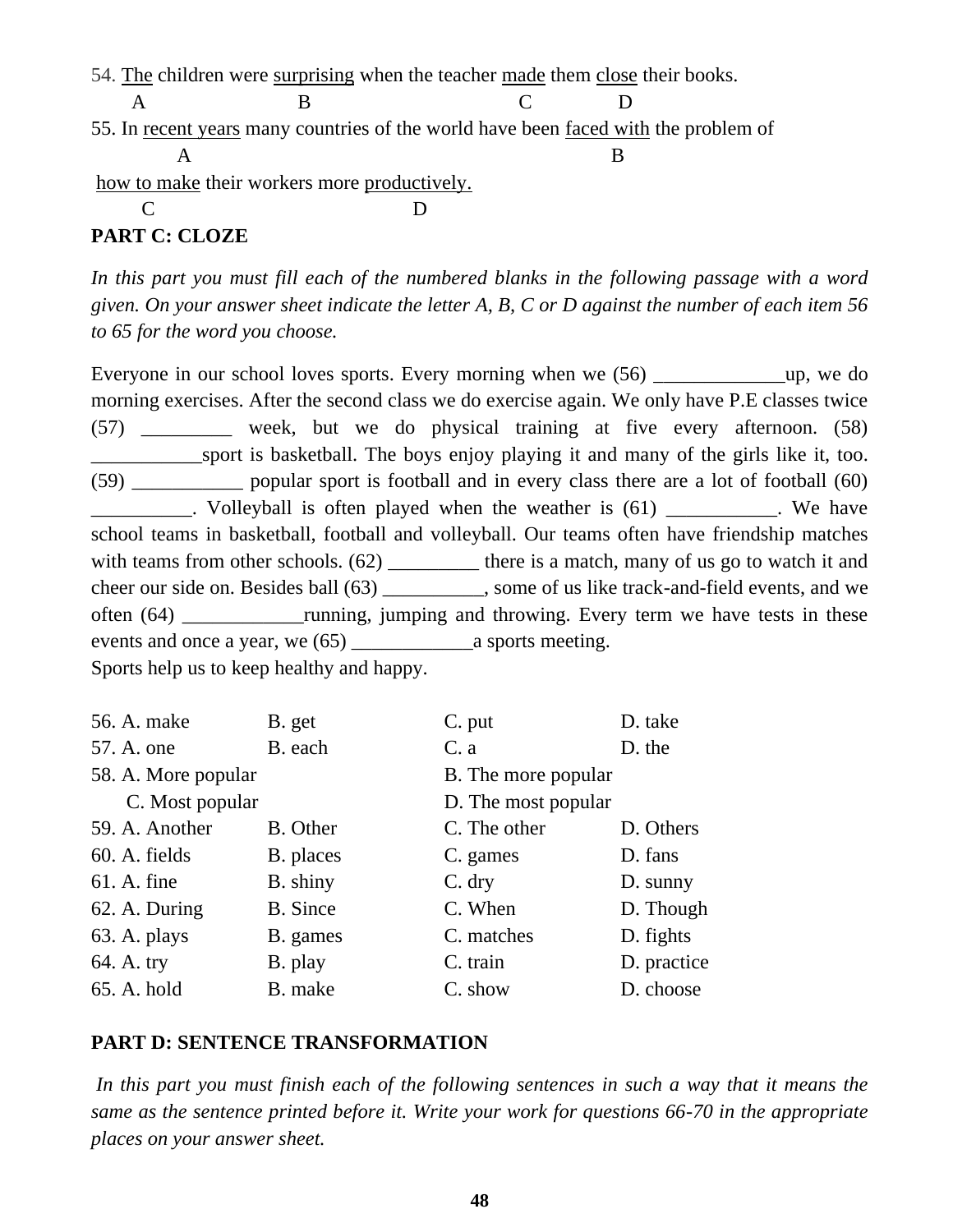66. It was two years ago when I last saw him.

I haven't \_\_\_\_\_\_\_\_\_\_\_\_\_\_\_\_\_\_\_\_\_\_\_\_\_\_\_\_\_\_\_\_\_\_\_\_\_\_\_\_\_\_\_\_\_\_\_\_\_\_\_\_\_\_\_\_.

67. That watch was the most expensive one in the shop.

No other \_\_\_\_\_\_\_\_\_\_\_\_\_\_\_\_\_\_\_\_\_\_\_\_\_\_\_\_\_\_\_\_\_\_\_\_\_\_\_\_\_\_\_\_\_\_\_\_\_\_\_\_\_\_\_\_\_.

68. "Do you like my new house?" I asked him.

I asked him\_\_\_\_\_\_\_\_\_\_\_\_\_\_\_\_\_\_\_\_\_\_\_\_\_\_\_\_\_\_\_\_\_\_\_\_\_\_\_\_\_\_\_\_\_\_\_\_\_\_\_\_\_\_\_.

69. This is too hard a question for her to answer.

The question is so

70. Ben is overweight because she eats so many chips.

If \_\_\_\_\_\_\_\_\_\_\_\_\_\_\_\_\_\_\_\_\_\_\_\_\_\_\_\_\_\_\_\_\_\_\_\_\_\_\_\_\_\_\_\_\_\_\_\_\_\_\_\_\_\_\_\_\_\_\_\_\_\_\_.

# **PAPER 3 LISTENING COMPREHENSION PART A: SHORT CONVERSATIONS**

In this part you will hear ten conversations between two people. After the second listening of each conversation, you will hear a question and there are four possible answers provided. Select the best answer to each question and record your choices on the answer sheet. You will hear the recording twice.

| Questions 71 through 80        |                                        |
|--------------------------------|----------------------------------------|
| 71. A. It has broken glass.    | B. It has a flat tire.                 |
| C. It doesn't run fast.        | D. It's out of gas.                    |
| 72.A. A cake.                  | B. Some steak.                         |
| C. A diet.                     | D. The cook.                           |
| 73. A. It doesn't look nice.   | B. It's too far away.                  |
| C. The service isn't good.     | D. The food is bad.                    |
| 74. A. Airplane tickets.       | B. Movie tickets.                      |
| C. A hotel reservation.        | D. Books.                              |
| 75. A. How to speak in public. | B. How to save money.                  |
| C. How to buy a house          | D. How to live without a lot of money. |
| 76. A. Going to the movies.    | B. A TV show.                          |
| C. Eating dinner.              | D. A snowstorm.                        |
| 77. A. It doesn't taste good.  | B. It's still in the kitchen.          |
| C. It's undercooked.           | D. It's burnt.                         |
| 78. A. Photocopy paper.        | B. Money.                              |
|                                |                                        |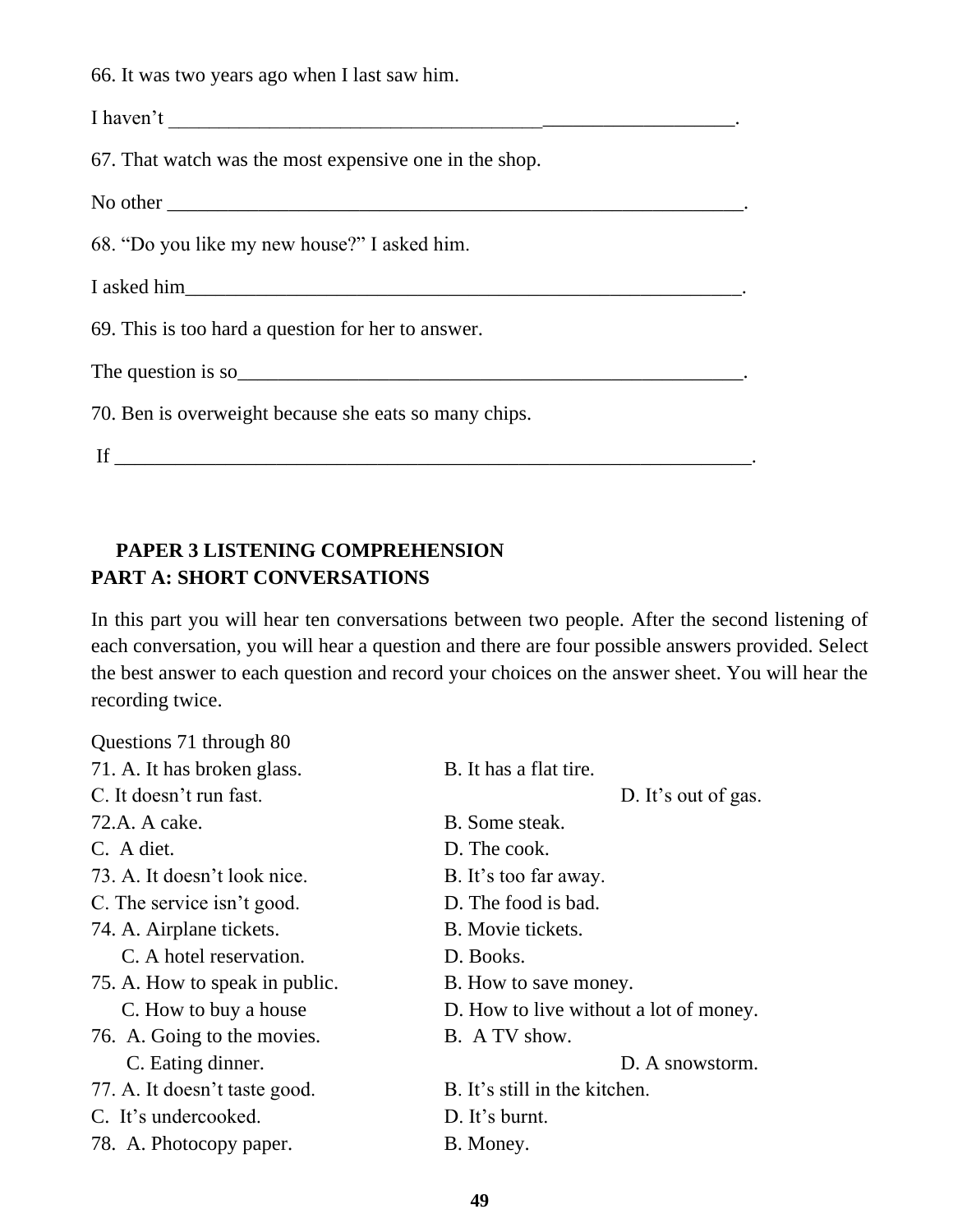| C. The newspaper.        | D. Furniture.              |
|--------------------------|----------------------------|
| 79. A. Earning money.    | B. Managing your finances. |
| C. Finding a job.        | C. Organizing your time.   |
| 80. A. Going to work.    | B. Going to party.         |
| C. Going out for dinner. | D. Going out for a drink.  |

#### **PART B**

**In this part you will hear a longer conversation followed by five questions. Select the best answer to each question and record your choices on the answer sheet. You will hear the recording twice.**

## **Questions 81 through 85: You will hear an interview with a champion gymnast called Maria Anderson.**

81. Maria decided to take up gymnastics

A. when her teacher said she's good at sports. B. at a gymnastics competition.

C. in a sports lesson at the school. D. when she read a book about a gymnast.

- 82. Maria realised she could be champion gymnast
- A. when she won some local competitions.
- B. as soon as she started to practise gymnastics.
- C. after she nearly gave up gymnastics.
- D. when a well-known coach offered to teach her.

83. Maria thinks success has not changed her because

- A. she believes she's a sensible person.
- B. her parents help her live a normal life.
- C. people tell her she's the same as before.
- D. she has a lot of experience to stay the same.
- 84. What does Maria say about school?
- A. She feels too tired to study. B. She has little time with school friends.
- C. She is allowed to miss some lessons. D. She has too much homework to do at night.
- 

85. In her free time, Maria

- C. watches cartoon films. D. travels.
- A. makes videos. B. goes to concerts.
	-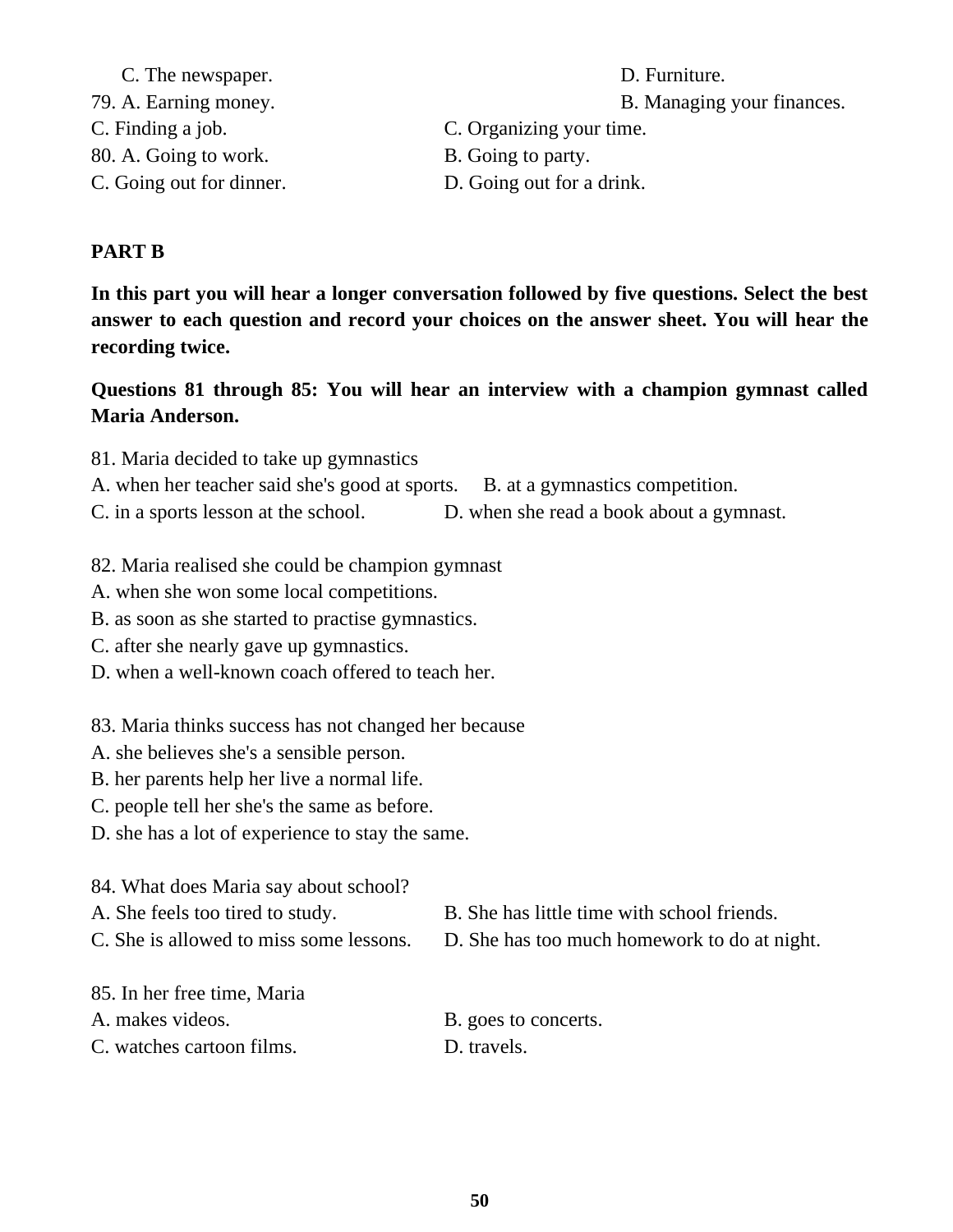## **PART C**

**In this part you will hear a talk given by a single person followed by five questions. Select the best answer to each question and record your choices on the answer sheet. You will hear the recording twice.**

**Questions 86 through 90: You will hear someone talking to a group of students about a visit to an Arts Centre.**

86. There are still tickets for

- A. the piano concert.
- B. Twelfth Night.
- C. The Wild Duck.
- D. Spider and Rose.
- 87. Why will the coach leave at 3.30?
- A. They don't want to miss the shows.
- B. They want free time at the Arts Centre.
- C. It's a long journey to the Arts Centre.
- D. They need more time to find the Arts Centre.
- 88. What do you have to pay to see?
- A. The Russian ballet exhibition.
- B. Children's prize-winning paintings.
- C. The Scottish jewellery.
- D. The South American photograph.
- 89. Where can you buy clothes?
- A. On the first floor.
- B. Next to the bookshop.
- C. In the souvenir shop.
- D. Close to the Arts Centre.

90. What should you try if you want a snack and hot drink?

- A. The Balcony Restaurant.
- B. The Fountain Restaurant.
- C. Charlie's.
- D. The cinema kiosk.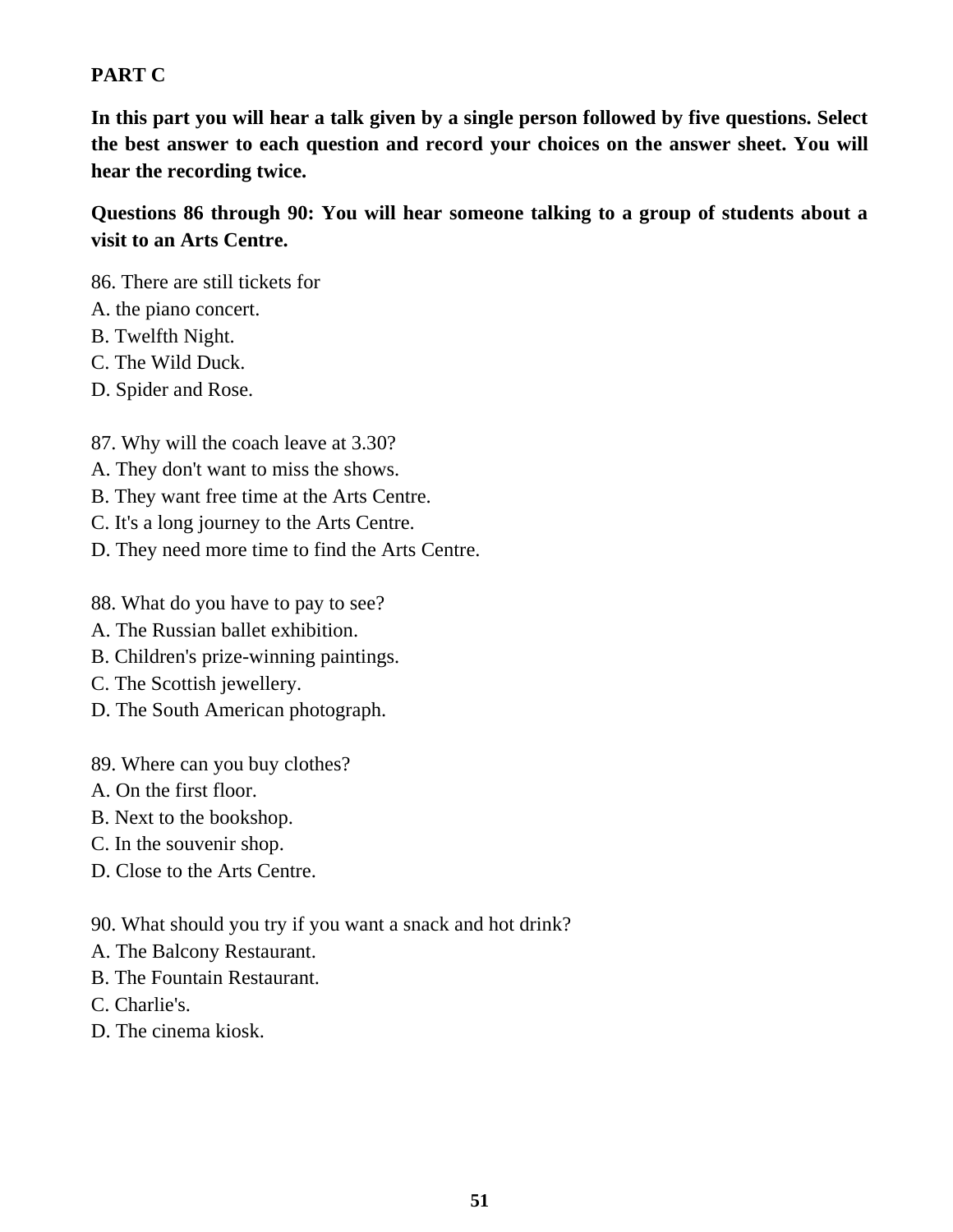### **Practice Test 5**

# **PAPER 1 READING COMPREHENSION (1 hour) PART A: VOCABULARY**

*In this part you must choose the word or phrase which best completes each sentence. On your answer sheet indicate the letter A, B, C or D against the number of each item 1 to 10 for the word or phrase you choose.*

1. We should do everything possible to protect all endangered species from \_\_\_\_\_\_\_\_. A. expulsion B. extinction C. destruction D. demolition 2. A child falls while walking with a man on the railway tracks near the \_\_\_\_\_\_\_\_\_ between Greece and Macedonia. A. limit B. border C. side D. line 3. This job \_\_\_\_\_\_\_\_\_\_\_ working very long hours in unfavorable conditions. A. involves B. consists C. includes D. contains 4. .My colleague fell during an important meeting. A. asleep B. sleepy C. sleeping D. sleepily 5. She \_\_\_\_\_\_\_\_\_\_ and fell from the top of the stairs to the bottom. A. slipped B. sloped C. split D. spilt 6. \_\_\_\_\_\_\_\_\_\_\_\_\_ with the young woman's talent, the agent signed her to a contract right away. A. Assured B. Concerned C. Impressed D. **Convinced** 7. Paul stayed home from school because he had \_\_\_\_\_\_\_\_\_\_\_\_a bad cold. A. taken B. put B. caught D. made 8. Read the fire \_\_\_\_\_\_\_\_\_\_\_on the back of your room door and know where the nearest fire emergency exit is located on your hall. A. requirements B. explanations C. signs D. instructions 9. This store is one of a \_\_\_\_\_\_\_\_\_ that is well-known all over the United States. A. chain B. serial C. string D. link 10. The \_\_\_\_\_\_\_\_\_\_\_\_\_\_ fell silent when the first actor came onto the stage. A. viewers B. audience C. mass D. spectators

### **PART B: READING PASSAGES**

**In this section you will find after each of the passages a number of questions or unfinished statements about the passage. You must choose the answer which you think fits best. On your answer sheet, indicate the letter A, B, C or D against the number of each item 11-35 for the answer you choose.**

#### **FIRST PASSAGE**

When musician Colin Baker won five hundred thousand pounds in a competition, it seemed the answer to his dreams. Almost immediately, he bought a house and made his own CD recording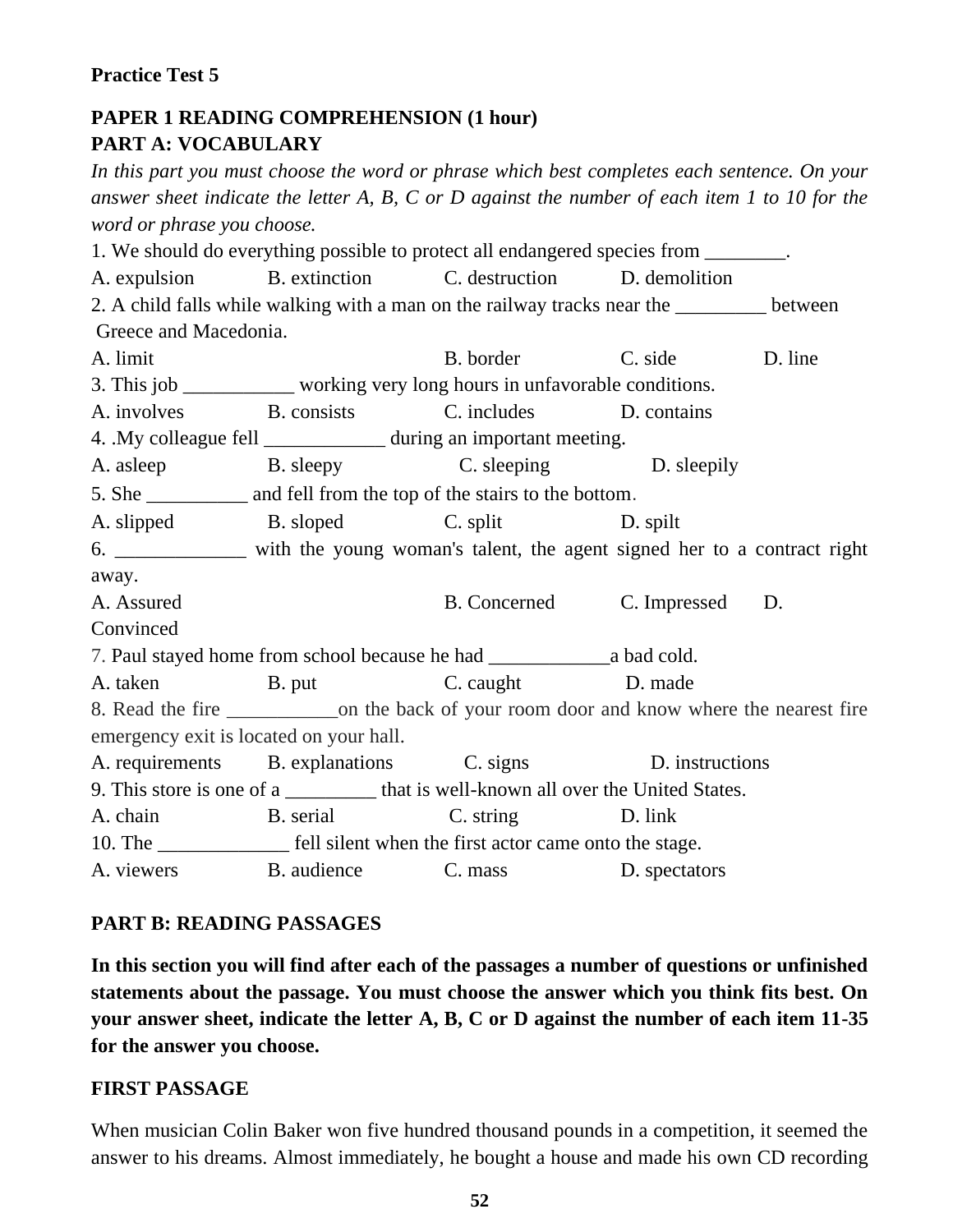of some classical music. He intended to save the rest of his money and retire, even though he was only in his late forties.

Then he saw a violin in a shop. It was of such high quality that even top professional players are rarely able to afford one like it. <u>T'd never felt money was important until then</u>, he explained. 'Even with the money I'd won, I wasn't sure I could afford to buy the violin, so I started to leave the shop. Then I thought I'd just try it, and I fell in love with the beautiful sound it made. I knew it was perfect both for live concerts and for recordings.'

Now all the money has gone. 'My wife can't have the study room I promised her, and I can't retire,' says Colin, 'but it doesn't matter.' His wife says, 'I sometimes wish he was more responsible with money, but I'm still pleased for him. I've always helped him in his career, as he's helped me, by sharing everything. We weren't happy with our jobs, so we didn't really need the money to escape, and although Colin considered retiring, I know he wouldn't be happy doing that – he loves music too much. I think he did the right thing.'

- 11. What is the writer trying to do in this text?
- A. Advise musicians to enter competitions.
- B. Explain why someone spent a lot of money.
- C. Describe how someone upset his wife.
- D. Persuade people to spend money wisely.
- 12. What can a reader learn from the text?
- A. How one man dream ended unhappily.
- B. How much was paid for a special violin.
- C. How one couple support each other.
- D. How much money musicians need for their music.
- 13. What does Colin's wife say about what he did ?
- A. She wishes he had used the money differently.
- B. She feels she didn't really benefit from the money.
- C She is sorry she could not have her study room.
- D. She accepts the decision that he made.

14.'I'd never felt money was important until then,' implies that

- A. he has so far spent money carelessly.
- B. he has found something valuable he very much wants to have.
- C. he is aware that if he buys that violin all the money is gone.
- D. he is sure that owning the violin will bring him lots of money.
- 15. When Colin first found the violin, he thought
- A. he might not have enough money to buy it.
- B. he should not spend all of his money on it.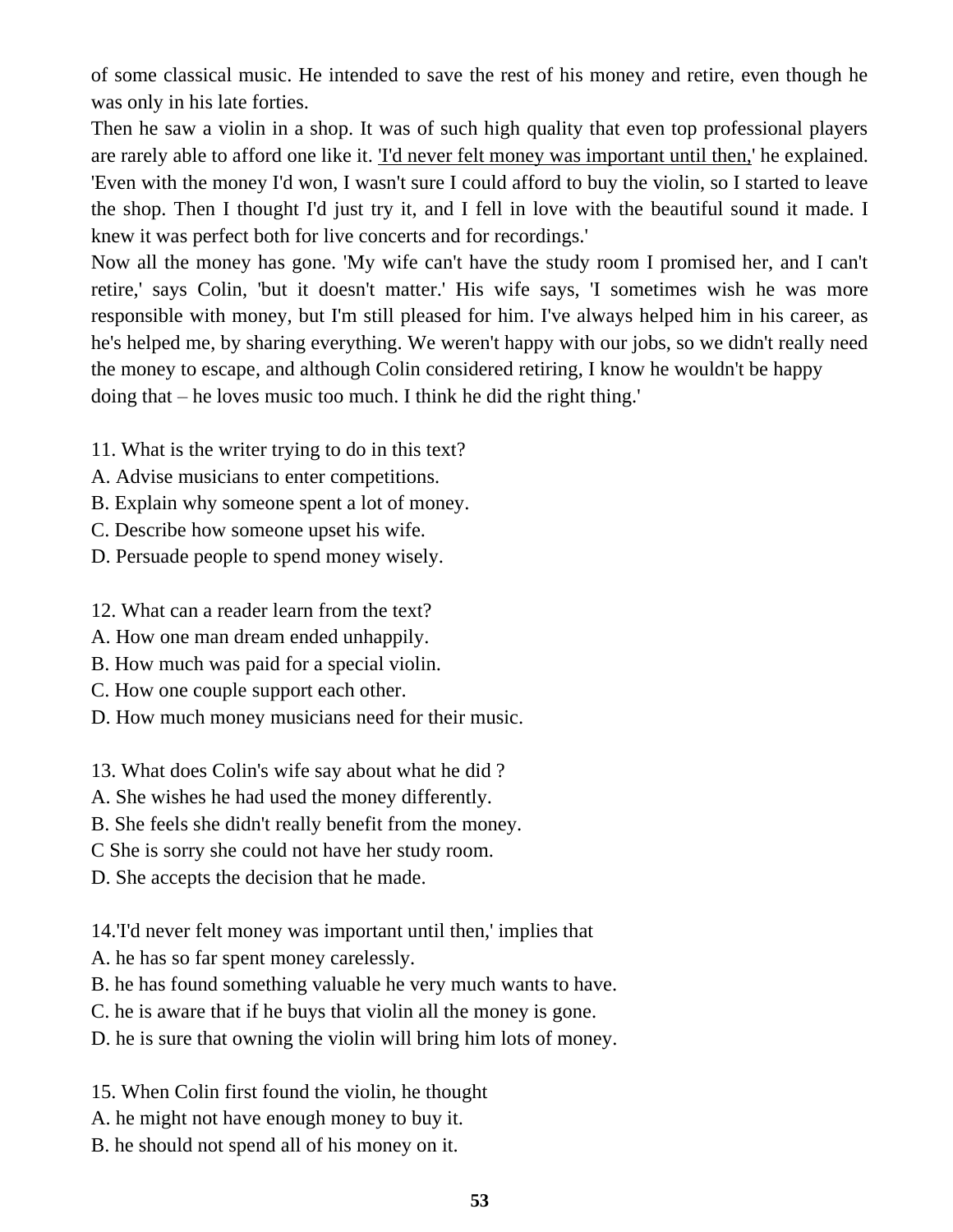C. he was not a good enough player to own it.

D. he could not leave the shop without it.

16. What did a local newspaper say about Colin's story?

A. A well-known record company has asked a local musician to record a CD after winning a competition ….

B. A local musician today announced he would spend every penny of the money he'd won in a competition …

C. A concert audience heard a local musician give a brilliant performance last night on the violin he'd won in a competition …

D. A local musician has decided to continue his career in music in spite of winning some money in a competition …

## **SECOND PASSAGE**

It's just before 7 a.m. and I'm at an outdoor swimming pool in London, where the temperature of the water is only 11 degrees above freezing! Amazingly, there are already eight people swimming.

I had intended to discover, by taking a swim myself, why anyone would want to swim in such cold water. However, in the end, I decided to ask people instead. Peter Smith has been a swimmer here for three years, coming every morning before work. 'It's wonderful on a cold winter morning,' he says. 'I thought it would make me healthier and I haven't been ill once I started.'

All the swimmers here say the same thing. They all feel fitter. However, not everyone agrees with them. Some doctors say it helps fight illness, while others say it could be dangerous, especially for your heart.

I asked Peter what they did on the days when the pool was frozen. 'That's easy,' he said. 'There's a place in the middle where the ice is thin and easy to break. You have to avoid the sides where the ice is thicker. I did try to swim there once just to see what it was like, but I found that it was impossible to break through the ice.'

I would like to be able to say that I too dived happily into the water and swam a couple of hundred metres. But the truth is, fearing the worst, I walked very carefully into the pool, stood there almost in shock and then got out again after 50 seconds before I became a block of ice.

17. What is the writer's main aim in writing the text?

- A. Explain why some people like swimming in the cold.
- B. Prove an idea he has had about keeping fit.
- C. Warn people not to go swimming in cold water.
- D. Advise people on ways to stay healthy.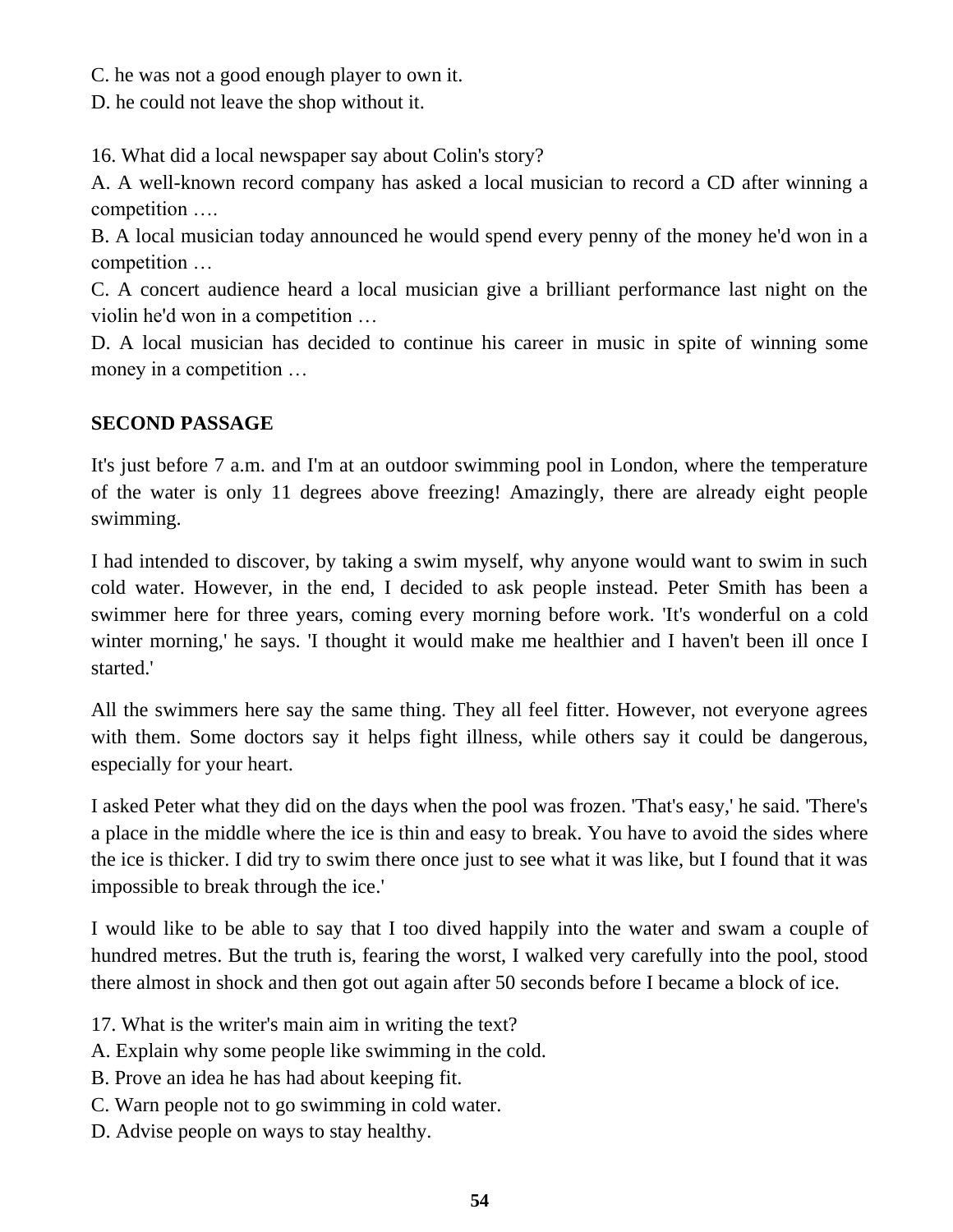- 18. What can a reader find out from this text?
- A. Where to go swimming in London.
- B. What happened to the writer at the pool.
- C. How to keep warm in cold water.
- D. How often the writer goes swimming.
- 19. What does Peter say about his morning swim?
- A It has helped him recover from a recent illness.
- B. He enjoys it when the pool is covered in ice.
- C. It is the reason why he keeps well all year.
- D. He thinks it makes him work better.

20. It can be inferred from the text that

- A. all the swimmers at the pool enjoy the benefits from swimming in the cold water.
- B. the writer will never be able to swim in such cold water.
- C. the writer is not convinced of the health benefits of swimming in cold water.
- D. doctors will not advise patients to swim in cold water.
- 21. What did the writer feel about swimming at the pool?
- A. It was as cold as he expected.
- B. He did not like the ice.
- C. It made him feel healthier.
- D. He enjoyed swimming up and down.

22. What do you think the writer would say to his friends?

- A. My doctor has advised me not to go swimming there.
- B. It's amazing how the pool stays clear of ice all winter.
- C. I really enjoyed my early morning swim at the outdoor pool.
- D. I was surprised at the number of people in the pool they must be crazy.

## **THIRD PASSAGE**

### **Life Before the Mobile Phone**

Once upon a time if we wanted to make a phone call or wait for someone to contact us, we had to sit at home or at our desks. There were public phones in the street of course, but it could be hard to find one that was working and there were often long queues to use them. And of course you had to remember to bring a lot of coins to pay for the calls. So people didn't phone their friends as often. Mobile phone, or cellphones as the Americans call them, these small pieces of electronic equipment which allow us to talk with friends and family while we are on the move, have dramatically changed the way we live. *Before the age of the mobile phone, our loved ones would sit around worried sick if we were late coming home. There were no quick calls to tell*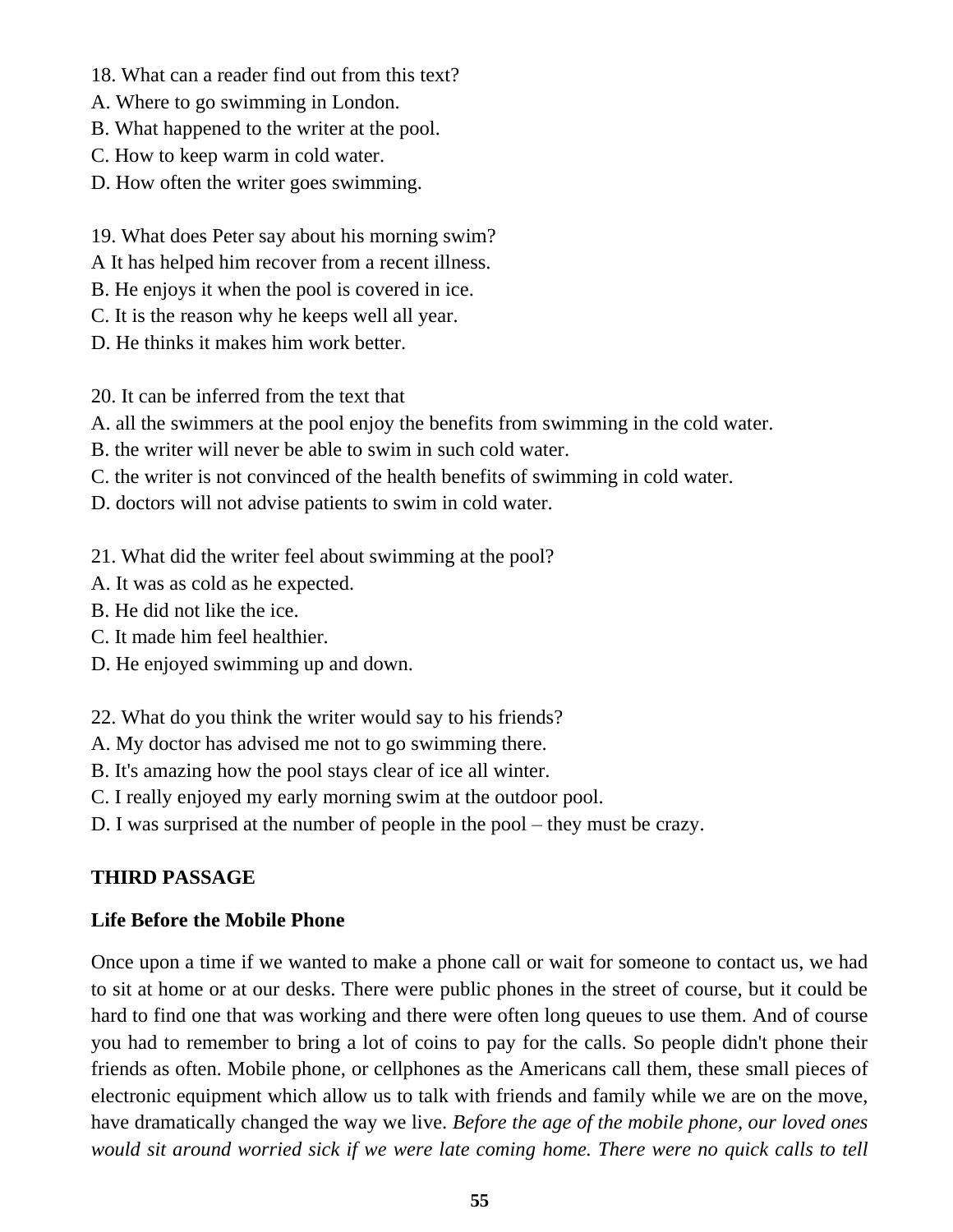*mum that there would be additional guests coming for dinner. We would have to depend on notes left on fridges or desks to communicate messages*. How did we survive?

But mobile phones have also had a negative effect and what people don't seem to realise is that we've lost something very valuable: our privacy. Now our friends and family can contact us wherever and whenever they want to. We can never get away from them. The way people communicate with each other is completely different now. It's difficult to have a conversation face-to-face with a friend without being interrupted every couple of minutes by the ring of their phone. Most people don't see anything wrong in having a long conversation on their mobile phone while forgetting all about the person sitting opposite they are supposed to be talking to. It seems the art of real conversation may be dying.

Of course, people could leave their mobile phones at home or even switch them off but no one ever does that. Why not? Because the worrying thing is we can't live without our phones. We've become communication addicts, unable to spend a few minutes out of contact, in case we miss something important.

- 23. What is the writer's main purpose in writing this article?
- A. To inform people about methods of communication in the past.
- B. To show how mobile phones affect the way we live.
- C. To persuade people to avoid using mobile phones.
- D. To compare different types of phone conversations.

24. What point does the writer make about using telephones before the invention of mobile phones?

- A. Using a telephone was very expensive.
- B. Phone calls were much shorter.
- C. People made fewer phone calls.
- D. People were more dependent on public telephones than home telephones.

25. 'Before the age … communicate messages.' provides examples to illustrate the fact that

- A. mobile phones help strengthen ties between family members.
- B. without mobile phones parents would feel more worried about their children.
- C. before the age of mobile phones fewer guests visited our homes for a meal.
- D. mobile phones help us communicate instantly and be less dependent on where we are.

26. By the question 'How did we survive?' , the author

A. wants to emphasize that it is unimaginable we kept our parents worried for so many years.

B. wishes to say that life expectancy now is much higher than before the mobile phone.

C. means how dramatically the invention of mobile phones have changed the way we live.

D. intends to announce that the next paragraph is to discuss how we survived life before the mobile phone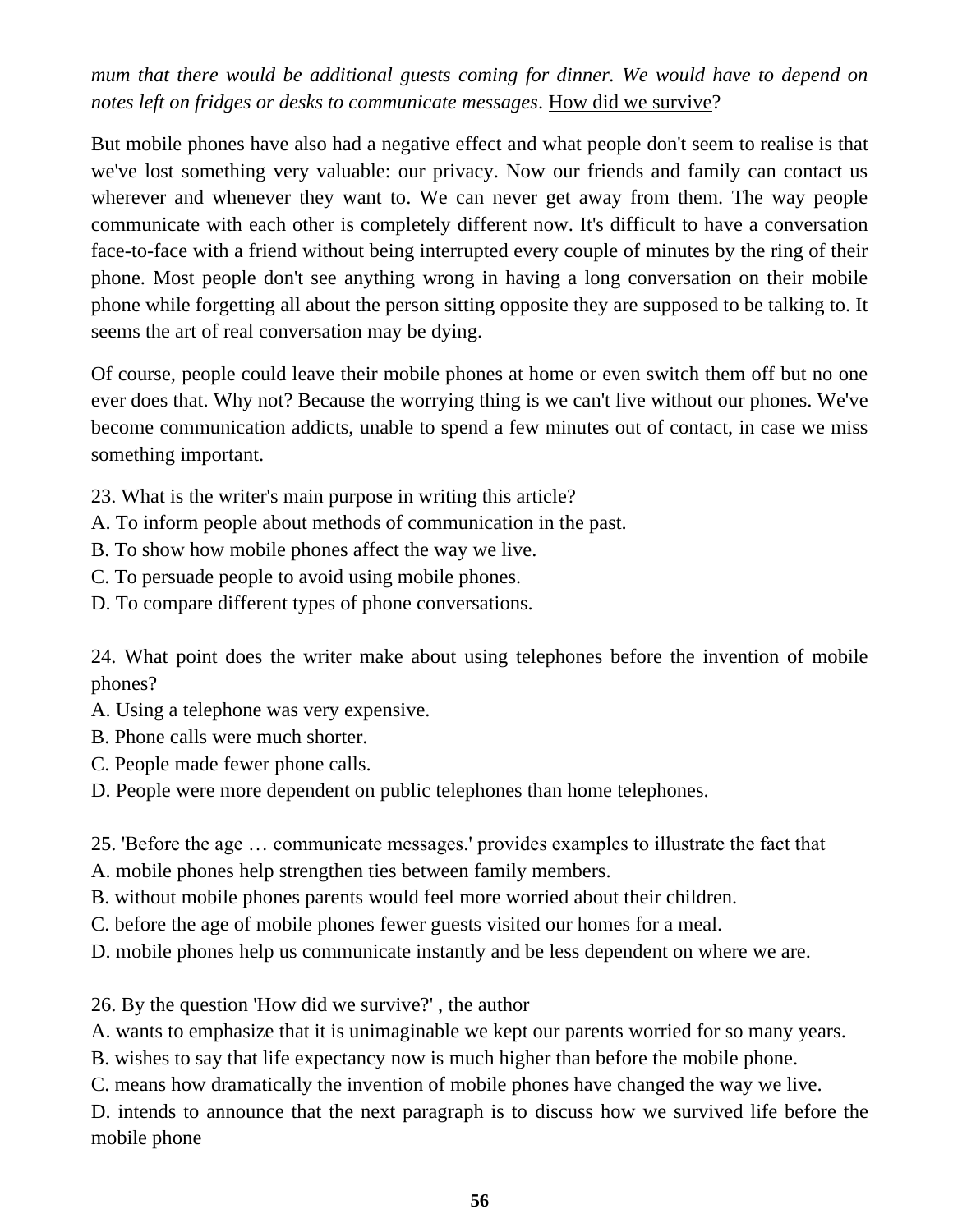- 27. What does the writer think about life before mobile phones?
- A. It was much more convenient.
- B. People were more bound to their families.
- C. People didn't have as many friends.
- D. Coins were used more.
- 28. What is the writer's main argument against mobile phones?
- A. They have damaged relationships.
- B. It is impossible to escape from them.
- C. They turn all of us into communication addicts.
- D. We experience more fear of missing out on something.
- 29. Which of the following is not mentioned as a disadvantage of mobile phones?
- A. Loss of privacy.
- B. Unwanted phone calls.
- C. Disrupted face-to-face conversations.
- D. People forgetting all about those near them.

# **FOURTH PASSAGE**

## **Moonshine**

The band Moonshine released their third CD last week. 'Here again' is a follow- up to 'The Waves'. The have been a few changes since the last CD, with Tom Wilcott on bass guitar replacing Simon McVee, who left the band last year, and the arrival of Tom Simpson on drums.

It is clear from the first song on the CD, which is a dance tune, that the band is no longer going to concentrate on slow songs. The second tune is also a dance tune and is even louder and heavier. Most later tracks are in the band's more usual slow style. Those two tracks will certainly come as a surprise to many fans. Either of them could easily become a hit single though, because they are excellent.

Singer Rob Letchford gets a chance to really show how good he is, reaching each note perfectly. Fans should be grateful he recorded the songs for the album before he had trouble with his throat. This has resulted in the band having to cancel their next tour. (Anyone who has bought tickets need not worry as all the concerts will be rearranged as soon as Rob has recovered.)

On this CD, Moonshine show they can produce perfect music in a variety of styles, from the slow ones we are familiar with to the ones that will keep your feet tapping. I did feel, though, that they put their best songs at the beginning and the last few tracks were not of quite the same quality. Despite this, 'Here again' is certain to be a big hit and bring more success to this band.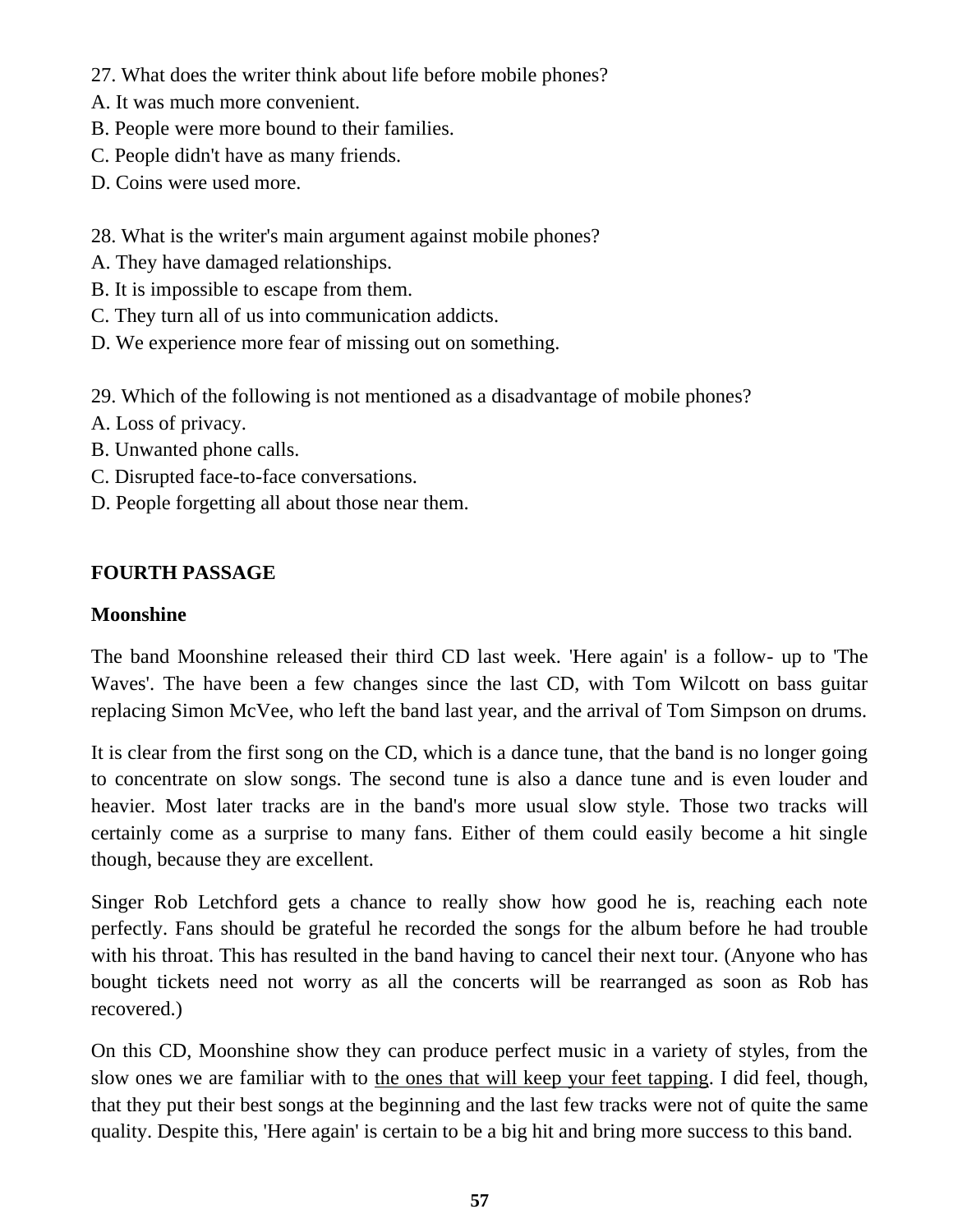- 30. What is the writer trying to do?
- A. Make suggestions about how a band could improve.
- B. Offer his opinion of a band's new CD.
- C. Give information about the members of a band.
- D. Explain why a CD has been so successful.
- 31. What does the writer say about the two songs at the beginning of the CD?
- A. They are unlike the songs the band normally performs.
- B. They are similar to other songs on the CD.
- C. They may not be enjoyed as much as other songs on the CD.
- D. They are too loud and heavy.
- 32. What does the writer tell us about Rob Letchford?
- A. He was not at his best when he recorded the CD.
- B. He is unable to do any more performances.
- C. He has become unwell since making the CD.
- D. He will not appear at some performances with the band.
- 33. What conclusion does the writer come to about the CD?
- A. He enjoyed the slow songs in particular.
- B. He prefers some of their earlier CDs.
- C. He thinks some of the songs may become annoying.
- D. He feels the songs at the end are less good.

34. 'The ones that will keep your feet tapping' (Lines 17-18) most probably means the music styles that

- A. are exciting to you.
- B. urge you to dance.
- C. confuse you.
- D. annoy you.

35. Which of the following did a fan say about the CD?

A. 'I'm so pleased the band have made a CD with all their best hits. I love their music, so I know all these songs and can sing along to them'.

B. 'This CD is better than the last one because it's got some dance tunes on it as well as some lovely slow tunes.'

C. I saw the band perform this CD recently at a concert so I went and bought it immediately.'

D. 'The members of this band haven't changed much since they started and this CD shows how they have learnt to produce an amazing sound together.'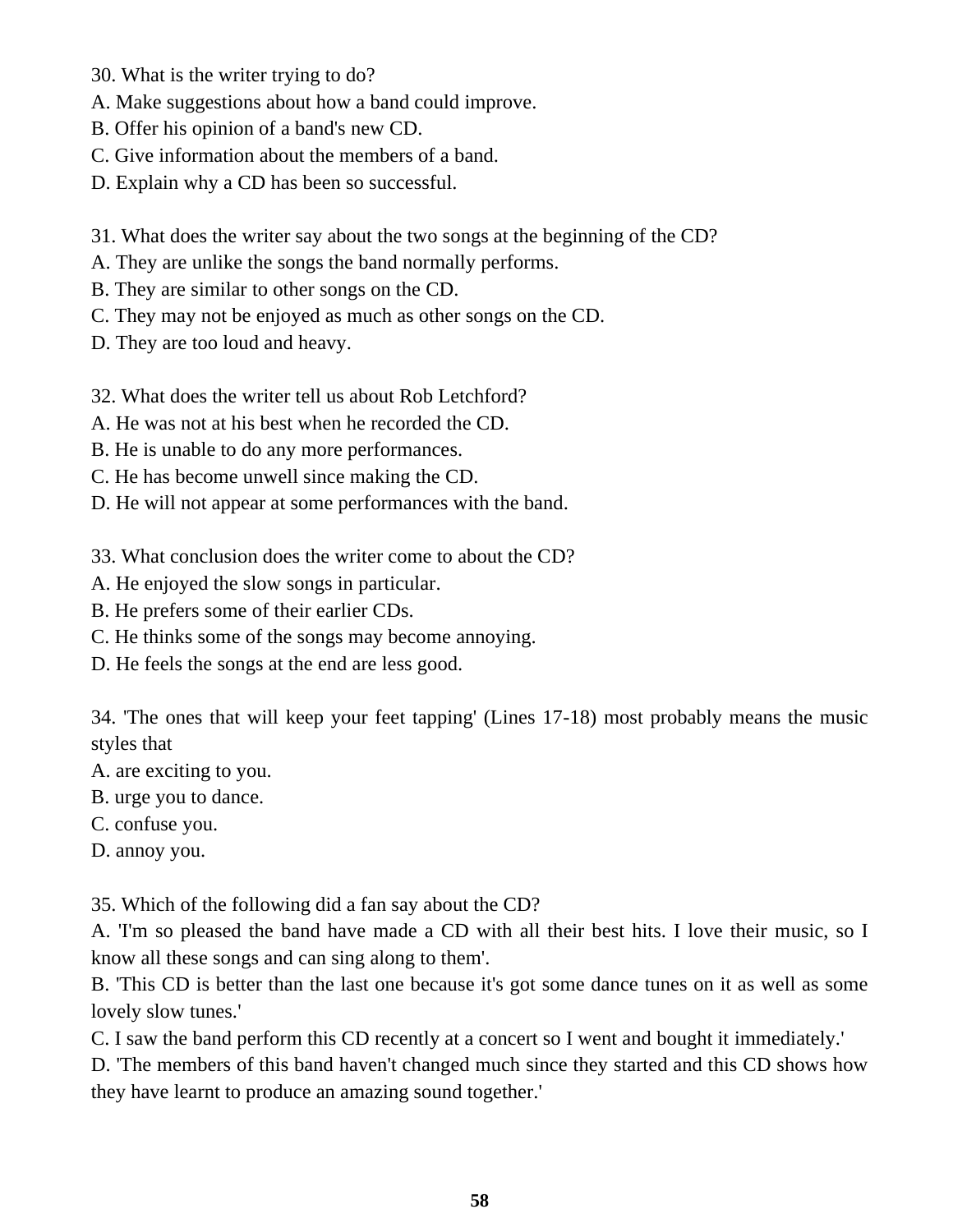## **PAPER 2 GRAMMAR & USE OF ENGLISH (1/2 hour)**

## **PART A: SENTENCE COMPLETION**

*In this part you must choose the word or phrase which best completes each sentence. On your answer sheet indicate the letter A, B, C or D against the number of each item 36 to 45 for the word or phrase you choose.* 36. When Lily came home at 5 p.m. yesterday, her mother dinner in the kitchen. A. cooked B. was cooking C. cooks D. has cooked 37. I told the police officer that in my opinion of the two drivers was responsible. A. no B. none C. not one D. neither 38. We should do everything we can \_\_\_\_\_\_\_\_\_\_\_\_\_ these kinds of things from happening again. A. prevent B. to prevent C. preventing D. for preventing 39. Wear a helmet when riding a motorbike. Helmets are used our heads. A. to protect B. protect B. protect C. to protecting D. protected 40. "Who's the man with the red tie?" "He's the person owns the shop next door". A. of whom mother B. whose mother C. whose the mother D. who has his mother 41. Only because she had to support her family \_\_\_\_\_\_\_\_\_ to leave school. A. that Alice decides B. did Alice decide C. does Alice decide D. Alice decided 42. We have fitted a burglar alarm to the house <u>equal to some some body</u> tries to break in. A. unless B. if C. as long as D. in case 43. Alice, why didn't you come yesterday? -I \_\_\_\_\_\_\_\_\_\_\_,but I had an unexpected visitor. A. had B. would C. was going to D. did 44. We couldn't find \_\_\_\_\_\_\_\_\_\_\_\_\_\_\_\_\_\_could take over his job. A. anyone B. whom C. someone D. anyone who 45. We'd better \_\_\_\_\_\_\_\_\_\_\_\_\_ on the road. A car may hit us. A. not to play B. to not play C. not play D. play not

## **PART B: ERROR IDENTIFICATION**

In this part of the test, each sentence has four words or phrases underlined. The four *underlined parts are marked A, B, C or D. You are to identify the ONE underlined word or phrase that should be corrected or rewritten. On your answer sheet indicate the letter A, B, C or D against the number of each item 46 to 55 for the word or phrase you choose.*

46. An European woman expect to live until the age of 74; a man only until he is 68.

- 
- A B C D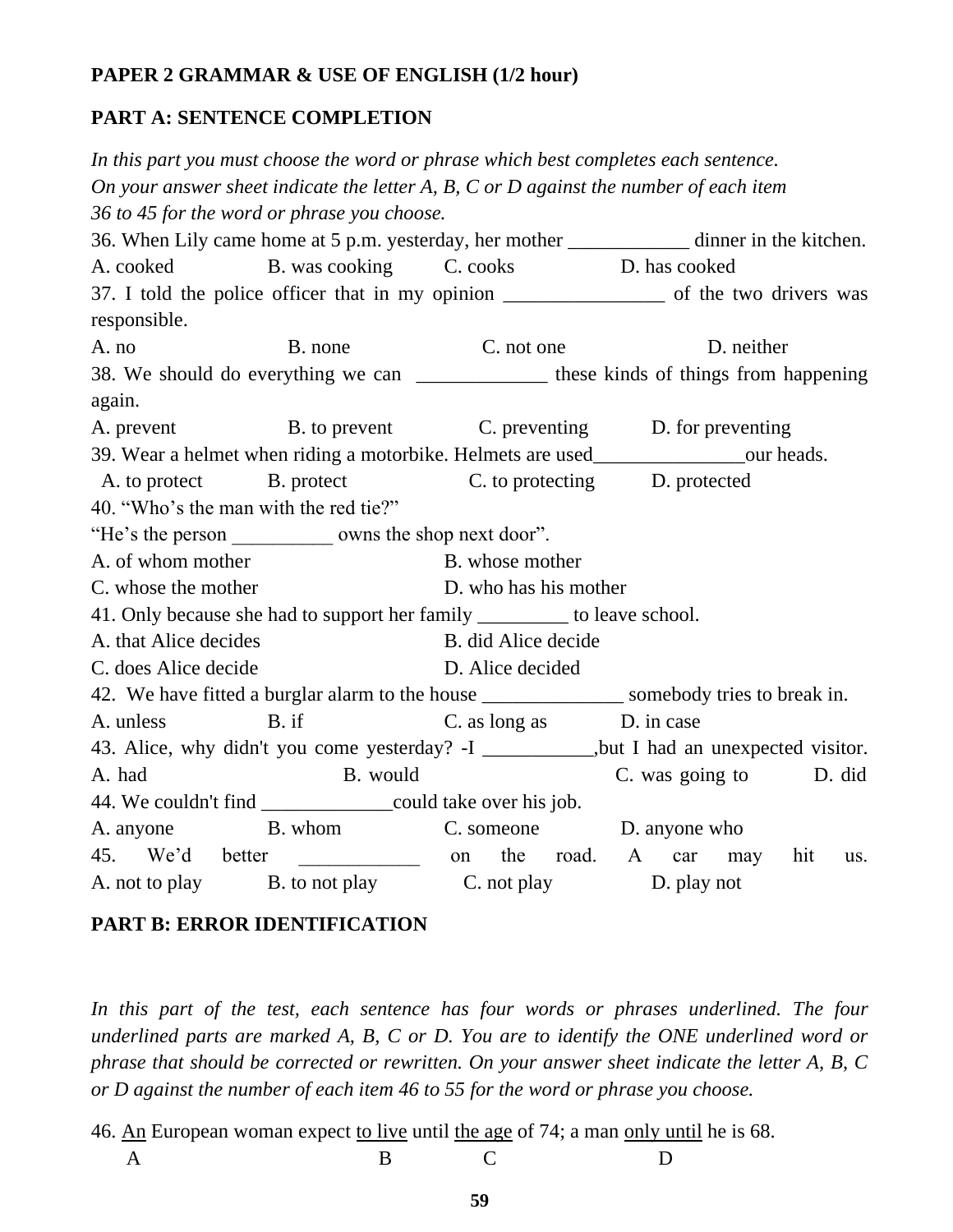47. People who exercise frequently have greater physical endurance than those who aren't. A B C D 48. When I got home from work, everybody were already sitting at the dining table. A B C D 49. The Red River, so named because of the red-colored sediment it carries, it is one of the main A B C branches of the Mississippi. D 50. When a piano board is substituted for buttons on the right side of an accordion, the A B instrument is known like a piano accordion. C D 51. Arthur's and Diana's marriage was really not succeeding so they agreed to live apart for  $\mathsf A$  B C a while. D 52. In October 12<sup>th</sup> 1999, the world's population reached the huge figure of six billion. A B C D 53. Each of the nurses report to the operating room when his or her name is called. A B C D 54. Mr. Lee didn't remember bringing his passport when he went to the consulate. A B C D 55. Generally speaking, proteins that come from animal sources are complete whereas those A B C that come from others sources are incomplete proteins. D

## **PART C: CLOZE**

In this part you must fill each of the numbered blanks in the following passage with a word *given. On your answer sheet indicate the letter A, B, C or D against the number of each item 56 to 65 for the word you choose.*

#### **New Opportunities With An Open University Degree**

 Like any other university, the Open University can give you a degree. However, you don't have to  $(56)$  working to study. It can also open up a whole variety  $(57)$ \_\_\_\_\_\_\_\_\_\_\_\_\_ interests.

If you have (58) studied before, you will enjoy the special, new pleasure of  $(59)$  \_\_\_\_\_\_\_\_\_\_\_\_\_\_\_\_\_\_\_ your knowledge. You will make friend of  $(60)$  \_\_\_\_\_\_\_\_\_\_\_\_\_\_\_\_\_\_ kinds. You may also (62) that your qualification provides new career opportunities.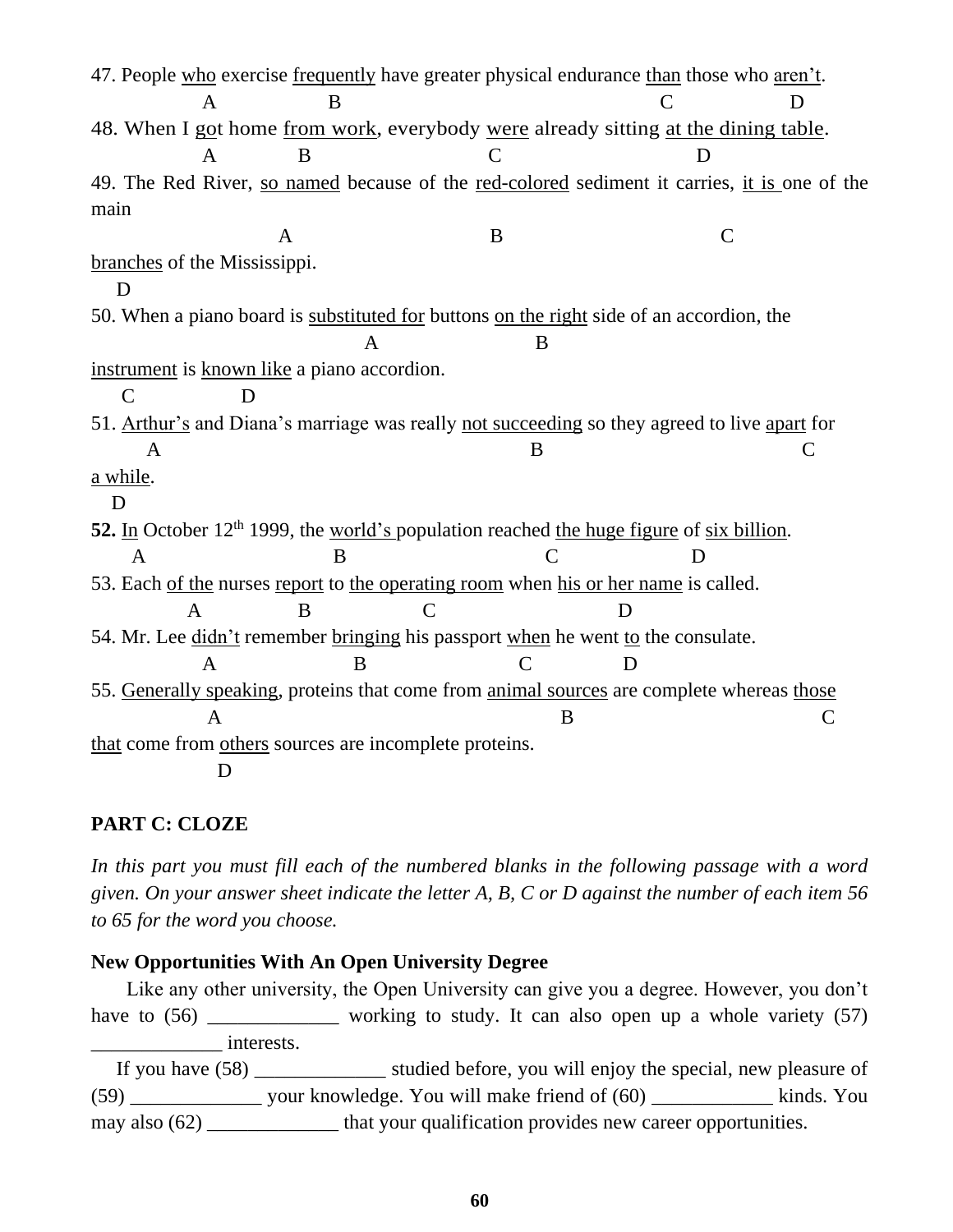You don't actually (62) by to the Open University for lectures, but study at home, using television, radio and computer software. You can  $(63)$  \_\_\_\_\_\_\_\_\_\_\_\_\_\_ one class a month if you wish at an Open University centre. Of course, there are exams to take, as in (64) \_\_\_\_\_\_\_\_\_\_\_\_\_ university.

 If you (65) \_\_\_\_\_\_\_\_\_\_\_\_\_ like to know more, all you have to do is complete the form below. It could be the start of a wonderful new period in your life.

| 56. A. stop    | B. end      |           | C. break      | D. leave |
|----------------|-------------|-----------|---------------|----------|
| 57. A. from    | B. of       | $C.$ in   | D. for        |          |
| 58. A. ever    | B. never    | C. often  | D. always     |          |
| 59. A. growing | B. changing | C. adding | D. increasing |          |
| 60. A. all     | B. each     |           | C. both       | D.       |
| every          |             |           |               |          |
| 61. A. suggest | B. find     | C. wish   | D. want       |          |
| $62.$ A. join  | B. enter    |           | C. arrive     | $D. g_0$ |
| 63. A. give    | B. attend   | C. learn  | D. study      |          |
| 64. A. any     | B. some     |           | C. many       | D.       |
| most           |             |           |               |          |
| 65. A. did     | B. will     |           | C. would      | D. can   |

#### **PART D: SENTENCE TRANSFORMATION**

In this part you must finish each of the following sentences in such a way that it means the *same as the sentence printed before it. Write your work for questions 66-70 in the appropriate places on your answer sheet.*

| 66. As he grows older, he becomes wiser.                         |
|------------------------------------------------------------------|
|                                                                  |
| 67. Helen is too short to reach the book on the shelf.           |
|                                                                  |
| 68. De Gea was too slow to save the shot by Ronaldo.             |
|                                                                  |
| 69. If he doesn't start work right away, he 'll never finish it. |
|                                                                  |
| 70. Despite his old age, he's very active.                       |
|                                                                  |
|                                                                  |

# **PAPER 3 LISTENING COMPREHENSION PART A: SHORT CONVERSATIONS**

In this part you will hear ten conversations between two people. After the second listening of each conversation, you will hear a question and there are four possible answers provided. Select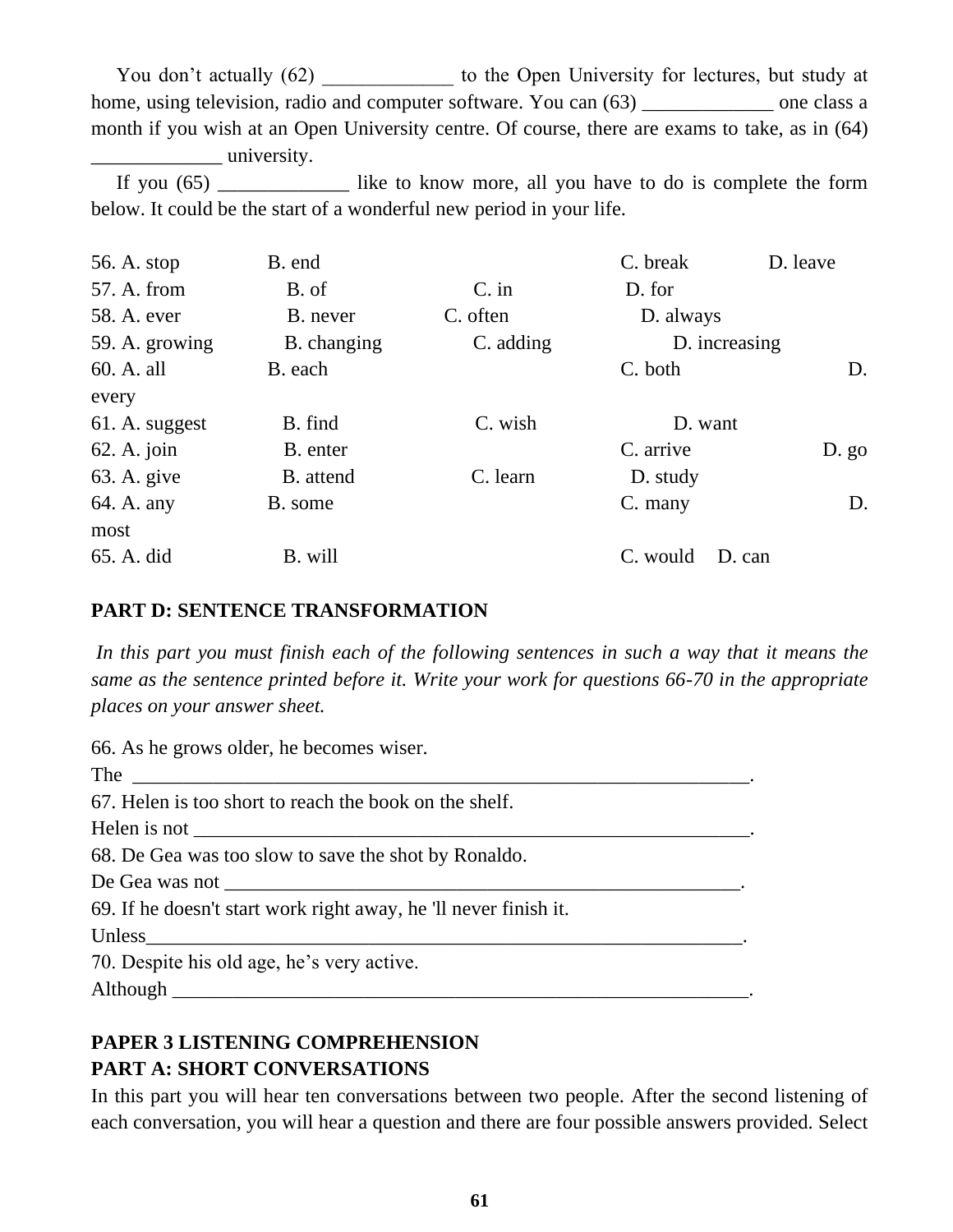the best answer to each question and record your choices on the answer sheet. You will hear the recording twice.

## **Questions 71 through 80**

| 71. A. The chairs haven't been ordered yet. | B. Nobody wants to sit down.          |
|---------------------------------------------|---------------------------------------|
| C. The chairs haven't arrived yet.          | D. People prefer to sit on the floor. |
| 72. A. Because he needs some help.          | B. To invite her to dinner.           |
| C. Because he's bored.                      | D. To arrange a meeting.              |
| 73. A. To spend her vacation.               | B. To buy new clothes.                |
| C. To attend a conference.                  | D. To visit friends.                  |
| 74. A. She was in an accident.              | B. She had a flat tire.               |
| C. She felt tired.                          | D. She was waiting for someone.       |
| 75. A. It's cool outside.                   | B. The air-conditioning is on.        |
| C. The room isn't warm enough.              | D. The street is very noisy.          |
| 76. A. The elevator is slow.                | B. They're going down.                |
| C. It's late.                               | D. He likes to walk.                  |
| 77. A. He has to finish his work.           |                                       |
| B. He's expecting a phone call.             |                                       |
| C. He has a day off tomorrow.               |                                       |
| D. He isn't tired.                          |                                       |
| 78.A. There aren't enough chairs.           | B. It's isn't big enough.             |
| C. The office is more comfortable.          | D. It's being painted.                |
| 79.A. The office is close.                  | B. The car is too fast.               |
| C. Traffic is heavy                         | D. It's late.                         |
| 80.A. He forgot to eat.                     | B. He wasn't hungry.                  |
| C. He got to go to the cafeteria too late.  | D. He didn't have time.               |

## **PART B**

In this part you will hear a longer conversation followed by five questions. Select the best answer to each question and record your choices on the answer sheet. You will hear the recording twice.

**Questions 81 through 85: You will hear part of a local radio programme in which someone is talking about a shopping centre.**

- 81. The shopping centre opened
- A. last week.
- B. three weeks ago.
- C. two months ago.
- D. three years ago.
- 82. The speaker suggests the best way of travelling to Waterside is by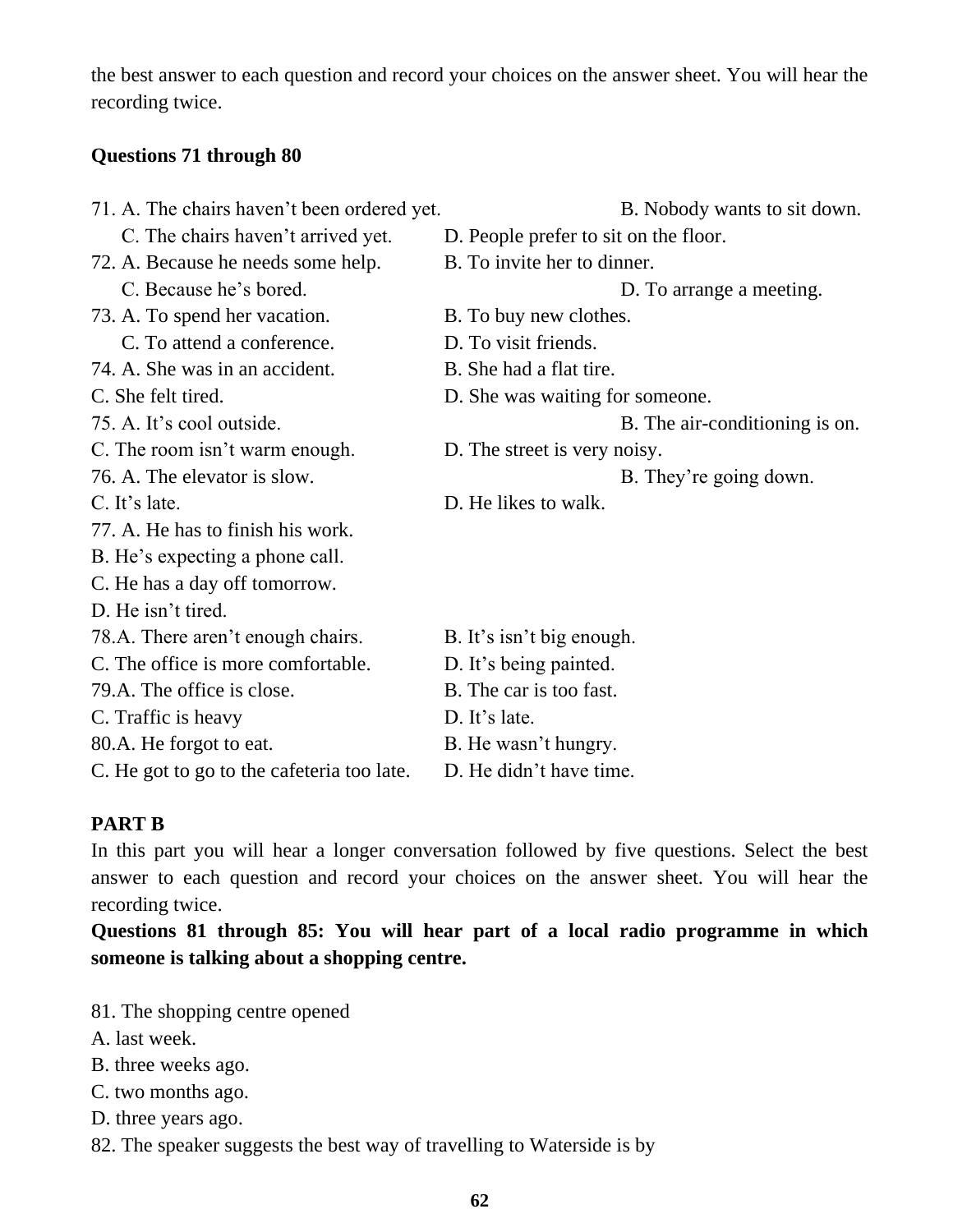A. coach. B. car. C. train. D. walking. 83.On Friday the shops are open from A. 9 to 9. B. 10 to 8. C. 10 to 9. D. 10 to 10. 84.On the third level, you can A. get information. B. watch a film. C. find a bank. D. get a map. 85. At Waterside, apart from shopping, you can A. feed the ducks. B. go swimming. C. go sailing.

D. have a picnic.

# **PART C**

**In this part you will hear a talk given by a single person followed by five questions. Select the best answer to each question and record your choices on the answer sheet. You will hear the recording twice.**

**Questions 86 through 90: You will hear part of a radio programme about classical music.**

- 86. What is the week's prize?
- A. A music cassette.
- B. Two concert tickets.
- C. Two theater tickets.
- D. A classical CD.

87. Where did the person who wrote the music live?

A. In Italy.

- B. In Spain.
- C. In France.
- D. In England.

88. What else shares the title of this music?

| A. A garden. | B. A play. | C. A park. | D. A theatre. |
|--------------|------------|------------|---------------|
|              |            |            |               |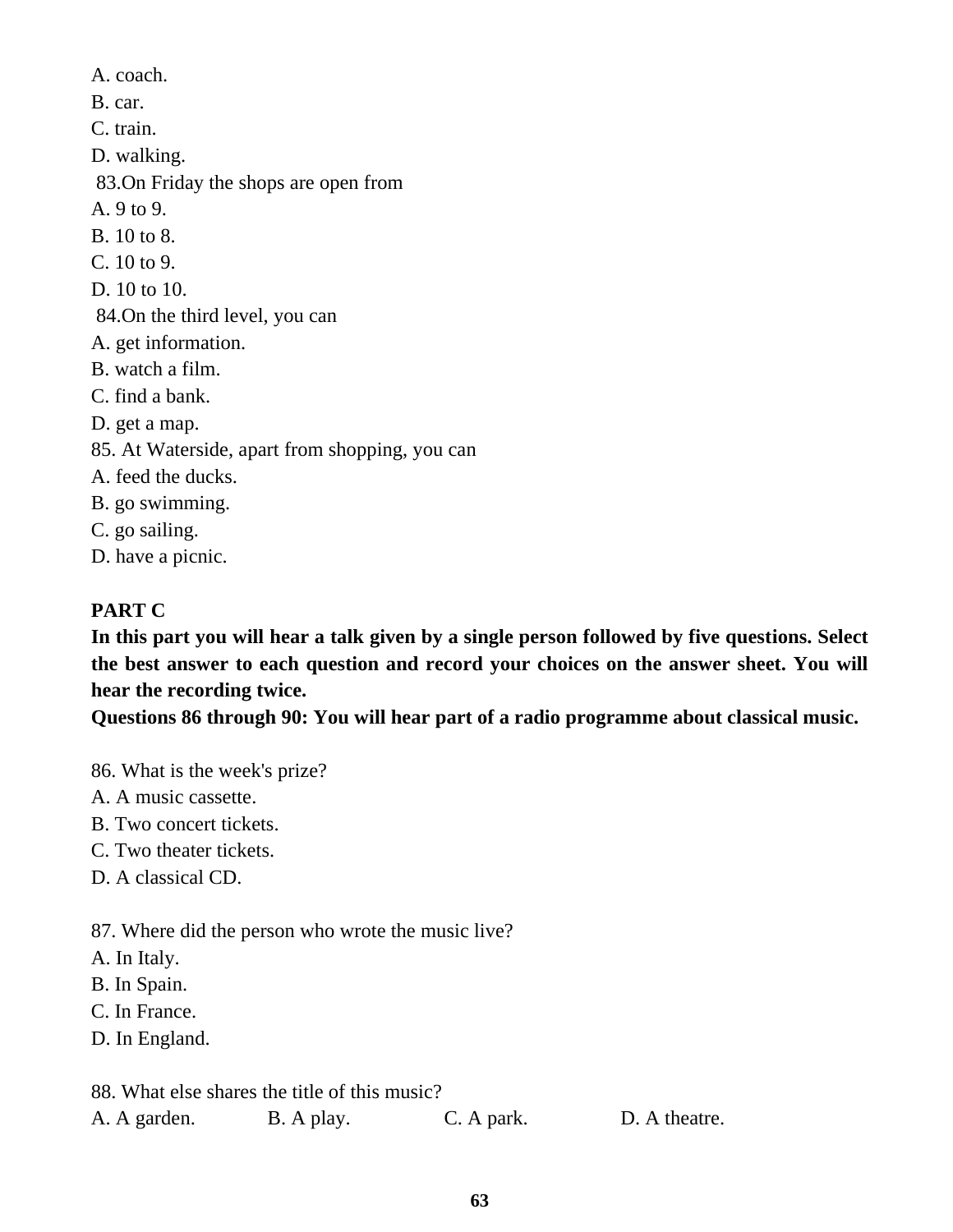89. What did people do when they first heard the music?

- A. Some left before the end.
- B. Some clapped their hands at the end.
- C. Some asked for their money back.
- D. Many thought it was amazing.
- 90. What has happened to this piece of music?
- A. It has been played in the cinema.
- B. It has been used in advertising.
- C. It has been used for a TV play.
- D It has been advertised in a magazine.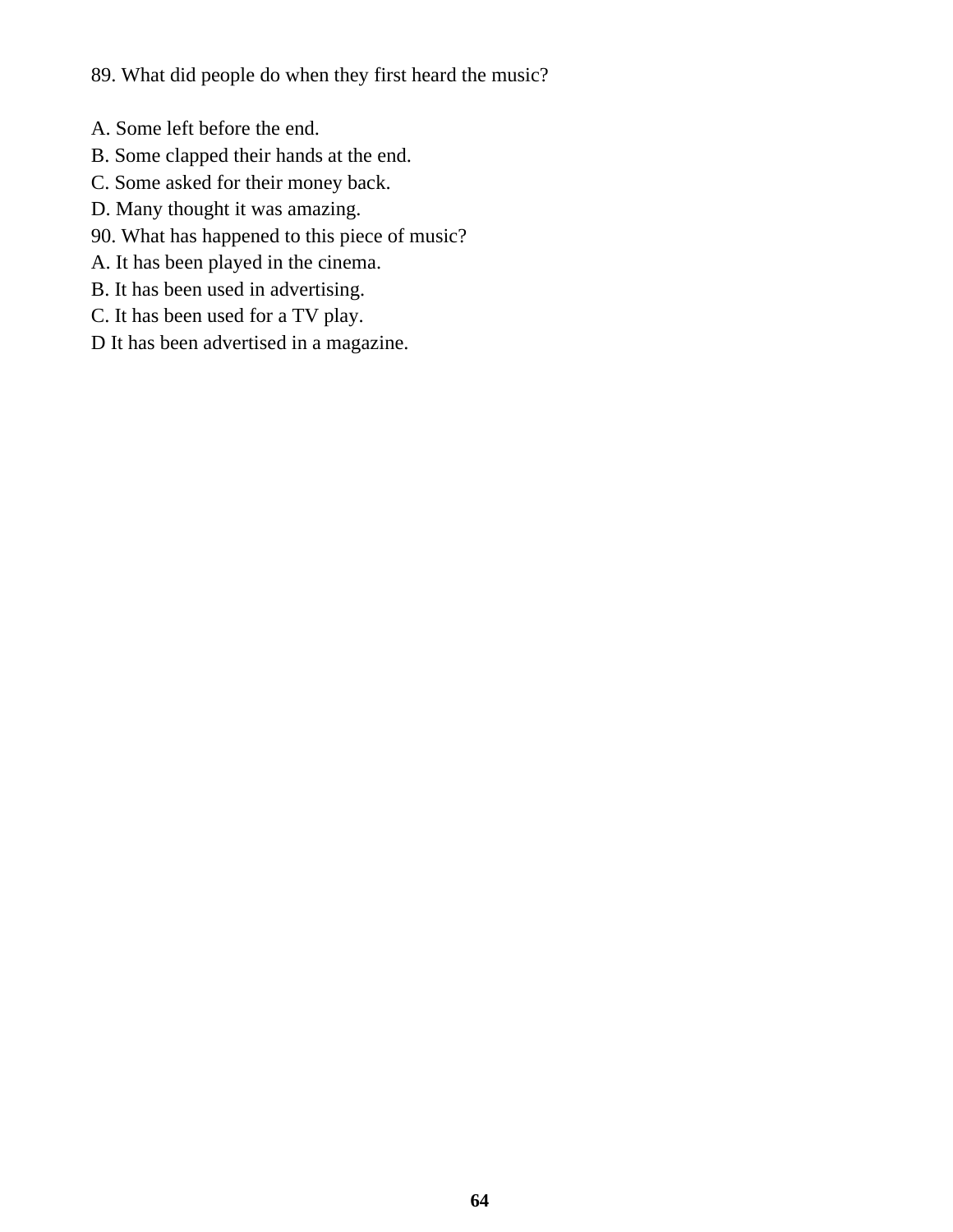## **PAPER 1 READING COMPREHENSION (1 hour)**

### **PART A: VOCABULARY**

*In this part you must choose the word or phrase which best completes each sentence. On your answer sheet indicate the letter A, B, C or D against the number of each item 1 to 10 for the word or phrase you choose.* 1. She took twice the prescribed \_\_\_\_\_\_\_\_\_\_\_\_ of sleeping tablets. A. portion B. dose C. amount D. ration 2. The man who has made up his \_\_\_\_\_\_\_\_\_\_\_ to win will never say 'impossible.'" - Napoleon Bonaparte. A. idea B. decision C. mind D. brain 3. Patricia's a funny woman. She always tells stories. A. horrible B. amusing C. boring D. casual 4. Thomas was feeling sleepy because he \_\_\_\_\_\_\_\_\_\_\_ up late doing his homework. A. put B. showed C. turned D. stayed 5. Young children often what they see others doing. A. regard B. irritate C. imitate D. relate 6. This canned soup \_\_\_\_\_\_\_\_\_\_\_\_ a lot of salt. A. remains B. contains C. holds D. involves 7. I couldn't tell what time it was because the workmen had removed the of the clock. A. pointers B. hands C. arms D. fingers 8. I'm glad to Miss Fionna to you. She will go to your school next month to teach English. A. recommend B. command C. present D. suggest 9. Fred was in a road accident and couldn't walk normally for half a month. A. harmed B. wounded C. injured D. damaged 10. When we came back from holiday our suitcase were \_\_\_\_\_\_\_\_\_\_\_by the customs officer. A. guarded B. tested C. corrected D. examined

### **PART B: READING PASSAGES**

**In this section you will find after each of the passages a number of questions or unfinished statements about the passage. You must choose the answer which you think fits best. On your answer sheet, indicate the letter A, B, C or D against the number of each item 11-35 for the answer you choose.**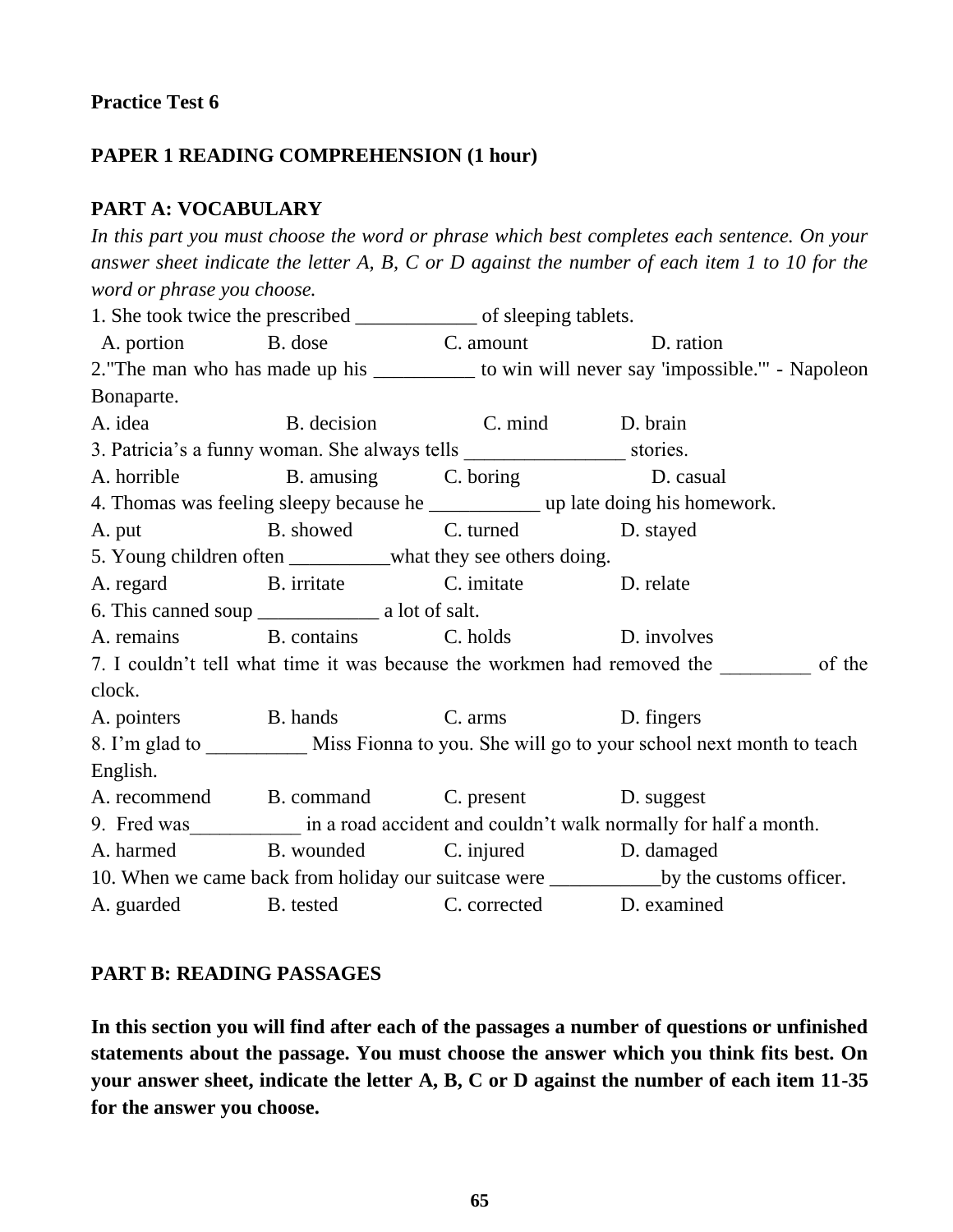## **FIRST PASSAGE**

I'm a big fan of films featuring the spy James Bond. I've got most of them on DVD. We've recently bought Quantum of Solace, in which Daniel Craig plays the part of Bond. I don't know why the films got that name – but it's a great movie anyway.

All the actors who've played James Bond have been great, but Daniel Craig, who's made lots of other films, plays the part better than any of them. Even though he doesn't talk very much, I think he's the most perfect actor for the role. He even does a few of the more dangerous things in the film himself, instead of getting someone else to do them. I did wonder sometimes whether he'd be clever enough to defeat bad people – but I'm not going to tell you the ending! The actress who stars with Craig gives a fantastic performance too  $-1$  love all the glamorous clothes she wore!

The director probably had a hard job making this Bond film as full of action as earlier ones. But the excitement starts right at the beginning here, with a car chase along a mountain road, and plenty of other thrilling scenes, too – Bond leaping off tall buildings and so on. Unfortunately I found the story difficult to follow in places, and it also seemed to be over very quickly – it lasted under two hours. I also felt there weren't as many jokes as in the old Bond films. And where was all the ridiculous Bond equipment – the underwater car or exploding watch that everyone laughed at? This is a more serious, darker Bond film, but I still enjoyed it

- 11. What is the writer trying to do in this essay?
- A. Explain what first attracted her to Bond films.
- B. Tell readers about the Bond DVDs she owns.
- C. Give a balanced view of a Bond film she has seen.
- D. Describe how Daniel Craig got the part of James Bond.
- 12. What can a reader find out from this essay?
- A. Whether Quantum of Solace is her favourite Bond film.
- B. What other films Daniel Craig has made.
- C. Which other actors have played James Bond.
- D. Whether she thinks Daniel Craig is the best James Bond.
- 13. What does the writer tell us about Craig in the new Bond film?
- A. He performs some of the action scenes.
- B. He wears some stylish clothes.
- C. He is given a lot of lines to say.
- D. He looks strong and fit enough to fight the criminals.
- 14. What is one problem with the film, according to Jessica?
- A. It seems a bit too long.
- B. It's sometimes hard to understand what's happening.
- C. It has too much silly technology in it.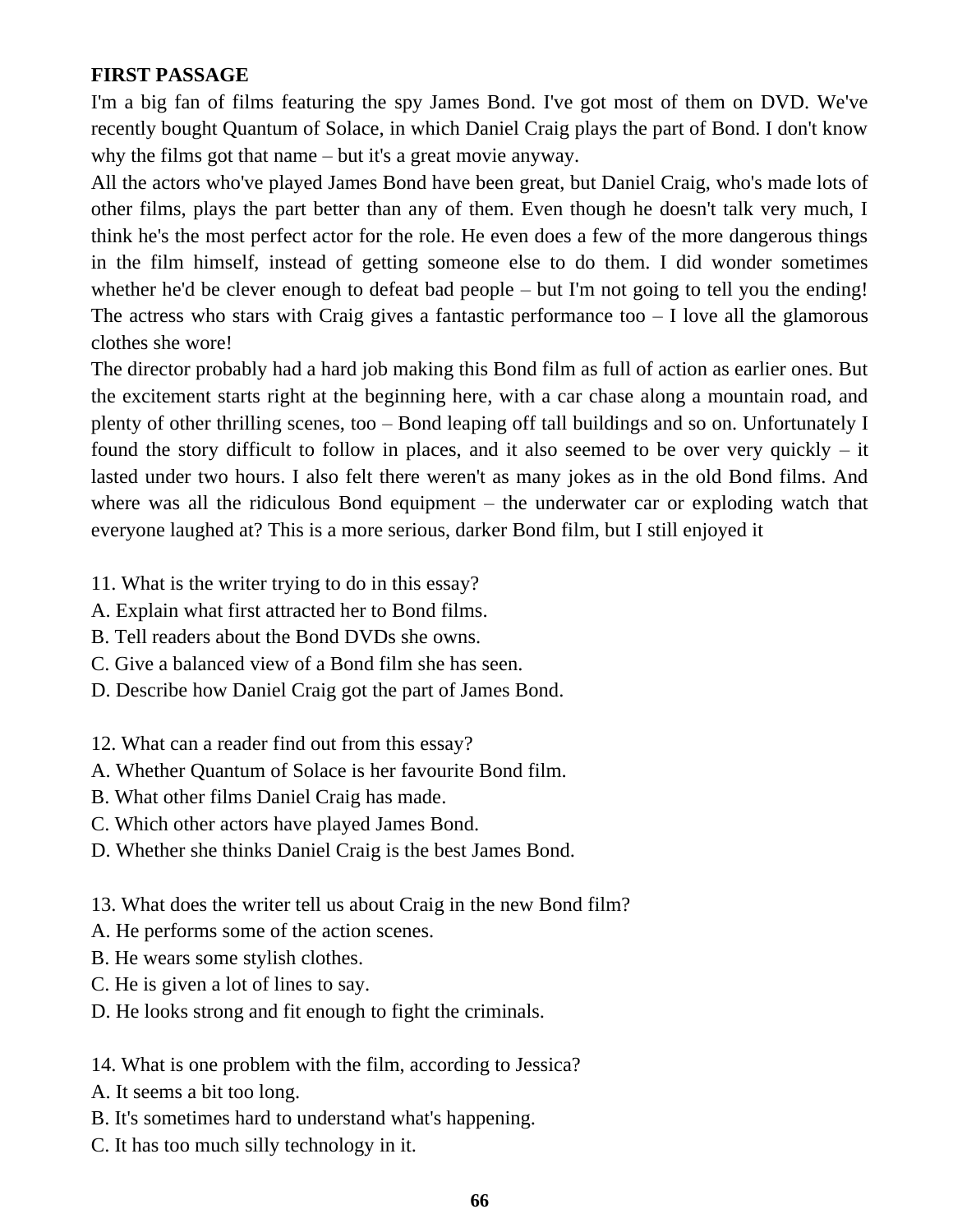D. It has jokes that aren't very funny.

15. Which of the following does not describe Quantum of Solace?

A. Exciting. B. Short C. Ridiculous D. Serious

16. Which of these might appear in a magazine review of the new Bond film?

A. 'It's full of excitement, with Bond jumping across rooftops, so don't be disappointed by the slow start.'

B. 'The director wanted to move away from the last Bond film and include a bit less action.'

C. I'm not sure the title tells you much … but be prepared to watch a rather different kind of Bond movie.'

D. 'Daniel Craig performed well as James Bond, but the main female star was disappointing.'

## **SECOND PASSAGE**

## **Cycling in the countryside**

Have you ever been cycling? This spring my older brother left the busy city and spent a long weekend cycling in the countryside. Our average speed was only around 14 kph, but that didn't matter. We hadn't come to break any speed records, or to get fit and healthy. All we wanted was some fresh air and a break from schoolwork. My bike only once went more than 30kph, and that was when I raced my brother down the only hill on our route.

We really enjoyed cycling along flat, traffic-free country paths. There was plenty of spring sunshine, but it was quite cold, especially in the mornings. We didn't mind, though – and we soon warmed up as we rode along. Our only problem was when my brakes started making a terrible noise. But I didn't mind as it gave us an excuse to visit a café while a helpful bike mechanic had a look at it.

That was one of the best things about our route: every few kilometres there was a village where we could find everything we needed. All the local people were really friendly, too. However, most places we stopped at served chips with all the meals, which soon got fairly boring.

One night we were woken at 4 a.m. by a group of rugby fans singing loudly in the hotel corridor. We were tired and bad-tempered when we set off the next morning and very really got lost, but soon felt more cheerful when the sun came out. That's what I like about cycling – it's simple and it's fun. If you're looking for a short break that's active and cheap, then cycling is a great choice.

- 17. What is the writer doing in the text?
- A. Describing the different places he saw while cycling.
- B. Comparing cycling to other forms of exercise.
- C. Pointing out the differences between cycling in the city and cycling in the countryside.
- D. Recommending cycling as a good type of holiday.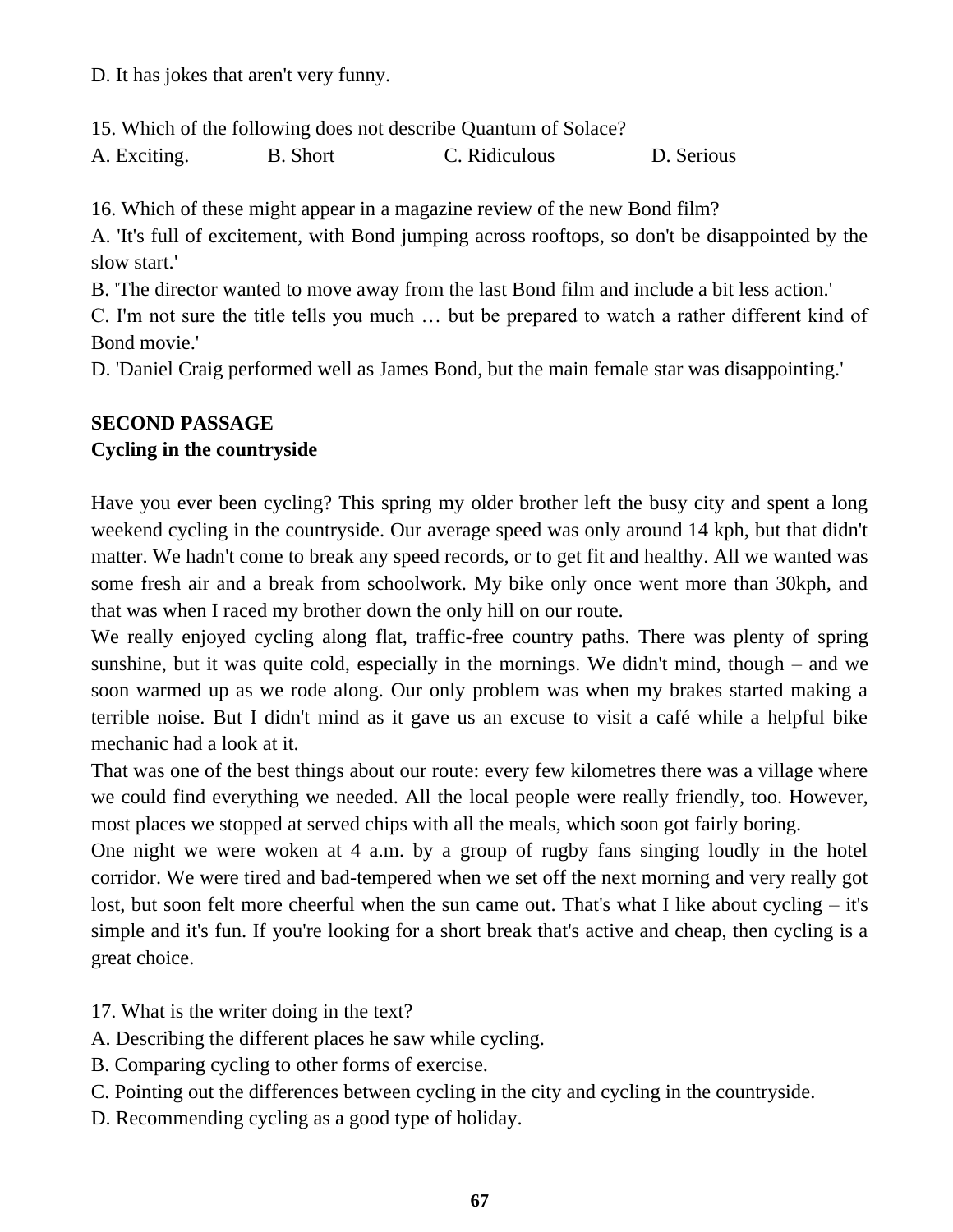- 18. What do we find about the writer's bike?
- A. It wasn't as good as his brother's.
- B. It was too old to go fast.
- C. It needed attention at one point.
- D. It had trouble going uphill.
- 19. The writer was pleased because
- A. he and his brother had chosen a good route.
- B. he felt much healthier than before he began his trip.
- C. he met other people who was keen on cycling.
- D. he went away at the best time of year for cycling.
- 20. What did the writer dislike about his trip?
- A. breaking down.
- B. the food.
- C. the weather.
- D. getting lost.
- 21. Which of the following does NOT describe his holiday?
- A. For a change.
- B. To get fit.
- C. Active.
- D. Short and cheap.

22. What might the writer say in a postcard to a friend?

A. 'I'm having a great holiday, spending lots of time in friendly cafes and enjoying being by myself for once.'.

B. 'I'm having really fit cycling so fast up and down the hills in this part of the countryside.'

C. 'I'm pleased to be away from cars and lorries for a change. Having a good time, despite some problems.'

D. 'I'm enjoying cycling with my brother this weekend, and staying at a very quiet hotel in this countryside.'

## **THIRD PASSAGE**

### **The Western Alphabet**

The western alphabet, which is used in Europe, the Americas, Africa, Australia and New Zealand as well as in other countries, originated in the Middle East. The people who gave the world this alphabet were the Phoenicians, a people who established colonies all over the Mediterranean, including Carthage in Africa and Gades in Spain. In their alphabet, the letters were represented by little pictures which represented sounds. The Phoenician A was aelph,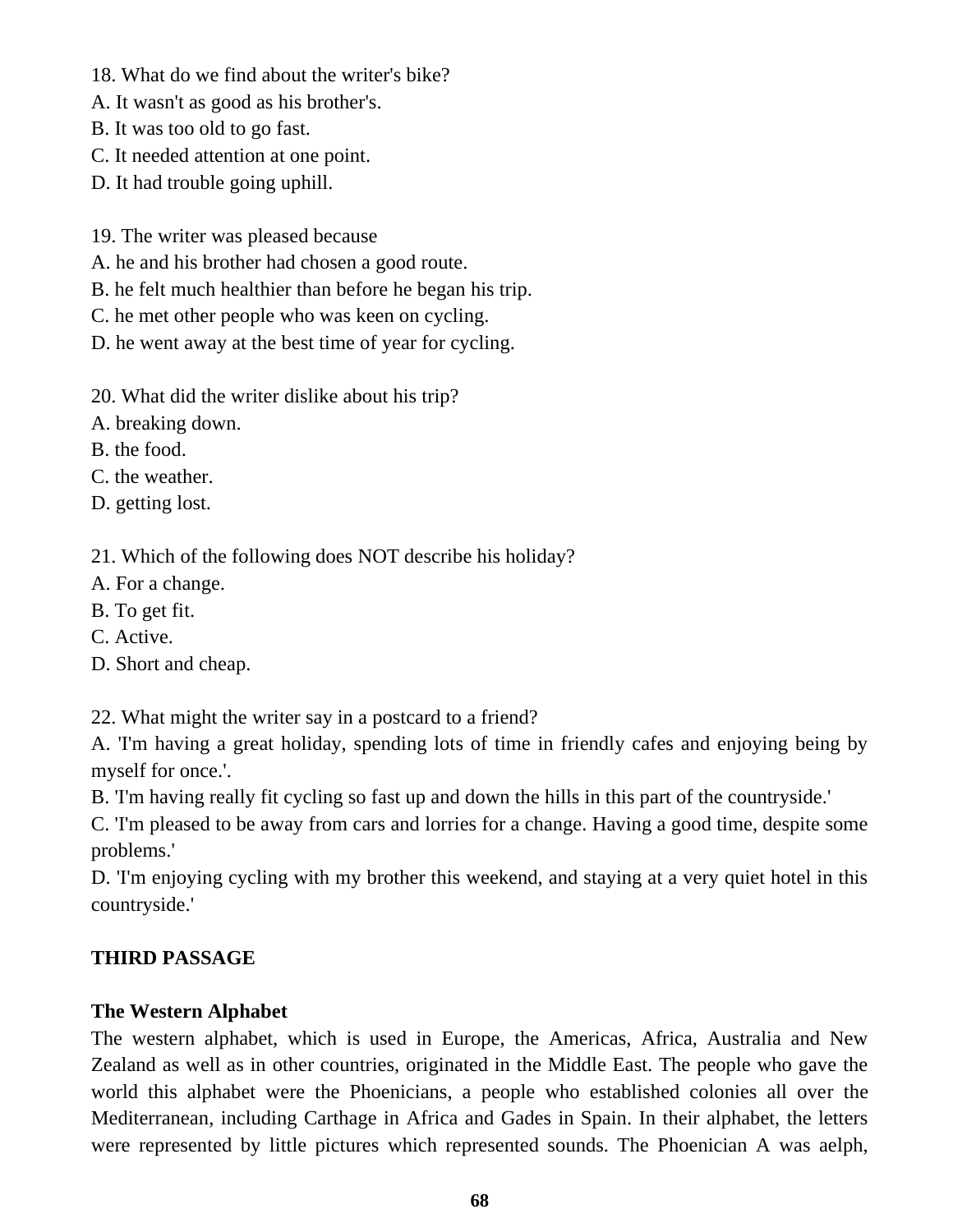which means "bull", and it was made from a little picture of a bull's head. The letter B was beth which meant "house", and showed the round-roofed buildings which you can still see today in Syria.

The Phoenicians had contact with another nation of sailors, the Greeks, with whom they fought and traded. The Greeks also started to use the Phoenician alphabet. They changed the names so aelph and beth became alpha and beta. The shapes of the letters are the same but they have been turned sideways. If you know any Greek, you can try turning the letters around again, and see how they look. You will see that the curve on the right of the Greek A becomes the horns of a little bull.

Of course, the first two letters of the alphabet (alpha  $+$  beta) give it its name. Over the years there have been changes. Latin developed an alphabet with some different letters to the Greeks, and other letters have been added since. But really westerners are using the same system of writing which has served them so well for thousands of years.

- 23. What is the purpose of this text?
- A. To tell something of Phoenician history.
- B. To tell the story of why we write as we do.
- C. To compare the western alphabet with other alphabet.
- D. Describe particular films directed by Jacques Cousteau.
- 24. Where did the Phoenicians come from originally?
- A. Carthage.
- B. Gades.
- C. The Middle East.
- D. All over the Mediterranean
- 25. What can be said about the Phoenician alphabet?
- A. The Phoenicians got it from the colonies.
- B. The letters were represented by little pictures.
- C. It is still used in today's Syria.
- D. The letter B means ''Bull'' which showed a picture of a bull's head

26. Which change did the Greeks make to the Phoenician alphabet?

- A. They changed the pictures to sounds.
- B. They turned the letters in a different direction.
- C. They altered the shapes of the letters.
- D. They put a curve on the letter A.
- 27. The information in the text is meant to be
- A .entertaining.
- B .informative.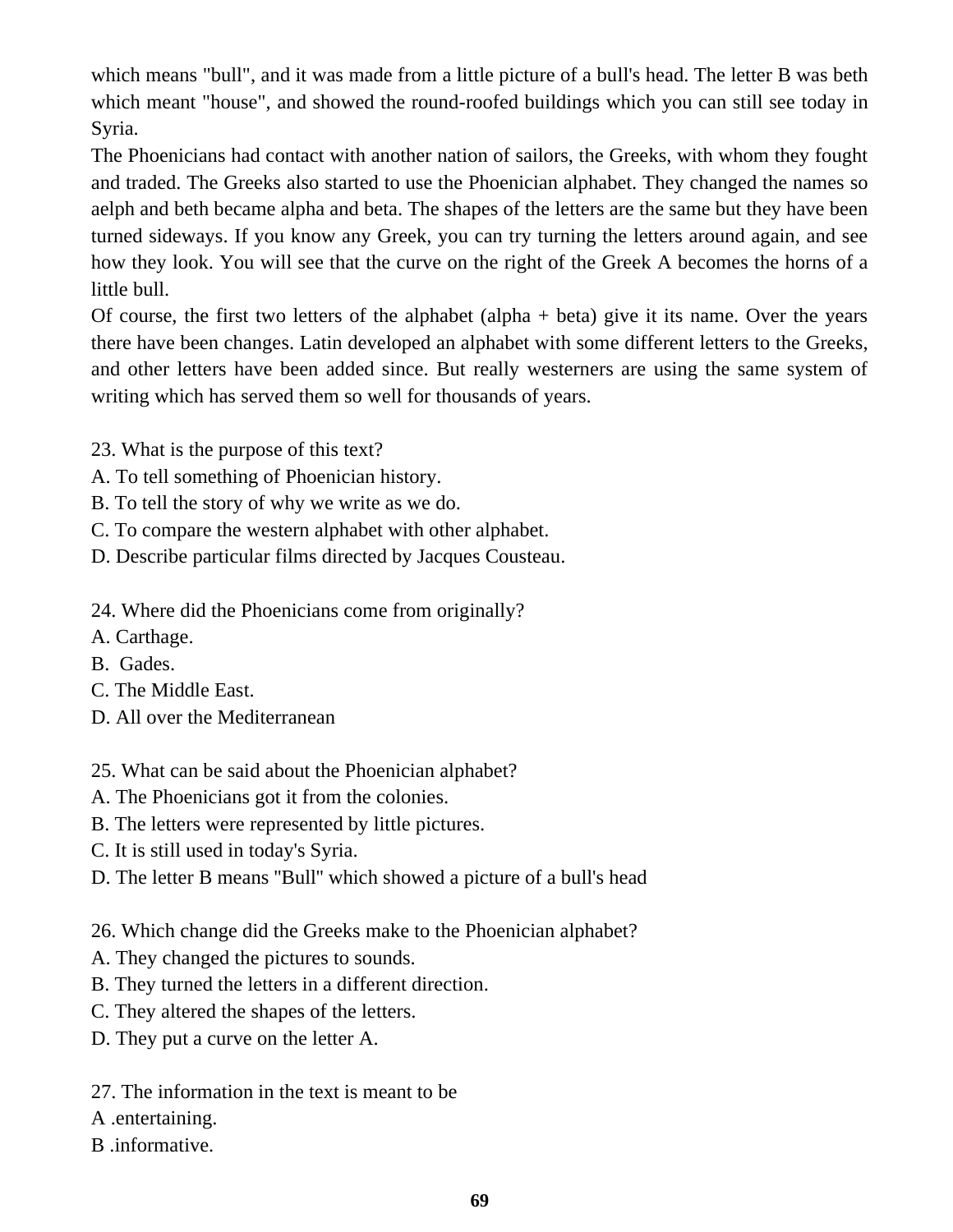C .funny.

D .challenging.

28. What is a conclusion from the text?

A. The Phoenician alphabet has been the best in the world.

B. Without colonies, we wouldn't have today's Western alphabet.

C. The Latin alphabet was an improvement on the Greek alphabet.

D. The system of writing originated from the Phoenicians has been very useful for westerners for thousands of years.

29. Which picture, according to the text, represents beth?



## **FOURTH PASSAGE (A woman writes about her life on an island)**

We live on the island of Hale. It's about four kilometres long and two kilometres wide, and it's joined to the mainland by a narrow road – called the Stand - built across the mouth of a river which separates us from the rest of the country. Most of the time you wouldn't know we're on an island because the river mouth between us and the mainland is just a vast stretch of tall grasses and brown mud. But when there's a high tide and the water rises a half metre or so above the road and nothing can pass until the tide goes out again a few hours later, then you know it's an island.

We were on our way back from the mainland. My older brother, Dominic, had just finished his first year at university in a town 150 km away. Dominic's train was due in at five and he'd asked for a lift back from the station. Now, Dad normally hates being disturbed when he's writing (which is just about all the time), and he also hates going anywhere, but despite the sighs and moans (why can't he get a taxi? what's wrong with the bus?), I could tell by the sparkle in his eyes that he was really looking forward to seeing Dominic.

So, anyway, Dad and I had driven to the mainland and picked up Dominic from the station. He had been talking non-stop since he'd slung his rucksack in the boot and got in the car. University this, university that, writers, books, parties, people, money, gigs ….And when I say talking, I don't mean talking as in having a conversation, I mean talking as in jabbering like a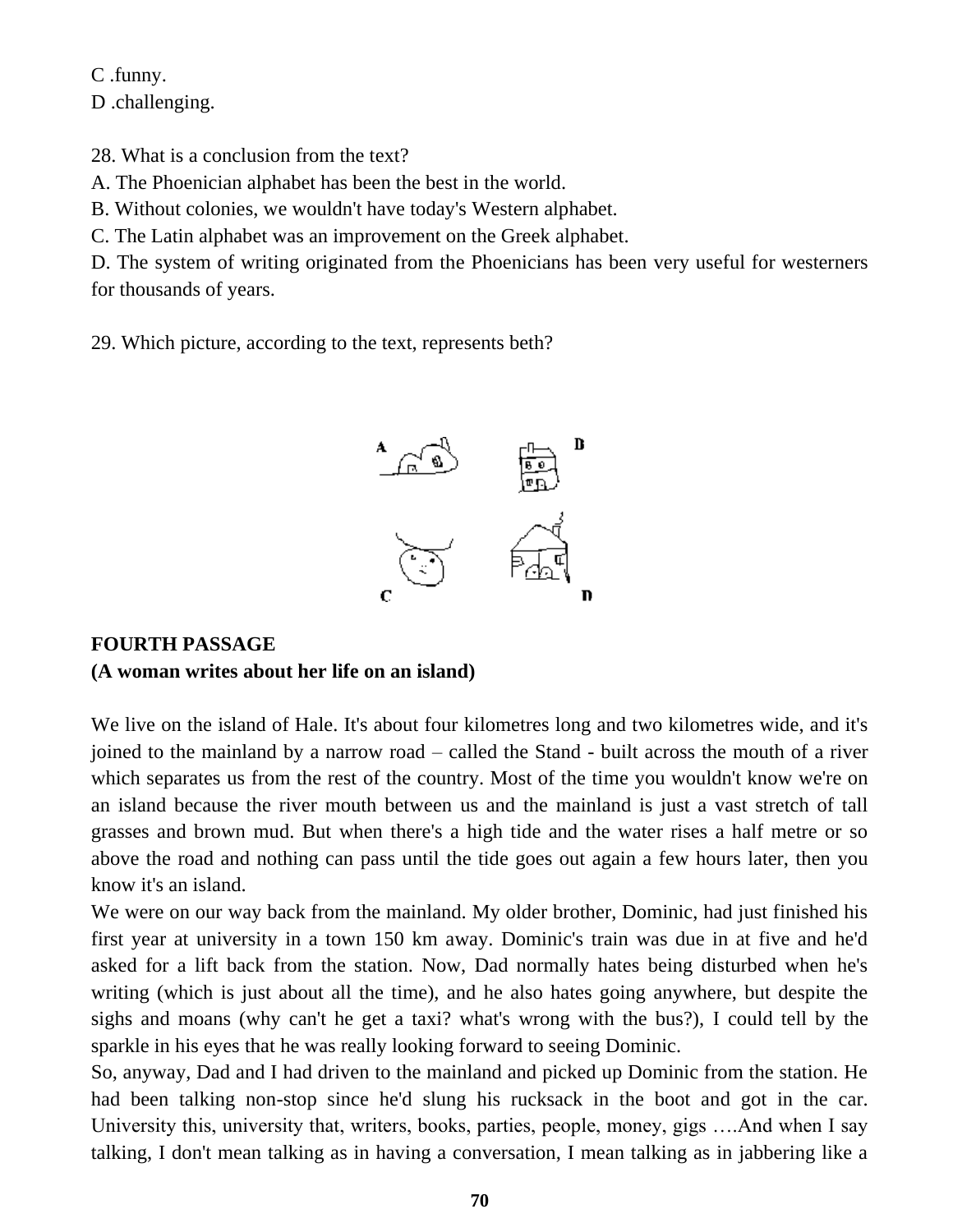mad thing. I didn't like it…. the way he spoke and waved his hands around as if he was some kind of intellectual or something. It was embarrassing. It made feel uncomfortable – that kind of discomfort you feel when someone you like, someone close to you, suddenly starts acting like a complete idiot. And I didn't like the way he was ignoring me, either. For all the attention I was getting I might as well not have been there. I felt a stranger in my own car.

As we approached the island on that Friday afternoon, the tide was low and the Stand welcomed us home, stretched out before us, clean and dry, beautifully hazy in the heat  $-$  a raised strip of grey concrete bound by white railings and a low footpath on either side, with rough cobbled banks leading down to the water. Beyond the railings, the water was glinting with that wonderful silver light we sometimes get here in the late afternoon which lazes through to the early evening.

We were about halfway across when I saw the boy. My first thought was how odd it was to see someone walking on the Stand. You don't often see people walking around here. Between Hale and Moulton (the nearest town about thirty kilometres away on the mainland), there's nothing but small cottages, farmland, heathland and a couple of hills. So islanders don't walk because of that. If they're going to Moulton they tend to take the bus. So the only pedestrians you're likely to see around here are walkers or bird-watchers. But even from a distance I could tell that the figure ahead didn't fit into either of these categories. I wasn't sure how I knew, I just did.

As we drew closer, he became clearer. He was actually a young man rather than a boy. Although he was on the small side, he wasn't as slight as I'd first thought. He wasn't exactly muscular, but he wasn't weedy-looking either. It's hard to explain. There was a sense of strength about him, a graceful strength that showed in his balance, the way he held himself, the way he walked …

30. In the first paragraph, what is the writer's main point about the island?

- A. It can be dangerous to try to cross from the mainland.
- B. It is much smaller than it looks from the mainland.
- C. It is completely cut off at certain times.
- D. It can be a difficult place for people to live in.
- 31. What does the writer suggest about her father?
- A. His writing prevents him from doing things he wants to with his family.
- B. His initial reaction to his son's request is different from usual.
- C. His true feelings are easily hidden from his daughter.
- D. His son's arrival is one event he will take time off for.

32. The writer emphasises her feelings of discomfort because she

A. is embarrassed that she doesn't understand what her brother is talking about.

- B. feels confused about why she can't relate to her brother anymore.
- C. is upset by the unexpected change in her brother's behaviour.
- D. feels foolish that her brother's attention is so important to her.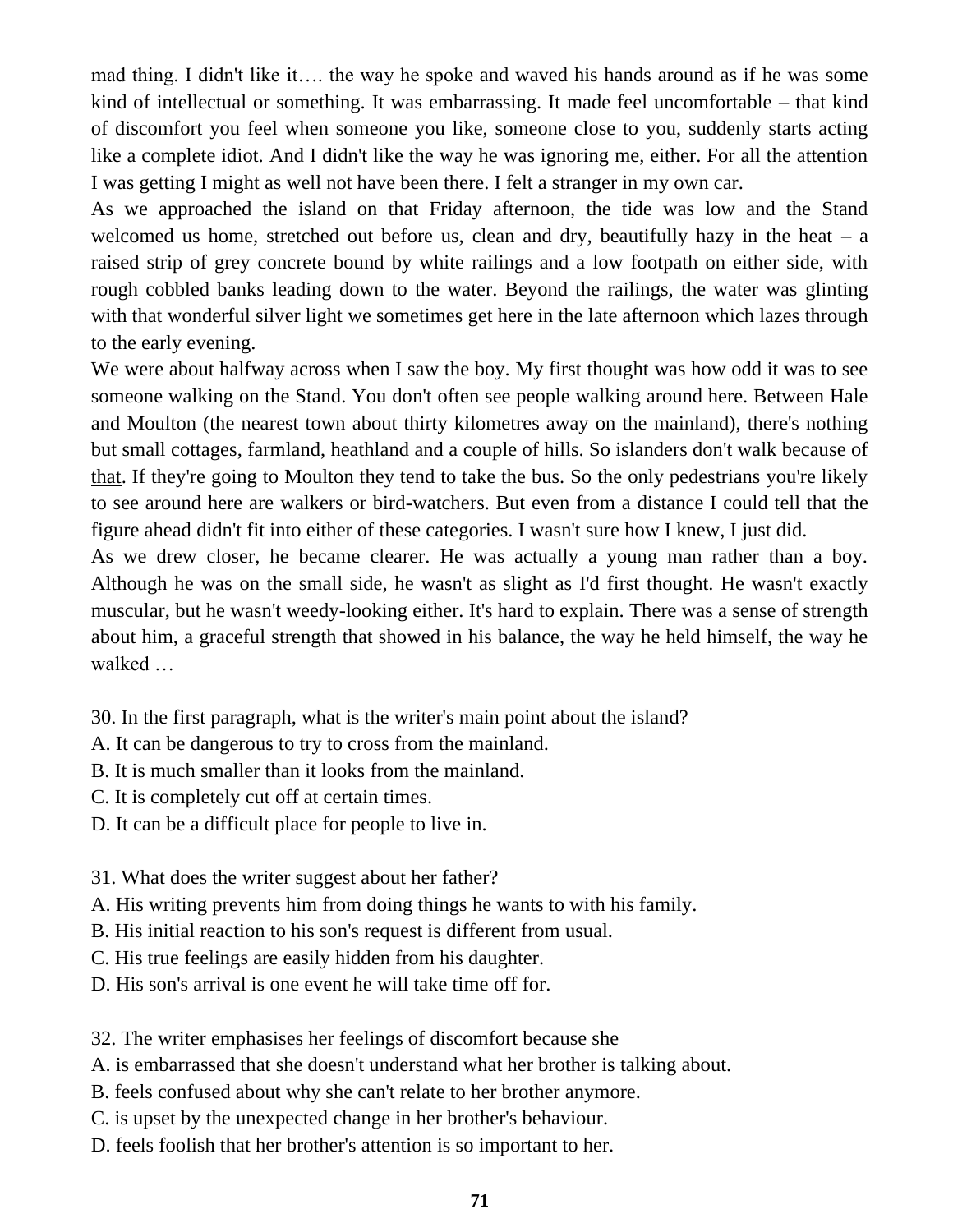- 33. In the fourth paragraph, what is the writer's purpose in describing the island?
- A. To express her positive feeling about it.
- B. To explain how the road was built.
- C. To illustrate what kind of weather was usual.
- D To describe her journey home.
- 34. In 'because of that' in line 39, 'that' refers to the fact that
- A. locals think it's odd to walk anywhere.
- B. it's easier for people to take the bus than walk.
- C. people have everything they need on the island.
- D. there's nowhere in particular to walk to from the island.

35. What do we learn about the writer's reaction to the boy?

- A. She felt his air of confidence contrasted with his physical appearance.
- B. She was able to come up with a reason for him being there.
- C. She realised her first impression of him was inaccurate.
- D. She thought she had seen him somewhere before.

# **PAPER 2 GRAMMAR & USE OF ENGLISH (1/2 hour) PART A: SENTENCE COMPLETION**

*In this part you must choose the word or phrase which best completes each sentence. On your answer sheet indicate the letter A, B, C or D against the number of each item 36 to 45 for the word or phrase you choose.*

36. The man sitting next to us on the plane was nervous because he \_\_\_\_\_\_\_\_\_\_\_\_\_\_ before. A. hasn't flown B. didn't fly C. hadn't flown D. wasn't flying 37. That awful drilling noise, from our neighbour's house across the street, woke us up. A. come B. comes C. came D. coming 38. "How many pages \_\_\_\_\_\_\_\_\_\_\_\_so far?" – " Sixteen ". A. do you study B. did you study C. have you studied D. had you studied 39. –Do you like football? -No, I have \_\_\_\_\_\_\_\_\_\_\_\_ interest in it. A. little B. a few C. a little D. few 40. It's a beautiful photo. I'm going to A. get it enlarging B. have it enlarging C. have it enlarged D. set it enlarged 41. The is just around the corner and you won't miss it. A. bicycle's shop B. bicycle shop C. bicycles shop D. bicycles' shop 42.\_\_\_\_\_\_\_\_\_\_\_\_\_ these plants regularly or they will die. A. Water B. If you water C. Unless you water D. Because you water 43. Our parents join hands to give us \_\_\_\_\_\_\_\_\_nice house and \_\_\_\_\_\_\_\_\_\_happy home. A. a / the B. a / a C.  $\emptyset$  /  $\emptyset$  D. the / a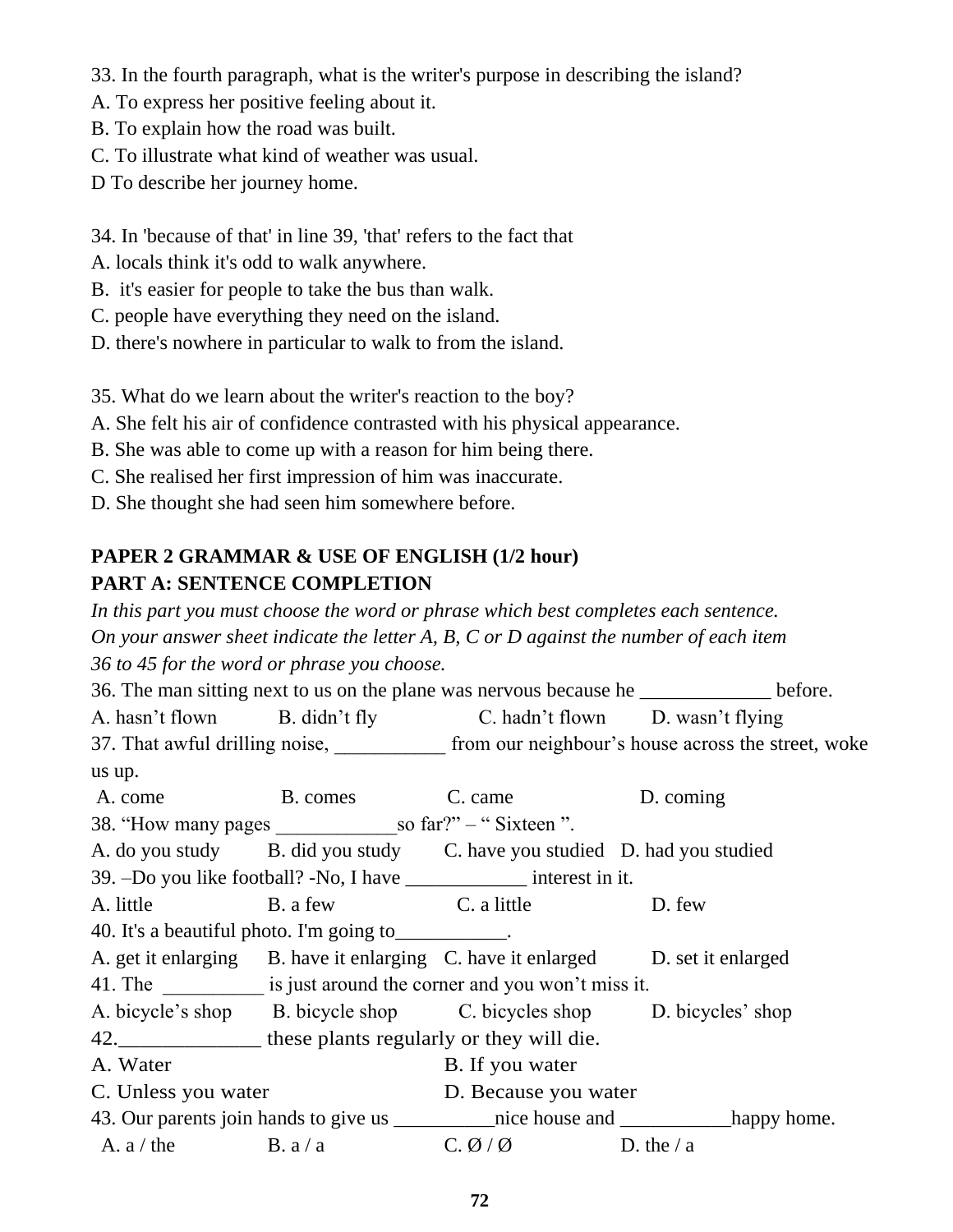44. I wish I work today. I'm so tired. A. mustn't B. needn't C. don't have to D. didn't have to 45 .Just think ! This time tomorrow we \_\_\_\_\_\_\_\_\_\_\_\_\_ on a beach in Nha Trang. A. will be B. are lying C. will be lying D. will have lain

#### **PART B: ERROR IDENTIFICATION**

In this part of the test, each sentence has four words or phrases underlined. The four *underlined parts are marked A, B, C or D. You are to identify the ONE underlined word or phrase that should be corrected or rewritten. On your answer sheet indicate the letter A, B, C or D against the number of each item 46 to 55 for the word or phrase you choose.*

46. On June 14th, in Carmel, Indiana, a woman saw a strange bright light moving around A B C on the sky. D 47. We were listening to the radio when suddenly the music stopped and the announcer  $\mathbf A$  B warned that a severe storm approached the area. C D 48. As soon as Cecil got home, she turned on her computer to check her e-mail, even if she A B C was really tired. D 49. I was born and grew up in France but Italy is the country where I have grown to love and A B where I now live. C D 50. Wood from the ash tree becomes extremely flexibly when it is exposed to steam. A B C D 51. Since the world began, nations have had difficulty to keep peace with their neighbors. A B C D 52. To think that Rick was a liar, Barbara refused even to listen to him even though Harriet A B C explained that he really was telling the truth. D 53. John tried to finish his research but he found only part of information that he needed. A B C D 54. The problem is that we don't have room enough in the car to take your mother with us. A B C D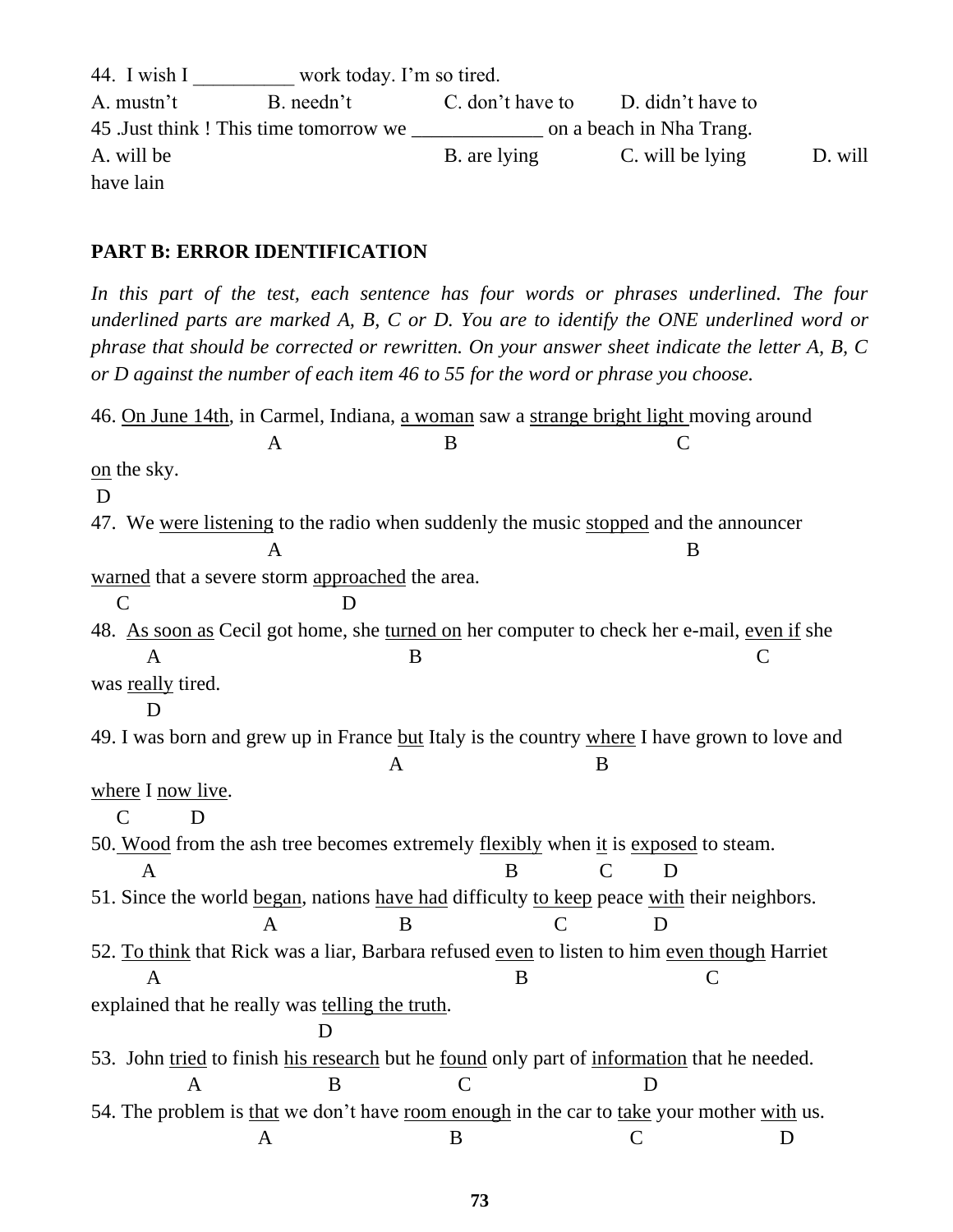55. John had so interesting and creative plans that everyone wanted to work with him.

A B C D

#### **PART C: CLOZE**

In this part you must fill each of the numbered blanks in the following passage with a word *given. On your answer sheet indicate the letter A, B, C or D against the number of each item 56 to 65 for the word you choose.*

Despite the wealth of information campaigns telling people about global warming and its causes, most people have yet to realize (56) \_\_\_\_\_\_\_\_\_\_\_. Coming climate changes could alter as much as (57) \_\_\_\_\_\_\_\_\_\_\_of plant and animal habitats by the end of the 22nd century. These changes could in (58) cause widespread extinctions among plant and animal (59) around the globe.

 Coastal and island habitats are perhaps in the greatest danger (60) \_\_\_\_\_\_\_\_\_they face the combined threats of warming oceans and rising sea (61)\_\_\_\_\_\_\_\_\_\_\_. As habitats change, many animals will come (62) intense pressure to find more suitable homes for themselves. Mass migration of at least some animals are certainly to be expected, but the fact remains that many animals will simply not be able to move fast enough.

Such dire predictions (63) \_\_\_\_\_\_\_\_\_\_\_\_\_\_ sound alarming, but they are based on the rather moderate estimate (64) \_\_\_\_\_\_\_\_\_the amount of carbon dioxide in the atmosphere will double by 2100. Many scientists believe, however, that this figure is actually very conservative, and they claim that a tripling is far more (65) \_\_\_\_\_\_\_\_\_\_. If they are correct, the effects on nature will be even more dramatic.

56. A. how the problem is severe B. how severe is the problem

| C. how severe the problem is |                     | D. the problem is how severe |              |  |  |
|------------------------------|---------------------|------------------------------|--------------|--|--|
| 57. A. one -thirds           | B. one - third      | C. one - three               | D. the third |  |  |
| 58. A. turn                  | B. result           | C. order                     | D. line      |  |  |
| 59. A. types                 | B. genres           | C. categories                | D. species   |  |  |
| 60. A. although              | B. since            | C. providing                 | D. therefore |  |  |
| 61. A. heights               | <b>B.</b> altitudes | C. levels                    | D. tides     |  |  |
| 62. A. from                  | B. under            | C. across                    | $D.$ by      |  |  |
| 63. A. may                   | B. must             | C. can                       | D. ought to  |  |  |
| 64. A. which                 | B. what             | C. that                      | D. why       |  |  |
| 65. A. truthful              | B. proper           | C. exact                     | D. realistic |  |  |
|                              |                     |                              |              |  |  |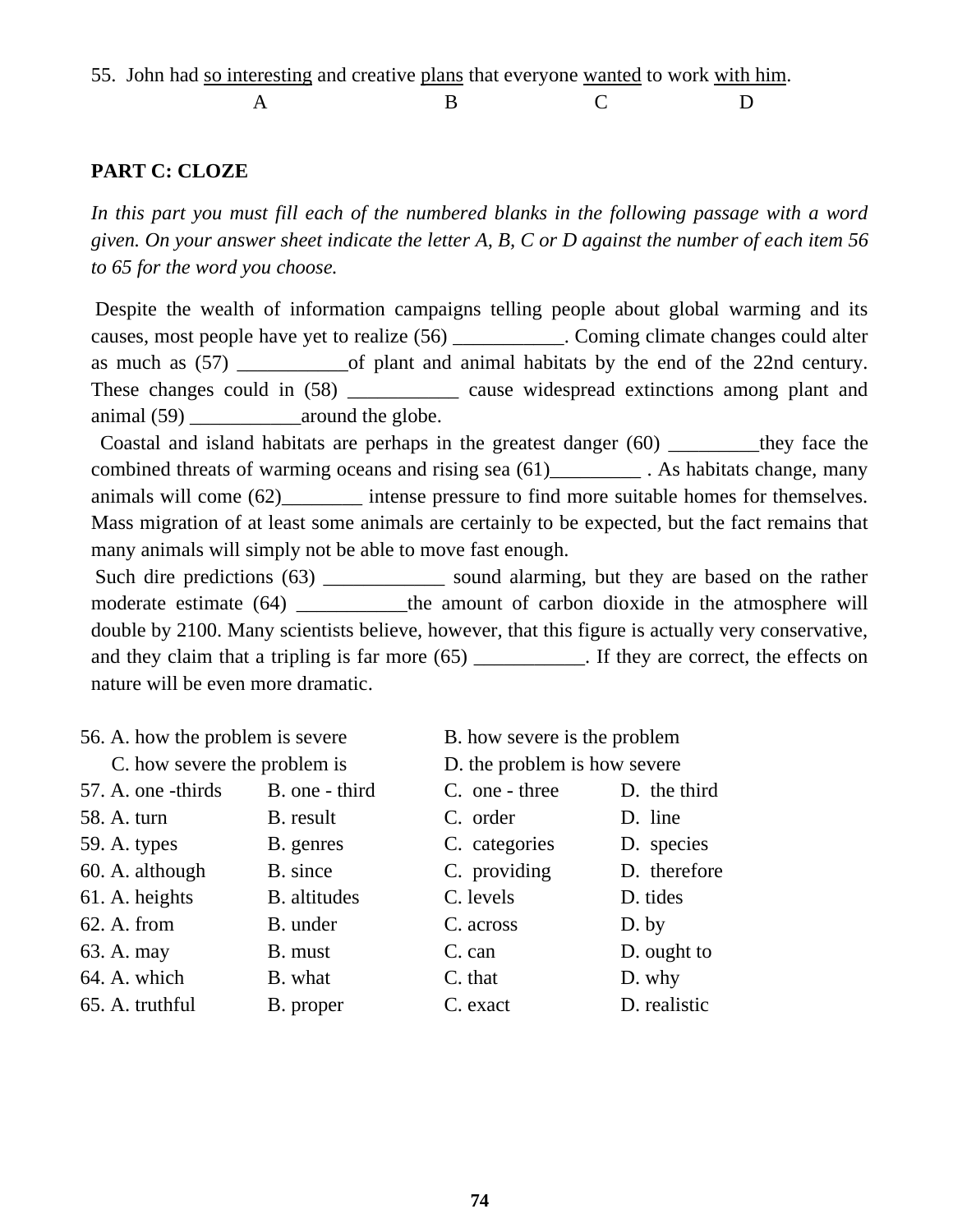# **PART D: SENTENCE TRANSFORMATION**

*In this part you must finish each of the following sentences in such a way that it means the same as the sentence printed before it. Write your work for questions 66-70 in the appropriate places on your answer sheet.*

| 66. The film was so funny that I burst out laughing                                                                                                                                                                                                                                                                                                                                                                    |                  |
|------------------------------------------------------------------------------------------------------------------------------------------------------------------------------------------------------------------------------------------------------------------------------------------------------------------------------------------------------------------------------------------------------------------------|------------------|
| It was such $\frac{1}{\sqrt{1-\frac{1}{\sqrt{1-\frac{1}{\sqrt{1-\frac{1}{\sqrt{1-\frac{1}{\sqrt{1-\frac{1}{\sqrt{1-\frac{1}{\sqrt{1-\frac{1}{\sqrt{1-\frac{1}{\sqrt{1-\frac{1}{\sqrt{1-\frac{1}{\sqrt{1-\frac{1}{\sqrt{1-\frac{1}{\sqrt{1-\frac{1}{\sqrt{1-\frac{1}{\sqrt{1-\frac{1}{\sqrt{1-\frac{1}{\sqrt{1-\frac{1}{\sqrt{1-\frac{1}{\sqrt{1-\frac{1}{\sqrt{1-\frac{1}{\sqrt{1-\frac{1}{\sqrt{1-\frac{1}{\sqrt{1-\$ |                  |
| 67. I first met my boyfriend in 2016.                                                                                                                                                                                                                                                                                                                                                                                  |                  |
|                                                                                                                                                                                                                                                                                                                                                                                                                        |                  |
| 68. Peter advised me to sell the shares immediately.                                                                                                                                                                                                                                                                                                                                                                   |                  |
|                                                                                                                                                                                                                                                                                                                                                                                                                        |                  |
| 69.-"Did you write a note for Anna?" I asked my mother.                                                                                                                                                                                                                                                                                                                                                                |                  |
|                                                                                                                                                                                                                                                                                                                                                                                                                        | a note for Anna. |
| 70. I have never known a better tennis player than Roger Federer.                                                                                                                                                                                                                                                                                                                                                      |                  |
|                                                                                                                                                                                                                                                                                                                                                                                                                        |                  |

# **PAPER 3 LISTENING COMPREHENSION PART A: SHORT CONVERSATIONS**

In this part you will hear ten conversations between two people. After the second listening of each conversation, you will hear a question and there are four possible answers provided. Select the best answer to each question and record your choices on the answer sheet. You will hear the recording twice.

#### **Questions 71 through 80**

71.A. Downstairs.

- B. At the park.
- C. At the office.

D. At a café.

72. A. At a train station.

- B. At a bus stop.
- C. At a swimming pool.
- D. At an airport.
- 73.A. In a hotel.
- B . At an airport.
- C. In a parking garage.
- D. At a store
- 74. A. In the office.
- B. At a restaurant.
- C. In a cab.
- D. On a bus.
- 75. A. Upstairs.
- B. By the front door.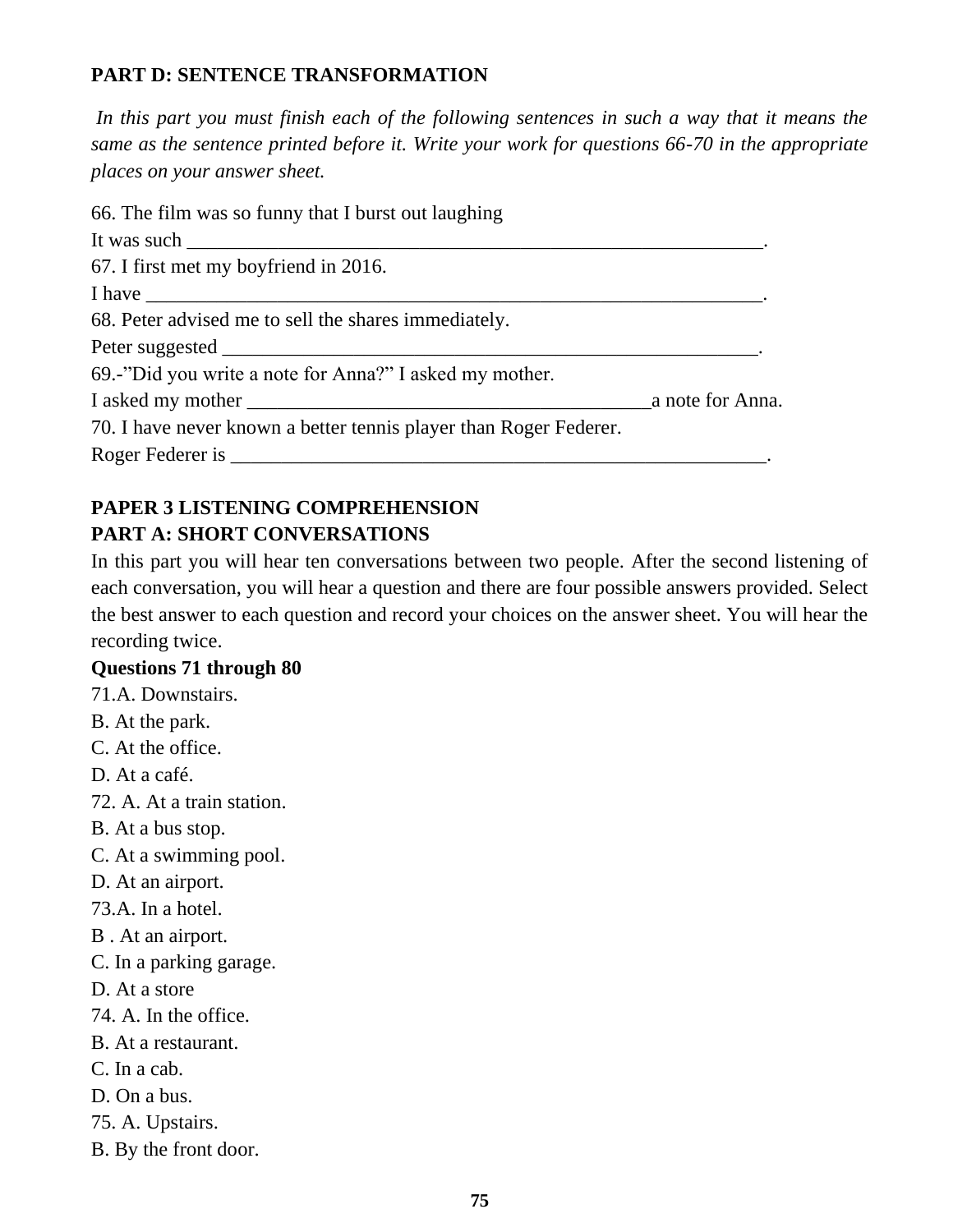C. Outside. D. Near the elevator. 76. A. On a bus B. In a cab. C. At a fair. D. In a store. 77. A. In a grocery store. B. In a restaurant. C. In a kitchen. D. On an airplane. 78. A. To a bookstore. B. To the library. C. To school. D. To the police station. 79. A. In Los Angeles. B. At an airport. C. At a travel agency. D. On an airplane. 80. A. In an office. B. In a gym. C. In a garage. D. In a park.

#### **PART B**

**In this part you will hear a longer conversation followed by five questions. Select the best answer to each question and record your choices on the answer sheet. You will hear the recording twice.**

**Questions 81 through 85: You will hear an interview with Angela Morgan, who has recently flown around the world in a helicopter.**

81. The main reason for Angela's trip was to

A. make money for her business.

B. make money for other people.

- C. have an exciting adventure.
- D. do it before she was too old.

82. About her life now, Angela

- A. feels much older.
- B. likes to be active and busy.
- C. is lonely without her children.
- D. feels different inside.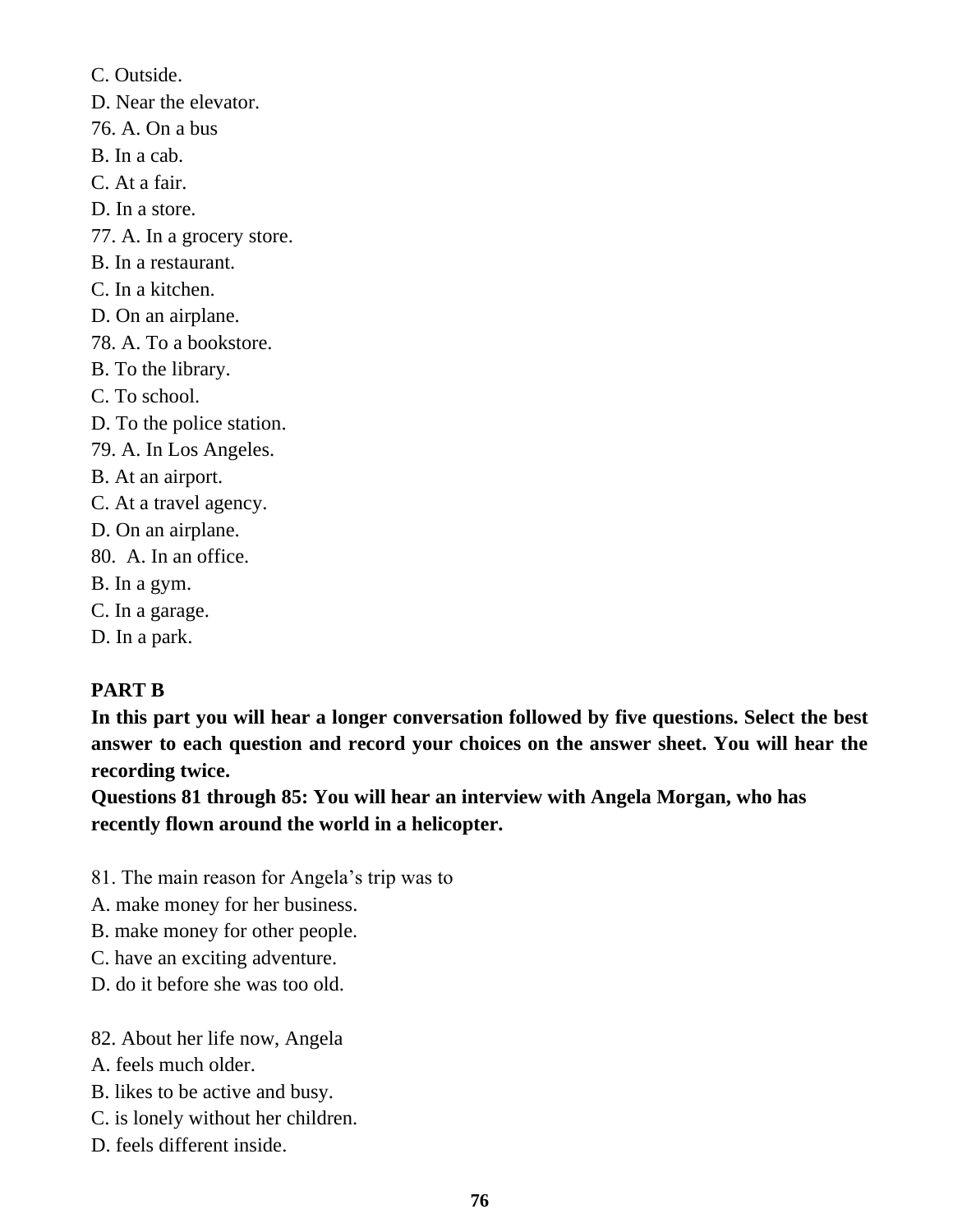83. When Angela had flying lessons,

- A. her course lasted five months.
- B. it took her three years to be able to fly.
- C. she got to know her teacher well.
- D. her husband took lessons as well.
- 84. During the trip, Angela and her teacher
- A. did very little sightseeing.
- B. carried all the water they needed.
- C. had engine problems several times.
- D. spent many days in each country.
- 85. On the trip, Angela most enjoyed
- A. flying at night.
- B. walking in the desert.
- C. watching the changes in the scenery.
- D. undergoing the frightening experience.

# **PART C**

# **In this part you will hear a talk given by a single person followed by five questions. Select the best answer to each question and record your choices on the answer sheet. You will hear the recording twice.**

Questions 856 through 90: You will hear a recorded message about an arts festival.

86. When does the festival take place?

- A. 12 to 18 May.
- B. 12 to 20 May.
- C. 12 to 28 May.
- D. 20 to 28 May.
- 87. What is on at the Theatre Royal on 19 May?
- A. Jazz.
- B. A comedy.
- C. Opera.
- D. Classical music.
- 88. What do they sell during lunchtime jazz concerts at the Corn Exchange?
- A. Soft drinks and sandwiches.
- B. Wine and sandwiches.
- C. Soft drinks and light meals.
- D. Wine and soft drinks.
- 89. What is on at the cathedral?
- A. Music.
- B. Poetry.
- C. Films.
- D. A play.

90. What does the programme offer at Ickworth?

- A. A walk and a book reading.
- B. A concert and a meal.
- C. A walk and a concert.
- D. A concert and a book reading.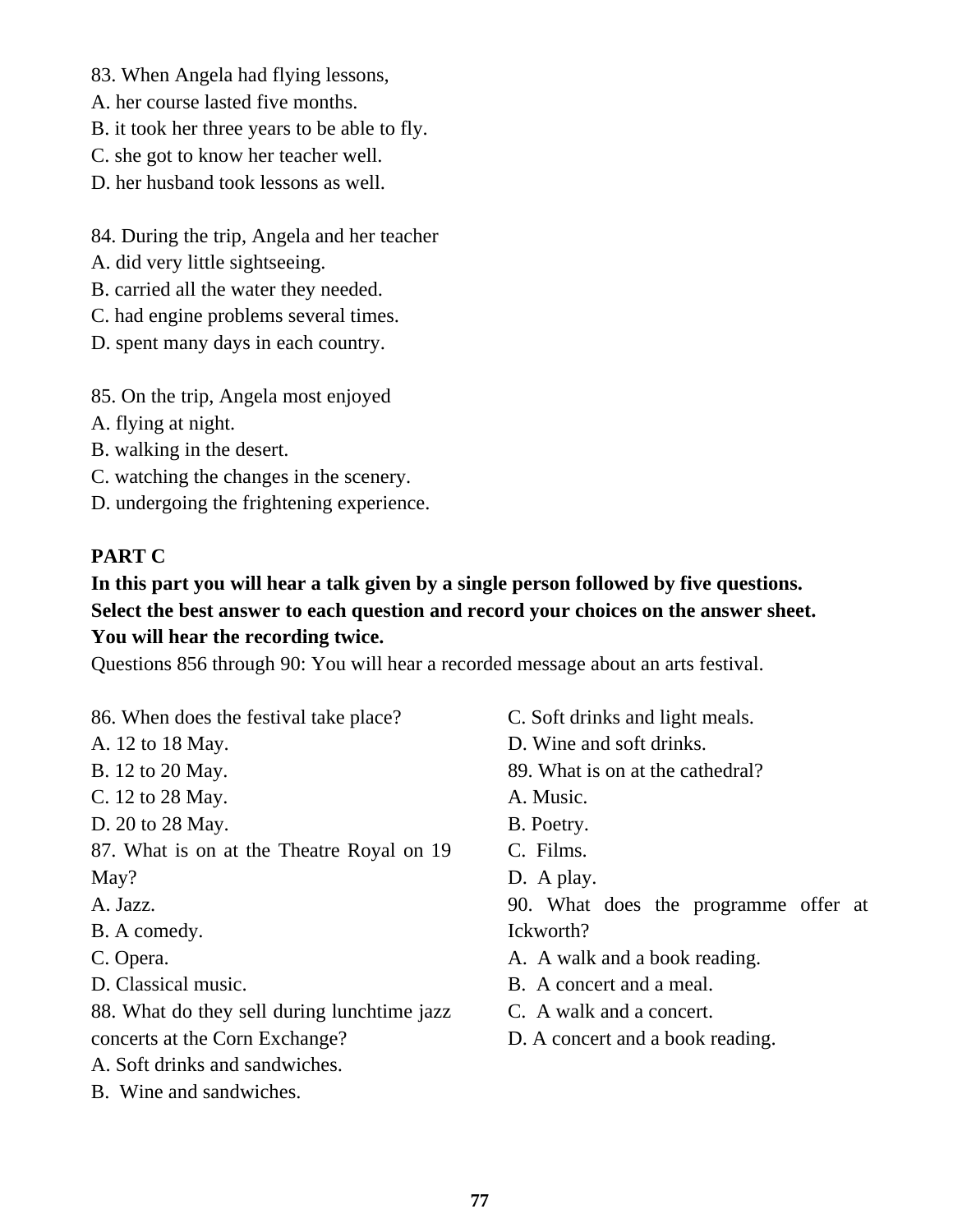### **WRITING PRACTICE - SENTENCE TRANSFORMATION**

#### **Practice 1**:

# **ALTHOUGH / EVEN THOUGH/THOUGH** — **DESPITE / IN SPITE OF**

*Ex: Despite his old age, he runs every morning. Although he is old, he runs every morning.*

1. Although we tried very hard, we failed.

In spite  $\Box$ 

2. Although he was very tired, he kept on working.

Despite \_\_\_\_\_\_\_\_\_\_\_\_\_\_\_\_\_\_\_\_\_\_\_\_\_\_\_\_\_\_\_\_\_\_\_\_\_\_\_\_\_\_\_\_\_\_\_\_\_\_\_\_\_\_\_\_\_\_\_\_\_\_\_.

3. Despite having several broken bones, John was able to compete in the race.

John was able to compete in the race even \_\_\_\_\_\_\_\_\_\_\_\_\_\_\_\_\_\_\_\_\_\_\_\_\_\_\_\_several broken bones.

4. Although it rained heavily, my father went to work.

Despite the

5. In spite of admiring Shakespeare's comedies, I cannot agree that they are any superior to his tragedies.

Although I \_\_\_\_\_\_\_ admire Shakespeare's comedies, I cannot agree that they are any superior to his tragedies.

#### **Practice 2**: **COMPARISON**

*Ex: Mai is the most beautiful girl in her school.* — *Nobody is as beautiful as Mai in her school.*

1. My brother is shorter than all the other boys in his class. My brother is the \_\_\_\_\_\_\_\_\_\_\_\_\_\_\_\_\_\_\_\_\_\_\_\_\_\_\_\_\_\_\_\_\_\_\_\_\_\_\_\_\_\_\_\_\_\_\_\_\_\_\_\_\_ in his class. 2. They don't speak English as fluently as we do. We speak  $\Box$ 3. He doesn't run as fast as his brother. His brother \_\_\_\_\_\_\_\_\_\_\_\_\_\_\_\_\_\_\_\_\_\_\_\_\_\_\_\_\_\_\_\_\_\_\_\_\_\_\_\_\_\_\_\_\_\_\_\_\_\_\_\_\_\_\_\_\_\_\_\_\_\_\_\_\_\_. 4. The film I saw last week was better than this one. This film is \_\_\_\_\_\_\_\_\_\_\_\_\_\_\_\_\_\_\_\_\_than\_\_\_\_\_\_\_\_\_\_\_\_\_\_\_\_\_\_\_\_\_\_\_\_\_\_\_\_\_\_\_\_\_\_\_\_\_\_\_\_\_\_. 5. The ring I bought was more expensive than the others in the shop. I bought \_\_\_\_\_\_\_\_\_\_\_\_\_\_\_\_\_\_\_\_\_\_\_\_\_\_\_\_\_\_\_\_\_\_\_\_\_\_\_\_\_\_\_\_\_\_\_\_\_\_\_\_\_\_\_\_ ring in the shop.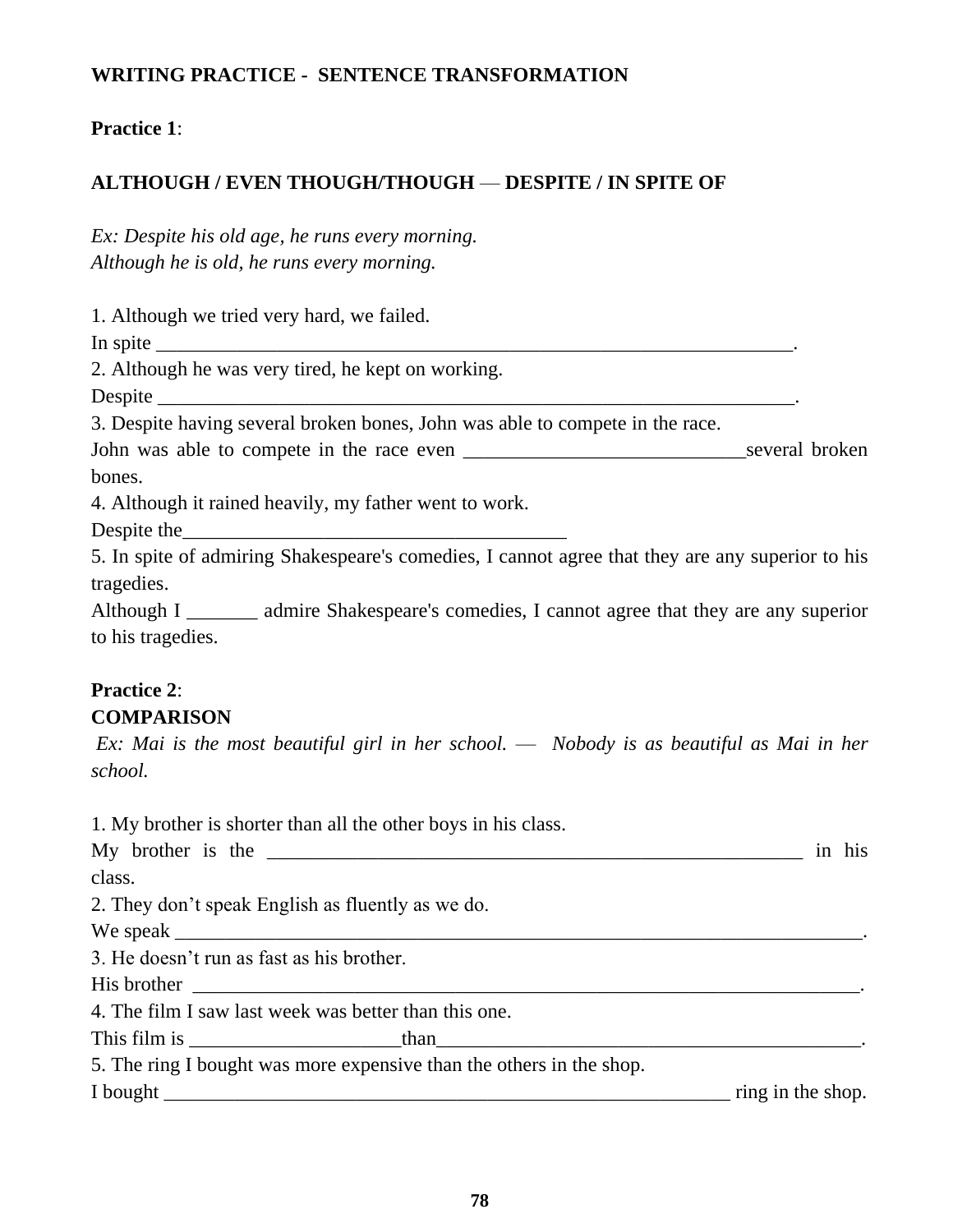# **Practice 3: ADJ+ENOUGH TO INF** — **SO ADJ THAT** — **SUCH (a/ an) (ADJ) NOUN THAT**

*Ex: It was such a cold day that we stayed indoors. The day was so cold that we stayed indoors.*

1. He is rich enough to buy whatever he wants

He is so

2. Richard was so tall he could change light bulbs in some rooms without having to stand on a chair.

Richard was tall enough to change light bulbs in some rooms without having to stand on a chair.

3. It was such a boring film that we left before the end.

The film was so

4. The question was so difficult that no one could answer it.

It was such

5. She isn't very intelligent so she can't do that exercise.

She isn't intelligent \_\_\_\_\_\_\_\_\_\_\_\_\_\_\_\_\_\_\_\_\_\_\_\_\_\_\_\_\_\_\_\_\_\_\_\_\_\_\_\_\_\_\_\_\_\_\_\_\_\_\_\_\_\_\_\_.

# **Practice 4:**

# **IT+BE +ADJ +TO INFINITIVE** — **TO INFINITIVE/ GERUND + BE+ ADJ**

*Ex: He thinks speaking English is difficult. He thinks it is difficult to speak English.*

1. It's important to be there on time.

To be

2. It's difficult to understand what she's talking about.

To understand \_\_\_\_\_\_\_\_\_\_\_\_\_\_\_\_\_\_\_\_\_\_\_\_\_\_\_\_\_\_\_\_\_\_\_\_\_\_\_\_\_\_\_\_\_\_\_\_\_\_\_\_\_\_\_.

3. It is very relaxing to spend a day in the country.

To spend

4. It must be hard to live on your salary.

 $Living$ 

5. Sitting here with you is so nice.

It \_\_\_\_\_\_\_\_\_\_\_\_\_\_\_\_\_\_\_\_\_\_\_\_\_\_\_\_\_\_\_\_\_\_\_\_\_\_\_\_\_\_\_\_\_\_\_\_\_\_\_\_\_\_\_\_\_\_\_\_\_\_\_\_.

# **Practice 5:**

# **AGO / SINCE / FOR**

*Ex: -Naomi began studying Korean 5 years ago.*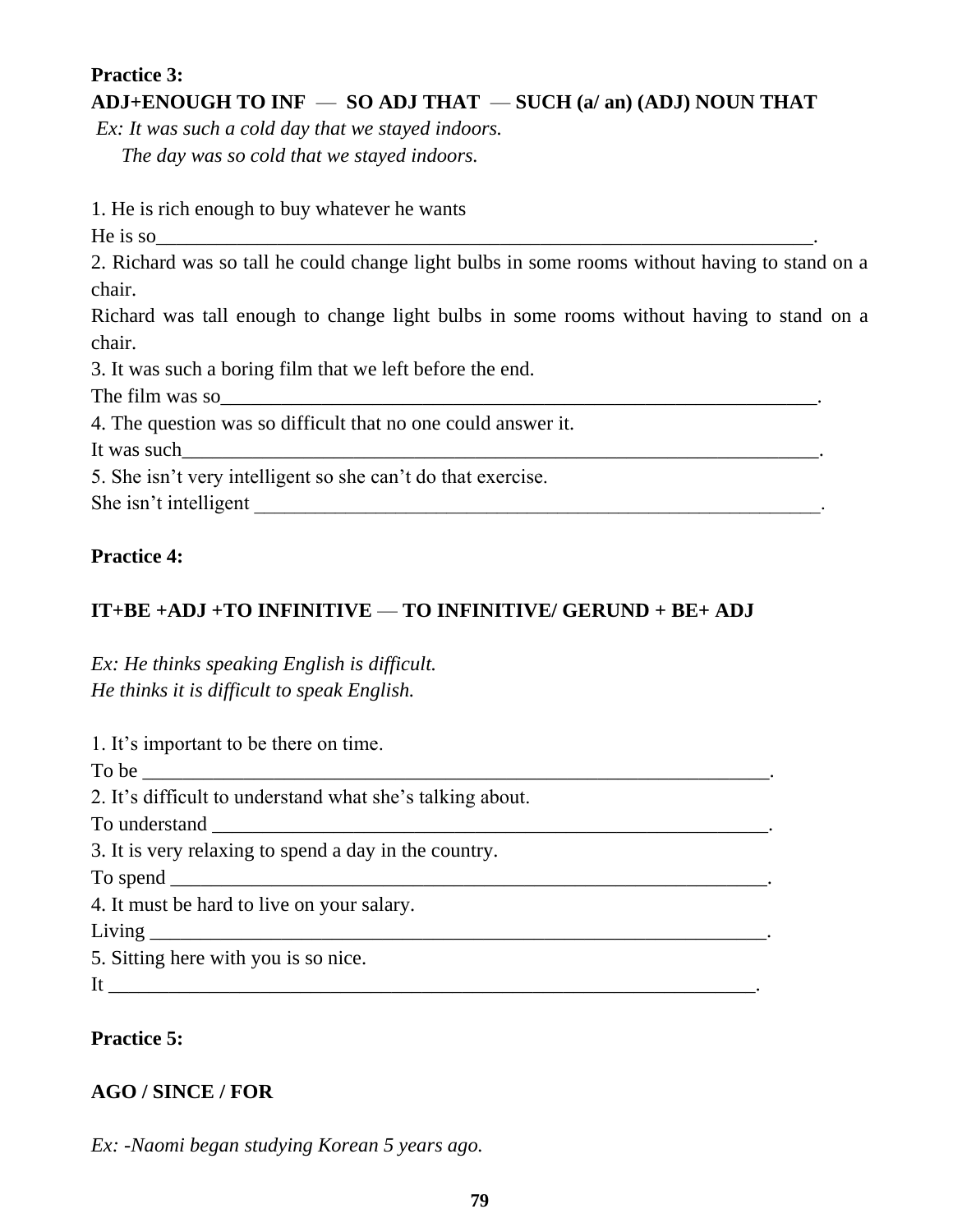*Naomi has been studying (has studied) Korean for 5 years. -The last time I played football was in 2010. I haven't played football since 2010.*

| 1. She last saw him when she was ten.            |
|--------------------------------------------------|
|                                                  |
| 2. Tom began to study English a year ago.        |
|                                                  |
| 3. They haven't written email for two months.    |
|                                                  |
| 4. The last time we were here was in 1980.       |
| We haven't                                       |
| 5. The last time Jack went swimming was in 2012. |
| Jack hasn't                                      |
|                                                  |

# **Practice 6: SHOULD / OUGHT TO** — **HAD BETTER**

*Ex: 'I have an interview tomorrow, so I ought to leave soon,' Michael said. 'I have an interview tomorrow, so I had better leave soon,' Michael said.*

1. If you're not well, you ought to ask Ann to go instead.

You'd \_\_\_\_\_\_\_\_\_\_\_\_\_\_\_\_\_\_\_\_\_\_\_\_\_\_\_\_\_\_\_\_\_\_\_\_\_\_\_\_\_\_\_\_\_\_\_\_\_\_\_\_\_\_\_\_\_\_\_\_\_\_\_\_\_\_\_\_.

2. It's cold outside, so you should wear a warm coat.

It's cold you'd

3. As you are feeling ill, you shouldn't go to work.

As you\_\_\_\_\_\_\_\_\_\_\_\_\_\_\_\_\_\_\_\_\_\_\_\_\_\_\_\_\_\_\_\_\_\_\_\_\_\_\_\_\_\_\_\_\_\_\_\_\_\_\_\_\_\_\_\_\_\_\_\_\_\_\_\_\_\_\_\_.

4. Kids, you should leave now, or you will miss the school bus.

Kids, you'd

5. You will need a high school education for any good job, so you shouldn't quit high school. You will\_\_\_\_\_\_\_\_\_\_\_\_\_\_\_\_\_\_\_\_\_\_\_\_\_\_\_\_\_\_\_\_\_\_\_\_\_\_\_\_\_\_\_\_\_\_\_\_\_\_\_\_\_\_\_\_\_\_\_\_\_\_\_\_\_\_ .

#### **Practice 7:**

# **IF I WERE YOU — YOU HAD BETTER — ADVISE YOU TO INF**

*Ex: If I were you, I would go and speak to your boss. I advise you to go and speak to your boss.*

1. I advise you to go now or you'll be late. You'd \_\_\_\_\_\_\_\_\_ \_\_\_\_\_\_\_\_\_\_\_\_\_\_\_\_\_\_\_\_\_\_\_\_\_\_\_\_\_\_\_\_\_\_\_\_\_\_\_\_\_\_\_\_\_\_\_\_.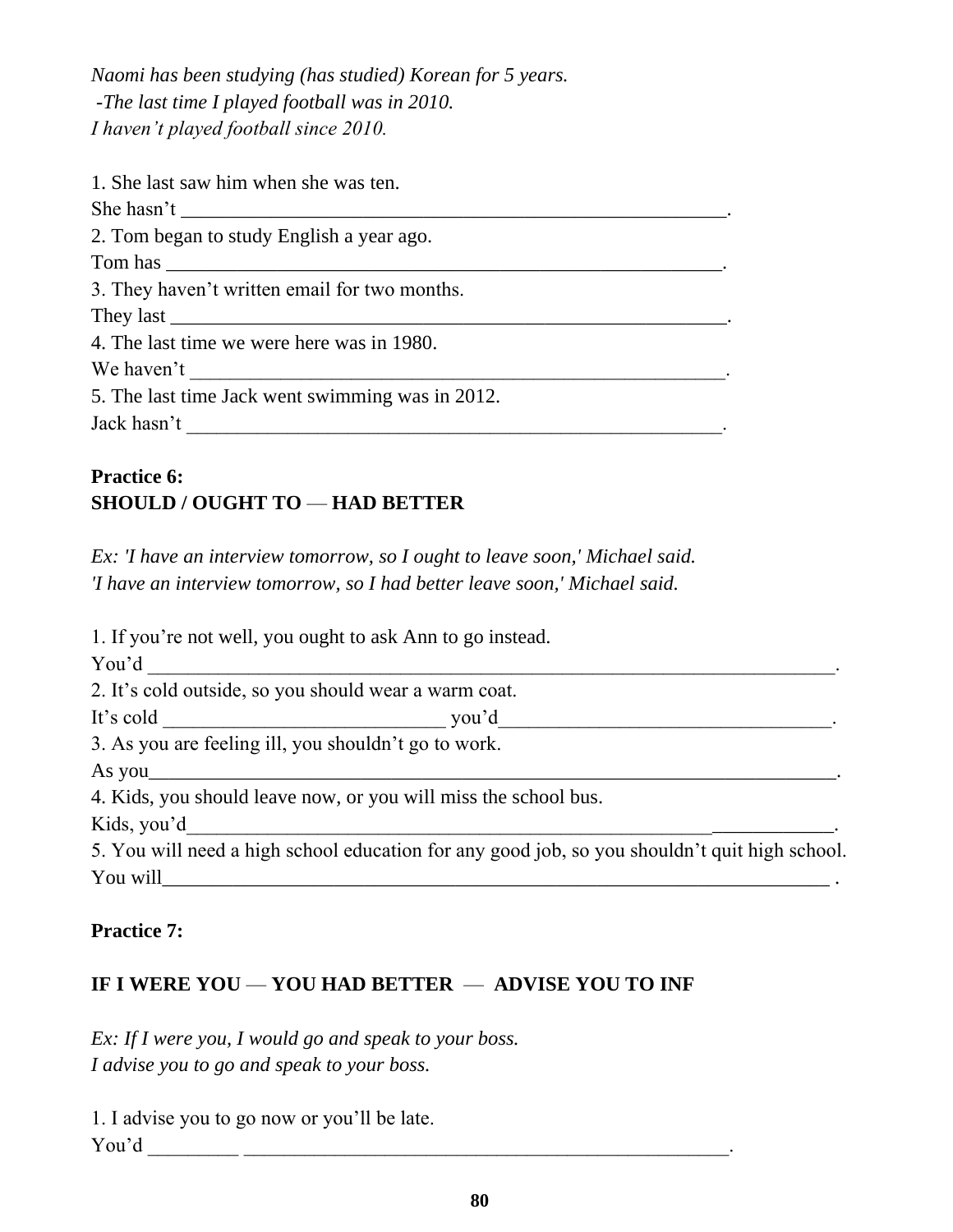| 2. I advise you not to go to work today                    |
|------------------------------------------------------------|
|                                                            |
| 3. You had better begin by introducing yourself.           |
|                                                            |
| 4. If I were you, I would forget about buying a new house. |
| I advise $\qquad \qquad$                                   |
| 5. You'd better take a complete rest                       |
| I advise                                                   |

#### **Practice 8:**

# **SUCH (a/an) ( ADJ) NOUN THAT** — **SO +ADJECTIVE /ADVERB + THAT** — **ADJ / ADV+ENOUGH** — **TOO ADJ / ADV (FOR) TO**

*This song is simple enough for all of us to sing.* 

*→ This song is so simple that all of us can sing it.*

*→ It is such a simple song that all of us can sing it.*

*Ex: It was such hot tea that I couldn't drink it. The tea was so* hot that I couldn't drink it. *It was such hot tea that I couldn't drink it. The tea was too hot* for me to drink.

1. The water was so cold that the children could not swim in it.

The water too

2. They didn't arrive early enough to see the 1st half of the match.

They arrived too late to see the first half of the match.

3. He was so tired that he couldn't stay awake until the end of the film.

He was too

4. The runner was so exhausted that he couldn't complete the last lap of the race.

The runner was too\_\_\_\_\_\_\_\_\_\_\_\_\_\_\_\_\_\_\_\_\_\_\_\_\_\_\_\_\_\_\_\_\_\_\_\_\_\_\_\_\_\_\_\_\_\_\_\_\_\_\_.

5. Peter is too young to see the horror film.

Peter is not

6. The problem is too difficult for her to solve.

It is such

7. He speaks too fast to be understood.

He speaks so fast that he cannot be understood.

8. The house isn't big enough for us to live in.

The house is too \_\_\_\_\_\_\_\_\_\_\_\_\_\_\_\_\_\_\_\_\_\_\_\_\_\_\_\_\_\_\_\_\_\_\_\_\_\_\_\_\_\_\_\_\_\_\_\_\_\_\_\_\_.

9. The meat was so rotten that it had to be thrown away.

It was \_\_\_\_\_\_\_\_\_\_\_\_\_\_\_\_\_\_\_\_\_\_\_\_\_\_\_\_\_\_\_\_\_\_\_\_\_\_\_\_\_\_\_\_\_\_\_\_\_\_\_\_\_\_\_\_\_\_\_\_\_\_.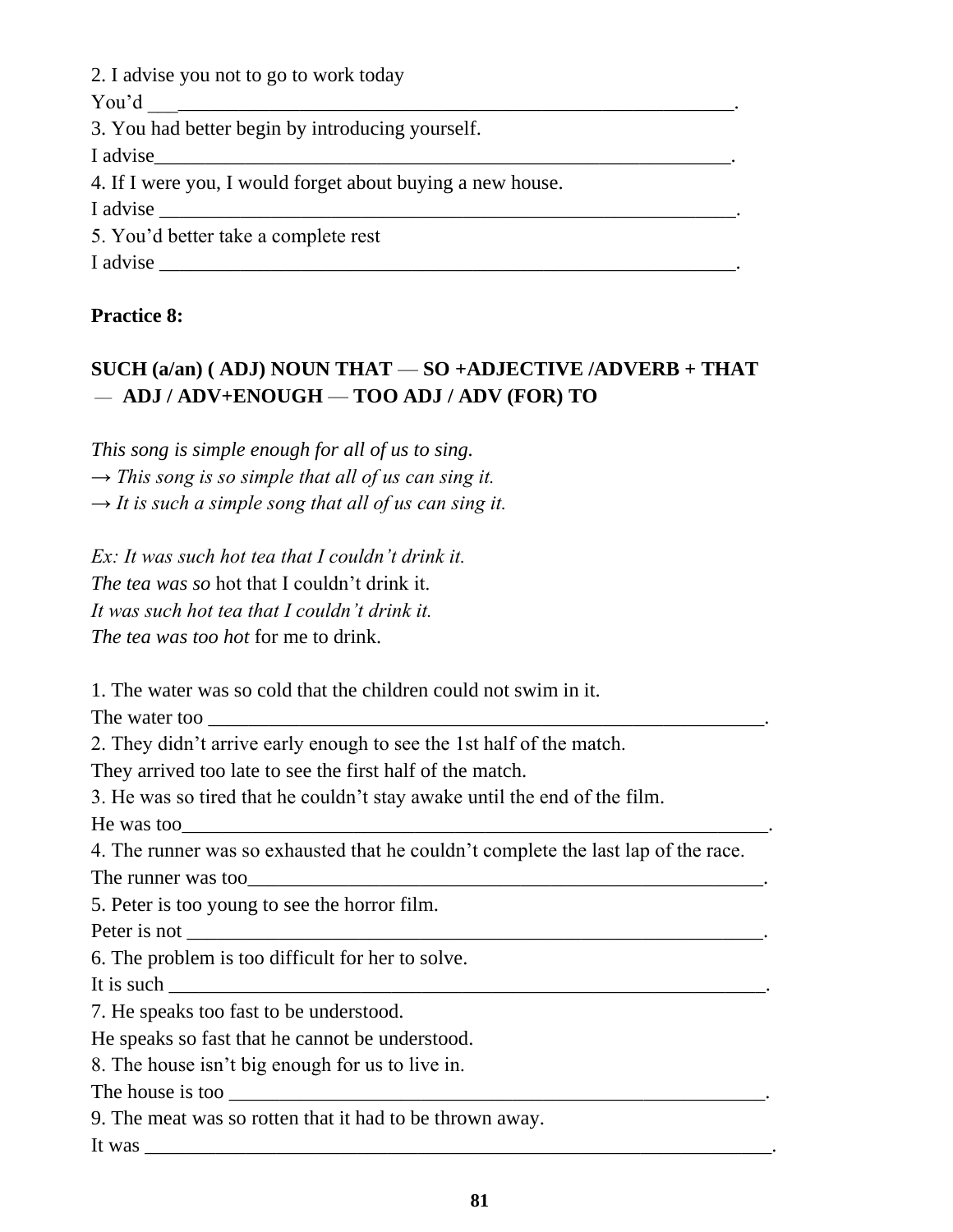10. She is such a good tennis player that she wins all her matches. She plays tennis so \_\_\_\_\_\_\_\_\_\_\_\_\_\_\_\_\_\_\_\_\_\_\_\_\_\_\_\_\_\_\_\_\_\_\_\_\_\_\_\_\_\_\_\_\_\_\_\_\_\_\_\_.

# **Practice 9: IF - CLAUSES**

*Ex: She isn't tall; that's why she can't reach that shelf. If she were taller, she could reach that shelf.*

*Ex: I have to get home before nine. Otherwise my father will be angry with me. My father will be angry with me if I don't get home before nine.*

*Ex: I didn't understand what he was saying because I hadn't read his book. If I had read his book I would have understood what he was saying.*

1. My brother didn't buy that car because he didn't have enough money.

If my brother

2. People don't understand him because he doesn't speak clearly.

If he spoke

3. He smokes too much; perhaps that's why he can't get rid of his cough. If he  $\Box$ 

4. I live near my office, so I don't spend much time travelling to work. If  $I$ 

5. You didn't tell me we had run of bread, so I didn't buy any.

If you had  $\Box$ 

# **Practice 10:**

*Ex. Unless he phones her immediately, he won't get any information.*

*If he doesn't phone her immediately, he won't get any information*

# **IF** — **UNLESS**

1. If you don't go on a diet you won't lose weight.

Unless you go\_\_\_\_\_\_\_\_\_\_\_\_\_\_\_\_\_\_\_\_\_\_\_\_\_\_\_\_\_\_\_\_\_\_\_\_\_\_\_\_\_\_\_\_\_\_\_\_\_\_\_\_\_.

2. If there isn't anything in the fridge, I'll go to the shops.

Unless there's

3. If you keep adding salt, you'll spoil the dinner.

Unless you stop\_\_\_\_\_\_\_\_\_\_\_\_\_\_\_\_\_\_\_\_\_\_\_\_\_\_\_\_\_\_\_\_\_\_\_\_\_\_\_\_\_\_\_\_\_\_\_\_\_\_\_\_.

4. Unless it rains soon, a lot of our crops will be lost.

If it doesn't rain soon, a lot of our crops will be lost.

5. If you don't leave immediately, I will call a policeman.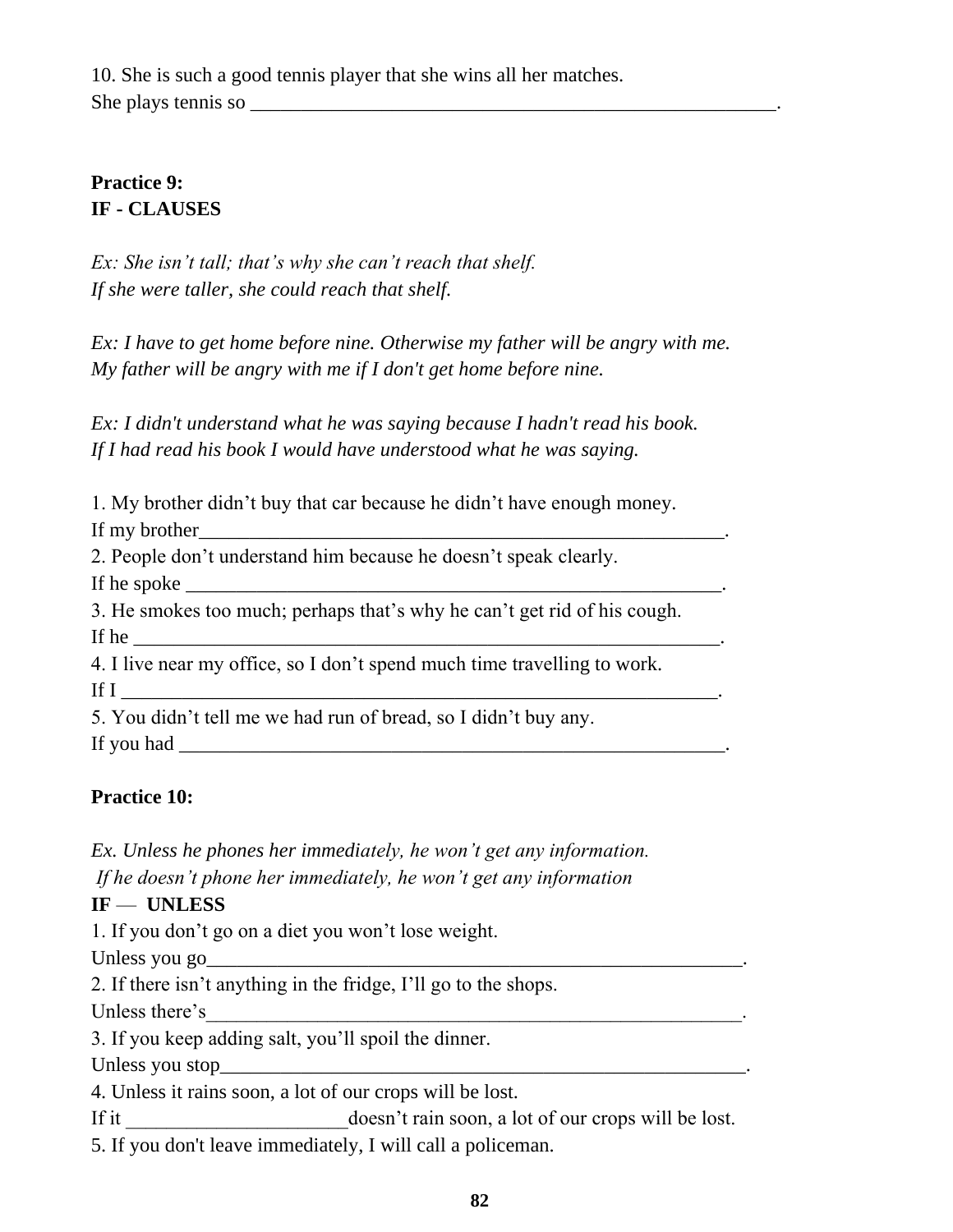| <b>TT</b><br>000c<br>оппоэ |  |
|----------------------------|--|
|                            |  |
|                            |  |

#### **Practice 11:**

*Ex: Diana didn't apply for the job in the library and regrets it now. Diana wishes she had applied for the job in the library*

#### **WISH +NOUN CLAUSES**

1. I'm sorry we can't find a taxi. I wish\_\_\_\_\_\_\_\_\_\_\_\_\_\_\_\_\_\_\_\_\_\_\_\_\_\_\_\_\_\_\_\_\_\_\_\_\_\_\_\_\_\_\_\_\_\_\_\_\_\_\_\_\_\_ 2. I didn't know that she was ill. I wish 3. He is sorry that he hasn't done his homework. He wishes he 4. It rained a lot when we were in England. I wish \_\_\_\_\_\_\_\_\_\_\_\_\_\_\_\_\_\_\_\_\_\_\_\_\_\_\_\_\_\_\_\_\_\_\_\_\_\_\_\_\_\_\_\_\_\_\_\_\_\_\_\_\_\_ 5. What a pity I don't know the answer to this question.  $I$  wish  $\_\_$ 

#### **Practice 12: ACTIVE** — **PASSIVE**

*Ex: Someone carried my luggage to the train station. My luggage was carried to the train station.*

1. We clean the garage every day.

The garage

2. The police arrested two hundred people.

Two hundred people\_

3. They have cancelled the meeting.

The meeting

4. The secretary has just finished the report.

The report\_\_\_\_\_\_\_\_\_\_\_\_\_\_\_\_\_\_\_\_\_\_\_\_\_\_\_\_\_\_\_\_\_\_\_\_\_\_\_\_\_\_\_\_\_\_\_\_\_\_\_\_.

5. The journalists were given an interesting interview by the Prime Minister. -The Prime Minister\_\_\_\_\_\_\_\_\_\_\_\_\_\_\_\_\_\_\_\_\_\_\_\_\_\_\_\_\_\_\_\_\_\_\_\_\_\_\_\_\_\_\_\_.

#### **Practice 13: CAUSATIVE**

*She has the hairdresser do her hair every month. She has her hair done every month.*

1. We ask someone to check the accounts every month.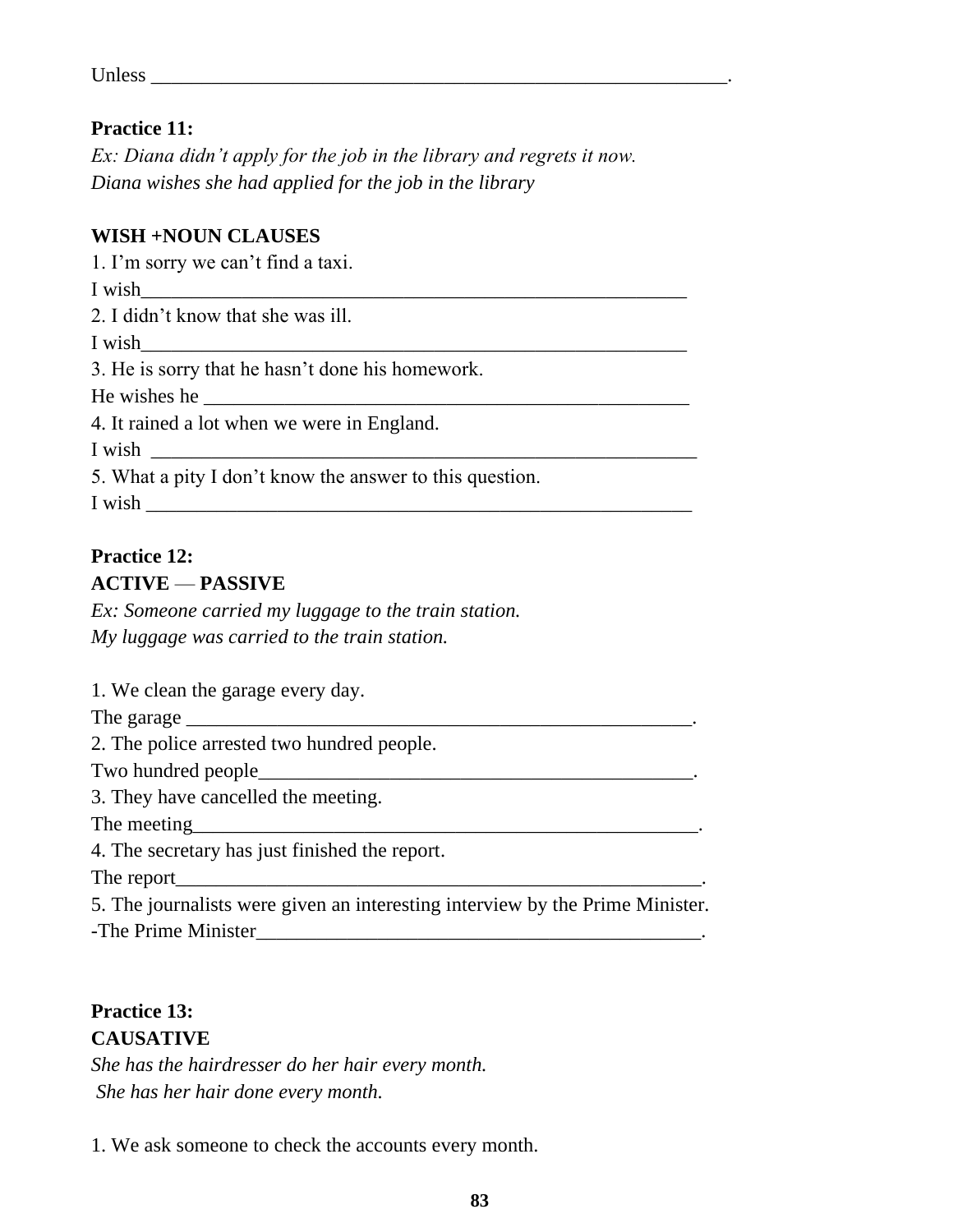We have the 2. I had someone dry- clean my coat a week ago. I had 3. An engineer repaired my computer a week ago. I got an 4. I'm going to have the barber cut my hair tomorrow. I'm going to \_\_\_\_\_\_\_\_\_\_\_\_\_\_\_\_\_\_\_\_\_\_\_\_\_\_\_\_\_\_\_\_\_\_\_\_\_\_\_\_\_\_\_\_\_\_\_\_\_\_\_\_\_\_\_\_\_. 5. We'll probably have someone paint our house next month. We'll probably get our **we'll probably get our Practice 14:** 

# **BECAUSE /AS /SINCE** — **BECAUSE OF / DUE TO** *Because she behaves well, everybody loves her. Because of her good behavior, everybody loves her.* 1. As he has behaved badly, he must be punished. Due to his 2. Because the weather is hot, we are going swimming. Because of 3. I can't do the work because I'm ill. Because of\_\_\_\_\_\_\_\_\_\_\_\_\_\_\_\_\_\_\_\_\_\_\_\_\_\_\_\_\_\_\_\_\_\_\_\_\_\_\_\_\_\_\_\_\_\_\_\_\_\_\_\_\_\_\_\_\_\_\_. 4. The car crashed because the driver was careless. Because of the 5. Because of her poor performance, she was eliminated. She was eliminated because of \_\_\_\_\_\_\_\_\_\_\_\_\_\_\_\_\_\_\_\_\_\_\_\_\_\_\_\_\_\_\_\_\_\_\_\_\_\_\_\_\_\_\_.

# **Practice 15: IT TAKES…**

# *Ex: I spent three weeks reading* War and Peace

*It took me three weeks to read* War and Peace.

|                                             |  |  | It took her a long time to decide what to |  | eat. |
|---------------------------------------------|--|--|-------------------------------------------|--|------|
| She spent a long time deciding what to eat. |  |  |                                           |  |      |

1. I walked to school in 15 minutes.

It took\_\_\_\_\_\_\_\_\_\_\_\_\_\_\_\_\_\_\_\_\_\_\_\_\_\_\_\_\_\_\_\_\_\_\_\_\_\_\_\_\_\_\_\_\_\_\_\_\_\_\_\_\_\_\_\_\_\_\_\_\_\_.

2. The flight to Hanoi lasts an hour and a half.

It takes

3. It took them 5 months to build the house.

They \_\_\_\_\_\_\_\_\_\_\_\_\_\_\_\_\_\_\_\_\_\_\_\_\_\_\_\_\_\_\_\_\_\_\_\_\_\_\_\_\_\_\_\_\_\_\_\_\_\_\_\_\_\_\_\_\_\_\_\_\_\_\_.

4. I can get to school in 20 minutes.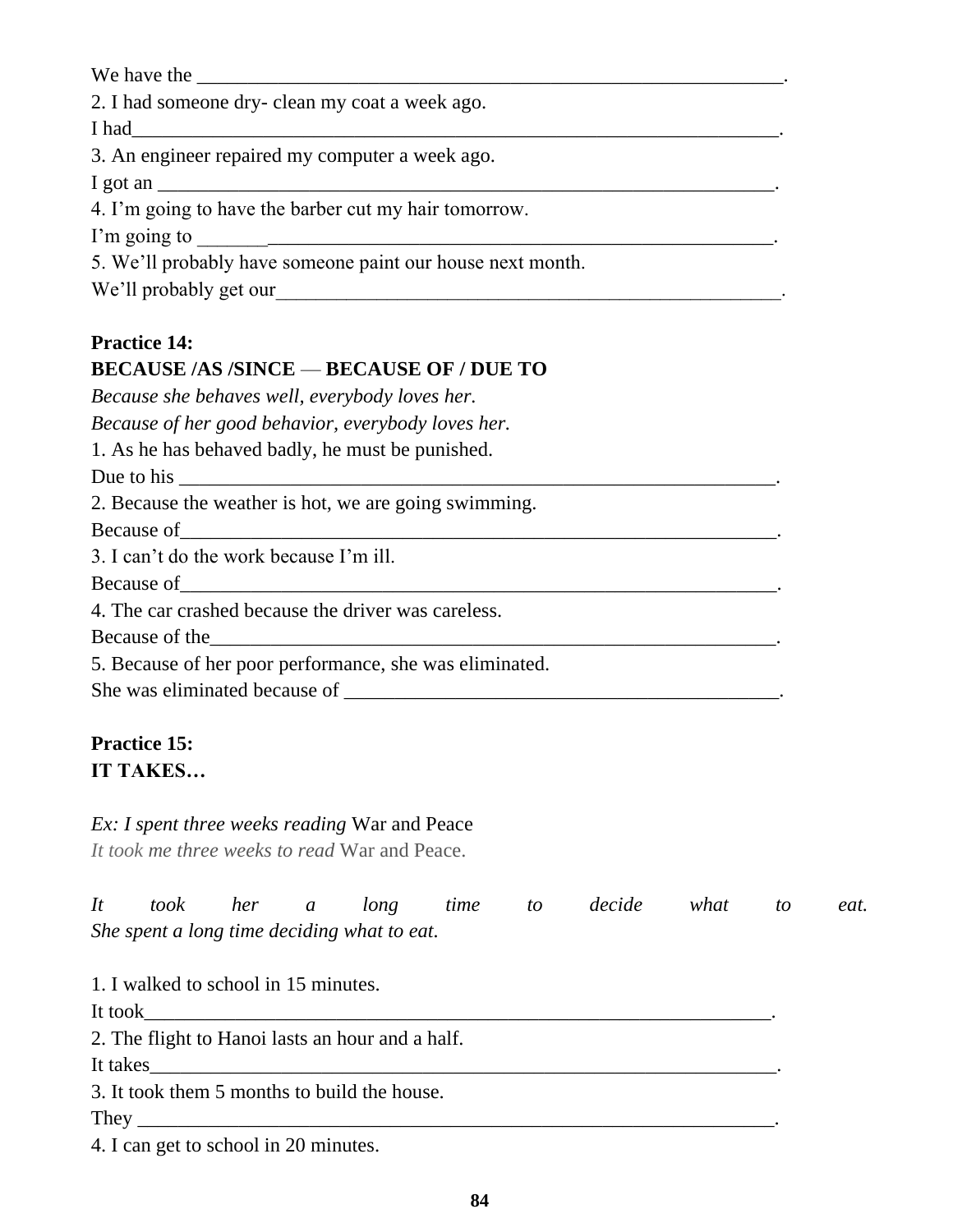It takes

5. When Mary wanted a new car, she had to save up for a year.

It took

# **Practice 16:**

# **IT IS … SINCE + CLAUSE**

*Ex: I haven't seen her for three weeks. It's three weeks since I (last) saw her.*

1. Nam hasn't been to Ha Noi for 2 years.

It is 2. I haven't had a holiday for two years.

It is  $\frac{1}{2}$  is  $\frac{1}{2}$  is  $\frac{1}{2}$  is  $\frac{1}{2}$  is  $\frac{1}{2}$  is  $\frac{1}{2}$  is  $\frac{1}{2}$  is  $\frac{1}{2}$  is  $\frac{1}{2}$  is  $\frac{1}{2}$  is  $\frac{1}{2}$  is  $\frac{1}{2}$  is  $\frac{1}{2}$  is  $\frac{1}{2}$  is  $\frac{1}{2}$  is  $\frac{1}{2}$  is  $\frac{1}{2$ 

3. They haven't visited us for ages.

It is

4. We have known each other for 6 months.

It is  $\blacksquare$ 

5. John hasn't had his car repaired for over six months.

It is \_\_\_\_\_\_\_\_\_\_\_\_\_\_\_\_\_\_\_\_\_\_\_\_\_\_\_\_\_\_\_\_\_\_\_\_\_\_\_\_\_\_\_\_\_\_\_\_\_\_\_\_\_\_\_\_\_\_\_\_\_.

# **Practice 17:**

# **THE MORE…THE MORE**

*As it is hotter, I feel more miserable The hotter it is, the more miserable I feel.*

1. You leave sooner. You will arrive at your destination earlier.

The sooner \_\_\_\_\_\_\_\_\_\_\_\_\_\_\_\_\_\_\_\_\_\_\_\_\_\_\_\_\_\_\_\_\_\_\_\_\_\_\_\_\_\_\_\_\_\_\_\_\_\_\_\_\_\_.

2. As T.V programmes become more popular, they seem to get worse.

The more \_\_\_\_\_\_\_\_\_\_\_\_\_\_\_\_\_\_\_\_\_\_\_\_\_\_\_\_\_\_\_\_\_\_\_\_\_\_\_\_\_\_\_\_\_\_\_\_\_\_\_\_\_\_\_.

3. If we sit near to the stage, we can see clearly.

The nearer to \_\_\_\_\_\_\_\_\_\_\_\_\_\_\_\_\_\_\_\_\_\_\_\_\_\_\_\_\_\_\_\_\_\_\_\_\_\_\_\_\_\_\_\_\_\_\_\_\_\_\_\_.

4. That worker works better when he does not have enough time.

The less \_\_\_\_\_\_\_\_\_\_\_\_\_\_\_\_\_\_\_\_\_\_\_\_\_\_\_\_\_\_\_\_\_\_\_\_\_\_\_\_\_\_\_\_\_\_\_\_\_\_\_\_\_\_\_\_.

5. As he grows older, he becomes increasingly cheerful.

The older

**Practice 18:** 

# **SUGGEST + NOUN CLAUSE**

*Ex: Why don't you buy them the picture as a wedding present, Sarah? Robin suggested that Sarah (should) buy the picture as a wedding present.*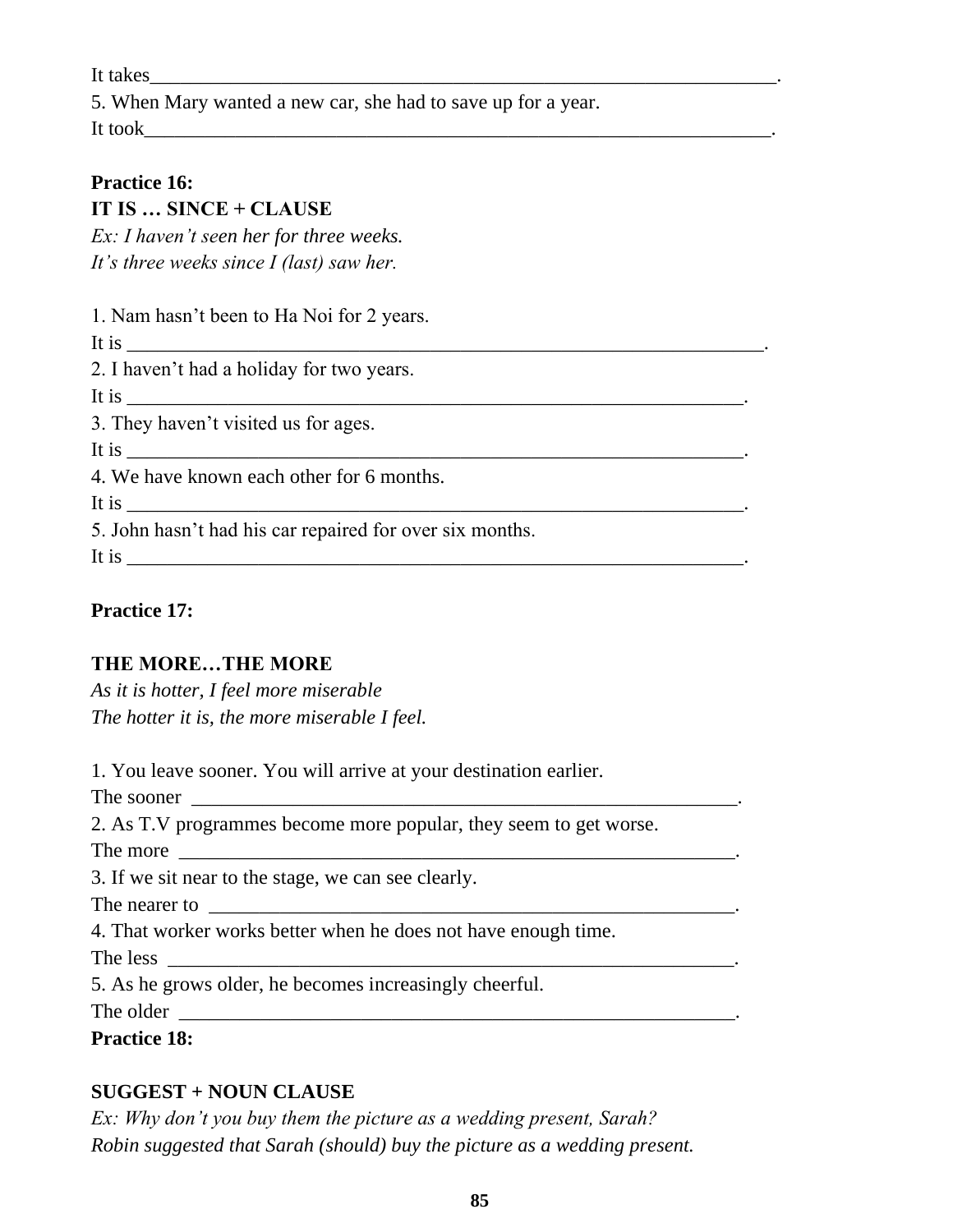1. "Why don't you apply for the job, Ann?" said Sue.

Sue suggested

2. "Why don't you put an advertisement in the local paper?" they said to me. They suggested

3. "Why don't you go to Paris to study French?" Mary asked Peter.

Mary suggested

4. The doctor said, "Why don't you stop smoking?"

The doctor suggested\_\_\_\_\_\_\_\_\_\_\_\_\_\_\_\_\_\_\_\_\_\_\_\_\_\_\_\_\_\_\_\_\_\_\_\_\_\_\_\_\_\_\_\_\_.

5. The teacher said, "Why don't you take the prerequisites before registering for this course?" The teacher suggested

#### **Practice 19:**

# **LET'S +VERB** — **WHY DON'T WE…?**

| 1. Let's try that new pizza place.                 |
|----------------------------------------------------|
| Why don't                                          |
| 2. Let's share the cost of accommodation.          |
| Why don't                                          |
| 3. Let's get together next Sunday.                 |
| Why don't                                          |
| 4. Let's plan to meet when we both have free time. |
| Why don't                                          |
| 5. Let's stay in this evening.                     |
| Why don't                                          |

# **Practice 20A: DIRECT SPEECH** — **INDIRECT SPEECH**

1. She said, "Are you hungry, Tom?"

She asked\_\_\_\_\_\_\_\_\_\_\_\_\_\_\_\_\_\_\_\_\_\_\_\_\_\_\_\_\_\_\_\_\_\_\_\_\_\_\_\_\_\_\_\_\_\_\_\_\_\_\_\_\_\_.

2. Tom said, "Can you remember where you put the dictionary, Mary?"

Tom asked\_\_\_\_\_\_\_\_\_\_\_\_\_\_\_\_\_\_\_\_\_\_\_\_\_\_\_\_\_\_\_\_\_\_\_\_\_\_\_\_\_\_\_\_\_\_\_\_\_\_\_\_\_.

3. My brother said to her, "Did you see George at the football match?"

My brother asked \_\_\_\_\_\_\_\_\_\_\_\_\_\_\_\_\_\_\_\_\_\_\_\_\_\_\_\_\_\_\_\_\_\_\_\_\_\_\_\_\_\_\_\_\_\_\_.

4. She said, "Didn't they all do the exercise correctly?"

She wondered

5. She said to me, "Will you go with me?"

She asked  $\Box$